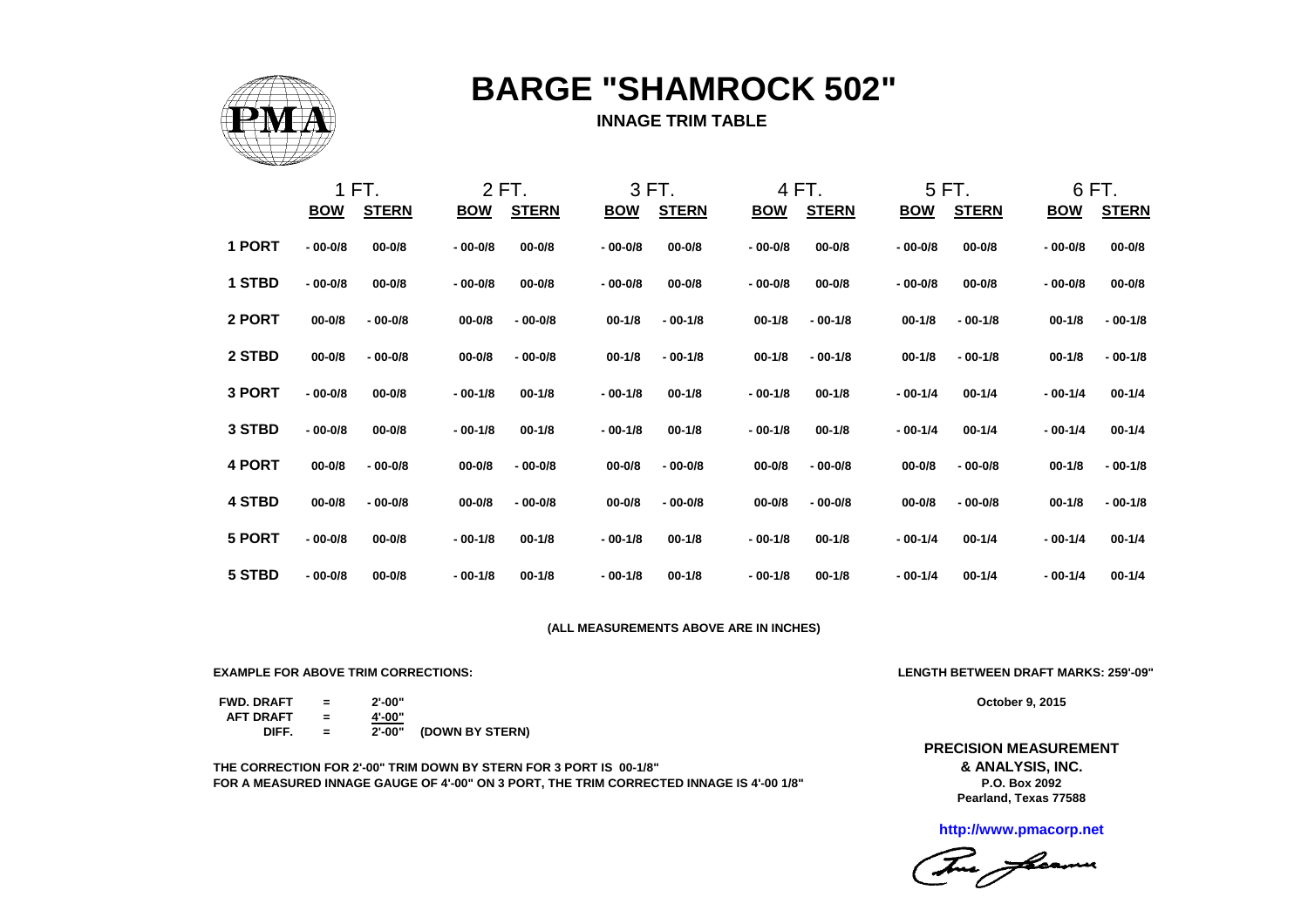# **BARGE "SHAMROCK 502" 1 PORT**



CAPACITIES GIVEN IN BARRELS OF 42 U.S. GALLONS **GAUGE HEIGHT 15'-03"**

| IN              | 0 FT.  | IN             | 1 FT.<br>IN              | 2 FT.  | IN             | 3 FT.  | IN              | 4 FT.  | IN                      | 5 FT.    | IN                 | 6 FT.    | IN             | 7 FT.    | IN             | 8 FT.    | IN                      | 9 FT.    |
|-----------------|--------|----------------|--------------------------|--------|----------------|--------|-----------------|--------|-------------------------|----------|--------------------|----------|----------------|----------|----------------|----------|-------------------------|----------|
| $\mathbf 0$     | 7.55   | $\mathbf 0$    | 189.78<br>$\mathbf 0$    | 379.20 | $\mathbf 0$    | 577.68 | $\mathbf 0$     | 776.16 | $\pmb{0}$               | 974.64   | $\pmb{\mathsf{o}}$ | 1,172.71 | $\pmb{0}$      | 1,370.68 | $\mathbf 0$    | 1.569.18 | $\pmb{0}$               | 1,767.68 |
| 1/4             | 9.87   | 1/4            | 193.68<br>1/4            | 383.33 | 1/4            | 581.81 | 1/4             | 780.29 | 1/4                     | 978.77   | 1/4                | 1,176.79 | 1/4            | 1,374.82 | $1/4\,$        | 1,573.32 | 1/4                     | 1,771.82 |
| 1/2             | 12.20  | 1/2            | 197.59<br>1/2            | 387.47 | 1/2            | 585.95 | 1/2             | 784.43 | 1/2                     | 982.91   | 1/2                | 1,180.87 | 1/2            | 1,378.95 | 1/2            | 1,577.45 | 1/2                     | 1,775.95 |
| 3/4             | 14.52  | 3/4            | 201.49<br>3/4            | 391.60 | 3/4            | 590.08 | 3/4             | 788.56 | 3/4                     | 987.04   | 3/4                | 1,184.94 | 3/4            | 1,383.09 | 3/4            | 1,581.59 | 3/4                     | 1,780.09 |
| $\mathbf{1}$    | 16.85  | $\mathbf{1}$   | 205.40<br>$\overline{1}$ | 395.74 | $\overline{1}$ | 594.22 | $\overline{1}$  | 792.70 | $\mathbf{1}$            | 991.18   | $\mathbf{1}$       | 1,189.02 | $\mathbf{1}$   | 1,387.23 | $\overline{1}$ | 1,585.72 | $\overline{1}$          | 1,784.22 |
| 1/4             | 20.21  | 1/4            | 209.30<br>1/4            | 399.87 | 1/4            | 598.35 | 1/4             | 796.83 | 1/4                     | 995.31   | 1/4                | 1,193.10 | 1/4            | 1,391.36 | 1/4            | 1,589.86 | 1/4                     | 1,788.36 |
| 1/2             | 23.57  | 1/2            | 213.21<br>1/2            | 404.01 | 1/2            | 602.49 | 1/2             | 800.97 | 1/2                     | 999.45   | 1/2                | 1,197.17 | 1/2            | 1,395.50 | 1/2            | 1,594.00 | 1/2                     | 1,792.49 |
| 3/4             | 26.92  | 3/4            | 217.12<br>3/4            | 408.14 | 3/4            | 606.62 | 3/4             | 805.10 | 3/4                     | 1,003.58 | 3/4                | 1,201.25 | 3/4            | 1,399.63 | 3/4            | 1,598.13 | 3/4                     | 1,796.63 |
| $\overline{2}$  | 30.28  | $\overline{2}$ | 221.02<br>$\overline{2}$ | 412.28 | $\overline{2}$ | 610.76 | $\overline{2}$  | 809.24 | $\overline{2}$          | 1,007.72 | $\overline{2}$     | 1,205.33 | $\overline{2}$ | 1,403.77 | $\overline{2}$ | 1,602.27 | $\overline{2}$          | 1,800.77 |
| 1/4             | 34.15  | 1/4            | 224.93<br>1/4            | 416.41 | 1/4            | 614.89 | 1/4             | 813.37 | 1/4                     | 1,011.85 | 1/4                | 1,209.45 | 1/4            | 1,407.90 | 1/4            | 1,606.40 | 1/4                     | 1,804.90 |
| $1/2\,$         | 38.02  | 1/2            | 228.83<br>1/2            | 420.55 | 1/2            | 619.03 | 1/2             | 817.51 | 1/2                     | 1,015.99 | 1/2                | 1,213.57 | 1/2            | 1,412.04 | 1/2            | 1,610.54 | 1/2                     | 1,809.04 |
| 3/4             | 41.89  | 3/4            | 232.74<br>3/4            | 424.68 | 3/4            | 623.16 | 3/4             | 821.64 | 3/4                     | 1,020.12 | 3/4                | 1,217.69 | 3/4            | 1,416.17 | 3/4            | 1,614.67 | 3/4                     | 1,813.17 |
| $3^{\circ}$     | 45.76  | $\mathbf{3}$   | 236.64<br>$\mathbf{3}$   | 428.82 | $\mathbf{3}$   | 627.30 | $\mathbf{3}$    | 825.78 | $\overline{\mathbf{3}}$ | 1,024.26 | $\mathbf{3}$       | 1,221.81 | $\mathbf{3}$   | 1,420.31 | $\mathbf{3}$   | 1,618.81 | $\overline{\mathbf{3}}$ | 1,817.31 |
| 1/4             | 49.73  | 1/4            | 240.55<br>1/4            | 432.95 | 1/4            | 631.43 | 1/4             | 829.91 | 1/4                     | 1,028.39 | 1/4                | 1,225.94 | 1/4            | 1,424.44 | 1/4            | 1.622.94 | 1/4                     | 1,821.44 |
| $1/2\,$         | 53.70  | 1/2            | 244.45<br>1/2            | 437.09 | 1/2            | 635.57 | 1/2             | 834.05 | 1/2                     | 1,032.53 | 1/2                | 1,230.08 | 1/2            | 1,428.58 | 1/2            | 1,627.08 | 1/2                     | 1,825.58 |
| 3/4             | 57.67  | 3/4            | 248.36<br>3/4            | 441.22 | 3/4            | 639.70 | 3/4             | 838.18 | 3/4                     | 1,036.66 | 3/4                | 1,234.22 | 3/4            | 1,432.71 | 3/4            | 1,631.21 | 3/4                     | 1,829.71 |
| $\overline{4}$  | 61.64  | $\overline{4}$ | 252.26<br>$\overline{4}$ | 445.36 | $\overline{4}$ | 643.84 | $\overline{4}$  | 842.32 | $\overline{4}$          | 1,040.80 | 4                  | 1,238.35 | $\overline{4}$ | 1,436.85 | $\overline{4}$ | 1,635.35 | $\overline{4}$          | 1,833.85 |
|                 | 65.62  |                | 256.17                   | 449.49 |                | 647.97 |                 | 846.45 |                         | 1.044.93 |                    | 1,242.49 |                | 1.440.99 |                | 1,639.48 |                         | 1,837.98 |
| 1/4             | 69.61  | 1/4            | 1/4<br>260.07<br>1/2     | 453.63 | 1/4            | 652.11 | 1/4<br>1/2      | 850.59 | 1/4<br>1/2              | 1,049.07 | 1/4                | 1,246.62 | 1/4<br>1/2     | 1,445.12 | 1/4            | 1,643.62 | 1/4<br>1/2              | 1,842.12 |
| 1/2             | 73.59  | 1/2<br>3/4     | 263.98<br>3/4            | 457.76 | 1/2<br>3/4     | 656.24 | 3/4             | 854.72 | 3/4                     | 1,053.20 | 1/2<br>3/4         | 1,250.76 | 3/4            | 1,449.26 | 1/2            | 1,647.76 | 3/4                     | 1,846.25 |
| 3/4             |        |                |                          |        |                |        |                 |        |                         |          |                    |          |                |          | 3/4            |          |                         |          |
| $5\phantom{.0}$ | 77.58  | 5              | 267.89<br>5              | 461.90 | 5              | 660.38 | $5\phantom{.0}$ | 858.86 | 5                       | 1,057.34 | 5                  | 1,254.89 | 5              | 1,453.39 | 5              | 1,651.89 | 5                       | 1,850.39 |
| 1/4             | 81.57  | 1/4            | 271.79<br>1/4            | 466.03 | 1/4            | 664.51 | 1/4             | 862.99 | 1/4                     | 1.061.47 | 1/4                | 1.259.03 | 1/4            | 1.457.53 | 1/4            | 1.656.03 | 1/4                     | 1.854.53 |
| 1/2             | 85.56  | 1/2            | 275.70<br>1/2            | 470.17 | 1/2            | 668.65 | 1/2             | 867.13 | 1/2                     | 1,065.61 | 1/2                | 1,263.16 | 1/2            | 1,461.66 | 1/2            | 1,660.16 | 1/2                     | 1,858.66 |
| 3/4             | 89.54  | 3/4            | 279.60<br>3/4            | 474.30 | 3/4            | 672.78 | 3/4             | 871.26 | 3/4                     | 1,069.74 | 3/4                | 1,267.30 | 3/4            | 1,465.80 | 3/4            | 1,664.30 | 3/4                     | 1,862.80 |
| 6               | 93.53  | 6              | 283.51<br>6              | 478.44 | 6              | 676.92 | 6               | 875.40 | 6                       | 1,073.88 | 6                  | 1,271.43 | 6              | 1,469.93 | 6              | 1,668.43 | 6                       | 1,866.93 |
| 1/4             | 97.52  | 1/4            | 287.42<br>1/4            | 482.57 | 1/4            | 681.05 | 1/4             | 879.53 | 1/4                     | 1,078.01 | 1/4                | 1,275.57 | 1/4            | 1,474.07 | 1/4            | 1,672.57 | 1/4                     | 1,871.07 |
| 1/2             | 101.52 | 1/2            | 291.33<br>1/2            | 486.71 | 1/2            | 685.19 | 1/2             | 883.67 | 1/2                     | 1,082.15 | 1/2                | 1,279.70 | 1/2            | 1,478.20 | 1/2            | 1,676.70 | 1/2                     | 1,875.20 |
| 3/4             | 105.51 | 3/4            | 295.25<br>3/4            | 490.84 | 3/4            | 689.32 | 3/4             | 887.80 | 3/4                     | 1,086.28 | 3/4                | 1,283.84 | 3/4            | 1,482.34 | 3/4            | 1,680.84 | 3/4                     | 1,879.34 |
| $\overline{7}$  | 109.50 | $\overline{7}$ | $\overline{7}$<br>299.16 | 494.98 | $\overline{7}$ | 693.46 | $\overline{7}$  | 891.94 | $\overline{7}$          | 1,090.42 | $\overline{7}$     | 1,287.98 | $\overline{7}$ | 1,486.47 | $\overline{7}$ | 1,684.97 | $\overline{7}$          | 1,883.47 |
| 1/4             | 113.49 | 1/4            | 303.08<br>1/4            | 499.11 | 1/4            | 697.59 | 1/4             | 896.07 | 1/4                     | 1,094.55 | 1/4                | 1,292.11 | 1/4            | 1,490.61 | 1/4            | 1,689.11 | 1/4                     | 1,887.61 |
| 1/2             | 117.49 | 1/2            | 306.99<br>1/2            | 503.25 | 1/2            | 701.73 | 1/2             | 900.21 | 1/2                     | 1,098.69 | 1/2                | 1,296.25 | 1/2            | 1,494.75 | 1/2            | 1,693.24 | 1/2                     | 1,891.74 |
| 3/4             | 121.48 | 3/4            | 310.91<br>3/4            | 507.38 | 3/4            | 705.86 | 3/4             | 904.34 | 3/4                     | 1,102.82 | 3/4                | 1,300.38 | 3/4            | 1,498.88 | 3/4            | 1,697.38 | 3/4                     | 1,895.88 |
| 8               | 125.48 | 8              | 314.82<br>8              | 511.52 | 8              | 710.00 | 8               | 908.48 | 8                       | 1,106.96 | 8                  | 1,304.52 | 8              | 1,503.02 | 8              | 1,701.52 | 8                       | 1,900.01 |
| 1/4             | 129.57 | 1/4            | 318.76<br>1/4            | 515.65 | 1/4            | 714.13 | 1/4             | 912.61 | 1/4                     | 1,111.09 | 1/4                | 1,308.65 | 1/4            | 1,507.15 | 1/4            | 1,705.65 | 1/4                     | 1,904.15 |
| 1/2             | 133.66 | 1/2            | 322.69<br>1/2            | 519.79 | 1/2            | 718.27 | 1/2             | 916.75 | 1/2                     | 1,115.23 | 1/2                | 1,312.79 | 1/2            | 1,511.29 | 1/2            | 1,709.79 | 1/2                     | 1,908.29 |
| 3/4             | 137.76 | 3/4            | 326.62<br>3/4            | 523.92 | 3/4            | 722.40 | 3/4             | 920.88 | 3/4                     | 1,119.36 | 3/4                | 1,316.92 | 3/4            | 1,515.42 | 3/4            | 1,713.92 | 3/4                     | 1,912.42 |
| 9               | 141.85 | 9              | 330.56<br>9              | 528.06 | 9              | 726.54 | 9               | 925.02 | 9                       | 1,123.50 | 9                  | 1,321.06 | 9              | 1,519.56 | 9              | 1,718.06 | 9                       | 1,916.56 |
| 1/4             | 145.97 | 1/4            | 334.50<br>1/4            | 532.19 | 1/4            | 730.67 | 1/4             | 929.15 | 1/4                     | 1,127.63 | 1/4                | 1,325.19 | 1/4            | 1,523.69 | 1/4            | 1,722.19 | 1/4                     | 1,920.69 |
| 1/2             | 150.10 | 1/2            | 338.43<br>1/2            | 536.33 | 1/2            | 734.81 | 1/2             | 933.29 | 1/2                     | 1,131.77 | 1/2                | 1,329.33 | 1/2            | 1,527.83 | 1/2            | 1,726.33 | 1/2                     | 1,924.83 |
| 3/4             | 154.23 | 3/4            | 342.37<br>3/4            | 540.46 | 3/4            | 738.94 | 3/4             | 937.42 | 3/4                     | 1,135.90 | 3/4                | 1,333.47 | 3/4            | 1,531.96 | 3/4            | 1,730.46 | 3/4                     | 1,928.96 |
| 10              | 158.35 | 10             | 346.31<br>10             | 544.60 | 10             | 743.08 | 10              | 941.56 | 10                      | 1.140.04 | 10                 | 1,337.60 | 10             | 1,536.10 | 10             | 1,734.60 | 10                      | 1,933.10 |
| 1/4             | 162.31 | 1/4            | 350.40<br>1/4            | 548.73 | 1/4            | 747.21 | 1/4             | 945.69 | 1/4                     | 1,144.13 | 1/4                | 1,341.74 | 1/4            | 1,540.24 | 1/4            | 1,738.73 | 1/4                     | 1,937.23 |
| 1/2             | 166.26 | 1/2            | 354.49<br>1/2            | 552.87 | 1/2            | 751.35 | 1/2             | 949.83 | 1/2                     | 1,148.22 | 1/2                | 1,345.87 | 1/2            | 1,544.37 | 1/2            | 1,742.87 | 1/2                     | 1,941.37 |
| $3/4$           | 170.21 | 3/4            | 358.57<br>3/4            | 557.00 | 3/4            | 755.48 | 3/4             | 953.96 | 3/4                     | 1,152.31 | 3/4                | 1,350.01 | 3/4            | 1,548.51 | 3/4            | 1,747.01 | 3/4                     | 1,945.50 |
| 11              | 174.17 | 11             | 362.66<br>11             | 561.14 | 11             | 759.62 | 11              | 958.10 | 11                      | 1,156.41 | 11                 | 1,354.14 | 11             | 1.552.64 | 11             | 1,751.14 | 11                      | 1,949.64 |
| 1/4             | 178.07 | 1/4            | 366.79<br>1/4            | 565.27 | 1/4            | 763.75 | 1/4             | 962.23 | 1/4                     | 1,160.48 | 1/4                | 1,358.28 | 1/4            | 1,556.78 | 1/4            | 1,755.28 | 1/4                     | 1,953.78 |
| 1/2             | 181.97 | 1/2            | 370.93<br>1/2            | 569.41 | 1/2            | 767.89 | 1/2             | 966.37 | 1/2                     | 1,164.56 | 1/2                | 1,362.41 | 1/2            | 1,560.91 | 1/2            | 1,759.41 | 1/2                     | 1,957.91 |
| 3/4             | 185.87 | 3/4            | 375.06<br>3/4            | 573.54 | 3/4            | 772.02 | 3/4             | 970.50 | 3/4                     | 1,168.64 | 3/4                | 1,366.55 | 3/4            | 1,565.05 | 3/4            | 1,763.55 | 3/4                     | 1,962.05 |
|                 |        |                |                          |        |                |        |                 |        |                         |          |                    |          |                |          |                |          |                         |          |

**BARGE STRAPPED AND COMPUTED IN ACCORDANCE WITH MPMS CHAPTER 2.7.**

**CAPACITY TABLE ONLY APPLIES WHEN BARGE IS ON EVEN KEEL.**

**CAPACITY TABLE EXTENDS TO UNDERSIDE OF DECK AT GAUGE POINT.**

**CAPACITY TABLE ONLY APPLIES TO INNAGE GAUGES TAKEN AT 8" DIAMETER HATCH.**

**GAUGE POINT: (8" HATCH) LOCATED 10'-09" OFF CENTERLINE AND 24'-00" FORWARD OF AFT BULKHEAD.**

CERTIFIED CHART FOR THE ABOVE NAMED TANK ONLY.

**PRECISION MEASUREMENT & ANALYSIS, INC. P.O. Box 2092 Pearland, Texas 77588 http://www.pmacorp.net**

Tue flamm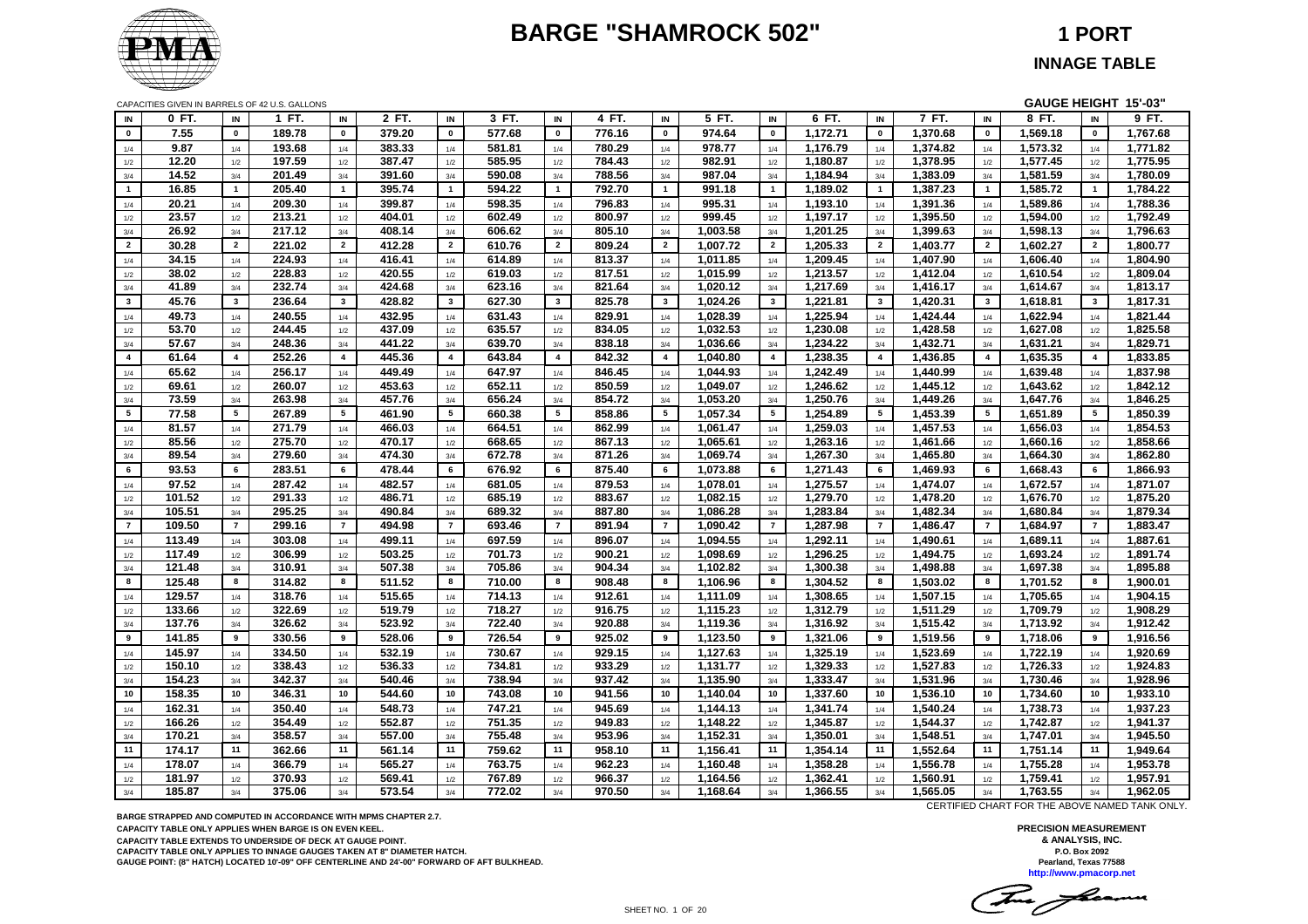#### **BARGE "SHAMROCK 502" 1 PORT**



**INNAGE TABLE**

|                |          |                | CAPACITIES GIVEN IN BARRELS OF 42 U.S. GALLONS |                 |          |                |        |                         |        |                         |        |                         |        |                |        |                         | GAUGE HEIGHT 15'-03" |                         |        |
|----------------|----------|----------------|------------------------------------------------|-----------------|----------|----------------|--------|-------------------------|--------|-------------------------|--------|-------------------------|--------|----------------|--------|-------------------------|----------------------|-------------------------|--------|
| IN             | 10 FT.   | IN             | 11 FT.                                         | IN              | 12 FT.   | IN             | 13 FT. | IN                      | 14 FT. | IN                      | 15 FT. | IN                      | 16 FT. | IN             | 17 FT. | IN                      | 18 FT.               | IN                      | 19 FT. |
| $\mathbf{0}$   | 1,966.18 | $\mathbf 0$    | 2,164.51                                       | $\bf{0}$        | 2,361.79 | $\mathbf 0$    |        | $\mathbf{o}$            |        | $\mathbf 0$             |        | $\mathbf 0$             |        | $\mathbf 0$    |        | $\mathbf{0}$            |                      | $\mathbf 0$             |        |
| 1/4            | 1,970.32 | 1/4            | 2,168.62                                       | 1/4             | 2,365.90 | 1/4            |        | 1/4                     |        | 1/4                     |        | 1/4                     |        | 1/4            |        | 1/4                     |                      | 1/4                     |        |
| 1/2            | 1,974.45 | 1/2            | 2,172.73                                       | 1/2             | 2,370.01 | 1/2            |        | 1/2                     |        | 1/2                     |        | 1/2                     |        | 1/2            |        | 1/2                     |                      | 1/2                     |        |
| 3/4            | 1,978.59 | 3/4            | 2,176.84                                       | 3/4             | 2,374.12 | 3/4            |        | 3/4                     |        | 3/4                     |        | 3/4                     |        | 3/4            |        | 3/4                     |                      | 3/4                     |        |
| $\mathbf{1}$   | 1,982.72 | $\overline{1}$ | 2,180.95                                       | $\overline{1}$  | 2,378.23 | $\mathbf{1}$   |        | $\mathbf{1}$            |        | $\overline{1}$          |        | $\mathbf{1}$            |        | $\overline{1}$ |        | $\mathbf{1}$            |                      | $\overline{1}$          |        |
| 1/4            | 1,986.86 | 1/4            | 2,185.06                                       | 1/4             | 2,382.34 | 1/4            |        | 1/4                     |        | 1/4                     |        | 1/4                     |        | 1/4            |        | 1/4                     |                      | 1/4                     |        |
| 1/2            | 1,990.99 | 1/2            | 2,189.17                                       | 1/2             | 2,386.45 | 1/2            |        | 1/2                     |        | 1/2                     |        | 1/2                     |        | 1/2            |        | 1/2                     |                      | 1/2                     |        |
| 3/4            | 1,995.13 | 3/4            | 2,193.28                                       | 3/4             | 2,390.56 | 3/4            |        | 3/4                     |        | 3/4                     |        | 3/4                     |        | 3/4            |        | 3/4                     |                      | 3/4                     |        |
| $\overline{2}$ | 1,999.26 | $\overline{2}$ | 2,197.39                                       | $\overline{2}$  | 2,394.67 | $\overline{2}$ |        | $\overline{2}$          |        | $\overline{2}$          |        | $\overline{2}$          |        | $\overline{2}$ |        | $\overline{2}$          |                      | $\overline{2}$          |        |
| 1/4            | 2,003.40 | 1/4            | 2,201.50                                       | 1/4             | 2,398.78 | 1/4            |        | 1/4                     |        | 1/4                     |        | 1/4                     |        | 1/4            |        | 1/4                     |                      | 1/4                     |        |
| 1/2            | 2,007.54 | 1/2            | 2,205.61                                       | 1/2             | 2,402.89 | 1/2            |        | $1/2$                   |        | $1/2$                   |        | 1/2                     |        | $1/2$          |        | 1/2                     |                      | $1/2$                   |        |
| 3/4            | 2,011.67 | 3/4            | 2,209.72                                       | 3/4             | 2,407.00 | 3/4            |        | 3/4                     |        | 3/4                     |        | 3/4                     |        | 3/4            |        | 3/4                     |                      | 3/4                     |        |
| $3^{\circ}$    | 2,015.81 | $\mathbf{3}$   | 2,213.83                                       | $3^{\circ}$     | 2,411.11 | $\mathbf{3}$   |        | $\mathbf{3}$            |        | $\overline{\mathbf{3}}$ |        | $\mathbf{3}$            |        | $\mathbf{3}$   |        | $\mathbf{3}$            |                      | $\overline{\mathbf{3}}$ |        |
| 1/4            | 2,019.94 | 1/4            | 2,217.94                                       | 1/4             | 2,415.22 | 1/4            |        | 1/4                     |        | 1/4                     |        | 1/4                     |        | 1/4            |        | 1/4                     |                      | 1/4                     |        |
| 1/2            | 2,024.08 | 1/2            | 2,222.05                                       | 1/2             | 2,419.33 | 1/2            |        | 1/2                     |        | 1/2                     |        | 1/2                     |        | $1/2$          |        | 1/2                     |                      | $1/2$                   |        |
| 3/4            | 2,028.21 | 3/4            | 2,226.16                                       | 3/4             | 2,423.44 | 3/4            |        | 3/4                     |        | 3/4                     |        | 3/4                     |        | 3/4            |        | 3/4                     |                      | 3/4                     |        |
| $\overline{4}$ | 2,032.35 | $\overline{a}$ | 2,230.27                                       | $\overline{4}$  | 2,427.55 | $\overline{4}$ |        | $\overline{\mathbf{4}}$ |        | $\overline{\mathbf{4}}$ |        | $\overline{\mathbf{4}}$ |        | $\overline{4}$ |        | $\overline{\mathbf{4}}$ |                      | $\overline{\mathbf{4}}$ |        |
| 1/4            | 2,036.48 | 1/4            | 2,234.38                                       | 1/4             | 2,431.65 | 1/4            |        | 1/4                     |        | 1/4                     |        | 1/4                     |        | 1/4            |        | 1/4                     |                      | 1/4                     |        |
| 1/2            | 2,040.62 | 1/2            | 2,238.49                                       | 1/2             | 2,435.75 | 1/2            |        | $1/2$                   |        | $1/2$                   |        | 1/2                     |        | $1/2$          |        | 1/2                     |                      | $1/2$                   |        |
| 3/4            | 2,044.75 | 3/4            | 2,242.60                                       | 3/4             | 2,439.85 | 3/4            |        | 3/4                     |        | 3/4                     |        | 3/4                     |        | 3/4            |        | 3/4                     |                      | 3/4                     |        |
| 5 <sub>5</sub> | 2,048.89 | 5              | 2,246.71                                       | $5\overline{5}$ | 2,443.95 | 5              |        | 5                       |        | 5                       |        | $5\phantom{a}$          |        | 5              |        | 5                       |                      | $5\phantom{.0}$         |        |
| 1/4            | 2,053.02 | 1/4            | 2,250.82                                       | 1/4             | 2,447.99 | 1/4            |        | 1/4                     |        | 1/4                     |        | 1/4                     |        | 1/4            |        | 1/4                     |                      | 1/4                     |        |
| 1/2            | 2,057.16 | $1/2$          | 2,254.93                                       | 1/2             | 2,452.04 | $1/2$          |        | $1/2$                   |        | $1/2$                   |        | $1/2$                   |        | $1/2$          |        | 1/2                     |                      | $1/2\,$                 |        |
| 3/4            | 2,061.30 | 3/4            | 2,259.04                                       | 3/4             | 2,456.08 | 3/4            |        | 3/4                     |        | 3/4                     |        | 3/4                     |        | 3/4            |        | 3/4                     |                      | 3/4                     |        |
| 6              | 2,065.43 | 6              | 2,263.15                                       | 6               | 2,460.12 | 6              |        | 6                       |        | 6                       |        | 6                       |        | 6              |        | 6                       |                      | 6                       |        |
| 1/4            | 2,069.57 | 1/4            | 2,267.26                                       | 1/4             | 2,463.76 | 1/4            |        | 1/4                     |        | 1/4                     |        | 1/4                     |        | 1/4            |        | 1/4                     |                      | 1/4                     |        |
| 1/2            | 2,073.70 | 1/2            | 2,271.37                                       | 1/2             | 2,467.41 | 1/2            |        | 1/2                     |        | 1/2                     |        | 1/2                     |        | 1/2            |        | 1/2                     |                      | $1/2$                   |        |
| 3/4            | 2,077.84 | 3/4            | 2,275.48                                       | 3/4             | 2,471.05 | 3/4            |        | 3/4                     |        | 3/4                     |        | 3/4                     |        | 3/4            |        | 3/4                     |                      | 3/4                     |        |
| $\overline{7}$ | 2,081.97 | $\overline{7}$ | 2,279.59                                       | $\overline{7}$  | 2,474.70 | $\overline{7}$ |        | $\overline{7}$          |        | $\overline{7}$          |        | $\overline{7}$          |        | $\overline{7}$ |        | $\overline{7}$          |                      | $\overline{7}$          |        |
| 1/4            | 2,086.11 | 1/4            | 2,283.70                                       | 1/4             | 2,477.77 | $1/4$          |        | $1/4$                   |        | $1/4$                   |        | $1/4$                   |        | $1/4$          |        | 1/4                     |                      | $1/4$                   |        |
| 1/2            | 2,090.24 | 1/2            | 2,287.81                                       | 1/2             | 2,480.85 | 1/2            |        | $1/2$                   |        | $1/2$                   |        | $1/2$                   |        | $1/2$          |        | 1/2                     |                      | $1/2$                   |        |
| 3/4            | 2,094.38 | 3/4            | 2,291.92                                       | 3/4             | 2,483.93 | 3/4            |        | 3/4                     |        | 3/4                     |        | 3/4                     |        | 3/4            |        | 3/4                     |                      | 3/4                     |        |
| 8              | 2,098.51 | 8              | 2,296.03                                       | 8               | 2,487.00 | 8              |        | 8                       |        | 8                       |        | 8                       |        | 8              |        | 8                       |                      | 8                       |        |
| 1/4            | 2,102.65 | 1/4            | 2,300.14                                       | 1/4             | 2,489.49 | 1/4            |        | 1/4                     |        | 1/4                     |        | 1/4                     |        | 1/4            |        | 1/4                     |                      | 1/4                     |        |
| 1/2            | 2,106.78 | 1/2            | 2,304.25                                       | 1/2             | 2,491.97 | 1/2            |        | 1/2                     |        | 1/2                     |        | 1/2                     |        | 1/2            |        | 1/2                     |                      | 1/2                     |        |
| 3/4            | 2,110.92 | 3/4            | 2,308.36                                       | 3/4             | 2,494.46 | 3/4            |        | 3/4                     |        | 3/4                     |        | 3/4                     |        | 3/4            |        | 3/4                     |                      | 3/4                     |        |
| 9              | 2,115.06 | 9              | 2,312.47                                       | 9               | 2,496.94 | 9              |        | 9                       |        | 9                       |        | 9                       |        | 9              |        | 9                       |                      | 9                       |        |
| 1/4            | 2,119.19 | 1/4            | 2,316.58                                       | 1/4             | 2,498.84 | $1/4$          |        | 1/4                     |        | $1/4$                   |        | 1/4                     |        | $1/4$          |        | 1/4                     |                      | $1/4$                   |        |
| 1/2            | 2,123.33 | 1/2            | 2,320.69                                       | 1/2             | 2,500.73 | $1/2$          |        | 1/2                     |        | 1/2                     |        | 1/2                     |        | $1/2$          |        | 1/2                     |                      | $1/2$                   |        |
| 3/4            | 2,127.46 | 3/4            | 2,324.80                                       | 3/4             |          | 3/4            |        | 3/4                     |        | 3/4                     |        | 3/4                     |        | 3/4            |        | 3/4                     |                      | 3/4                     |        |
| 10             | 2,131.60 | 10             | 2,328.91                                       | 10              |          | 10             |        | 10                      |        | 10                      |        | 10                      |        | 10             |        | 10                      |                      | 10                      |        |
| 1/4            | 2,135.72 | 1/4            | 2,333.02                                       | 1/4             |          | $1/4$          |        | 1/4                     |        | $1/4$                   |        | 1/4                     |        | $1/4$          |        | 1/4                     |                      | $1/4$                   |        |
| 1/2            | 2,139.83 | 1/2            | 2,337.13                                       | 1/2             |          | $1/2$          |        | $1/2$                   |        | $1/2$                   |        | 1/2                     |        | $1/2$          |        | 1/2                     |                      | $1/2$                   |        |
| 3/4            | 2,143.95 | 3/4            | 2,341.24                                       | 3/4             |          | 3/4            |        | 3/4                     |        | 3/4                     |        | 3/4                     |        | 3/4            |        | 3/4                     |                      | 3/4                     |        |
| 11             | 2,148.07 | 11             | 2,345.35                                       | 11              |          | 11             |        | 11                      |        | 11                      |        | 11                      |        | 11             |        | 11                      |                      | 11                      |        |
| 1/4            | 2,152.18 | 1/4            | 2,349.46                                       | 1/4             |          | 1/4            |        | 1/4                     |        | 1/4                     |        | 1/4                     |        | 1/4            |        | 1/4                     |                      | 1/4                     |        |
| 1/2            | 2,156.29 | 1/2            | 2,353.57                                       | 1/2             |          | 1/2            |        | 1/2                     |        | 1/2                     |        | 1/2                     |        | 1/2            |        | 1/2                     |                      | 1/2                     |        |
| 3/4            | 2,160.40 | 3/4            | 2,357.68                                       | 3/4             |          | 3/4            |        | 3/4                     |        | 3/4                     |        | 3/4                     |        | 3/4            |        | 3/4                     |                      | 3/4                     |        |

CERTIFIED CHART FOR THE ABOVE NAMED TANK ONLY.

**P.O. Box 2092 PRECISION MEASUREMENT & ANALYSIS, INC. http://www.pmacorp.net Pearland, Texas 77588**

**STRAPPED: 10/09/2015 CL CALCULATED: 10/10/2015 CL PRINTED: 10/10/2015 JS**

**CANCELS AND SUPERCEDES ALL PRIOR TO 10/2015**

SHEET NO. 2 OF 20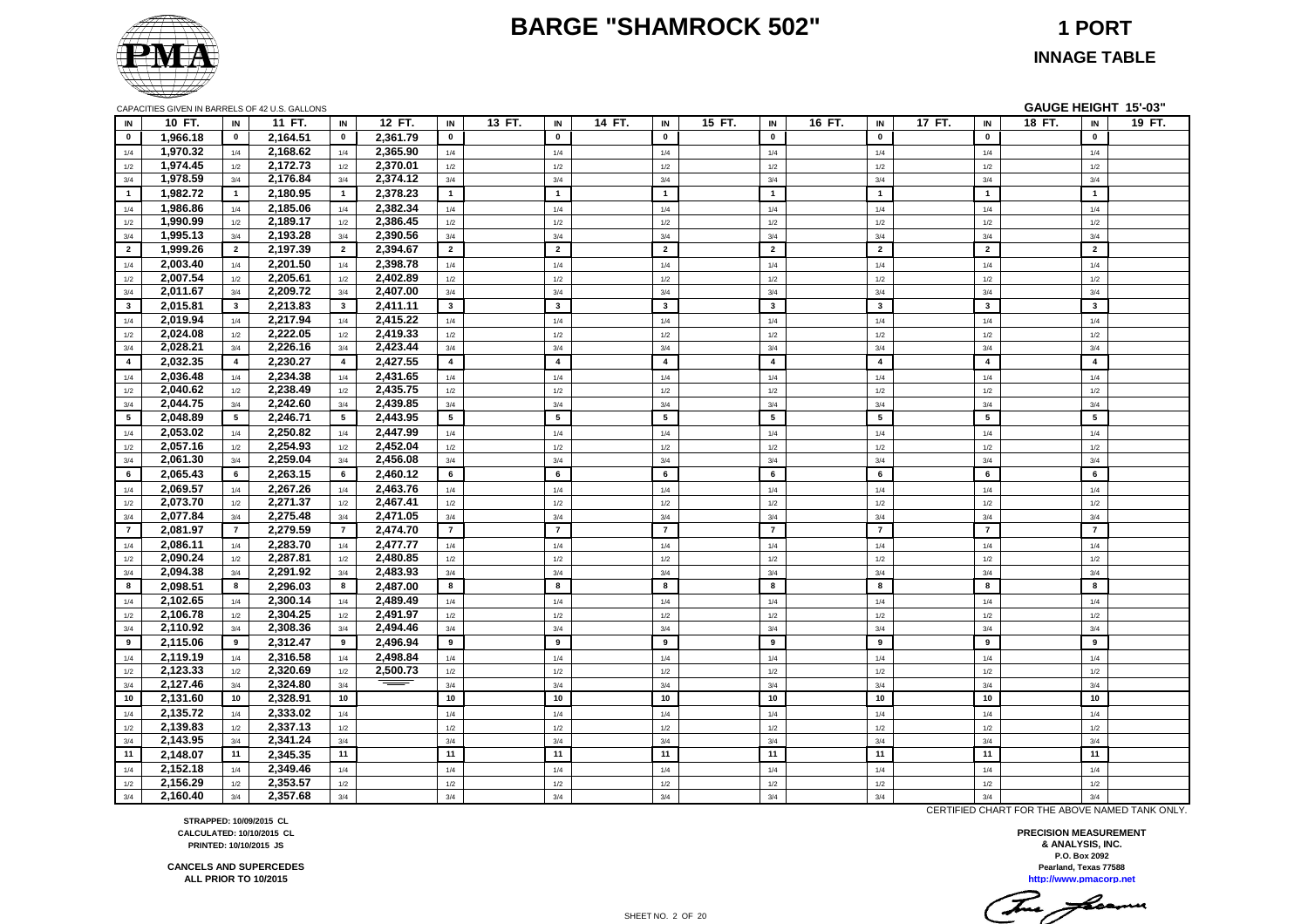# **BARGE "SHAMROCK 502" 1 STBD**



**INNAGE TABLE**

CAPACITIES GIVEN IN BARRELS OF 42 U.S. GALLONS **GAUGE HEIGHT 15'-02 3/4"**

| IN                      | 0 FT.            | IN              | 1 FT.            | IN                      | 2 FT.            | IN             | 3 FT.            | IN                      | 4 FT.            | IN                      | 5 FT.                | IN                      | 6 FT.                | IN              | 7 FT.                | IN                      | 8 FT.                | IN             | 9 FT.                |
|-------------------------|------------------|-----------------|------------------|-------------------------|------------------|----------------|------------------|-------------------------|------------------|-------------------------|----------------------|-------------------------|----------------------|-----------------|----------------------|-------------------------|----------------------|----------------|----------------------|
| $\mathbf 0$             | 7.54             | $\pmb{0}$       | 190.98           | $\pmb{0}$               | 388.25           | $\mathbf 0$    | 586.55           | $\mathbf 0$             | 784.86           | $\mathbf 0$             | 983.17               | $\mathbf 0$             | 1,181.06             | $\mathbf 0$     | 1,378.85             | $\pmb{0}$               | 1,577.18             | $\mathbf 0$    | 1,775.51             |
| 1/4                     | 9.86             | 1/4             | 195.07           | 1/4                     | 392.38           | 1/4            | 590.68           | 1/4                     | 788.99           | 1/4                     | 987.30               | 1/4                     | 1,185.13             | 1/4             | 1,382.98             | 1/4                     | 1,581.31             | 1/4            | 1,779.64             |
| 1/2                     | 12.19            | 1/2             | 199.17           | 1/2                     | 396.51           | 1/2            | 594.82           | 1/2                     | 793.12           | 1/2                     | 991.43               | 1/2                     | 1,189.20             | 1/2             | 1,387.12             | 1/2                     | 1,585.44             | 1/2            | 1,783.77             |
| 3/4                     | 14.51            | 3/4             | 203.27           | 3/4                     | 400.64           | 3/4            | 598.95           | 3/4                     | 797.25           | 3/4                     | 995.56               | 3/4                     | 1,193.28             | 3/4             | 1,391.25             | 3/4                     | 1,589.57             | 3/4            | 1,787.90             |
| $\mathbf{1}$            | 16.84            | $\mathbf{1}$    | 207.37           | $\blacksquare$          | 404.77           | $\overline{1}$ | 603.08           | $\mathbf{1}$            | 801.39           | $\blacksquare$          | 999.69               | $\mathbf{1}$            | 1,197.35             | $\mathbf{1}$    | 1,395.38             | $\mathbf{1}$            | 1,593.71             | $\mathbf{1}$   | 1,792.03             |
| 1/4                     | 20.19            | 1/4             | 211.46           | 1/4                     | 408.90           | 1/4            | 607.21           | 1/4                     | 805.52           | 1/4                     | 1,003.82             | 1/4                     | 1,201.42             | 1/4             | 1,399.51             | 1/4                     | 1,597.84             | 1/4            | 1,796.16             |
| 1/2                     | 23.55            | 1/2             | 215.56           | 1/2                     | 413.03           | 1/2            | 611.34           | 1/2                     | 809.65           | 1/2                     | 1,007.96             | 1/2                     | 1,205.49             | $1/2$           | 1,403.64             | 1/2                     | 1,601.97             | 1/2            | 1,800.30             |
| 3/4                     | 26.90            | 3/4             | 219.66           | 3/4                     | 417.17           | 3/4            | 615.47           | 3/4                     | 813.78           | 3/4                     | 1,012.09             | 3/4                     | 1,209.57             | 3/4             | 1,407.78             | 3/4                     | 1,606.10             | 3/4            | 1,804.43             |
| $\overline{2}$          | 30.26            | $\overline{2}$  | 223.75           | $\overline{2}$          | 421.30           | $\overline{2}$ | 619.60           | $\overline{2}$          | 817.91           | $\overline{2}$          | 1,016.22             | $\overline{2}$          | 1,213.64             | $\overline{2}$  | 1,411.91             | $\overline{2}$          | 1,610.23             | $\overline{2}$ | 1,808.56             |
| 1/4                     | 34.12            | 1/4             | 227.85           | 1/4                     | 425.43           | 1/4            | 623.74           | 1/4                     | 822.04           | 1/4                     | 1,020.35             | 1/4                     | 1,217.76             | 1/4             | 1,416.04             | 1/4                     | 1,614.37             | 1/4            | 1,812.69             |
| 1/2                     | 37.99            | 1/2             | 231.95           | 1/2                     | 429.56           | 1/2            | 627.87           | 1/2                     | 826.17           | 1/2                     | 1,024.48             | 1/2                     | 1,221.87             | 1/2             | 1,420.17             | 1/2                     | 1,618.50             | 1/2            | 1,816.82             |
| 3/4                     | 41.85            | 3/4             | 236.05           | 3/4                     | 433.69           | 3/4            | 632.00           | 3/4                     | 830.31           | 3/4                     | 1,028.61             | 3/4                     | 1,225.99             | 3/4             | 1,424.30             | 3/4                     | 1,622.63             | 3/4            | 1,820.96             |
| $\mathbf{3}$            | 45.72            | $\mathbf{3}$    | 240.14           | $\mathbf{3}$            | 437.82           | $\mathbf{3}$   | 636.13           | $\mathbf{3}$            | 834.44           | $\overline{\mathbf{3}}$ | 1,032.74             | $\mathbf{3}$            | 1,230.11             | $\mathbf{3}$    | 1,428.43             | $\mathbf{3}$            | 1,626.76             | $\mathbf{3}$   | 1,825.09             |
| 1/4                     | 49.68            | 1/4             | 244.24           | 1/4                     | 441.95           | 1/4            | 640.26           | 1/4                     | 838.57           | 1/4                     | 1,036.88             | 1/4                     | 1,234.24             | 1/4             | 1,432.57             | 1/4                     | 1,630.89             | 1/4            | 1,829.22             |
| 1/2                     | 53.65            | 1/2             | 248.34           | 1/2                     | 446.09           | 1/2            | 644.39           | $1/2$                   | 842.70           | 1/2                     | 1,041.01             | $1/2$                   | 1,238.37             | $1/2$           | 1,436.70             | $1/2$                   | 1,635.02             | 1/2            | 1,833.35             |
| 3/4                     | 57.62            | 3/4             | 252.44           | 3/4                     | 450.22           | 3/4            | 648.52           | 3/4                     | 846.83           | 3/4                     | 1,045.14             | 3/4                     | 1,242.50             | 3/4             | 1,440.83             | 3/4                     | 1,639.16             | 3/4            | 1,837.48             |
| $\overline{\mathbf{4}}$ | 61.58            | $\overline{4}$  | 256.53           | $\overline{\mathbf{4}}$ | 454.35           | $\overline{a}$ | 652.66           | $\overline{\mathbf{4}}$ | 850.96           | $\overline{\mathbf{4}}$ | 1,049.27             | $\overline{\mathbf{4}}$ | 1,246.63             | $\overline{4}$  | 1,444.96             | $\overline{\mathbf{4}}$ | 1,643.29             | $\overline{4}$ | 1,841.61             |
| 1/4                     | 65.56            | 1/4             | 260.63           | 1/4                     | 458.48           | 1/4            | 656.79           | 1/4                     | 855.09           | 1/4                     | 1,053.40             | 1/4                     | 1,250.77             | 1/4             | 1,449.09             | 1/4                     | 1,647.42             | 1/4            | 1,845.75             |
| 1/2                     | 69.55            | 1/2             | 264.73           | 1/2                     | 462.61           | 1/2            | 660.92           | 1/2                     | 859.23           | 1/2                     | 1,057.53             | 1/2                     | 1,254.90             | 1/2             | 1,453.22             | 1/2                     | 1,651.55             | 1/2            | 1,849.88             |
| 3/4                     | 73.53            | 3/4             | 268.83           | 3/4                     | 466.74           | 3/4            | 665.05           | 3/4                     | 863.36           | 3/4                     | 1,061.66             | 3/4                     | 1,259.03             | 3/4             | 1,457.36             | 3/4                     | 1,655.68             | 3/4            | 1,854.01             |
| 5 <sub>5</sub>          | 77.51            | $5\overline{5}$ | 272.92           | 5                       | 470.87           | 5              | 669.18           | 5                       | 867.49           | 5                       | 1,065.80             | 5                       | 1,263.16             | $5\overline{5}$ | 1,461.49             | 5                       | 1,659.81             | 5              | 1,858.14             |
| 1/4                     | 81.49            | 1/4             | 277.02           | 1/4                     | 475.01           | 1/4            | 673.31           | 1/4                     | 871.62           | 1/4                     | 1,069.93             | 1/4                     | 1,267.29             | 1/4             | 1,465.62             | 1/4                     | 1,663.95             | 1/4            | 1,862.27             |
| 1/2                     | 85.48            | 1/2             | 281.12           | 1/2                     | 479.14           | 1/2            | 677.44           | 1/2                     | 875.75           | 1/2                     | 1,074.06             | $1/2$                   | 1,271.43             | 1/2             | 1,469.75             | 1/2                     | 1,668.08             | 1/2            | 1,866.40             |
| 3/4                     | 89.46            | 3/4             | 285.22           | 3/4                     | 483.27           | 3/4            | 681.58           | 3/4                     | 879.88           | 3/4                     | 1,078.19             | 3/4                     | 1,275.56             | 3/4             | 1,473.88             | 3/4                     | 1,672.21             | 3/4            | 1,870.54             |
| 6                       | 93.45            | 6               | 289.31           | 6                       | 487.40           | 6              | 685.71           | 6                       | 884.01           | 6                       | 1,082.32             | 6                       | 1,279.69             | 6               | 1,478.02             | 6                       | 1,676.34             | 6              | 1,874.67             |
| 1/4                     | 97.44            | 1/4             | 293.42           | 1/4                     | 491.53           | 1/4            | 689.84           | 1/4                     | 888.15           | 1/4                     | 1,086.45             | 1/4                     | 1,283.82             | 1/4             | 1,482.15             | 1/4                     | 1,680.47             | 1/4            | 1,878.80             |
| 1/2                     | 101.42           | 1/2             | 297.52           | 1/2                     | 495.66           | 1/2            | 693.97           | 1/2                     | 892.28           | 1/2                     | 1,090.58             | 1/2                     | 1,287.95             | 1/2             | 1,486.28             | 1/2                     | 1,684.61             | 1/2            | 1,882.93             |
| 3/4                     | 105.41           | 3/4             | 301.63           | 3/4                     | 499.79           | 3/4            | 698.10           | 3/4                     | 896.41           | 3/4                     | 1,094.72             | 3/4                     | 1,292.08             | 3/4             | 1,490.41             | 3/4                     | 1,688.74             | 3/4            | 1,887.06             |
| $\overline{7}$          | 109.40           | $\overline{7}$  | 305.74           | $\overline{7}$          | 503.93           | $\overline{7}$ | 702.23           | $\overline{7}$          | 900.54           | $\overline{7}$          | 1,098.85             | $\overline{7}$          | 1,296.22             | $\overline{7}$  | 1,494.54             | $\overline{7}$          | 1,692.87             | $\overline{7}$ | 1,891.20             |
| 1/4                     | 113.39           | 1/4             | 309.84           | 1/4                     | 508.06           | 1/4            | 706.36           | 1/4                     | 904.67           | 1/4                     | 1,102.98             | 1/4                     | 1,300.35             | 1/4             | 1,498.67             | 1/4                     | 1,697.00             | 1/4            | 1,895.33             |
| 1/2                     | 117.38           | 1/2             | 313.95           | 1/2                     | 512.19           | 1/2            | 710.50           | 1/2                     | 908.80           | 1/2                     | 1,107.11             | 1/2                     | 1,304.48             | 1/2             | 1,502.81             | 1/2                     | 1,701.13             | 1/2            | 1,899.46             |
| 3/4                     | 121.37           | 3/4             | 318.06           | 3/4                     | 516.32           | 3/4            | 714.63           | 3/4                     | 912.93           | 3/4                     | 1,111.24             | 3/4                     | 1,308.61             | 3/4             | 1,506.94             | 3/4                     | 1,705.26             | 3/4            | 1,903.59             |
| 8                       | 125.36           | 8               | 322.17           | 8                       | 520.45           | 8              | 718.76           | 8                       | 917.07           | 8                       | 1,115.37             | 8                       | 1,312.74             | 8               | 1,511.07             | 8                       | 1,709.40             | 8              | 1,907.72             |
| 1/4                     | 129.45           | 1/4             | 326.29           | 1/4                     | 524.58           | 1/4            | 722.89           | 1/4                     | 921.20           | 1/4                     | 1,119.50             | $1/4$                   | 1,316.88             | $1/4$           | 1,515.20             | $1/4$                   | 1,713.53             | 1/4            | 1,911.85             |
| 1/2                     | 133.54<br>137.63 | 1/2             | 330.42           | 1/2                     | 528.71<br>532.85 | 1/2            | 727.02           | 1/2                     | 925.33<br>929.46 | 1/2                     | 1,123.64             | 1/2                     | 1,321.01             | 1/2             | 1,519.33             | 1/2                     | 1,717.66             | 1/2            | 1,915.99             |
| 3/4<br>9                |                  | 3/4<br>9        | 334.54           | 3/4<br>9                |                  | 3/4<br>9       | 731.15           | 3/4<br>9                |                  | 3/4<br>9                | 1,127.77             | 3/4<br>9                | 1,325.14             | 3/4<br>9        | 1,523.47             | 3/4<br>9                | 1,721.79<br>1,725.92 | 3/4<br>9       | 1,920.12             |
|                         | 141.72           |                 | 338.67           |                         | 536.98           |                | 735.28           |                         | 933.59           |                         | 1,131.90             |                         | 1,329.27             |                 | 1,527.60             |                         |                      |                | 1,924.25             |
| 1/4                     | 145.84           | 1/4             | 342.80           | $1/4$                   | 541.11<br>545.24 | 1/4            | 739.42<br>743.55 | 1/4                     | 937.72           | 1/4                     | 1,136.03             | 1/4                     | 1,333.40<br>1,337.53 | 1/4             | 1,531.73             | 1/4                     | 1,730.06             | 1/4            | 1,928.38<br>1,932.51 |
| 1/2                     | 149.96<br>154.09 | 1/2             | 346.93<br>351.06 | $1/2$                   | 549.37           | 1/2            | 747.68           | 1/2                     | 941.85<br>945.99 | 1/2                     | 1,140.16<br>1,144.29 | 1/2                     | 1,341.67             | 1/2             | 1,535.86<br>1,539.99 | 1/2                     | 1,734.19<br>1,738.32 | 1/2            | 1,936.65             |
| 3/4<br>10               | 158.21           | 3/4<br>10       | 355.19           | 3/4<br>10               | 553.50           | 3/4<br>10      | 751.81           | 3/4<br>10 <sub>1</sub>  | 950.12           | 3/4<br>10               | 1,148.42             | 3/4<br>10               | 1,345.80             | 3/4<br>10       | 1,544.12             | 3/4<br>10               | 1,742.45             | 3/4<br>10      | 1,940.78             |
|                         |                  |                 |                  |                         |                  |                |                  |                         |                  |                         |                      |                         |                      |                 |                      |                         |                      |                |                      |
| 1/4                     | 162.30<br>166.40 | 1/4             | 359.33<br>363.46 | 1/4                     | 557.63<br>561.76 | 1/4            | 755.94<br>760.07 | 1/4                     | 954.25<br>958.38 | 1/4                     | 1,152.51<br>1,156.59 | 1/4                     | 1,349.93<br>1,354.06 | 1/4             | 1,548.26<br>1,552.39 | 1/4                     | 1,746.58<br>1,750.71 | 1/4            | 1,944.91<br>1,949.04 |
| 1/2<br>3/4              | 170.50           | 1/2<br>3/4      | 367.59           | 1/2<br>3/4              | 565.90           | 1/2<br>3/4     | 764.20           | 1/2<br>3/4              | 962.51           | 1/2<br>3/4              | 1,160.68             | 1/2<br>3/4              | 1,358.19             | 1/2<br>3/4      | 1,556.52             | 1/2<br>3/4              | 1,754.85             | 1/2<br>3/4     | 1,953.17             |
| 11                      | 174.59           | 11              | 371.72           | 11                      | 570.03           | 11             | 768.33           | 11                      | 966.64           | 11                      | 1,164.76             | 11                      | 1,362.33             | 11              | 1,560.65             | 11                      | 1,758.98             | 11             | 1,957.30             |
| 1/4                     | 178.69           | 1/4             | 375.85           | 1/4                     | 574.16           | 1/4            | 772.47           | 1/4                     | 970.77           | 1/4                     | 1,168.84             | 1/4                     | 1,366.46             | 1/4             | 1,564.78             | 1/4                     | 1,763.11             | 1/4            | 1,961.44             |
| 1/2                     | 182.79           | 1/2             | 379.98           | 1/2                     | 578.29           | 1/2            | 776.60           | 1/2                     | 974.90           | 1/2                     | 1,172.91             | 1/2                     | 1,370.59             | 1/2             | 1,568.92             | 1/2                     | 1,767.24             | 1/2            | 1,965.57             |
| 3/4                     | 186.88           | 3/4             | 384.11           | 3/4                     | 582.42           | 3/4            | 780.73           | 3/4                     | 979.04           | 3/4                     | 1,176.98             | 3/4                     | 1,374.72             | 3/4             | 1,573.05             | 3/4                     | 1,771.37             | 3/4            | 1,969.70             |
|                         |                  |                 |                  |                         |                  |                |                  |                         |                  |                         |                      |                         |                      |                 |                      |                         |                      |                |                      |

**BARGE STRAPPED AND COMPUTED IN ACCORDANCE WITH MPMS CHAPTER 2.7.**

**CAPACITY TABLE ONLY APPLIES WHEN BARGE IS ON EVEN KEEL.**

**CAPACITY TABLE EXTENDS TO UNDERSIDE OF DECK AT GAUGE POINT.**

**CAPACITY TABLE ONLY APPLIES TO INNAGE GAUGES TAKEN AT 8" DIAMETER HATCH.**

**GAUGE POINT: (8" HATCH) LOCATED 10'-09" OFF CENTERLINE AND 24'-00" FORWARD OF AFT BULKHEAD.**

CERTIFIED CHART FOR THE ABOVE NAMED TANK ONLY.

Tue Jean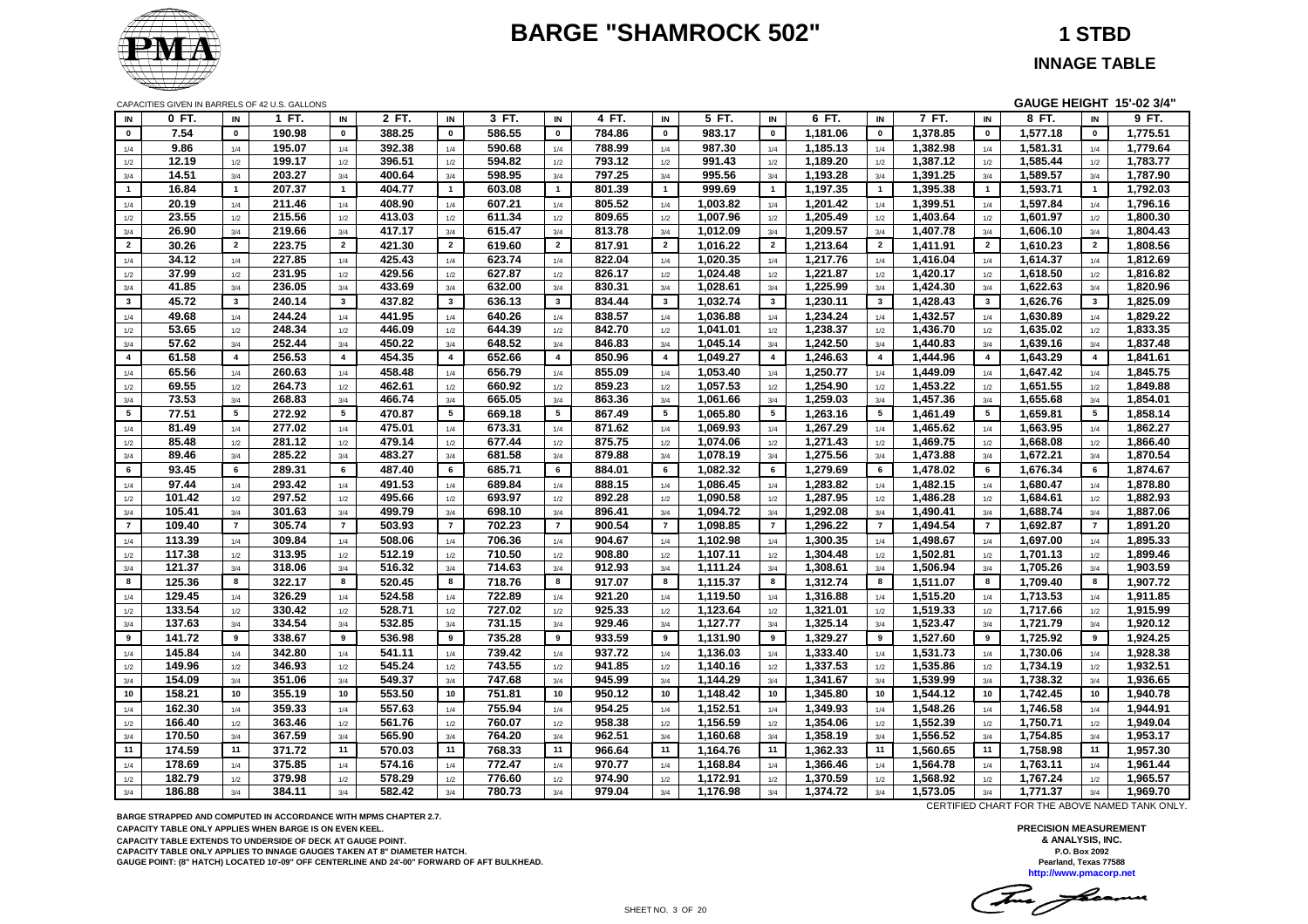#### **BARGE "SHAMROCK 502" 1 STBD**



**INNAGE TABLE**

|                | CAPACITIES GIVEN IN BARRELS OF 42 U.S. GALLONS |                         |          |                 |          |                |        |                         |        |                         |        |                         |        |                         |        |                         |        |                         | GAUGE HEIGHT 15'-02 3/4" |
|----------------|------------------------------------------------|-------------------------|----------|-----------------|----------|----------------|--------|-------------------------|--------|-------------------------|--------|-------------------------|--------|-------------------------|--------|-------------------------|--------|-------------------------|--------------------------|
| IN             | 10 FT.                                         | IN                      | 11 FT.   | IN              | 12 FT.   | IN             | 13 FT. | IN                      | 14 FT. | IN                      | 15 FT. | IN                      | 16 FT. | IN                      | 17 FT. | IN                      | 18 FT. | IN                      | 19 FT.                   |
| $\mathbf{0}$   | 1,973.83                                       | $\mathbf{0}$            | 2,171.97 | $\mathbf{0}$    | 2,369.08 | $\mathbf 0$    |        | $\mathbf 0$             |        | $\mathbf 0$             |        | $\pmb{0}$               |        | $\pmb{0}$               |        | $\pmb{0}$               |        | $\mathbf 0$             |                          |
| 1/4            | 1,977.96                                       | 1/4                     | 2,176.08 | 1/4             | 2,373.18 | 1/4            |        | 1/4                     |        | 1/4                     |        | 1/4                     |        | 1/4                     |        | 1/4                     |        | 1/4                     |                          |
| 1/2            | 1,982.10                                       | 1/2                     | 2,180.18 | 1/2             | 2,377.29 | 1/2            |        | 1/2                     |        | 1/2                     |        | 1/2                     |        | 1/2                     |        | 1/2                     |        | 1/2                     |                          |
| 3/4            | 1,986.23                                       | 3/4                     | 2,184.29 | 3/4             | 2,381.40 | 3/4            |        | 3/4                     |        | 3/4                     |        | 3/4                     |        | 3/4                     |        | 3/4                     |        | 3/4                     |                          |
| $\mathbf{1}$   | 1,990.36                                       | $\overline{1}$          | 2,188.39 | $\blacksquare$  | 2,385.50 | $\overline{1}$ |        | $\mathbf{1}$            |        | $\mathbf{1}$            |        | $\mathbf{1}$            |        | $\overline{1}$          |        | $\mathbf{1}$            |        | $\mathbf{1}$            |                          |
| 1/4            | 1,994.49                                       | 1/4                     | 2,192.50 | 1/4             | 2,389.61 | 1/4            |        | 1/4                     |        | 1/4                     |        | 1/4                     |        | 1/4                     |        | 1/4                     |        | 1/4                     |                          |
| 1/2            | 1,998.62                                       | 1/2                     | 2,196.61 | 1/2             | 2,393.71 | 1/2            |        | 1/2                     |        | 1/2                     |        | 1/2                     |        | 1/2                     |        | 1/2                     |        | 1/2                     |                          |
| 3/4            | 2,002.75                                       | 3/4                     | 2,200.71 | 3/4             | 2,397.82 | 3/4            |        | 3/4                     |        | 3/4                     |        | 3/4                     |        | 3/4                     |        | 3/4                     |        | 3/4                     |                          |
| $\overline{2}$ | 2,006.89                                       | $\overline{2}$          | 2,204.82 | $\overline{2}$  | 2,401.93 | $\overline{2}$ |        | $\overline{2}$          |        | $\overline{2}$          |        | $\overline{2}$          |        | $\overline{2}$          |        | $\overline{2}$          |        | $\overline{2}$          |                          |
| 1/4            | 2,011.02                                       | 1/4                     | 2,208.93 | 1/4             | 2.406.03 | 1/4            |        | 1/4                     |        | 1/4                     |        | 1/4                     |        | 1/4                     |        | 1/4                     |        | 1/4                     |                          |
| 1/2            | 2,015.15                                       | $1/2$                   | 2,213.03 | 1/2             | 2,410.14 | 1/2            |        | 1/2                     |        | $1/2$                   |        | 1/2                     |        | $1/2$                   |        | 1/2                     |        | $1/2$                   |                          |
| 3/4            | 2,019.28                                       | 3/4                     | 2,217.14 | 3/4             | 2,414.25 | 3/4            |        | 3/4                     |        | 3/4                     |        | 3/4                     |        | 3/4                     |        | 3/4                     |        | 3/4                     |                          |
| $3^{\circ}$    | 2,023.41                                       | $\overline{\mathbf{3}}$ | 2,221.25 | $3^{\circ}$     | 2,418.35 | $\mathbf{3}$   |        | $\mathbf{3}$            |        | $\mathbf{3}$            |        | $\overline{\mathbf{3}}$ |        | $\overline{\mathbf{3}}$ |        | $\overline{\mathbf{3}}$ |        | $\mathbf{3}$            |                          |
| 1/4            | 2,027.55                                       | 1/4                     | 2,225.35 | 1/4             | 2,422.46 | 1/4            |        | 1/4                     |        | 1/4                     |        | 1/4                     |        | 1/4                     |        | 1/4                     |        | 1/4                     |                          |
| 1/2            | 2,031.68                                       | 1/2                     | 2,229.46 | 1/2             | 2,426.56 | 1/2            |        | 1/2                     |        | 1/2                     |        | 1/2                     |        | 1/2                     |        | 1/2                     |        | 1/2                     |                          |
| 3/4            | 2,035.81                                       | 3/4                     | 2,233.57 | 3/4             | 2,430.67 | 3/4            |        | 3/4                     |        | 3/4                     |        | 3/4                     |        | 3/4                     |        | 3/4                     |        | 3/4                     |                          |
| $\overline{4}$ | 2,039.94                                       | $\overline{4}$          | 2,237.67 | $\overline{4}$  | 2,434.77 | $\overline{4}$ |        | $\overline{\mathbf{4}}$ |        | $\overline{\mathbf{4}}$ |        | $\overline{4}$          |        | $\overline{\mathbf{4}}$ |        | $\overline{\mathbf{4}}$ |        | $\overline{\mathbf{4}}$ |                          |
| 1/4            | 2,044.07                                       | 1/4                     | 2,241.78 | 1/4             | 2,438.87 | 1/4            |        | $1/4$                   |        | $1/4$                   |        | $1/4$                   |        | $1/4$                   |        | 1/4                     |        | $1/4$                   |                          |
| 1/2            | 2,048.20                                       | 1/2                     | 2,245.88 | 1/2             | 2,442.97 | 1/2            |        | 1/2                     |        | 1/2                     |        | 1/2                     |        | 1/2                     |        | 1/2                     |        | 1/2                     |                          |
| 3/4            | 2,052.34                                       | 3/4                     | 2,249.99 | 3/4             | 2,447.06 | 3/4            |        | 3/4                     |        | 3/4                     |        | 3/4                     |        | 3/4                     |        | 3/4                     |        | 3/4                     |                          |
| 5 <sub>5</sub> | 2,056.47                                       | 5                       | 2,254.10 | 5 <sub>5</sub>  | 2,451.16 | 5              |        | $5\phantom{.0}$         |        | 5                       |        | $5\phantom{.0}$         |        | $5\phantom{.0}$         |        | 5                       |        | $5\overline{5}$         |                          |
| 1/4            | 2,060.60                                       | 1/4                     | 2,258.20 | 1/4             | 2,455.20 | 1/4            |        | 1/4                     |        | 1/4                     |        | 1/4                     |        | 1/4                     |        | 1/4                     |        | 1/4                     |                          |
| 1/2            | 2,064.73                                       | $1/2$                   | 2,262.31 | 1/2             | 2,459.24 | 1/2            |        | 1/2                     |        | $1/2\,$                 |        | 1/2                     |        | $1/2$                   |        | 1/2                     |        | $1/2$                   |                          |
| 3/4            | 2,068.86                                       | 3/4                     | 2,266.42 | 3/4             | 2,463.28 | 3/4            |        | 3/4                     |        | 3/4                     |        | 3/4                     |        | 3/4                     |        | 3/4                     |        | 3/4                     |                          |
| 6              | 2,072.99                                       | 6                       | 2,270.52 | 6               | 2,467.31 | 6              |        | 6                       |        | 6                       |        | 6                       |        | 6                       |        | 6                       |        | 6                       |                          |
| 1/4            | 2,077.13                                       | 1/4                     | 2,274.63 | 1/4             | 2,470.96 | 1/4            |        | 1/4                     |        | 1/4                     |        | 1/4                     |        | 1/4                     |        | 1/4                     |        | 1/4                     |                          |
| 1/2            | 2,081.26                                       | 1/2                     | 2,278.74 | 1/2             | 2,474.60 | 1/2            |        | 1/2                     |        | 1/2                     |        | 1/2                     |        | 1/2                     |        | 1/2                     |        | 1/2                     |                          |
| 3/4            | 2,085.39                                       | 3/4                     | 2,282.84 | 3/4             | 2,478.24 | 3/4            |        | 3/4                     |        | 3/4                     |        | 3/4                     |        | 3/4                     |        | 3/4                     |        | 3/4                     |                          |
| $\overline{7}$ | 2,089.52                                       | $\overline{7}$          | 2.286.95 | $\overline{7}$  | 2,481.88 | $\overline{7}$ |        | $\overline{7}$          |        | $\overline{7}$          |        | $\overline{7}$          |        | $\overline{7}$          |        | $\overline{7}$          |        | $\overline{7}$          |                          |
| 1/4            | 2,093.65                                       | 1/4                     | 2,291.05 | 1/4             | 2,484.95 | 1/4            |        | 1/4                     |        | $1/4$                   |        | $1/4$                   |        | $1/4$                   |        | 1/4                     |        | $1/4$                   |                          |
| 1/2            | 2,097.79                                       | 1/2                     | 2,295.16 | 1/2             | 2,488.03 | 1/2            |        | 1/2                     |        | $1/2$                   |        | 1/2                     |        | 1/2                     |        | 1/2                     |        | 1/2                     |                          |
| 3/4            | 2,101.92                                       | 3/4                     | 2,299.27 | 3/4             | 2,491.10 | 3/4            |        | 3/4                     |        | 3/4                     |        | 3/4                     |        | 3/4                     |        | 3/4                     |        | 3/4                     |                          |
| 8              | 2,106.05                                       | 8                       | 2,303.37 | 8               | 2,494.17 | 8              |        | 8                       |        | 8                       |        | 8                       |        | 8                       |        | 8                       |        | 8                       |                          |
| 1/4            | 2,110.18                                       | 1/4                     | 2,307.48 | 1/4             | 2,496.66 | 1/4            |        | 1/4                     |        | 1/4                     |        | 1/4                     |        | 1/4                     |        | 1/4                     |        | 1/4                     |                          |
| 1/2            | 2,114.31                                       | 1/2                     | 2,311.59 | 1/2             | 2,499.14 | 1/2            |        | 1/2                     |        | 1/2                     |        | 1/2                     |        | 1/2                     |        | 1/2                     |        | 1/2                     |                          |
| 3/4            | 2,118.44                                       | 3/4                     | 2,315.69 | 3/4             | 2,501.62 | 3/4            |        | 3/4                     |        | 3/4                     |        | 3/4                     |        | 3/4                     |        | 3/4                     |        | 3/4                     |                          |
| 9              | 2,122.58                                       | 9                       | 2,319.80 | 9               | 2,504.11 | 9              |        | 9                       |        | 9                       |        | 9                       |        | 9                       |        | 9                       |        | 9                       |                          |
| 1/4            | 2,126.71                                       | 1/4                     | 2,323.91 | 1/4             | 2,506.00 | 1/4            |        | 1/4                     |        | $1/4$                   |        | 1/4                     |        | 1/4                     |        | 1/4                     |        | 1/4                     |                          |
| 1/2            | 2,130.84                                       | 1/2                     | 2,328.01 | 1/2             | 2,507.89 | 1/2            |        | 1/2                     |        | 1/2                     |        | 1/2                     |        | 1/2                     |        | 1/2                     |        | 1/2                     |                          |
| 3/4            | 2,134.97                                       | 3/4                     | 2,332.12 | 3/4             |          | 3/4            |        | 3/4                     |        | 3/4                     |        | 3/4                     |        | 3/4                     |        | 3/4                     |        | 3/4                     |                          |
| 10             | 2.139.10                                       | 10                      | 2.336.23 | 10 <sub>1</sub> |          | 10             |        | 10                      |        | 10                      |        | 10                      |        | 10                      |        | 10                      |        | 10                      |                          |
| 1/4            | 2,143.21                                       | 1/4                     | 2,340.33 | 1/4             |          | $1/4$          |        | 1/4                     |        | $1/4$                   |        | $1/4$                   |        | $1/4$                   |        | 1/4                     |        | $1/4$                   |                          |
| 1/2            | 2,147.32                                       | 1/2                     | 2,344.44 | $1/2$           |          | 1/2            |        | 1/2                     |        | 1/2                     |        | 1/2                     |        | 1/2                     |        | 1/2                     |        | 1/2                     |                          |
| 3/4            | 2,151.43                                       | 3/4                     | 2,348.54 | 3/4             |          | 3/4            |        | 3/4                     |        | 3/4                     |        | 3/4                     |        | 3/4                     |        | 3/4                     |        | 3/4                     |                          |
| 11             | 2,155.54                                       | 11                      | 2,352.65 | 11              |          | 11             |        | 11                      |        | 11                      |        | 11                      |        | 11                      |        | 11                      |        | 11                      |                          |
| 1/4            | 2,159.65                                       | 1/4                     | 2,356.76 | 1/4             |          | 1/4            |        | 1/4                     |        | 1/4                     |        | 1/4                     |        | 1/4                     |        | 1/4                     |        | 1/4                     |                          |
| 1/2            | 2,163.76                                       | 1/2                     | 2.360.86 | 1/2             |          | 1/2            |        | 1/2                     |        | 1/2                     |        | 1/2                     |        | 1/2                     |        | 1/2                     |        | 1/2                     |                          |
| 3/4            | 2,167.86                                       | 3/4                     | 2,364.97 | 3/4             |          | 3/4            |        | 3/4                     |        | 3/4                     |        | 3/4                     |        | 3/4                     |        | 3/4                     |        | 3/4                     |                          |

CERTIFIED CHART FOR THE ABOVE NAMED TANK ONLY.

**http://www.pmacorp.net Pearland, Texas 77588 PRECISION MEASUREMENT & ANALYSIS, INC. P.O. Box 2092**

**STRAPPED: 10/09/2015 CL CALCULATED: 10/10/2015 CL PRINTED: 10/10/2015 JS**

**CANCELS AND SUPERCEDES ALL PRIOR TO 10/2015**

SHEET NO. 4 OF 20

This freems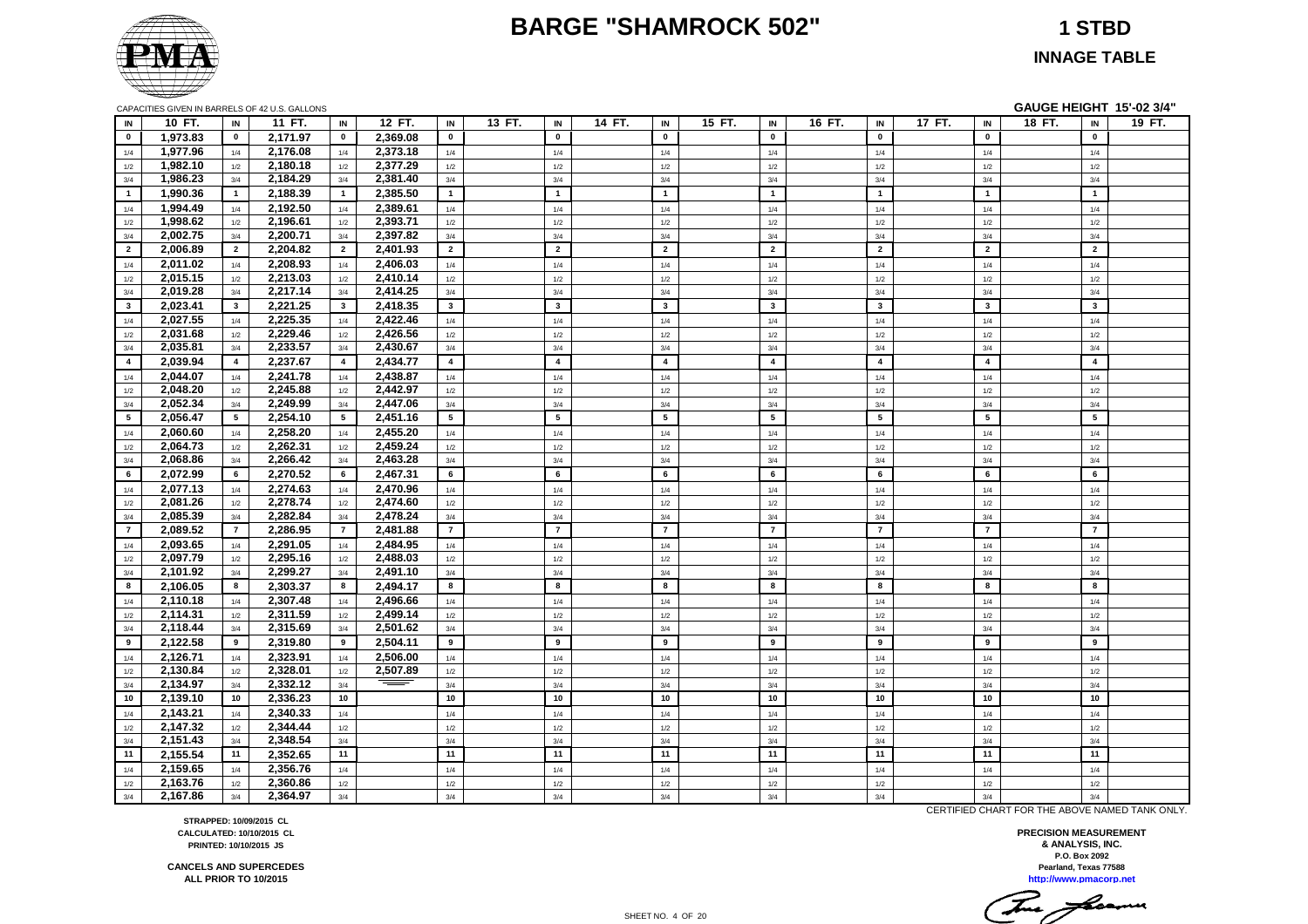# **BARGE "SHAMROCK 502" 2 PORT**



CAPACITIES GIVEN IN BARRELS OF 42 U.S. GALLONS **GAUGE HEIGHT 15'-03 1/2"**

| IN             | 0 FT.  | IN              | 1 FT.  | IN                      | 2 FT.  | IN             | 3 FT.  | IN                      | 4 FT.    | IN                      | 5 FT.    | IN             | 6 FT.    | IN             | 7 FT.    | IN                      | 8 FT.    | IN             | 9 FT.    |
|----------------|--------|-----------------|--------|-------------------------|--------|----------------|--------|-------------------------|----------|-------------------------|----------|----------------|----------|----------------|----------|-------------------------|----------|----------------|----------|
| $\mathbf 0$    | 8.45   | $\mathbf 0$     | 215.34 | $\pmb{0}$               | 430.67 | $\mathbf 0$    | 655.89 | $\mathbf 0$             | 881.11   | $\mathbf 0$             | 1,106.33 | $\pmb{0}$      | 1,331.10 | $\pmb{0}$      | 1,555.75 | $\pmb{\mathsf{o}}$      | 1,780.99 | $\pmb{0}$      | 2,006.23 |
| 1/4            | 11.09  | 1/4             | 219.78 | 1/4                     | 435.36 | 1/4            | 660.58 | 1/4                     | 885.80   | 1/4                     | 1,111.02 | 1/4            | 1,335.73 | 1/4            | 1,560.44 | 1/4                     | 1,785.68 | 1/4            | 2,010.92 |
| 1/2            | 13.73  | 1/2             | 224.22 | 1/2                     | 440.05 | 1/2            | 665.27 | 1/2                     | 890.50   | 1/2                     | 1.115.72 | 1/2            | 1,340.35 | 1/2            | 1,565.13 | 1/2                     | 1.790.37 | 1/2            | 2,015.61 |
| 3/4            | 16.37  | 3/4             | 228.67 | 3/4                     | 444.75 | 3/4            | 669.97 | 3/4                     | 895.19   | 3/4                     | 1,120.41 | 3/4            | 1,344.98 | 3/4            | 1,569.82 | 3/4                     | 1,795.06 | 3/4            | 2,020.30 |
| $\mathbf{1}$   | 19.01  | $\mathbf{1}$    | 233.11 | $\overline{1}$          | 449.44 | $\overline{1}$ | 674.66 | $\overline{1}$          | 899.88   | $\overline{1}$          | 1,125.10 | $\mathbf{1}$   | 1,349.61 | $\mathbf{1}$   | 1,574.52 | $\mathbf{1}$            | 1,799.76 | $\mathbf{1}$   | 2,025.00 |
| 1/4            | 22.82  | 1/4             | 237.55 | 1/4                     | 454.13 | 1/4            | 679.35 | 1/4                     | 904.57   | 1/4                     | 1,129.79 | 1/4            | 1,354.23 | 1/4            | 1,579.21 | 1/4                     | 1,804.45 | 1/4            | 2,029.69 |
| 1/2            | 26.63  | 1/2             | 241.99 | 1/2                     | 458.82 | 1/2            | 684.04 | 1/2                     | 909.26   | 1/2                     | 1,134.48 | 1/2            | 1,358.86 | 1/2            | 1,583.90 | 1/2                     | 1.809.14 | 1/2            | 2,034.38 |
| 3/4            | 30.44  | 3/4             | 246.43 | 3/4                     | 463.51 | 3/4            | 688.74 | 3/4                     | 913.96   | 3/4                     | 1,139.18 | 3/4            | 1,363.49 | 3/4            | 1,588.59 | 3/4                     | 1,813.83 | 3/4            | 2,039.07 |
| $\overline{2}$ | 34.25  | $\overline{2}$  | 250.88 | $\overline{2}$          | 468.21 | $\overline{2}$ | 693.43 | $\overline{2}$          | 918.65   | $\overline{2}$          | 1,143.87 | $\overline{2}$ | 1,368.11 | $\overline{2}$ | 1,593.29 | $\overline{2}$          | 1,818.53 | $\overline{2}$ | 2,043.77 |
| 1/4            | 38.64  | 1/4             | 255.32 | 1/4                     | 472.90 | 1/4            | 698.12 | 1/4                     | 923.34   | 1/4                     | 1,148.56 | 1/4            | 1,372.79 | 1/4            | 1,597.98 | 1/4                     | 1,823.22 | 1/4            | 2,048.46 |
| 1/2            | 43.03  | 1/2             | 259.76 | 1/2                     | 477.59 | 1/2            | 702.81 | 1/2                     | 928.03   | 1/2                     | 1,153.25 | 1/2            | 1,377.46 | 1/2            | 1,602.67 | 1/2                     | 1,827.91 | 1/2            | 2,053.15 |
| 3/4            | 47.42  | 3/4             | 264.20 | 3/4                     | 482.28 | 3/4            | 707.50 | 3/4                     | 932.72   | 3/4                     | 1,157.95 | 3/4            | 1,382.14 | 3/4            | 1,607.36 | 3/4                     | 1,832.60 | 3/4            | 2,057.84 |
| $\mathbf{3}$   | 51.81  | $\mathbf{3}$    | 268.65 | $\overline{\mathbf{3}}$ | 486.98 | $\mathbf{3}$   | 712.20 | $\overline{\mathbf{3}}$ | 937.42   | $\overline{\mathbf{3}}$ | 1,162.64 | $\mathbf{3}$   | 1,386.82 | $\mathbf{3}$   | 1,612.06 | $\overline{\mathbf{3}}$ | 1,837.30 | $\mathbf{3}$   | 2,062.54 |
| 1/4            | 56.32  | 1/4             | 273.09 | 1/4                     | 491.67 | 1/4            | 716.89 | 1/4                     | 942.11   | 1/4                     | 1,167.33 | 1/4            | 1,391.51 | 1/4            | 1,616.75 | 1/4                     | 1,841.99 | 1/4            | 2,067.23 |
| $1/2\,$        | 60.82  | 1/2             | 277.53 | 1/2                     | 496.36 | 1/2            | 721.58 | 1/2                     | 946.80   | 1/2                     | 1,172.02 | 1/2            | 1,396.20 | 1/2            | 1,621.44 | 1/2                     | 1,846.68 | 1/2            | 2,071.92 |
| 3/4            | 65.33  | 3/4             | 281.97 | 3/4                     | 501.05 | 3/4            | 726.27 | 3/4                     | 951.49   | 3/4                     | 1,176.71 | 3/4            | 1,400.89 | 3/4            | 1,626.13 | 3/4                     | 1,851.37 | 3/4            | 2,076.61 |
| $\overline{4}$ | 69.83  | $\overline{4}$  | 286.41 | $\overline{\mathbf{4}}$ | 505.74 | $\overline{4}$ | 730.96 | $\overline{4}$          | 956.18   | $\overline{4}$          | 1,181.41 | $\overline{4}$ | 1,405.59 | $\overline{4}$ | 1,630.83 | $\overline{4}$          | 1,856.07 | $\overline{4}$ | 2,081.31 |
| 1/4            | 74.35  | 1/4             | 290.86 | 1/4                     | 510.44 | 1/4            | 735.66 | 1/4                     | 960.88   | 1/4                     | 1,186.10 | 1/4            | 1,410.28 | 1/4            | 1,635.52 | 1/4                     | 1,860.76 | 1/4            | 2,086.00 |
| $1/2\,$        | 78.88  | $1/2$           | 295.30 | 1/2                     | 515.13 | 1/2            | 740.35 | 1/2                     | 965.57   | 1/2                     | 1,190.79 | 1/2            | 1,414.97 | 1/2            | 1,640.21 | 1/2                     | 1,865.45 | 1/2            | 2,090.69 |
| 3/4            | 83.40  | 3/4             | 299.74 | 3/4                     | 519.82 | 3/4            | 745.04 | 3/4                     | 970.26   | 3/4                     | 1,195.48 | 3/4            | 1,419.66 | 3/4            | 1.644.90 | 3/4                     | 1,870.14 | 3/4            | 2.095.38 |
| 5 <sub>5</sub> | 87.92  | $5\phantom{.0}$ | 304.18 | 5                       | 524.51 | 5              | 749.73 | 5                       | 974.95   | 5                       | 1,200.17 | 5              | 1,424.36 | 5              | 1,649.60 | 5                       | 1,874.84 | $5^{\circ}$    | 2,100.08 |
| 1/4            | 92.45  | 1/4             | 308.63 | 1/4                     | 529.20 | 1/4            | 754.42 | 1/4                     | 979.65   | 1/4                     | 1,204.87 | 1/4            | 1,429.05 | 1/4            | 1,654.29 | 1/4                     | 1,879.53 | 1/4            | 2,104.77 |
| 1/2            | 96.97  | 1/2             | 313.07 | 1/2                     | 533.90 | 1/2            | 759.12 | 1/2                     | 984.34   | 1/2                     | 1,209.56 | 1/2            | 1,433.74 | 1/2            | 1,658.98 | 1/2                     | 1,884.22 | 1/2            | 2,109.46 |
| 3/4            | 101.50 | 3/4             | 317.51 | 3/4                     | 538.59 | 3/4            | 763.81 | 3/4                     | 989.03   | 3/4                     | 1,214.25 | 3/4            | 1,438.43 | 3/4            | 1,663.67 | 3/4                     | 1,888.91 | 3/4            | 2,114.15 |
| 6              | 106.03 | 6               | 321.95 | 6                       | 543.28 | 6              | 768.50 | 6                       | 993.72   | 6                       | 1,218.94 | 6              | 1,443.13 | 6              | 1,668.37 | 6                       | 1,893.61 | 6              | 2,118.85 |
| 1/4            | 110.56 | 1/4             | 326.40 | 1/4                     | 547.97 | 1/4            | 773.19 | 1/4                     | 998.41   | 1/4                     | 1,223.63 | 1/4            | 1,447.82 | 1/4            | 1,673.06 | 1/4                     | 1,898.30 | 1/4            | 2,123.54 |
| 1/2            | 115.09 | 1/2             | 330.85 | 1/2                     | 552.66 | 1/2            | 777.89 | 1/2                     | 1.003.11 | 1/2                     | 1,228.33 | 1/2            | 1,452.51 | 1/2            | 1,677.75 | 1/2                     | 1,902.99 | 1/2            | 2,128.23 |
| 3/4            | 119.62 | 3/4             | 335.30 | 3/4                     | 557.36 | 3/4            | 782.58 | 3/4                     | 1,007.80 | 3/4                     | 1,233.02 | 3/4            | 1,457.20 | 3/4            | 1,682.44 | 3/4                     | 1,907.68 | 3/4            | 2,132.92 |
| $\overline{7}$ | 124.15 | $\overline{7}$  | 339.75 | $\overline{7}$          | 562.05 | $\overline{7}$ | 787.27 | $\overline{7}$          | 1,012.49 | $\overline{7}$          | 1,237.71 | $\overline{7}$ | 1,461.90 | $\overline{7}$ | 1,687.14 | $\overline{7}$          | 1,912.38 | $\overline{7}$ | 2,137.62 |
| 1/4            | 128.68 | 1/4             | 344.21 | 1/4                     | 566.74 | 1/4            | 791.96 | 1/4                     | 1,017.18 | 1/4                     | 1,242.40 | 1/4            | 1,466.59 | 1/4            | 1,691.83 | 1/4                     | 1,917.07 | 1/4            | 2,142.31 |
| 1/2            | 133.22 | 1/2             | 348.66 | 1/2                     | 571.43 | 1/2            | 796.65 | 1/2                     | 1,021.87 | 1/2                     | 1,247.10 | 1/2            | 1,471.28 | 1/2            | 1,696.52 | 1/2                     | 1,921.76 | 1/2            | 2,147.00 |
| 3/4            | 137.75 | 3/4             | 353.11 | 3/4                     | 576.12 | 3/4            | 801.35 | 3/4                     | 1,026.57 | 3/4                     | 1,251.79 | 3/4            | 1,475.97 | 3/4            | 1,701.21 | 3/4                     | 1,926.45 | 3/4            | 2,151.69 |
| 8              | 142.28 | 8               | 357.56 | 8                       | 580.82 | 8              | 806.04 | 8                       | 1,031.26 | 8                       | 1,256.48 | 8              | 1,480.67 | 8              | 1,705.91 | 8                       | 1,931.15 | 8              | 2,156.39 |
| 1/4            | 146.93 | 1/4             | 362.03 | 1/4                     | 585.51 | 1/4            | 810.73 | 1/4                     | 1,035.95 | 1/4                     | 1.261.17 | 1/4            | 1,485.36 | 1/4            | 1,710.60 | 1/4                     | 1,935.84 | 1/4            | 2,161.08 |
| 1/2            | 151.58 | 1/2             | 366.50 | 1/2                     | 590.20 | 1/2            | 815.42 | 1/2                     | 1,040.64 | 1/2                     | 1,265.86 | 1/2            | 1,490.05 | 1/2            | 1,715.29 | 1/2                     | 1,940.53 | 1/2            | 2,165.77 |
| 3/4            | 156.22 | 3/4             | 370.97 | 3/4                     | 594.89 | 3/4            | 820.11 | 3/4                     | 1,045.33 | 3/4                     | 1,270.56 | 3/4            | 1,494.74 | 3/4            | 1,719.98 | 3/4                     | 1,945.22 | 3/4            | 2,170.46 |
| 9              | 160.87 | 9               | 375.44 | 9                       | 599.59 | 9              | 824.81 | 9                       | 1,050.03 | 9                       | 1,275.25 | 9              | 1,499.44 | 9              | 1,724.68 | 9                       | 1,949.92 | 9              | 2,175.16 |
| 1/4            | 165.55 | 1/4             | 379.92 | 1/4                     | 604.28 | 1/4            | 829.50 | 1/4                     | 1,054.72 | 1/4                     | 1,279.94 | 1/4            | 1,504.13 | 1/4            | 1,729.37 | 1/4                     | 1,954.61 | 1/4            | 2,179.85 |
| 1/2            | 170.23 | 1/2             | 384.40 | 1/2                     | 608.97 | 1/2            | 834.19 | 1/2                     | 1,059.41 | 1/2                     | 1,284.63 | 1/2            | 1,508.82 | 1/2            | 1,734.06 | 1/2                     | 1,959.30 | 1/2            | 2,184.54 |
| 3/4            | 174.92 | 3/4             | 388.87 | 3/4                     | 613.66 | 3/4            | 838.88 | 3/4                     | 1,064.10 | 3/4                     | 1,289.32 | 3/4            | 1,513.51 | 3/4            | 1,738.75 | 3/4                     | 1,963.99 | 3/4            | 2,189.23 |
| 10             | 179.60 | 10              | 393.35 | 10                      | 618.35 | 10             | 843.57 | 10                      | 1,068.80 | 10                      | 1,294.02 | 10             | 1,518.21 | 10             | 1,743.45 | 10                      | 1,968.69 | 10             | 2,193.93 |
| 1/4            | 184.09 | 1/4             | 397.99 | 1/4                     | 623.05 | 1/4            | 848.27 | 1/4                     | 1,073.49 | 1/4                     | 1,298.66 | 1/4            | 1,522.90 | 1/4            | 1,748.14 | 1/4                     | 1,973.38 | 1/4            | 2,198.62 |
| 1/2            | 188.59 | 1/2             | 402.63 | 1/2                     | 627.74 | 1/2            | 852.96 | 1/2                     | 1,078.18 | 1/2                     | 1,303.31 | 1/2            | 1,527.59 | 1/2            | 1,752.83 | 1/2                     | 1,978.07 | 1/2            | 2,203.31 |
| $3/4$          | 193.08 | 3/4             | 407.26 | 3/4                     | 632.43 | 3/4            | 857.65 | 3/4                     | 1,082.87 | 3/4                     | 1,307.95 | 3/4            | 1,532.28 | 3/4            | 1,757.52 | 3/4                     | 1,982.76 | 3/4            | 2,208.00 |
| 11             | 197.58 | 11              | 411.90 | 11                      | 637.12 | 11             | 862.34 | 11                      | 1,087.56 | 11                      | 1,312.60 | 11             | 1.536.98 | 11             | 1.762.22 | 11                      | 1,987.46 | 11             | 2,212.70 |
| 1/4            | 202.02 | 1/4             | 416.59 | 1/4                     | 641.81 | 1/4            | 867.04 | 1/4                     | 1,092.26 | 1/4                     | 1,317.22 | 1/4            | 1,541.67 | 1/4            | 1,766.91 | 1/4                     | 1,992.15 | 1/4            | 2,217.39 |
| 1/2            | 206.46 | 1/2             | 421.29 | 1/2                     | 646.51 | 1/2            | 871.73 | 1/2                     | 1,096.95 | 1/2                     | 1,321.85 | 1/2            | 1,546.36 | 1/2            | 1,771.60 | 1/2                     | 1,996.84 | 1/2            | 2,222.08 |
| 3/4            | 210.90 | 3/4             | 425.98 | 3/4                     | 651.20 | 3/4            | 876.42 | 3/4                     | 1,101.64 | 3/4                     | 1,326.48 | 3/4            | 1,551.05 | 3/4            | 1,776.29 | 3/4                     | 2,001.53 | 3/4            | 2,226.77 |

**BARGE STRAPPED AND COMPUTED IN ACCORDANCE WITH MPMS CHAPTER 2.7.**

**CAPACITY TABLE ONLY APPLIES WHEN BARGE IS ON EVEN KEEL.**

**CAPACITY TABLE EXTENDS TO UNDERSIDE OF DECK AT GAUGE POINT.**

**CAPACITY TABLE ONLY APPLIES TO INNAGE GAUGES TAKEN AT 8" DIAMETER HATCH.**

**GAUGE POINT: (8" HATCH) LOCATED 10'-09" OFF CENTERLINE AND 26'-06" FORWARD OF AFT BULKHEAD.**

CERTIFIED CHART FOR THE ABOVE NAMED TANK ONLY.

Tue flamm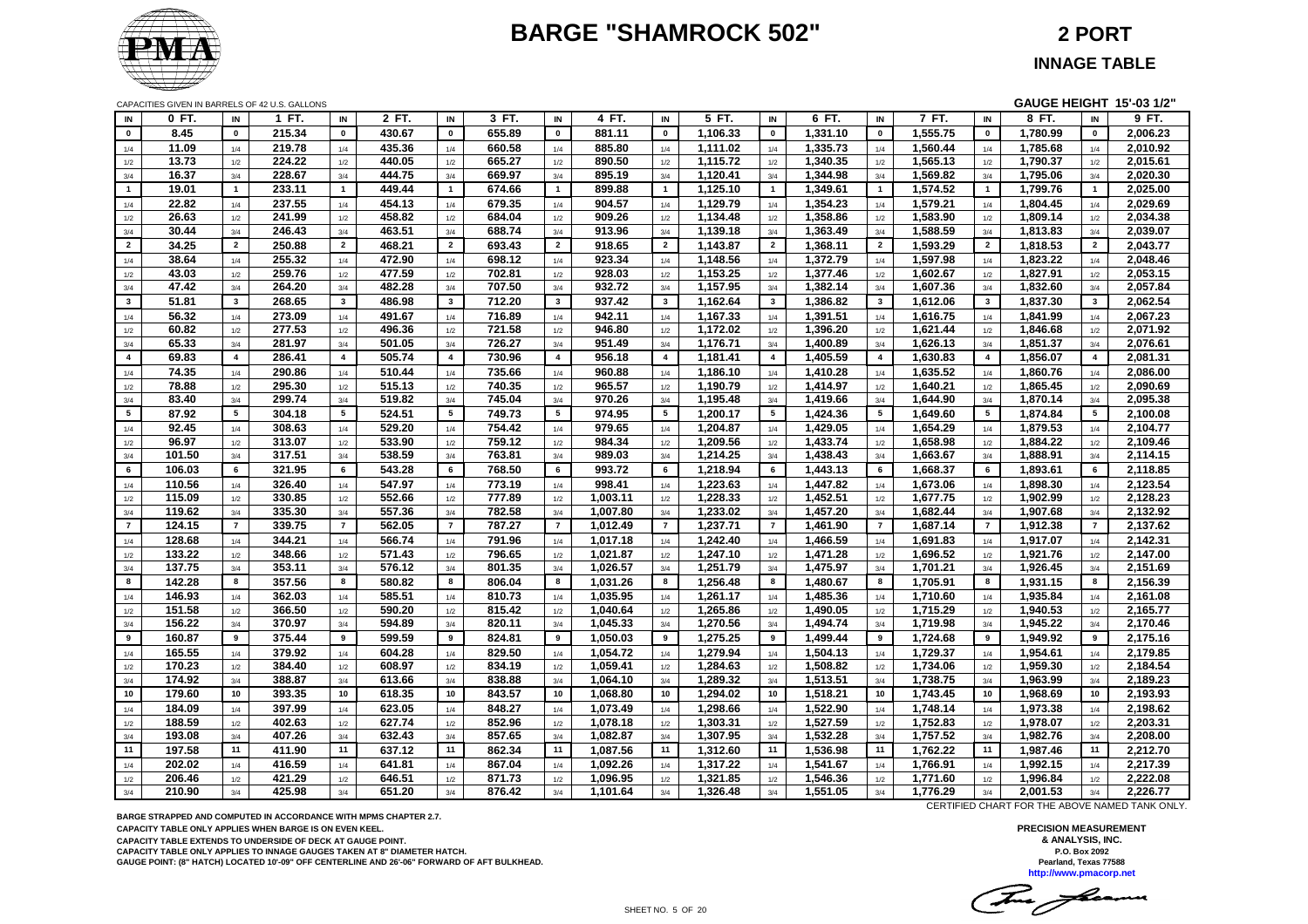#### **BARGE "SHAMROCK 502" 2 PORT**



**INNAGE TABLE**

|                 |                      |                 | CAPACITIES GIVEN IN BARRELS OF 42 U.S. GALLONS |          |                |        |                |        |                         |        |                |        |                         |        |                | GAUGE HEIGHT 15'-03 1/2" |                |        |
|-----------------|----------------------|-----------------|------------------------------------------------|----------|----------------|--------|----------------|--------|-------------------------|--------|----------------|--------|-------------------------|--------|----------------|--------------------------|----------------|--------|
| IN              | 10 FT.               | IN              | 11 FT.<br>IN                                   | 12 FT.   | IN             | 13 FT. | IN             | 14 FT. | IN                      | 15 FT. | IN             | 16 FT. | IN                      | 17 FT. | IN             | 18 FT.                   | IN             | 19 FT. |
| $\mathbf{0}$    | 2,231.47             | $\mathbf{0}$    | 2,456.54<br>$\mathbf{0}$                       | 2,680.57 | $\mathbf 0$    |        | $\mathbf{0}$   |        | $\mathbf 0$             |        | $\mathbf 0$    |        | $\mathbf{0}$            |        | $\mathbf 0$    |                          | $\mathbf 0$    |        |
| 1/4             | 2,236.16             | 1/4             | 2,461.21<br>1/4                                | 2,685.23 | 1/4            |        | 1/4            |        | 1/4                     |        | 1/4            |        | 1/4                     |        | 1/4            |                          | 1/4            |        |
| 1/2             | 2,240.85             | 1/2             | 2,465.87<br>1/2                                | 2,689.90 | 1/2            |        | 1/2            |        | 1/2                     |        | 1/2            |        | $1/2$                   |        | 1/2            |                          | 1/2            |        |
| 3/4             | 2,245.54             | 3/4             | 2,470.54<br>3/4                                | 2,694.57 | 3/4            |        | 3/4            |        | 3/4                     |        | 3/4            |        | 3/4                     |        | 3/4            |                          | 3/4            |        |
| $\mathbf{1}$    | 2,250.24             | $\overline{1}$  | 2,475.21<br>$\blacksquare$                     | 2,699.23 | $\mathbf{1}$   |        | $\mathbf{1}$   |        | $\overline{1}$          |        | $\mathbf{1}$   |        | $\mathbf{1}$            |        | $\mathbf{1}$   |                          | $\overline{1}$ |        |
| 1/4             | 2,254.93             | 1/4             | 2,479.88<br>1/4                                | 2,703.90 | 1/4            |        | 1/4            |        | 1/4                     |        | 1/4            |        | 1/4                     |        | 1/4            |                          | 1/4            |        |
| 1/2             | 2,259.62             | 1/2             | 2,484.54<br>1/2                                | 2,708.57 | 1/2            |        | 1/2            |        | 1/2                     |        | 1/2            |        | 1/2                     |        | 1/2            |                          | 1/2            |        |
| 3/4             | 2,264.31             | 3/4             | 2,489.21<br>3/4                                | 2,713.24 | 3/4            |        | 3/4            |        | 3/4                     |        | 3/4            |        | 3/4                     |        | 3/4            |                          | 3/4            |        |
| $\overline{2}$  | 2,269.01             | $\overline{2}$  | 2,493.88<br>$\overline{2}$                     | 2,717.90 | $\overline{2}$ |        | $\overline{2}$ |        | $\overline{2}$          |        | $\overline{2}$ |        | $\overline{2}$          |        | $\overline{2}$ |                          | $\overline{2}$ |        |
| 1/4             | 2,273.70             | 1/4             | 2,498.54<br>1/4                                | 2,722.57 | 1/4            |        | 1/4            |        | 1/4                     |        | 1/4            |        | 1/4                     |        | 1/4            |                          | 1/4            |        |
| 1/2             | 2,278.39             | 1/2             | 2,503.21<br>1/2                                | 2,727.24 | 1/2            |        | 1/2            |        | 1/2                     |        | 1/2            |        | 1/2                     |        | 1/2            |                          | 1/2            |        |
| 3/4             | 2,283.08             | 3/4             | 2,507.88<br>3/4                                | 2,731.90 | 3/4            |        | 3/4            |        | 3/4                     |        | 3/4            |        | 3/4                     |        | 3/4            |                          | 3/4            |        |
| $\mathbf{3}$    | 2,287.78             | $\mathbf{3}$    | 2,512.55<br>$3^{\circ}$                        | 2,736.57 | $\mathbf{3}$   |        | $\mathbf{3}$   |        | $\mathbf{3}$            |        | $\mathbf{3}$   |        | $\mathbf{3}$            |        | $\mathbf{3}$   |                          | $\mathbf{3}$   |        |
| 1/4             | 2,292.47             | 1/4             | 2,517.21<br>1/4                                | 2,741.24 | 1/4            |        | 1/4            |        | 1/4                     |        | 1/4            |        | 1/4                     |        | 1/4            |                          | 1/4            |        |
| 1/2             | 2,297.16             | 1/2             | 2,521.88<br>1/2                                | 2,745.90 | $1/2$          |        | 1/2            |        | $1/2\,$                 |        | 1/2            |        | $1/2$                   |        | 1/2            |                          | 1/2            |        |
| 3/4             | 2,301.85             | 3/4             | 2,526.55<br>3/4                                | 2,750.57 | 3/4            |        | 3/4            |        | 3/4                     |        | 3/4            |        | 3/4                     |        | 3/4            |                          | 3/4            |        |
| $\overline{4}$  | 2,306.55             | $\overline{4}$  | 2,531.21<br>$\overline{4}$                     | 2,755.23 | $\overline{4}$ |        | $\overline{4}$ |        | $\overline{\mathbf{4}}$ |        | $\overline{a}$ |        | $\overline{\mathbf{4}}$ |        | $\overline{4}$ |                          | $\overline{4}$ |        |
| 1/4             | 2,311.24             | 1/4             | 2,535.88<br>1/4                                | 2,759.89 | 1/4            |        | 1/4            |        | 1/4                     |        | 1/4            |        | 1/4                     |        | 1/4            |                          | 1/4            |        |
| 1/2             | 2,315.93             | 1/2             | 2,540.55<br>1/2                                | 2,764.55 | 1/2            |        | 1/2            |        | 1/2                     |        | 1/2            |        | 1/2                     |        | 1/2            |                          | 1/2            |        |
| 3/4             | 2,320.62             | 3/4             | 2,545.22<br>3/4                                | 2,769.21 | 3/4            |        | 3/4            |        | 3/4                     |        | 3/4            |        | 3/4                     |        | 3/4            |                          | 3/4            |        |
| $5\overline{5}$ | 2,325.32             | $5\overline{5}$ | 2,549.88<br>$5^{\circ}$                        | 2,773.86 | 5              |        | 5              |        | 5                       |        | 5              |        | $5\phantom{.0}$         |        | 5              |                          | 5              |        |
| 1/4             | 2,330.01             | 1/4             | 2,554.55<br>1/4                                | 2,778.45 | 1/4            |        | 1/4            |        | 1/4                     |        | 1/4            |        | 1/4                     |        | 1/4            |                          | 1/4            |        |
| 1/2             | 2,334.70             | 1/2             | 2,559.22<br>1/2                                | 2,783.04 | 1/2            |        | 1/2            |        | 1/2                     |        | 1/2            |        | 1/2                     |        | 1/2            |                          | 1/2            |        |
| 3/4             | 2,339.39             | 3/4             | 2,563.89<br>3/4                                | 2,787.63 | 3/4            |        | 3/4            |        | 3/4                     |        | 3/4            |        | 3/4                     |        | 3/4            |                          | 3/4            |        |
| 6               | 2,344.09             | 6               | 2,568.55<br>6                                  | 2,792.22 | 6              |        | 6              |        | 6                       |        | 6              |        | 6                       |        | 6              |                          | 6              |        |
| 1/4             | 2,348.78             | 1/4             | 2,573.22<br>1/4                                | 2,796.36 | 1/4            |        | 1/4            |        | 1/4                     |        | 1/4            |        | 1/4                     |        | 1/4            |                          | 1/4            |        |
| 1/2             | 2,353.47             | 1/2             | 2,577.89<br>1/2                                | 2,800.50 | $1/2$          |        | $1/2$          |        | 1/2                     |        | $1/2$          |        | $1/2$                   |        | $1/2$          |                          | $1/2$          |        |
| 3/4             | 2,358.16             | 3/4             | 2,582.55<br>3/4                                | 2,804.64 | 3/4            |        | 3/4            |        | 3/4                     |        | 3/4            |        | 3/4                     |        | 3/4            |                          | 3/4            |        |
| $\overline{7}$  | 2,362.86             | $\overline{7}$  | 2,587.22<br>$\overline{7}$                     | 2,808.78 | $\overline{7}$ |        | $\overline{7}$ |        | $\overline{7}$          |        | $\overline{7}$ |        | $\overline{7}$          |        | $\overline{7}$ |                          | $\overline{7}$ |        |
| 1/4             | 2,367.55             | 1/4             | 2,591.89<br>1/4                                | 2,812.27 | 1/4            |        | 1/4            |        | 1/4                     |        | 1/4            |        | 1/4                     |        | 1/4            |                          | 1/4            |        |
| 1/2             | 2,372.24             | 1/2             | 2,596.56<br>1/2                                | 2,815.77 | 1/2            |        | 1/2            |        | 1/2                     |        | 1/2            |        | 1/2                     |        | 1/2            |                          | 1/2            |        |
| 3/4             | 2,376.93             | 3/4             | 2,601.22<br>3/4                                | 2,819.26 | 3/4            |        | 3/4            |        | 3/4                     |        | 3/4            |        | 3/4                     |        | 3/4            |                          | 3/4            |        |
| 8               | 2,381.63             | 8               | 2,605.89<br>8                                  | 2,822.76 | 8              |        | 8              |        | 8                       |        | 8              |        | 8                       |        | 8              |                          | 8              |        |
| 1/4             | 2,386.32             | 1/4             | 2,610.56<br>1/4                                | 2,825.58 | $1/4$          |        | $1/4$          |        | $1/4\,$                 |        | 1/4            |        | 1/4                     |        | 1/4            |                          | 1/4            |        |
| 1/2             | 2,391.01             | 1/2             | 2,615.22<br>1/2                                | 2,828.40 | 1/2            |        | $1/2$          |        | 1/2                     |        | 1/2            |        | 1/2                     |        | $1/2$          |                          | $1/2$          |        |
| 3/4             | 2,395.70             | 3/4             | 2,619.89<br>3/4                                | 2,831.23 | 3/4            |        | 3/4            |        | 3/4                     |        | 3/4            |        | 3/4                     |        | 3/4            |                          | 3/4            |        |
| 9               | 2,400.40             | 9               | 2,624.56<br>9                                  | 2,834.05 | 9              |        | 9              |        | 9                       |        | 9              |        | 9                       |        | 9              |                          | 9              |        |
| 1/4             | 2,405.09             | 1/4             | 2,629.23<br>1/4                                | 2,836.20 | 1/4            |        | 1/4            |        | 1/4                     |        | 1/4            |        | 1/4                     |        | 1/4            |                          | 1/4            |        |
| 1/2             | 2,409.78             | 1/2             | 2,633.89<br>$1/2$                              | 2,838.36 | 1/2            |        | 1/2            |        | 1/2                     |        | 1/2            |        | $1/2$                   |        | 1/2            |                          | 1/2            |        |
| 3/4             | 2,414.47             | 3/4             | 2,638.56<br>3/4                                |          | 3/4            |        | 3/4            |        | 3/4                     |        | 3/4            |        | 3/4                     |        | 3/4            |                          | 3/4            |        |
| 10              | 2,419.17             | 10              | 2,643.23<br>10                                 |          | $10\,$         |        | 10             |        | 10                      |        | 10             |        | 10                      |        | 10             |                          | $10\,$         |        |
| 1/4             | 2,423.84             | 1/4             | 2,647.89<br>1/4                                |          | $1/4$          |        | $1/4$          |        | 1/4                     |        | 1/4            |        | 1/4                     |        | 1/4            |                          | 1/4            |        |
| 1/2             | 2,428.52             | 1/2             | 2,652.56<br>1/2                                |          | 1/2            |        | 1/2            |        | 1/2                     |        | 1/2            |        | 1/2                     |        | 1/2            |                          | 1/2            |        |
| 3/4<br>11       | 2,433.19             | 3/4<br>11       | 2,657.23<br>3/4<br>11                          |          | 3/4<br>11      |        | 3/4<br>11      |        | 3/4<br>11               |        | 3/4<br>11      |        | 3/4<br>11               |        | 3/4<br>11      |                          | 3/4<br>11      |        |
|                 | 2,437.87             |                 | 2,661.90                                       |          |                |        |                |        |                         |        |                |        |                         |        |                |                          |                |        |
| 1/4             | 2,442.54<br>2,447.21 | 1/4<br>1/2      | 2,666.56<br>1/4<br>2,671.23<br>1/2             |          | 1/4<br>1/2     |        | 1/4<br>1/2     |        | 1/4<br>1/2              |        | 1/4<br>1/2     |        | 1/4                     |        | 1/4            |                          | 1/4<br>1/2     |        |
| 1/2<br>3/4      | 2.451.87             | 3/4             | 2,675.90<br>3/4                                |          | 3/4            |        | 3/4            |        | 3/4                     |        | 3/4            |        | 1/2<br>3/4              |        | 1/2<br>3/4     |                          | 3/4            |        |
|                 |                      |                 |                                                |          |                |        |                |        |                         |        |                |        |                         |        |                |                          |                |        |

CERTIFIED CHART FOR THE ABOVE NAMED TANK ONLY.

**http://www.pmacorp.net Pearland, Texas 77588 PRECISION MEASUREMENT & ANALYSIS, INC. P.O. Box 2092**

**STRAPPED: 10/09/2015 CL CALCULATED: 10/10/2015 CL PRINTED: 10/10/2015 JS**

**CANCELS AND SUPERCEDES ALL PRIOR TO 10/2015**

SHEET NO. 6 OF 20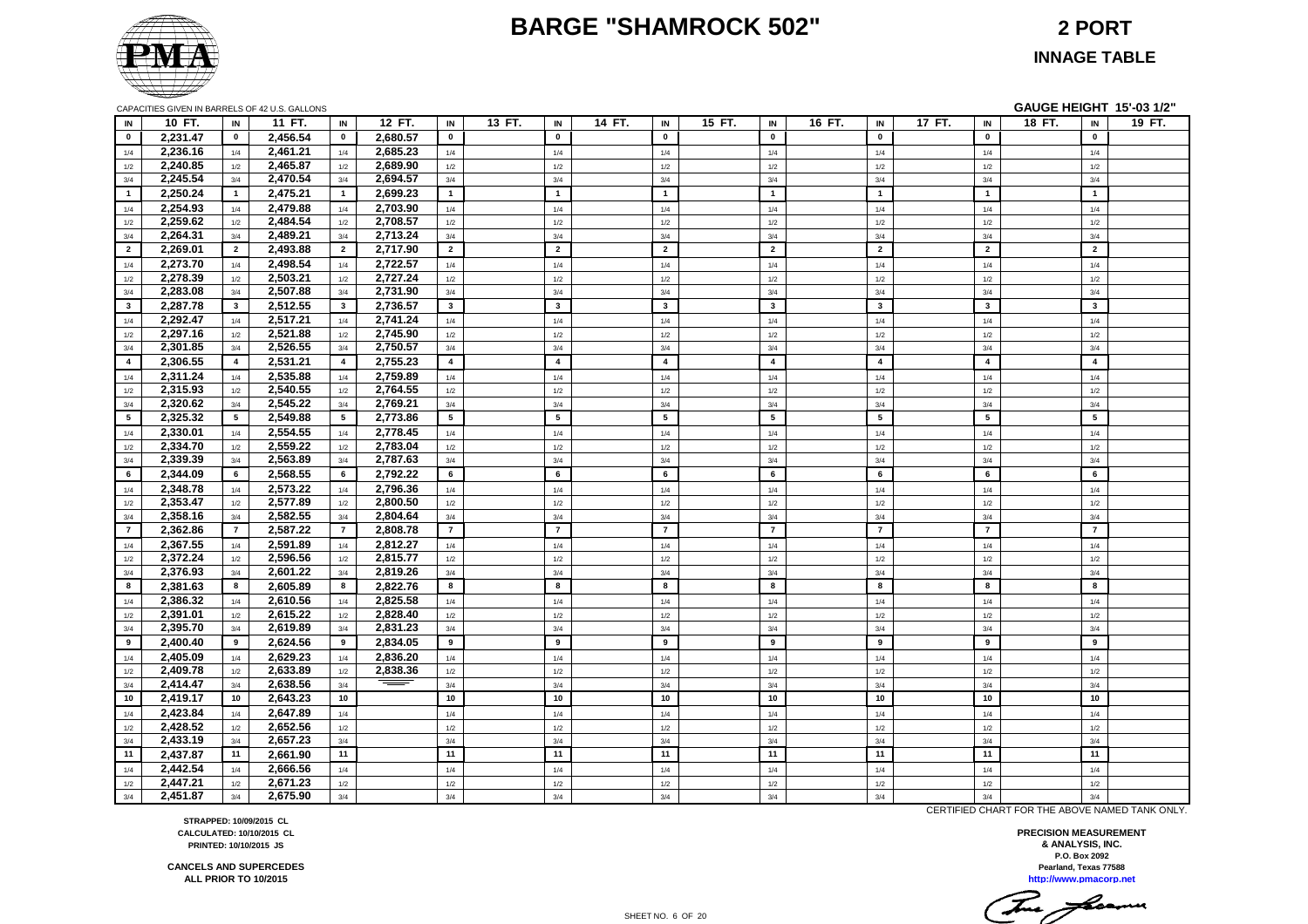# **BARGE "SHAMROCK 502" 2 STBD**



**INNAGE TABLE**

|                 | CAPACITIES GIVEN IN BARRELS OF 42 U.S. GALLONS |                         |                  |                         |                  |                |                  |                         |                      |                |                      |                |                      |                         |          |                 | GAUGE HEIGHT 15'-03 1/4" |                 |                      |
|-----------------|------------------------------------------------|-------------------------|------------------|-------------------------|------------------|----------------|------------------|-------------------------|----------------------|----------------|----------------------|----------------|----------------------|-------------------------|----------|-----------------|--------------------------|-----------------|----------------------|
| IN              | 0 FT.                                          | IN                      | 1 FT.            | IN                      | 2 FT.            | IN             | 3 FT.            | IN                      | 4 FT.                | IN             | 5 FT.                | IN             | 6 FT.                | IN                      | 7 FT.    | $\mathsf{IN}$   | 8 FT.                    | IN              | 9 FT.                |
| $\mathbf{0}$    | 8.44                                           | $\mathbf 0$             | 216.61           | $\mathbf 0$             | 440.56           | $\mathbf 0$    | 665.54           | $\mathbf 0$             | 890.52               | $\mathbf 0$    | 1,115.50             | $\mathbf 0$    | 1,340.02             | $\mathbf 0$             | 1,564.42 | $\mathbf 0$     | 1,789.42                 | $\mathbf 0$     | 2,014.42             |
| 1/4             | 11.08                                          | 1/4                     | 221.27           | 1/4                     | 445.25           | 1/4            | 670.23           | 1/4                     | 895.21               | 1/4            | 1.120.19             | 1/4            | 1,344.64             | 1/4                     | 1,569.11 | 1/4             | 1,794.11                 | 1/4             | 2,019.11             |
| 1/2             | 13.72                                          | 1/2                     | 225.92           | 1/2                     | 449.93           | 1/2            | 674.91           | 1/2                     | 899.89               | 1/2            | 1,124.88             | 1/2            | 1,349.26             | 1/2                     | 1,573.79 | 1/2             | 1,798.79                 | 1/2             | 2,023.79             |
| 3/4             | 16.35                                          | 3/4                     | 230.57           | 3/4                     | 454.62           | 3/4            | 679.60           | 3/4                     | 904.58               | 3/4            | 1,129.56             | 3/4            | 1,353.88             | 3/4                     | 1,578.48 | 3/4             | 1,803.48                 | 3/4             | 2,028.48             |
| $\mathbf{1}$    | 18.99                                          | $\overline{1}$          | 235.23           | $\mathbf{1}$            | 459.31           | $\mathbf{1}$   | 684.29           | $\mathbf{1}$            | 909.27               | $\overline{1}$ | 1,134.25             | $\overline{1}$ | 1,358.50             | $\overline{1}$          | 1,583.17 | $\overline{1}$  | 1,808.17                 | $\mathbf{1}$    | 2,033.17             |
| 1/4             | 22.80                                          | 1/4                     | 239.88           | 1/4                     | 463.99           | 1/4            | 688.97           | 1/4                     | 913.96               | 1/4            | 1,138.94             | 1/4            | 1,363.12             | 1/4                     | 1,587.86 | 1/4             | 1,812.86                 | 1/4             | 2,037.86             |
| 1/2             | 26.60                                          | 1/2                     | 244.53           | 1/2                     | 468.68           | 1/2            | 693.66           | 1/2                     | 918.64               | 1/2            | 1,143.62             | 1/2            | 1,367.74             | 1/2                     | 1,592.54 | 1/2             | 1,817.54                 | 1/2             | 2,042.54             |
| 3/4             | 30.41                                          | 3/4                     | 249.19           | 3/4                     | 473.37           | 3/4            | 698.35           | 3/4                     | 923.33               | 3/4            | 1,148.31             | 3/4            | 1,372.36             | 3/4                     | 1,597.23 | 3/4             | 1,822.23                 | 3/4             | 2,047.23             |
| $\overline{2}$  | 34.21                                          | $\overline{2}$          | 253.84           | $\overline{2}$          | 478.06           | $\overline{2}$ | 703.04           | $\mathbf{2}$            | 928.02               | $\overline{2}$ | 1,153.00             | $\overline{2}$ | 1,376.99             | $\overline{2}$          | 1,601.92 | $\overline{2}$  | 1,826.92                 | $\overline{2}$  | 2,051.92             |
| 1/4             | 38.60                                          | 1/4                     | 258.49           | 1/4                     | 482.74           | 1/4            | 707.72           | 1/4                     | 932.70               | 1/4            | 1,157.68             | 1/4            | 1,381.66             | 1/4                     | 1,606.61 | 1/4             | 1,831.61                 | 1/4             | 2,056.61             |
| 1/2             | 42.98                                          | 1/2                     | 263.15           | 1/2                     | 487.43           | 1/2            | 712.41           | 1/2                     | 937.39               | 1/2            | 1,162.37             | 1/2            | 1,386.33             | 1/2                     | 1,611.29 | $1/2$           | 1,836.29                 | 1/2             | 2,061.29             |
| 3/4             | 47.37                                          | 3/4                     | 267.80           | 3/4                     | 492.12           | 3/4            | 717.10           | 3/4                     | 942.08               | 3/4            | 1,167.06             | 3/4            | 1,391.00             | 3/4                     | 1,615.98 | 3/4             | 1,840.98                 | 3/4             | 2,065.98             |
| $\mathbf{3}$    | 51.75                                          | $\mathbf{3}$            | 272.45           | $\mathbf{3}$            | 496.80           | $\mathbf{3}$   | 721.78           | $\mathbf{3}$            | 946.77               | $\mathbf{3}$   | 1,171.75             | $\mathbf{3}$   | 1,395.67             | $\overline{\mathbf{3}}$ | 1,620.67 | $\mathbf{3}$    | 1,845.67                 | $3^{\circ}$     | 2,070.67             |
| 1/4             | 56.25                                          | 1/4                     | 277.10           | 1/4                     | 501.49           | 1/4            | 726.47           | 1/4                     | 951.45               | 1/4            | 1,176.43             | 1/4            | 1,400.36             | 1/4                     | 1,625.36 | 1/4             | 1,850.36                 | 1/4             | 2,075.36             |
| 1/2             | 60.75                                          | 1/2                     | 281.76           | 1/2                     | 506.18           | 1/2            | 731.16           | 1/2                     | 956.14               | 1/2            | 1,181.12             | 1/2            | 1,405.04             | 1/2                     | 1,630.04 | 1/2             | 1,855.04                 | 1/2             | 2,080.04             |
| 3/4             | 65.25                                          | 3/4                     | 286.41           | 3/4                     | 510.86           | 3/4            | 735.85           | 3/4                     | 960.83               | 3/4            | 1,185.81             | 3/4            | 1,409.73             | 3/4                     | 1,634.73 | 3/4             | 1,859.73                 | 3/4             | 2,084.73             |
| $\overline{4}$  | 69.75                                          | $\overline{\mathbf{4}}$ | 291.06           | $\overline{\mathbf{4}}$ | 515.55           | $\overline{4}$ | 740.53           | $\overline{\mathbf{4}}$ | 965.51               | $\overline{4}$ | 1,190.49             | $\overline{4}$ | 1,414.42             | $\overline{4}$          | 1,639.42 | $\overline{4}$  | 1,864.42                 | $\overline{4}$  | 2,089.42             |
| 1/4             | 74.27                                          | 1/4                     | 295.72           | 1/4                     | 520.24           | 1/4            | 745.22           | 1/4                     | 970.20               | 1/4            | 1,195.18             | 1/4            | 1,419.11             | 1/4                     | 1,644.11 | 1/4             | 1,869.11                 | 1/4             | 2,094.11             |
| 1/2             | 78.79                                          | 1/2                     | 300.37           | 1/2                     | 524.93           | 1/2            | 749.91           | 1/2                     | 974.89               | 1/2            | 1,199.87             | 1/2            | 1,423.79             | 1/2                     | 1,648.79 | 1/2             | 1,873.79                 | 1/2             | 2,098.79             |
| 3/4             | 83.31                                          | 3/4                     | 305.02           | 3/4                     | 529.61           | 3/4            | 754.59           | 3/4                     | 979.57               | 3/4            | 1,204.56             | 3/4            | 1,428.48             | 3/4                     | 1,653.48 | 3/4             | 1,878.48                 | 3/4             | 2,103.48             |
| $5\overline{5}$ | 87.82                                          | 5                       | 309.68           | $5\phantom{.0}$         | 534.30           | 5              | 759.28           | $5\phantom{.0}$         | 984.26               | 5              | 1,209.24             | 5              | 1,433.17             | 5                       | 1,658.17 | $5\overline{5}$ | 1,883.17                 | $5\overline{5}$ | 2,108.17             |
| 1/4             | 92.35                                          | 1/4                     | 314.33           | 1/4                     | 538.99           | 1/4            | 763.97           | 1/4                     | 988.95               | 1/4            | 1,213.93             | 1/4            | 1,437.86             | 1/4                     | 1,662.86 | 1/4             | 1,887.86                 | 1/4             | 2,112.86             |
| 1/2             | 96.87                                          | 1/2                     | 318.98           | 1/2                     | 543.67           | 1/2            | 768.66           | $1/2$                   | 993.64               | 1/2            | 1,218.62             | 1/2            | 1,442.54             | 1/2                     | 1,667.54 | $1/2$           | 1,892.54                 | 1/2             | 2,117.54             |
| 3/4             | 101.39                                         | 3/4                     | 323.64           | 3/4                     | 548.36           | 3/4            | 773.34           | 3/4                     | 998.32               | 3/4            | 1,223.30             | 3/4            | 1,447.23             | 3/4                     | 1,672.23 | 3/4             | 1,897.23                 | 3/4             | 2,122.23             |
| 6               | 105.91                                         | 6                       | 328.29           | 6                       | 553.05           | 6              | 778.03           | 6                       | 1,003.01             | 6              | 1,227.99             | 6              | 1,451.92             | 6                       | 1,676.92 | 6               | 1,901.92                 | 6               | 2,126.92             |
| 1/4             | 110.43                                         | 1/4                     | 332.95           | 1/4                     | 557.74           | 1/4            | 782.72           | 1/4                     | 1,007.70             | 1/4            | 1,232.68             | 1/4            | 1,456.61             | 1/4                     | 1,681.61 | 1/4             | 1,906.61                 | 1/4             | 2,131.61             |
| 1/2             | 114.96                                         | 1/2                     | 337.61           | 1/2                     | 562.42           | 1/2            | 787.40           | 1/2                     | 1,012.38             | 1/2            | 1,237.37             | 1/2            | 1,461.29             | 1/2                     | 1,686.29 | 1/2             | 1,911.29                 | 1/2             | 2,136.29             |
| $3/4\,$         | 119.49                                         | 3/4                     | 342.27           | 3/4                     | 567.11           | 3/4            | 792.09           | 3/4                     | 1,017.07             | 3/4            | 1,242.05             | 3/4            | 1,465.98             | 3/4                     | 1,690.98 | 3/4             | 1,915.98                 | 3/4             | 2,140.98             |
| $\overline{7}$  | 124.01                                         | $\overline{7}$          | 346.93           | $\overline{7}$          | 571.80           | $\overline{7}$ | 796.78           | $\overline{7}$          | 1,021.76             | $\overline{7}$ | 1,246.74             | $\overline{7}$ | 1,470.67             | $\overline{7}$          | 1,695.67 | $\overline{7}$  | 1,920.67                 | $\overline{7}$  | 2,145.67             |
| 1/4             | 128.54                                         | 1/4                     | 351.60           | 1/4                     | 576.48           | 1/4            | 801.47           | 1/4                     | 1,026.45             | 1/4            | 1,251.43             | 1/4            | 1,475.36             | 1/4                     | 1,700.36 | 1/4             | 1,925.36                 | 1/4             | 2,150.36             |
| 1/2             | 133.07                                         | 1/2                     | 356.26           | 1/2                     | 581.17           | 1/2            | 806.15           | 1/2                     | 1,031.13             | 1/2            | 1,256.11             | 1/2            | 1,480.04             | 1/2                     | 1,705.04 | $1/2$           | 1,930.04                 | 1/2             | 2,155.04             |
| 3/4             | 137.60                                         | 3/4                     | 360.92           | 3/4                     | 585.86           | 3/4            | 810.84           | 3/4                     | 1,035.82             | 3/4            | 1,260.80             | 3/4            | 1,484.73             | 3/4                     | 1,709.73 | 3/4             | 1,934.73                 | 3/4             | 2,159.73             |
| 8               | 142.13                                         | 8                       | 365.59           | 8                       | 590.55           | 8              | 815.53           | 8                       | 1,040.51             | 8              | 1,265.49             | 8              | 1,489.42             | 8                       | 1,714.42 | 8               | 1,939.42                 | 8               | 2,164.42             |
| 1/4             | 146.77                                         | 1/4                     | 370.27           | 1/4                     | 595.23           | 1/4            | 820.21           | 1/4                     | 1,045.19             | 1/4            | 1,270.18             | 1/4            | 1,494.11             | 1/4                     | 1,719.11 | 1/4             | 1,944.11                 | 1/4             | 2,169.11             |
| 1/2             | 151.41                                         | 1/2                     | 374.95           | 1/2                     | 599.92           | 1/2            | 824.90           | 1/2                     | 1,049.88             | 1/2            | 1,274.86             | 1/2            | 1,498.79             | 1/2                     | 1,723.79 | 1/2             | 1,948.79                 | 1/2             | 2,173.79             |
| $3/4\,$         | 156.05                                         | 3/4                     | 379.63           | 3/4                     | 604.61           | 3/4            | 829.59           | 3/4                     | 1,054.57             | 3/4            | 1,279.55             | 3/4            | 1,503.48             | 3/4                     | 1,728.48 | 3/4             | 1,953.48                 | 3/4             | 2,178.48             |
| 9               | 160.69                                         | 9                       | 384.31           | 9                       | 609.29           | 9              | 834.27           | 9                       | 1,059.26             | 9              | 1,284.24             | 9              | 1,508.17             | 9                       | 1,733.17 | 9               | 1,958.17                 | 9               | 2,183.17             |
|                 | 165.37                                         | 1/4                     | 389.00           |                         | 613.98           |                | 838.96           |                         | 1,063.94             |                | 1,288.92             |                | 1,512.86             |                         | 1,737.86 |                 | 1,962.86                 |                 | 2,187.86             |
| 1/4             | 170.05                                         | 1/2                     | 393.69           | 1/4                     | 618.67           | 1/4            | 843.65           | 1/4<br>1/2              | 1,068.63             | 1/4            | 1,293.61             | 1/4<br>1/2     | 1,517.54             | 1/4                     | 1,742.54 | 1/4<br>1/2      | 1,967.54                 | 1/4<br>1/2      | 2,192.54             |
| 1/2<br>3/4      | 174.72                                         | 3/4                     | 398.37           | $1/2$<br>3/4            | 623.36           | 1/2<br>3/4     | 848.34           | 3/4                     | 1,073.32             | 1/2<br>3/4     | 1,298.30             | 3/4            | 1,522.23             | 1/2<br>3/4              | 1,747.23 | 3/4             | 1,972.23                 | 3/4             | 2,197.23             |
| 10              | 179.40                                         | 10                      | 403.06           | 10                      | 628.04           | 10             | 853.02           | 10                      | 1,078.00             | 10             | 1,302.98             | 10             | 1,526.92             | 10                      | 1,751.92 | 10              | 1,976.92                 | 10              | 2,201.92             |
|                 |                                                |                         |                  |                         |                  |                |                  |                         |                      |                |                      |                |                      |                         |          |                 |                          |                 |                      |
| 1/4             | 184.05                                         | 1/4                     | 407.75<br>412.44 | 1/4                     | 632.73           | $1/4$          | 857.71<br>862.40 | 1/4                     | 1,082.69             | 1/4            | 1,307.62<br>1,312.26 | 1/4            | 1,531.61<br>1,536.29 | 1/4                     | 1,756.61 | 1/4             | 1,981.61                 | 1/4             | 2,206.61<br>2,211.29 |
| 1/2             | 188.71<br>193.36                               | 1/2<br>3/4              | 417.12           | 1/2                     | 637.42<br>642.10 | 1/2            | 867.08           | $1/2$                   | 1,087.38<br>1,092.07 | 1/2<br>3/4     |                      | 1/2            |                      | 1/2                     | 1,761.29 | 1/2             | 1,986.29                 | 1/2             |                      |
| 3/4             |                                                | 11                      |                  | 3/4<br>11               |                  | 3/4            |                  | 3/4<br>11               |                      |                | 1,316.89             | 3/4            | 1,540.98             | 3/4                     | 1,765.98 | 3/4             | 1,990.98                 | 3/4             | 2,215.98             |
| 11              | 198.01                                         |                         | 421.81           |                         | 646.79           | 11             | 871.77           |                         | 1,096.75             | 11             | 1,321.53             | 11             | 1,545.67             | 11                      | 1,770.67 | 11              | 1,995.67                 | 11              | 2,220.67             |
| 1/4             | 202.66                                         | 1/4                     | 426.50           | 1/4                     | 651.48           | 1/4            | 876.46           | 1/4                     | 1,101.44             | 1/4            | 1,326.15             | 1/4            | 1,550.36             | 1/4                     | 1,775.36 | 1/4             | 2,000.36                 | 1/4             | 2,225.36             |
| 1/2             | 207.31                                         | 1/2                     | 431.18           | 1/2                     | 656.17           | 1/2            | 881.15           | 1/2                     | 1,106.13             | 1/2            | 1,330.77             | 1/2            | 1,555.04             | 1/2                     | 1,780.04 | 1/2             | 2,005.04                 | 1/2             | 2,230.04             |
| 3/4             | 211.96                                         | 3/4                     | 435.87           | 3/4                     | 660.85           | 3/4            | 885.83           | 3/4                     | 1,110.81             | 3/4            | 1,335.39             | 3/4            | 1,559.73             | 3/4                     | 1,784.73 | 3/4             | 2,009.73                 | 3/4             | 2,234.73             |

**BARGE STRAPPED AND COMPUTED IN ACCORDANCE WITH MPMS CHAPTER 2.7.**

**CAPACITY TABLE ONLY APPLIES WHEN BARGE IS ON EVEN KEEL.**

**CAPACITY TABLE EXTENDS TO UNDERSIDE OF DECK AT GAUGE POINT.**

**CAPACITY TABLE ONLY APPLIES TO INNAGE GAUGES TAKEN AT 8" DIAMETER HATCH.**

**GAUGE POINT: (8" HATCH) LOCATED 10'-09" OFF CENTERLINE AND 26'-06" FORWARD OF AFT BULKHEAD.**

CERTIFIED CHART FOR THE ABOVE NAMED TANK ONLY.

For Jam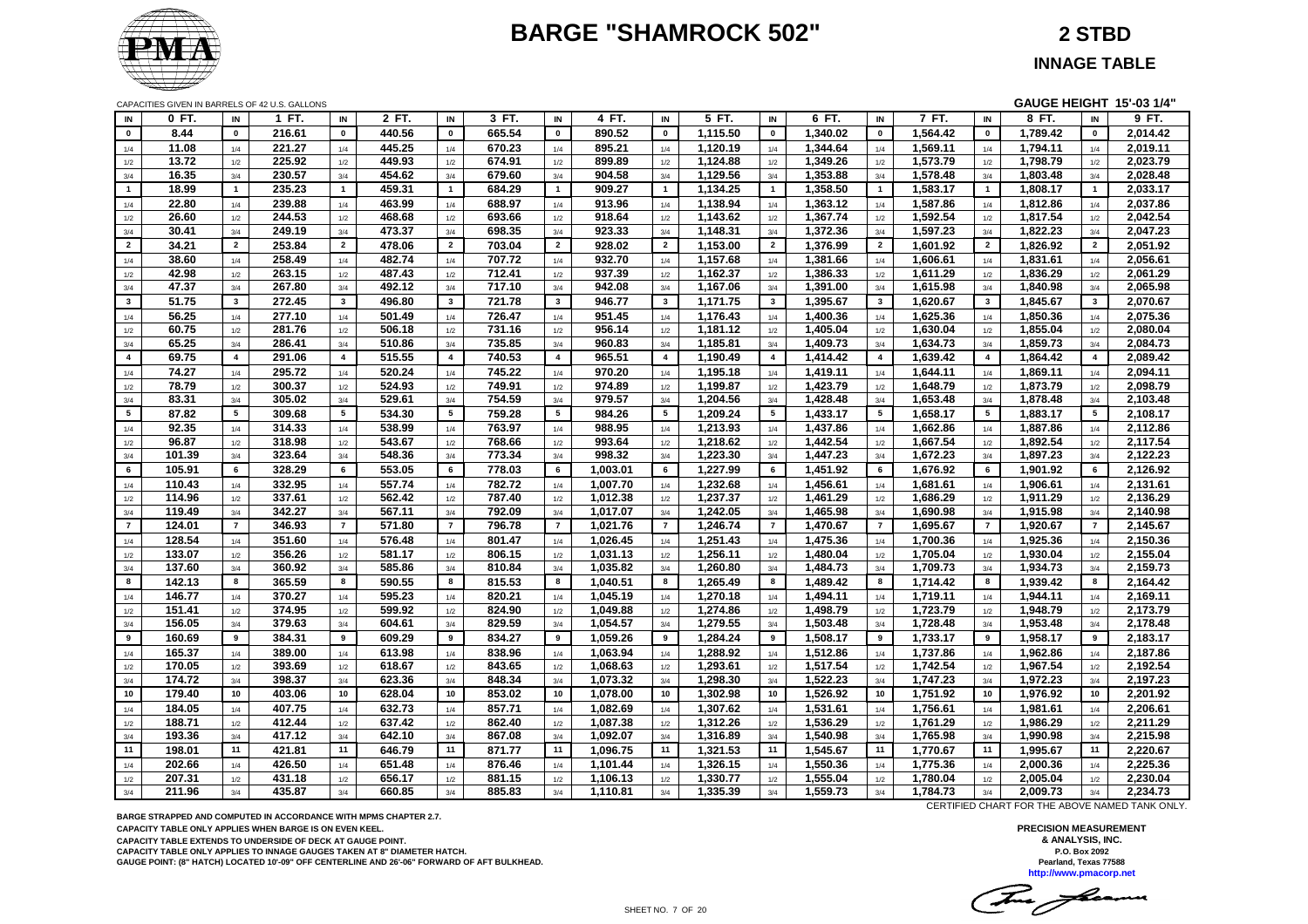#### **BARGE "SHAMROCK 502" 2 STBD**

**INNAGE TABLE**

|                         | CAPACITIES GIVEN IN BARRELS OF 42 U.S. GALLONS |                |          |                |          |                |        |                |        |                         |        |                         |        |                |        |                         | <b>GAUGE HEIGHT 15'-03 1/4"</b> |                |        |
|-------------------------|------------------------------------------------|----------------|----------|----------------|----------|----------------|--------|----------------|--------|-------------------------|--------|-------------------------|--------|----------------|--------|-------------------------|---------------------------------|----------------|--------|
| IN                      | 10 FT.                                         | IN             | 11 FT.   | IN             | 12 FT.   | IN             | 13 FT. | IN             | 14 FT. | IN                      | 15 FT. | IN                      | 16 FT. | IN             | 17 FT. | IN                      | 18 FT.                          | IN             | 19 FT. |
| $\bullet$               | 2,239.42                                       | $\mathbf 0$    | 2,464.24 | $\mathbf 0$    | 2,688.02 | $\mathbf 0$    |        | $\mathbf 0$    |        | $\mathbf 0$             |        | $\mathbf 0$             |        | $\mathbf 0$    |        | $\mathbf 0$             |                                 | $\mathbf 0$    |        |
| 1/4                     | 2,244.11                                       | 1/4            | 2,468.90 | 1/4            | 2,692.68 | 1/4            |        | 1/4            |        | 1/4                     |        | 1/4                     |        | 1/4            |        | 1/4                     |                                 | 1/4            |        |
| 1/2                     | 2,248.79                                       | 1/2            | 2,473.56 | 1/2            | 2,697.34 | 1/2            |        | 1/2            |        | 1/2                     |        | 1/2                     |        | 1/2            |        | 1/2                     |                                 | 1/2            |        |
| 3/4                     | 2,253.48                                       | 3/4            | 2,478.22 | 3/4            | 2,702.00 | 3/4            |        | 3/4            |        | 3/4                     |        | 3/4                     |        | 3/4            |        | 3/4                     |                                 | 3/4            |        |
| $\overline{1}$          | 2,258.17                                       | $\overline{1}$ | 2,482.88 | $\overline{1}$ | 2,706.66 | $\mathbf{1}$   |        | $\overline{1}$ |        | $\mathbf{1}$            |        | $\overline{1}$          |        | $\overline{1}$ |        | $\overline{1}$          |                                 | $\overline{1}$ |        |
| 1/4                     | 2,262.86                                       | 1/4            | 2,487.55 | 1/4            | 2,711.33 | 1/4            |        | 1/4            |        | 1/4                     |        | 1/4                     |        | 1/4            |        | 1/4                     |                                 | 1/4            |        |
| 1/2                     | 2,267.54                                       | 1/2            | 2,492.21 | 1/2            | 2,715.99 | 1/2            |        | 1/2            |        | 1/2                     |        | 1/2                     |        | 1/2            |        | 1/2                     |                                 | 1/2            |        |
| 3/4                     | 2,272.23                                       | 3/4            | 2,496.87 | 3/4            | 2,720.65 | 3/4            |        | 3/4            |        | 3/4                     |        | 3/4                     |        | 3/4            |        | 3/4                     |                                 | 3/4            |        |
| $\overline{2}$          | 2,276.92                                       | $\overline{2}$ | 2,501.53 | $\overline{2}$ | 2,725.31 | $\overline{2}$ |        | $\overline{2}$ |        | $\overline{2}$          |        | $\overline{2}$          |        | $\overline{2}$ |        | $\overline{2}$          |                                 | $\overline{2}$ |        |
| 1/4                     | 2,281.61                                       | 1/4            | 2,506.19 | 1/4            | 2,729.98 | 1/4            |        | 1/4            |        | 1/4                     |        | 1/4                     |        | 1/4            |        | 1/4                     |                                 | 1/4            |        |
| 1/2                     | 2,286.29                                       | 1/2            | 2,510.86 | 1/2            | 2,734.64 | 1/2            |        | 1/2            |        | 1/2                     |        | 1/2                     |        | 1/2            |        | 1/2                     |                                 | 1/2            |        |
| 3/4                     | 2,290.98                                       | 3/4            | 2,515.52 | 3/4            | 2,739.30 | 3/4            |        | 3/4            |        | 3/4                     |        | 3/4                     |        | 3/4            |        | 3/4                     |                                 | 3/4            |        |
| $\overline{\mathbf{3}}$ | 2.295.67                                       | $\mathbf{3}$   | 2,520.18 | $\mathbf{3}$   | 2,743.96 | $\mathbf{3}$   |        | $\mathbf{3}$   |        | $\overline{\mathbf{3}}$ |        | $\overline{\mathbf{3}}$ |        | $\mathbf{3}$   |        | $\overline{\mathbf{3}}$ |                                 | $\mathbf{3}$   |        |
| 1/4                     | 2,300.36                                       | 1/4            | 2,524.84 | 1/4            | 2,748.62 | 1/4            |        | 1/4            |        | 1/4                     |        | 1/4                     |        | 1/4            |        | 1/4                     |                                 | 1/4            |        |
| 1/2                     | 2,305.04                                       | 1/2            | 2,529.51 | $1/2$          | 2,753.28 | 1/2            |        | 1/2            |        | $1/2$                   |        | 1/2                     |        | 1/2            |        | $1/2$                   |                                 | $1/2$          |        |
| 3/4                     | 2,309.73                                       | 3/4            | 2,534.17 | $3/4$          | 2,757.94 | 3/4            |        | 3/4            |        | 3/4                     |        | 3/4                     |        | 3/4            |        | 3/4                     |                                 | 3/4            |        |
| $\overline{4}$          | 2,314.42                                       | $\overline{4}$ | 2,538.83 | $\overline{4}$ | 2,762.60 | $\overline{4}$ |        | $\overline{4}$ |        | $\overline{4}$          |        | $\overline{4}$          |        | $\overline{4}$ |        | $\overline{4}$          |                                 | $\overline{4}$ |        |
| 1/4                     | 2,319.11                                       | 1/4            | 2,543.49 | 1/4            | 2,767.26 | 1/4            |        | 1/4            |        | 1/4                     |        | 1/4                     |        | 1/4            |        | 1/4                     |                                 | 1/4            |        |
| 1/2                     | 2,323.79                                       | 1/2            | 2,548.15 | 1/2            | 2,771.91 | 1/2            |        | 1/2            |        | 1/2                     |        | 1/2                     |        | 1/2            |        | 1/2                     |                                 | 1/2            |        |
| 3/4                     | 2,328.48                                       | 3/4            | 2,552.82 | 3/4            | 2,776.56 | 3/4            |        | 3/4            |        | 3/4                     |        | 3/4                     |        | 3/4            |        | 3/4                     |                                 | 3/4            |        |
| 5                       | 2,333.17                                       | 5              | 2,557.48 | 5              | 2,781.21 | 5              |        | 5              |        | 5                       |        | 5                       |        | 5              |        | 5                       |                                 | 5              |        |
| 1/4                     | 2,337.86                                       | 1/4            | 2,562.14 | 1/4            | 2,785.80 | 1/4            |        | 1/4            |        | 1/4                     |        | 1/4                     |        | 1/4            |        | 1/4                     |                                 | 1/4            |        |
| 1/2                     | 2,342.54                                       | 1/2            | 2,566.80 | 1/2            | 2,790.38 | 1/2            |        | 1/2            |        | 1/2                     |        | 1/2                     |        | 1/2            |        | 1/2                     |                                 | 1/2            |        |
| 3/4                     | 2,347.23                                       | 3/4            | 2,571.46 | 3/4            | 2,794.97 | 3/4            |        | 3/4            |        | 3/4                     |        | 3/4                     |        | 3/4            |        | 3/4                     |                                 | 3/4            |        |
| 6                       | 2,351.92                                       | 6              | 2,576.13 | 6              | 2,799.55 | 6              |        | 6              |        | 6                       |        | 6                       |        | 6              |        | 6                       |                                 | 6              |        |
| 1/4                     | 2,356.61                                       | 1/4            | 2,580.79 | 1/4            | 2,803.69 | 1/4            |        | 1/4            |        | 1/4                     |        | 1/4                     |        | 1/4            |        | 1/4                     |                                 | 1/4            |        |
| 1/2                     | 2,361.29                                       | 1/2            | 2,585.45 | 1/2            | 2,807.82 | 1/2            |        | 1/2            |        | 1/2                     |        | 1/2                     |        | 1/2            |        | 1/2                     |                                 | 1/2            |        |
| 3/4                     | 2,365.98                                       | 3/4            | 2,590.11 | 3/4            | 2,811.96 | 3/4            |        | 3/4            |        | 3/4                     |        | 3/4                     |        | 3/4            |        | 3/4                     |                                 | 3/4            |        |
| $\overline{7}$          | 2,370.67                                       | $\overline{7}$ | 2,594.77 | $\overline{7}$ | 2,816.09 | $\overline{7}$ |        | $\overline{7}$ |        | $\overline{7}$          |        | $\overline{7}$          |        | $\overline{7}$ |        | $\overline{7}$          |                                 | $\overline{7}$ |        |
| 1/4                     | 2,375.36                                       | 1/4            | 2,599.44 | 1/4            | 2,819.58 | 1/4            |        | 1/4            |        | 1/4                     |        | 1/4                     |        | 1/4            |        | 1/4                     |                                 | 1/4            |        |
| 1/2                     | 2.380.04                                       | 1/2            | 2,604.10 | 1/2            | 2,823.07 | 1/2            |        | 1/2            |        | 1/2                     |        | 1/2                     |        | 1/2            |        | 1/2                     |                                 | 1/2            |        |
| 3/4                     | 2,384.73                                       | 3/4            | 2,608.76 | 3/4            | 2,826.56 | 3/4            |        | 3/4            |        | 3/4                     |        | 3/4                     |        | 3/4            |        | 3/4                     |                                 | 3/4            |        |
| 8                       | 2,389.42                                       | 8              | 2,613.42 | 8              | 2,830.05 | 8              |        | 8              |        | 8                       |        | 8                       |        | 8              |        | 8                       |                                 | 8              |        |
| 1/4                     | 2,394.11                                       | 1/4            | 2,618.08 | 1/4            | 2,832.87 | 1/4            |        | 1/4            |        | 1/4                     |        | 1/4                     |        | 1/4            |        | 1/4                     |                                 | 1/4            |        |
| 1/2                     | 2,398.79                                       | 1/2            | 2,622.75 | 1/2            | 2,835.69 | 1/2            |        | 1/2            |        | 1/2                     |        | 1/2                     |        | 1/2            |        | 1/2                     |                                 | 1/2            |        |
| 3/4                     | 2,403.48                                       | 3/4            | 2,627.41 | 3/4            | 2,838.51 | 3/4            |        | 3/4            |        | 3/4                     |        | 3/4                     |        | 3/4            |        | 3/4                     |                                 | 3/4            |        |
| 9                       | 2,408.17                                       | 9              | 2,632.07 | 9              | 2,841.33 | 9              |        | 9              |        | 9                       |        | 9                       |        | 9              |        | 9                       |                                 | 9              |        |
| 1/4                     | 2,412.86                                       | 1/4            | 2,636.73 | 1/4            | 2,843.48 | 1/4            |        | 1/4            |        | 1/4                     |        | 1/4                     |        | 1/4            |        | 1/4                     |                                 | 1/4            |        |
| 1/2                     | 2,417.54                                       | 1/2            | 2,641.40 | 1/2            | 2,845.63 | 1/2            |        | 1/2            |        | 1/2                     |        | 1/2                     |        | 1/2            |        | 1/2                     |                                 | 1/2            |        |
| 3/4                     | 2,422.23                                       | 3/4            | 2,646.06 | 3/4            |          | 3/4            |        | 3/4            |        | 3/4                     |        | 3/4                     |        | 3/4            |        | 3/4                     |                                 | 3/4            |        |
| 10                      | 2,426.92                                       | 10             | 2,650.72 | 10             |          | 10             |        | 10             |        | 10                      |        | 10                      |        | 10             |        | 10                      |                                 | 10             |        |
| 1/4                     | 2,431.59                                       | 1/4            | 2,655.38 | 1/4            |          | 1/4            |        | 1/4            |        | 1/4                     |        | 1/4                     |        | 1/4            |        | 1/4                     |                                 | 1/4            |        |
| 1/2                     | 2,436.25                                       | 1/2            | 2,660.04 | 1/2            |          | 1/2            |        | 1/2            |        | 1/2                     |        | 1/2                     |        | 1/2            |        | 1/2                     |                                 | 1/2            |        |
| 3/4                     | 2,440.92                                       | 3/4            | 2,664.71 | 3/4            |          | 3/4            |        | 3/4            |        | 3/4                     |        | 3/4                     |        | 3/4            |        | 3/4                     |                                 | 3/4            |        |
| 11                      | 2.445.59                                       | 11             | 2,669.37 | 11             |          | 11             |        | 11             |        | 11                      |        | 11                      |        | 11             |        | 11                      |                                 | 11             |        |
| 1/4                     | 2.450.25                                       | 1/4            | 2,674.03 | 1/4            |          | 1/4            |        | 1/4            |        | 1/4                     |        | 1/4                     |        | 1/4            |        | 1/4                     |                                 | 1/4            |        |
| 1/2                     | 2.454.91                                       | 1/2            | 2.678.69 | 1/2            |          | 1/2            |        | 1/2            |        | 1/2                     |        | 1/2                     |        | 1/2            |        | 1/2                     |                                 | 1/2            |        |
| 3/4                     | 2,459.57                                       | 3/4            | 2,683.35 | 3/4            |          | 3/4            |        | 3/4            |        | 3/4                     |        | 3/4                     |        | 3/4            |        | 3/4                     |                                 | 3/4            |        |

CERTIFIED CHART FOR THE ABOVE NAMED TANK ONLY.

**http://www.pmacorp.net Pearland, Texas 77588 PRECISION MEASUREMENT & ANALYSIS, INC. P.O. Box 2092**

This freemen

**CANCELS AND SUPERCEDES CALCULATED: 10/10/2015 CL PRINTED: 10/10/2015 JS**

**STRAPPED: 10/09/2015 CL**

**ALL PRIOR TO 10/2015**

SHEET NO. 8 OF 20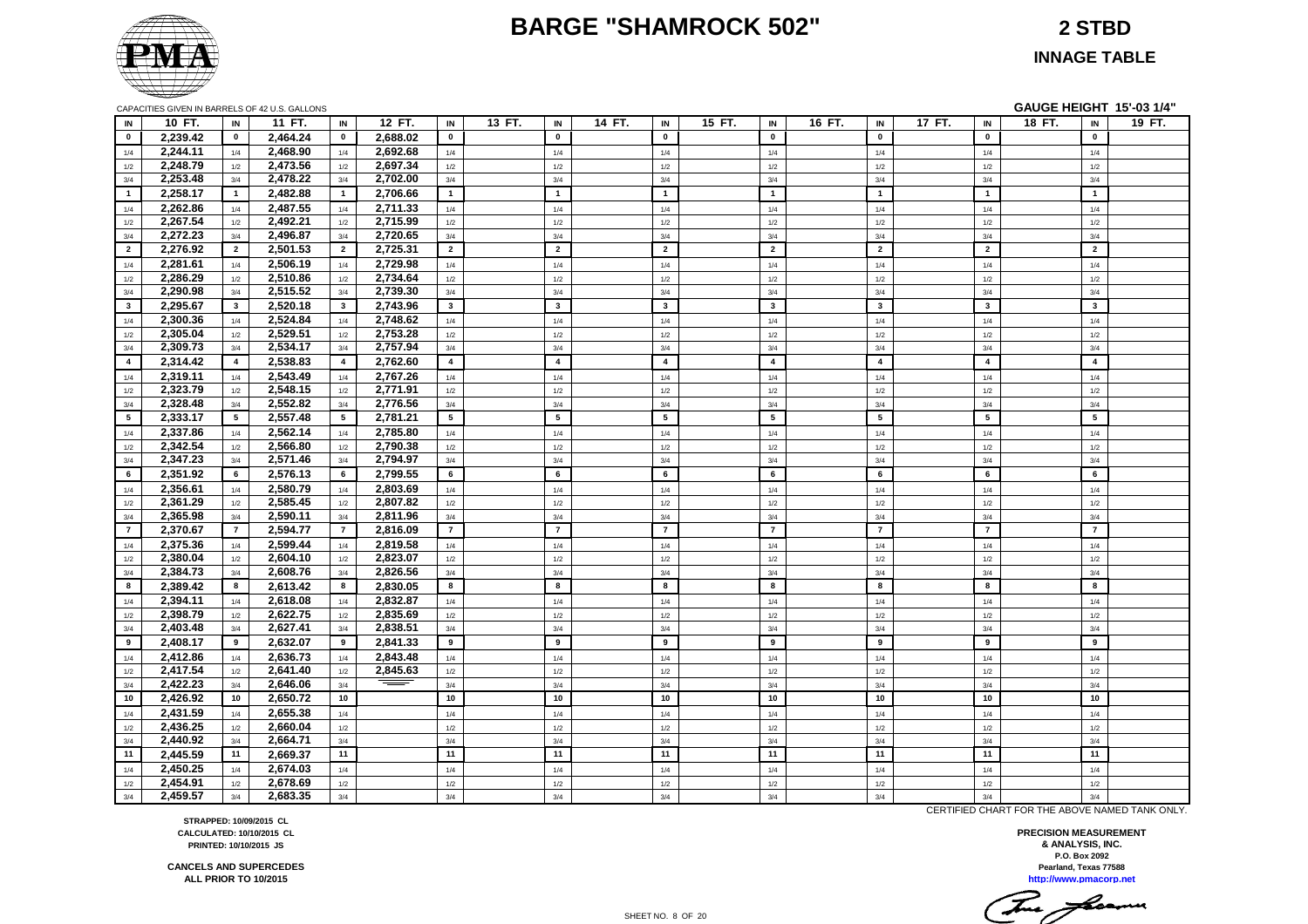# **BARGE "SHAMROCK 502" 3 PORT**



**INNAGE TABLE**

CAPACITIES GIVEN IN BARRELS OF 42 U.S. GALLONS **GAUGE HEIGHT 15'-03 1/4"**

| IN             | 0 FT.  | IN                      | 1 FT.  | IN                      | 2 FT.  | IN             | 3 FT.  | IN                      | 4 FT.  | IN              | 5 FT.    | IN                      | 6 FT.    | IN                      | 7 FT.    | IN                      | 8 FT.    | IN                      | $9$ FT.  |
|----------------|--------|-------------------------|--------|-------------------------|--------|----------------|--------|-------------------------|--------|-----------------|----------|-------------------------|----------|-------------------------|----------|-------------------------|----------|-------------------------|----------|
| $\mathbf 0$    | 7.69   | $\mathbf{0}$            | 193.78 | $\pmb{0}$               | 387.15 | $\mathbf 0$    | 589.84 | $\mathbf 0$             | 792.53 | $\pmb{0}$       | 995.22   | $\mathbf{0}$            | 1,197.50 | $\mathbf 0$             | 1,399.67 | $\pmb{0}$               | 1,602.38 | $\pmb{0}$               | 1,805.09 |
| 1/4            | 10.06  | 1/4                     | 197.76 | 1/4                     | 391.37 | 1/4            | 594.06 | 1/4                     | 796.75 | 1/4             | 999.44   | 1/4                     | 1,201.67 | 1/4                     | 1,403.90 | 1/4                     | 1,606.61 | 1/4                     | 1,809.31 |
| 1/2            | 12.44  | 1/2                     | 201.75 | 1/2                     | 395.59 | 1/2            | 598.28 | 1/2                     | 800.97 | 1/2             | 1,003.66 | 1/2                     | 1,205.83 | 1/2                     | 1,408.12 | 1/2                     | 1,610.83 | 1/2                     | 1,813.54 |
| $3/4$          | 14.82  | 3/4                     | 205.74 | 3/4                     | 399.82 | 3/4            | 602.51 | 3/4                     | 805.20 | 3/4             | 1,007.89 | 3/4                     | 1,209.99 | 3/4                     | 1,412.34 | 3/4                     | 1,615.05 | 3/4                     | 1,817.76 |
| $\mathbf{1}$   | 17.19  | $\overline{1}$          | 209.72 | $\overline{1}$          | 404.04 | $\overline{1}$ | 606.73 | $\overline{1}$          | 809.42 | $\mathbf{1}$    | 1,012.11 | $\mathbf{1}$            | 1,214.16 | $\mathbf{1}$            | 1,416.57 | $\overline{1}$          | 1,619.28 | $\overline{1}$          | 1,821.98 |
| 1/4            | 20.62  | 1/4                     | 213.71 | 1/4                     | 408.26 | 1/4            | 610.95 | 1/4                     | 813.64 | 1/4             | 1,016.33 | 1/4                     | 1,218.32 | 1/4                     | 1,420.79 | 1/4                     | 1,623.50 | 1/4                     | 1,826.21 |
| 1/2            | 24.05  | 1/2                     | 217.70 | 1/2                     | 412.49 | 1/2            | 615.18 | 1/2                     | 817.86 | 1/2             | 1,020.55 | 1/2                     | 1,222.48 | 1/2                     | 1,425.01 | 1/2                     | 1,627.72 | 1/2                     | 1,830.43 |
| $3/4$          | 27.48  | 3/4                     | 221.68 | 3/4                     | 416.71 | 3/4            | 619.40 | 3/4                     | 822.09 | 3/4             | 1,024.78 | 3/4                     | 1,226.65 | 3/4                     | 1,429.24 | 3/4                     | 1,631.94 | 3/4                     | 1,834.65 |
| $\overline{2}$ | 30.91  | $\overline{2}$          | 225.67 | $\overline{2}$          | 420.93 | $\overline{2}$ | 623.62 | $\overline{2}$          | 826.31 | $\overline{2}$  | 1,029.00 | $\overline{2}$          | 1,230.81 | $\overline{2}$          | 1,433.46 | $\overline{2}$          | 1,636.17 | $\overline{2}$          | 1,838.88 |
| 1/4            | 34.86  | 1/4                     | 229.66 | 1/4                     | 425.15 | 1/4            | 627.84 | 1/4                     | 830.53 | 1/4             | 1,033.22 | 1/4                     | 1,235.02 | 1/4                     | 1,437.68 | 1/4                     | 1,640.39 | 1/4                     | 1,843.10 |
| 1/2            | 38.81  | 1/2                     | 233.64 | $1/2\,$                 | 429.38 | 1/2            | 632.07 | $1/2$                   | 834.76 | 1/2             | 1,037.45 | $1/2$                   | 1,239.23 | 1/2                     | 1,441.91 | 1/2                     | 1,644.61 | 1/2                     | 1,847.32 |
| 3/4            | 42.76  | 3/4                     | 237.63 | 3/4                     | 433.60 | 3/4            | 636.29 | 3/4                     | 838.98 | 3/4             | 1,041.67 | 3/4                     | 1,243.43 | 3/4                     | 1,446.13 | 3/4                     | 1,648.84 | 3/4                     | 1,851.55 |
| $\mathbf{3}$   | 46.71  | $\overline{\mathbf{3}}$ | 241.62 | $\mathbf{3}$            | 437.82 | $\mathbf{3}$   | 640.51 | $\mathbf{3}$            | 843.20 | $\mathbf{3}$    | 1,045.89 | $\overline{\mathbf{3}}$ | 1,247.64 | $\mathbf{3}$            | 1,450.35 | $\overline{\mathbf{3}}$ | 1,653.06 | $\overline{\mathbf{3}}$ | 1,855.77 |
| 1/4            | 50.76  | 1/4                     | 245.60 | 1/4                     | 442.04 | 1/4            | 644.73 | 1/4                     | 847.42 | 1/4             | 1,050.11 | 1/4                     | 1,251.87 | 1/4                     | 1,454.57 | 1/4                     | 1,657.28 | 1/4                     | 1,859.99 |
| 1/2            | 54.82  | 1/2                     | 249.59 | 1/2                     | 446.27 | 1/2            | 648.96 | 1/2                     | 851.65 | 1/2             | 1,054.34 | 1/2                     | 1,256.09 | 1/2                     | 1,458.80 | 1/2                     | 1,661.51 | 1/2                     | 1,864.22 |
| 3/4            | 58.87  | 3/4                     | 253.58 | 3/4                     | 450.49 | 3/4            | 653.18 | 3/4                     | 855.87 | 3/4             | 1,058.56 | 3/4                     | 1,260.31 | 3/4                     | 1,463.02 | 3/4                     | 1,665.73 | 3/4                     | 1,868.44 |
| $\overline{4}$ | 62.93  | $\overline{4}$          | 257.57 | $\overline{\mathbf{4}}$ | 454.71 | $\overline{4}$ | 657.40 | $\overline{\mathbf{4}}$ | 860.09 | $\overline{4}$  | 1,062.78 | 4                       | 1,264.54 | $\overline{\mathbf{4}}$ | 1,467.24 | $\overline{4}$          | 1,669.95 | $\overline{4}$          | 1,872.66 |
| 1/4            | 67.00  | 1/4                     | 261.55 | 1/4                     | 458.94 | 1/4            | 661.63 | 1/4                     | 864.31 | 1/4             | 1,067.00 | 1/4                     | 1,268.76 | 1/4                     | 1,471.47 | 1/4                     | 1,674.18 | 1/4                     | 1,876.88 |
| $1/2\,$        | 71.07  | 1/2                     | 265.54 | $1/2\,$                 | 463.16 | 1/2            | 665.85 | $1/2$                   | 868.54 | 1/2             | 1,071.23 | 1/2                     | 1,272.98 | 1/2                     | 1,475.69 | 1/2                     | 1,678.40 | 1/2                     | 1,881.11 |
| 3/4            | 75.14  | 3/4                     | 269.53 | 3/4                     | 467.38 | 3/4            | 670.07 | 3/4                     | 872.76 | 3/4             | 1,075.45 | 3/4                     | 1,277.20 | 3/4                     | 1,479.91 | 3/4                     | 1,682.62 | 3/4                     | 1,885.33 |
| 5 <sub>5</sub> | 79.21  | $5\phantom{.0}$         | 273.51 | 5                       | 471.60 | 5              | 674.29 | $5\overline{5}$         | 876.98 | $5\phantom{.0}$ | 1,079.67 | 5                       | 1,281.43 | $5^{\circ}$             | 1,484.14 | 5                       | 1,686.85 | $5\overline{5}$         | 1,889.55 |
| 1/4            | 83.28  | 1/4                     | 277.50 | 1/4                     | 475.83 | 1/4            | 678.52 | 1/4                     | 881.21 | 1/4             | 1,083.90 | 1/4                     | 1,285.65 | 1/4                     | 1,488.36 | 1/4                     | 1,691.07 | 1/4                     | 1,893.78 |
| $1/2$          | 87.35  | 1/2                     | 281.49 | 1/2                     | 480.05 | 1/2            | 682.74 | 1/2                     | 885.43 | 1/2             | 1,088.12 | 1/2                     | 1,289.87 | 1/2                     | 1,492.58 | 1/2                     | 1,695.29 | 1/2                     | 1,898.00 |
| 3/4            | 91.42  | 3/4                     | 285.47 | 3/4                     | 484.27 | 3/4            | 686.96 | 3/4                     | 889.65 | 3/4             | 1,092.34 | 3/4                     | 1,294.10 | 3/4                     | 1,496.81 | 3/4                     | 1,699.51 | 3/4                     | 1,902.22 |
| 6              | 95.50  | 6                       | 289.46 | 6                       | 488.49 | 6              | 691.18 | 6                       | 893.87 | 6               | 1,096.56 | 6                       | 1,298.32 | 6                       | 1,501.03 | 6                       | 1,703.74 | 6                       | 1,906.45 |
| 1/4            | 99.57  | 1/4                     | 293.45 | 1/4                     | 492.72 | 1/4            | 695.41 | 1/4                     | 898.10 | 1/4             | 1,100.79 | 1/4                     | 1,302.54 | 1/4                     | 1,505.25 | 1/4                     | 1,707.96 | 1/4                     | 1,910.67 |
| 1/2            | 103.65 | 1/2                     | 297.45 | 1/2                     | 496.94 | 1/2            | 699.63 | 1/2                     | 902.32 | 1/2             | 1,105.01 | 1/2                     | 1,306.77 | 1/2                     | 1,509.47 | 1/2                     | 1,712.18 | 1/2                     | 1,914.89 |
| 3/4            | 107.73 | 3/4                     | 301.44 | 3/4                     | 501.16 | 3/4            | 703.85 | 3/4                     | 906.54 | 3/4             | 1,109.23 | 3/4                     | 1,310.99 | 3/4                     | 1,513.70 | 3/4                     | 1,716.41 | 3/4                     | 1,919.12 |
| $\overline{7}$ | 111.80 | $\overline{7}$          | 305.44 | $\overline{7}$          | 505.39 | $\overline{7}$ | 708.07 | $\overline{7}$          | 910.76 | $\overline{7}$  | 1,113.45 | $\overline{7}$          | 1,315.21 | $\overline{7}$          | 1,517.92 | $\overline{7}$          | 1,720.63 | $\overline{7}$          | 1,923.34 |
| 1/4            | 115.88 | 1/4                     | 309.44 | 1/4                     | 509.61 | 1/4            | 712.30 | 1/4                     | 914.99 | 1/4             | 1,117.68 | 1/4                     | 1,319.44 | 1/4                     | 1,522.14 | 1/4                     | 1,724.85 | 1/4                     | 1,927.56 |
| $1/2$          | 119.96 | 1/2                     | 313.43 | 1/2                     | 513.83 | 1/2            | 716.52 | 1/2                     | 919.21 | 1/2             | 1,121.90 | 1/2                     | 1,323.66 | 1/2                     | 1,526.37 | 1/2                     | 1,729.08 | 1/2                     | 1,931.78 |
| 3/4            | 124.04 | 3/4                     | 317.43 | 3/4                     | 518.05 | 3/4            | 720.74 | 3/4                     | 923.43 | 3/4             | 1,126.12 | 3/4                     | 1,327.88 | 3/4                     | 1,530.59 | 3/4                     | 1,733.30 | 3/4                     | 1,936.01 |
| 8              | 128.12 | 8                       | 321.43 | 8                       | 522.28 | 8              | 724.97 | 8                       | 927.66 | 8               | 1,130.34 | 8                       | 1,332.10 | 8                       | 1,534.81 | 8                       | 1,737.52 | 8                       | 1,940.23 |
| 1/4            | 132.30 | 1/4                     | 325.44 | 1/4                     | 526.50 | 1/4            | 729.19 | 1/4                     | 931.88 | 1/4             | 1,134.57 | 1/4                     | 1,336.33 | 1/4                     | 1,539.04 | 1/4                     | 1,741.75 | 1/4                     | 1,944.45 |
| 1/2            | 136.48 | 1/2                     | 329.46 | 1/2                     | 530.72 | 1/2            | 733.41 | 1/2                     | 936.10 | 1/2             | 1,138.79 | 1/2                     | 1,340.55 | 1/2                     | 1,543.26 | 1/2                     | 1,745.97 | 1/2                     | 1,948.68 |
| 3/4            | 140.66 | 3/4                     | 333.47 | 3/4                     | 534.94 | 3/4            | 737.63 | 3/4                     | 940.32 | 3/4             | 1,143.01 | 3/4                     | 1,344.77 | 3/4                     | 1,547.48 | 3/4                     | 1,750.19 | 3/4                     | 1,952.90 |
| 9              | 144.84 | 9                       | 337.49 | 9                       | 539.17 | 9              | 741.86 | 9                       | 944.55 | 9               | 1,147.24 | 9                       | 1,349.00 | 9                       | 1,551.71 | 9                       | 1,754.41 | 9                       | 1,957.12 |
| $1/4$          | 149.05 | 1/4                     | 341.51 | $1/4$                   | 543.39 | 1/4            | 746.08 | 1/4                     | 948.77 | 1/4             | 1,151.46 | 1/4                     | 1,353.22 | 1/4                     | 1,555.93 | 1/4                     | 1,758.64 | 1/4                     | 1,961.35 |
| $1/2\,$        | 153.27 | 1/2                     | 345.53 | 1/2                     | 547.61 | 1/2            | 750.30 | 1/2                     | 952.99 | 1/2             | 1,155.68 | 1/2                     | 1,357.44 | 1/2                     | 1,560.15 | 1/2                     | 1,762.86 | 1/2                     | 1,965.57 |
| 3/4            | 157.48 | 3/4                     | 349.55 | 3/4                     | 551.83 | 3/4            | 754.52 | 3/4                     | 957.21 | 3/4             | 1,159.90 | 3/4                     | 1,361.67 | 3/4                     | 1,564.38 | 3/4                     | 1,767.08 | 3/4                     | 1,969.79 |
| 10             | 161.69 | 10                      | 353.57 | 10                      | 556.06 | 10             | 758.75 | 10                      | 961.44 | 10              | 1,164.13 | 10                      | 1,365.89 | 10                      | 1,568.60 | 10                      | 1,771.31 | 10                      | 1,974.02 |
| 1/4            | 165.73 | 1/4                     | 357.74 | 1/4                     | 560.28 | 1/4            | 762.97 | 1/4                     | 965.66 | 1/4             | 1,168.31 | 1/4                     | 1,370.11 | 1/4                     | 1,572.82 | 1/4                     | 1,775.53 | 1/4                     | 1,978.24 |
| 1/2            | 169.77 | 1/2                     | 361.91 | 1/2                     | 564.50 | 1/2            | 767.19 | 1/2                     | 969.88 | 1/2             | 1,172.49 | 1/2                     | 1,374.34 | 1/2                     | 1,577.04 | 1/2                     | 1,779.75 | 1/2                     | 1,982.46 |
| $3/4$          | 173.80 | 3/4                     | 366.09 | 3/4                     | 568.73 | 3/4            | 771.42 | 3/4                     | 974.10 | 3/4             | 1,176.67 | 3/4                     | 1,378.56 | 3/4                     | 1,581.27 | 3/4                     | 1,783.98 | 3/4                     | 1,986.69 |
| 11             | 177.84 | 11                      | 370.26 | 11                      | 572.95 | 11             | 775.64 | 11                      | 978.33 | 11              | 1,180.85 | 11                      | 1,382.78 | 11                      | 1,585.49 | 11                      | 1,788.20 | 11                      | 1,990.91 |
| 1/4            | 181.82 | 1/4                     | 374.48 | 1/4                     | 577.17 | 1/4            | 779.86 | 1/4                     | 982.55 | 1/4             | 1,185.01 | 1/4                     | 1,387.01 | 1/4                     | 1,589.71 | 1/4                     | 1,792.42 | 1/4                     | 1,995.13 |
| 1/2            | 185.81 | 1/2                     | 378.70 | 1/2                     | 581.39 | 1/2            | 784.08 | 1/2                     | 986.77 | 1/2             | 1,189.18 | 1/2                     | 1,391.23 | 1/2                     | 1,593.94 | 1/2                     | 1,796.65 | 1/2                     | 1,999.35 |
| 3/4            | 189.79 | 3/4                     | 382.93 | 3/4                     | 585.62 | 3/4            | 788.31 | 3/4                     | 991.00 | 3/4             | 1,193.34 | 3/4                     | 1,395.45 | 3/4                     | 1,598.16 | 3/4                     | 1,800.87 | 3/4                     | 2,003.58 |

**BARGE STRAPPED AND COMPUTED IN ACCORDANCE WITH MPMS CHAPTER 2.7.**

**CAPACITY TABLE ONLY APPLIES WHEN BARGE IS ON EVEN KEEL.**

**CAPACITY TABLE EXTENDS TO UNDERSIDE OF DECK AT GAUGE POINT.**

**CAPACITY TABLE ONLY APPLIES TO INNAGE GAUGES TAKEN AT 8" DIAMETER HATCH.**

**GAUGE POINT: (8" HATCH) LOCATED 10'-09" OFF CENTERLINE AND 25'-03" FORWARD OF AFT BULKHEAD.**

CERTIFIED CHART FOR THE ABOVE NAMED TANK ONLY.

Tue Jan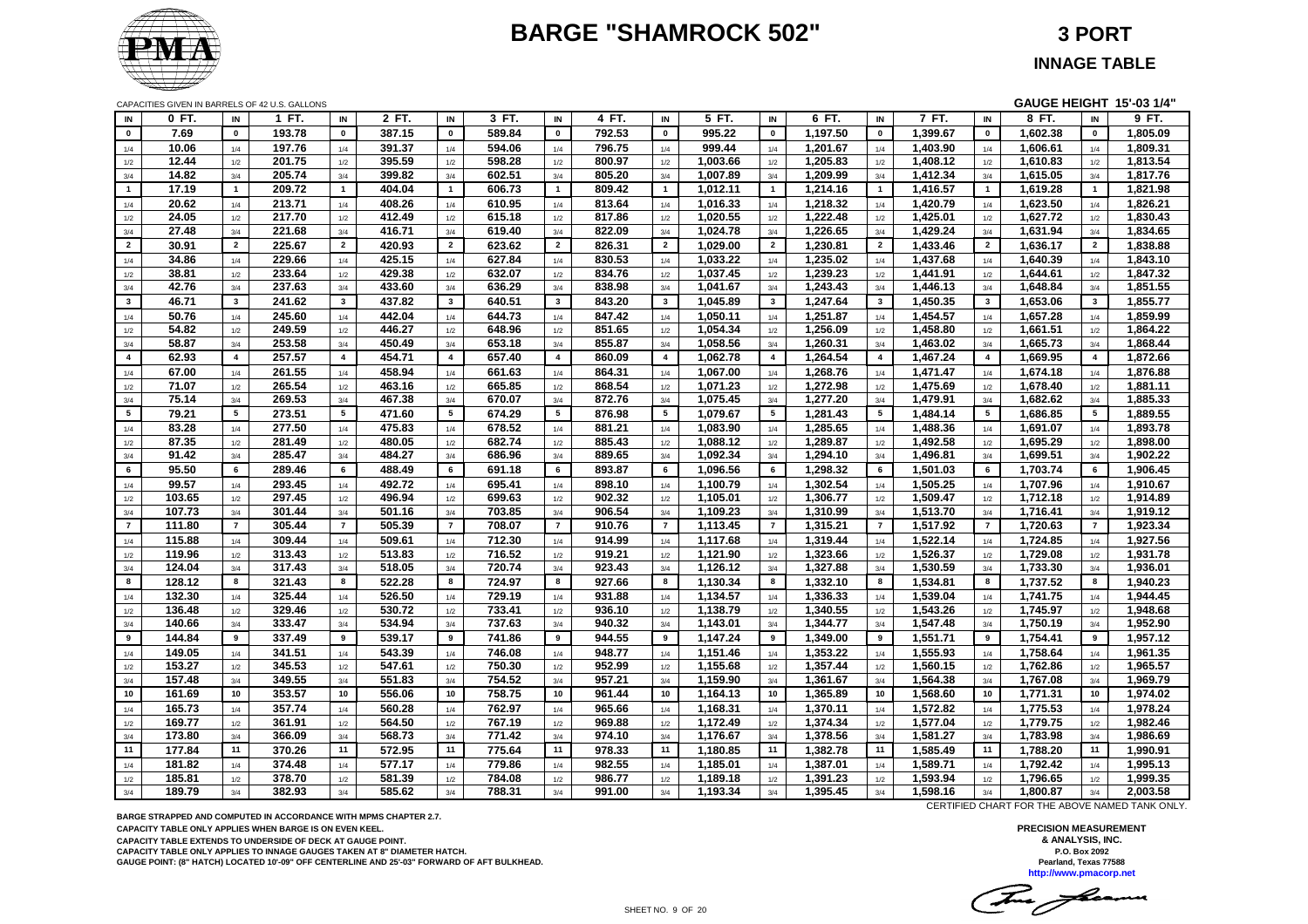#### **BARGE "SHAMROCK 502" 3 PORT**



**INNAGE TABLE**

| IN                      | 10 FT.               | IN             | 11 FT.               | IN              | 12 FT.               | IN                      | 13 FT. | IN                      | 14 FT. | IN                      | 15 FT. | IN              | 16 FT. | IN             | 17 FT. | IN             | 18 FT. | IN                      | 19 FT. |
|-------------------------|----------------------|----------------|----------------------|-----------------|----------------------|-------------------------|--------|-------------------------|--------|-------------------------|--------|-----------------|--------|----------------|--------|----------------|--------|-------------------------|--------|
| $\mathbf{0}$            | 2,007.80             | $\mathbf 0$    | 2,210.34             | $\bf{0}$        | 2,411.84             | $\mathbf 0$             |        | $\mathbf 0$             |        | $\mathbf 0$             |        | $\mathbf 0$     |        | $\mathbf 0$    |        | $\mathbf 0$    |        | $\mathbf 0$             |        |
| 1/4                     | 2,012.02             | 1/4            | 2,214.54             | 1/4             | 2,416.04             | 1/4                     |        | 1/4                     |        | 1/4                     |        | 1/4             |        | 1/4            |        | 1/4            |        | 1/4                     |        |
| 1/2                     | 2,016.25             | 1/2            | 2,218.74             | 1/2             | 2,420.23             | 1/2                     |        | 1/2                     |        | 1/2                     |        | 1/2             |        | 1/2            |        | 1/2            |        | 1/2                     |        |
| 3/4                     | 2,020.47             | 3/4            | 2,222.94             | 3/4             | 2,424.43             | 3/4                     |        | 3/4                     |        | 3/4                     |        | 3/4             |        | 3/4            |        | 3/4            |        | 3/4                     |        |
| $\overline{\mathbf{1}}$ | 2,024.69             | $\mathbf{1}$   | 2,227.13             | $\overline{1}$  | 2,428.63             | $\overline{1}$          |        | $\mathbf{1}$            |        | $\overline{1}$          |        | $\mathbf{1}$    |        | $\overline{1}$ |        | $\overline{1}$ |        | $\mathbf{1}$            |        |
| 1/4                     | 2,028.92             | 1/4            | 2,231.33             | 1/4             | 2,432.83             | 1/4                     |        | 1/4                     |        | 1/4                     |        | 1/4             |        | 1/4            |        | 1/4            |        | 1/4                     |        |
| 1/2                     | 2,033.14             | 1/2            | 2,235.53             | 1/2             | 2,437.02             | 1/2                     |        | 1/2                     |        | 1/2                     |        | 1/2             |        | 1/2            |        | 1/2            |        | 1/2                     |        |
| 3/4                     | 2,037.36             | 3/4            | 2,239.73             | 3/4             | 2,441.22             | 3/4                     |        | 3/4                     |        | 3/4                     |        | 3/4             |        | 3/4            |        | 3/4            |        | 3/4                     |        |
| $\overline{2}$          | 2,041.59             | $\overline{2}$ | 2,243.93             | $\overline{2}$  | 2,445.42             | $\overline{2}$          |        | $\overline{2}$          |        | $\overline{2}$          |        | $\overline{2}$  |        | $\overline{2}$ |        | $\overline{2}$ |        | $\overline{2}$          |        |
| 1/4                     | 2,045.81             | 1/4            | 2,248.12             | 1/4             | 2,449.62             | 1/4                     |        | 1/4                     |        | 1/4                     |        | 1/4             |        | 1/4            |        | 1/4            |        | 1/4                     |        |
| 1/2                     | 2,050.03             | 1/2            | 2,252.32             | 1/2             | 2,453.82             | 1/2                     |        | 1/2                     |        | $1/2$                   |        | $1/2$           |        | $1/2$          |        | 1/2            |        | 1/2                     |        |
| 3/4                     | 2,054.25             | 3/4            | 2,256.52             | 3/4             | 2,458.01             | 3/4                     |        | 3/4                     |        | 3/4                     |        | 3/4             |        | 3/4            |        | 3/4            |        | 3/4                     |        |
| $\mathbf{3}$            | 2,058.48             | $\mathbf{3}$   | 2,260.72             | $\mathbf{3}$    | 2,462.21             | $\overline{\mathbf{3}}$ |        | $\overline{\mathbf{3}}$ |        | $\overline{\mathbf{3}}$ |        | $\mathbf{3}$    |        | $\mathbf{3}$   |        | $\mathbf{3}$   |        | $\mathbf{3}$            |        |
| 1/4                     | 2,062.70             | 1/4            | 2,264.91             | 1/4             | 2,466.41             | 1/4                     |        | 1/4                     |        | 1/4                     |        | 1/4             |        | 1/4            |        | 1/4            |        | 1/4                     |        |
| 1/2                     | 2,066.92             | 1/2            | 2,269.11             | $1/2$           | 2,470.61             | 1/2                     |        | 1/2                     |        | $1/2$                   |        | 1/2             |        | $1/2$          |        | 1/2            |        | 1/2                     |        |
| 3/4                     | 2,071.15             | 3/4            | 2,273.31             | 3/4             | 2,474.80             | 3/4                     |        | 3/4                     |        | 3/4                     |        | 3/4             |        | 3/4            |        | 3/4            |        | 3/4                     |        |
| $\overline{4}$          | 2,075.37             | $\overline{4}$ | 2,277.51             | $\overline{4}$  | 2,479.00             | $\overline{4}$          |        | $\overline{\mathbf{4}}$ |        | $\overline{4}$          |        | $\overline{4}$  |        | $\overline{4}$ |        | $\overline{4}$ |        | $\overline{\mathbf{4}}$ |        |
| 1/4                     | 2,079.59             | 1/4            | 2,281.71             | $1/4$           | 2,483.19             | 1/4                     |        | 1/4                     |        | $1/4$                   |        | 1/4             |        | 1/4            |        | 1/4            |        | 1/4                     |        |
| 1/2                     | 2,083.82             | 1/2            | 2,285.90             | 1/2             | 2,487.38             | 1/2                     |        | 1/2                     |        | 1/2                     |        | 1/2             |        | 1/2            |        | 1/2            |        | 1/2                     |        |
| 3/4                     | 2,088.04             | 3/4            | 2,290.10             | 3/4             | 2,491.57             | 3/4                     |        | 3/4                     |        | 3/4                     |        | 3/4             |        | 3/4            |        | 3/4            |        | 3/4                     |        |
| $5\phantom{.0}$         | 2,092.26             | 5 <sub>5</sub> | 2,294.30             | $5\overline{5}$ | 2,495.76             | 5                       |        | 5                       |        | 5                       |        | $5\phantom{.0}$ |        | 5              |        | 5              |        | $5\phantom{.0}$         |        |
| 1/4                     | 2.096.49             | 1/4            | 2.298.50             | 1/4             | 2.499.89             | 1/4                     |        | 1/4                     |        | 1/4                     |        | 1/4             |        | 1/4            |        | 1/4            |        | 1/4                     |        |
| 1/2                     | 2,100.71             | 1/2            | 2,302.70             | 1/2             | 2,504.01             | 1/2                     |        | 1/2                     |        | 1/2                     |        | 1/2             |        | 1/2            |        | 1/2            |        | 1/2                     |        |
| 3/4                     | 2,104.93             | 3/4            | 2,306.89             | 3/4             | 2,508.14             | 3/4                     |        | 3/4                     |        | 3/4                     |        | 3/4             |        | 3/4            |        | 3/4            |        | 3/4                     |        |
| 6                       | 2,109.16             | 6              | 2,311.09             | 6               | 2,512.27             | 6                       |        | 6                       |        | 6                       |        | 6               |        | 6              |        | 6              |        | 6                       |        |
| 1/4                     | 2,113.38             | 1/4            | 2,315.29             | 1/4             | 2,515.99             | 1/4                     |        | 1/4                     |        | 1/4                     |        | 1/4             |        | 1/4            |        | 1/4            |        | 1/4                     |        |
| 1/2                     | 2,117.60             | 1/2            | 2,319.49             | 1/2             | 2,519.72             | 1/2                     |        | 1/2                     |        | 1/2                     |        | 1/2             |        | 1/2            |        | 1/2            |        | 1/2                     |        |
| 3/4                     | 2,121.82             | 3/4            | 2,323.68             | 3/4             | 2,523.44             | 3/4                     |        | 3/4                     |        | 3/4                     |        | 3/4             |        | 3/4            |        | 3/4            |        | 3/4                     |        |
| $\overline{7}$          | 2,126.05             | $\overline{7}$ | 2,327.88             | $\overline{7}$  | 2,527.16             | $\overline{7}$          |        | $\overline{7}$          |        | $\overline{7}$          |        | $\overline{7}$  |        | $\overline{7}$ |        | $\overline{7}$ |        | $\overline{7}$          |        |
|                         | 2,130.27             | 1/4            | 2,332.08             | 1/4             | 2,530.30             | 1/4                     |        | 1/4                     |        | 1/4                     |        | 1/4             |        | 1/4            |        | 1/4            |        | 1/4                     |        |
| 1/4                     | 2,134.49             | 1/2            | 2,336.28             | 1/2             | 2,533.45             | 1/2                     |        | 1/2                     |        | $1/2$                   |        |                 |        | 1/2            |        | 1/2            |        | 1/2                     |        |
| 1/2                     | 2,138.72             | 3/4            | 2,340.48             | 3/4             | 2,536.59             | 3/4                     |        | 3/4                     |        | 3/4                     |        | $1/2$<br>3/4    |        | 3/4            |        | 3/4            |        | 3/4                     |        |
| 3/4<br>8                | 2,142.94             | 8              | 2,344.67             | 8               | 2,539.73             | 8                       |        | 8                       |        | 8                       |        | 8               |        | 8              |        | 8              |        | 8                       |        |
|                         | 2,147.16             |                | 2,348.87             |                 | 2,542.27             |                         |        |                         |        |                         |        |                 |        |                |        |                |        |                         |        |
| 1/4                     | 2,151.39             | 1/4<br>1/2     | 2,353.07             | 1/4             | 2,544.81             | 1/4                     |        | 1/4<br>1/2              |        | 1/4<br>1/2              |        | 1/4             |        | 1/4            |        | 1/4<br>1/2     |        | 1/4<br>1/2              |        |
| 1/2<br>3/4              | 2,155.61             | 3/4            | 2,357.27             | 1/2<br>3/4      | 2,547.34             | 1/2<br>3/4              |        | 3/4                     |        | 3/4                     |        | 1/2<br>3/4      |        | 1/2<br>3/4     |        | 3/4            |        | 3/4                     |        |
| 9                       | 2,159.83             | 9              | 2,361.46             | 9               | 2,549.88             | 9                       |        | 9                       |        | 9                       |        | 9               |        | 9              |        | 9              |        | 9                       |        |
|                         |                      |                |                      |                 |                      |                         |        |                         |        |                         |        |                 |        |                |        |                |        |                         |        |
| 1/4                     | 2,164.06<br>2,168.28 | 1/4            | 2,365.66<br>2,369.86 | 1/4             | 2,551.82<br>2,553.75 | 1/4                     |        | 1/4<br>1/2              |        | 1/4<br>1/2              |        | 1/4             |        | $1/4$<br>1/2   |        | 1/4            |        | 1/4<br>1/2              |        |
| 1/2<br>3/4              | 2,172.50             | 1/2<br>3/4     | 2,374.06             | 1/2<br>3/4      |                      | 1/2<br>3/4              |        | 3/4                     |        | 3/4                     |        | 1/2<br>3/4      |        | 3/4            |        | 1/2<br>3/4     |        | 3/4                     |        |
| 10                      |                      | 10             |                      | 10              |                      | 10                      |        | 10                      |        | 10                      |        | 10              |        | 10             |        | 10             |        | 10                      |        |
|                         | 2,176.72             |                | 2,378.26             |                 |                      |                         |        |                         |        |                         |        |                 |        |                |        |                |        |                         |        |
| 1/4                     | 2,180.93             | 1/4            | 2,382.45             | 1/4             |                      | 1/4                     |        | 1/4                     |        | 1/4                     |        | 1/4             |        | 1/4            |        | 1/4            |        | 1/4                     |        |
| 1/2                     | 2,185.14             | 1/2            | 2,386.65             | 1/2             |                      | 1/2                     |        | 1/2                     |        | 1/2                     |        | 1/2             |        | 1/2            |        | 1/2            |        | 1/2                     |        |
| 3/4                     | 2,189.35             | 3/4<br>11      | 2,390.85             | 3/4             |                      | 3/4                     |        | 3/4<br>11               |        | 3/4                     |        | 3/4<br>11       |        | 3/4            |        | 3/4            |        | 3/4<br>11               |        |
| 11                      | 2.193.55             |                | 2.395.05             | 11              |                      | 11                      |        |                         |        | 11                      |        |                 |        | 11             |        | 11             |        |                         |        |
| 1/4                     | 2,197.75             | 1/4            | 2,399.24             | 1/4             |                      | 1/4                     |        | 1/4                     |        | 1/4                     |        | 1/4             |        | 1/4            |        | 1/4            |        | 1/4                     |        |
| 1/2                     | 2,201.95             | 1/2            | 2,403.44             | 1/2             |                      | 1/2                     |        | 1/2                     |        | 1/2                     |        | 1/2             |        | 1/2            |        | 1/2            |        | 1/2                     |        |
| 3/4                     | 2,206.15             | 3/4            | 2,407.64             | 3/4             |                      | 3/4                     |        | 3/4                     |        | 3/4                     |        | 3/4             |        | 3/4            |        | 3/4            |        | 3/4                     |        |

CAPACITIES GIVEN IN BARRELS OF 42 U.S. GALLONS **GAUGE HEIGHT 15'-03 1/4"**

**STRAPPED: 10/09/2015 CL CALCULATED: 10/10/2015 CL PRINTED: 10/10/2015 JS**

**CANCELS AND SUPERCEDES ALL PRIOR TO 10/2015**

**http://www.pmacorp.net Pearland, Texas 77588 PRECISION MEASUREMENT & ANALYSIS, INC. P.O. Box 2092**

CERTIFIED CHART FOR THE ABOVE NAMED TANK ONLY.

This floams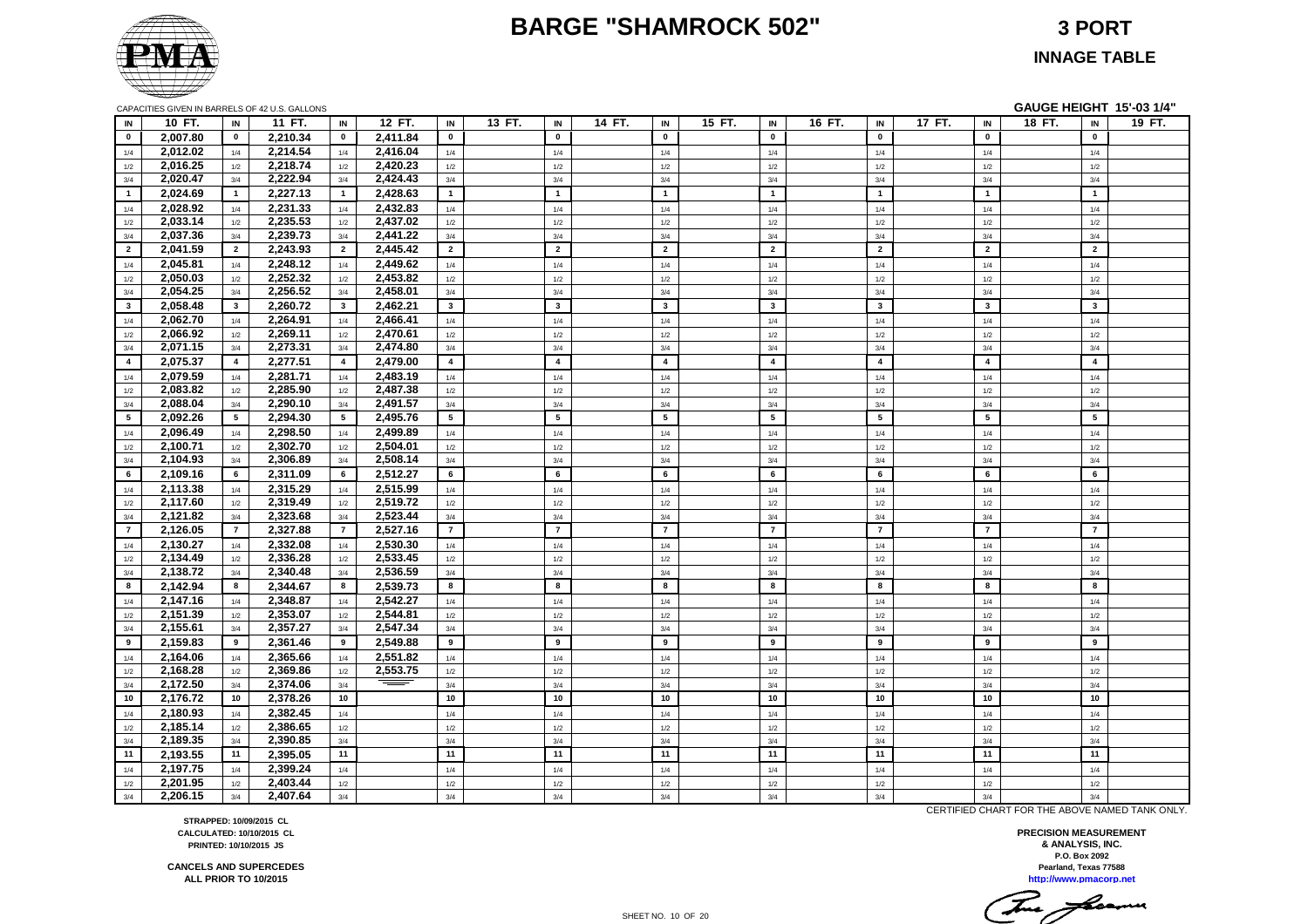# **BARGE "SHAMROCK 502" 3 STBD**



CAPACITIES GIVEN IN BARRELS OF 42 U.S. GALLONS **GAUGE HEIGHT 15'-03 1/4"**

| IN             | 0 FT.  | IN              | 1 FT.  | IN             | 2 FT.            | IN                      | 3 FT.  | IN              | 4 FT.    | IN             | 5 FT.    | IN             | 6 FT.    | IN              | 7 FT.    | IN                      | 8 FT.    | IN                      | 9 FT.    |
|----------------|--------|-----------------|--------|----------------|------------------|-------------------------|--------|-----------------|----------|----------------|----------|----------------|----------|-----------------|----------|-------------------------|----------|-------------------------|----------|
| $\mathbf 0$    | 7.70   | $\pmb{0}$       | 195.45 | $\mathbf 0$    | 397.38           | $\mathbf 0$             | 600.34 | $\pmb{0}$       | 803.29   | $\pmb{0}$      | 1,006.25 | $\pmb{0}$      | 1,208.80 | $\mathbf 0$     | 1,411.24 | $\mathbf 0$             | 1,614.22 | $\pmb{0}$               | 1,817.20 |
| 1/4            | 10.08  | 1/4             | 199.65 | 1/4            | 401.61           | 1/4                     | 604.56 | 1/4             | 807.52   | 1/4            | 1,010.48 | 1/4            | 1,212.97 | 1/4             | 1,415.47 | 1/4                     | 1,618.45 | 1/4                     | 1,821.42 |
| 1/2            | 12.46  | 1/2             | 203.84 | 1/2            | 405.83           | 1/2                     | 608.79 | 1/2             | 811.75   | 1/2            | 1,014.71 | 1/2            | 1,217.14 | 1/2             | 1,419.70 | 1/2                     | 1,622.68 | 1/2                     | 1,825.65 |
| 3/4            | 14.83  | 3/4             | 208.04 | 3/4            | 410.06           | 3/4                     | 613.02 | 3/4             | 815.98   | 3/4            | 1,018.94 | 3/4            | 1,221.31 | 3/4             | 1,423.93 | 3/4                     | 1,626.90 | 3/4                     | 1,829.88 |
| $\mathbf{1}$   | 17.21  | $\overline{1}$  | 212.23 | $\overline{1}$ | 414.29           | $\overline{1}$          | 617.25 | $\overline{1}$  | 820.21   | $\mathbf{1}$   | 1,023.17 | $\overline{1}$ | 1,225.48 | $\overline{1}$  | 1,428.16 | $\overline{\mathbf{1}}$ | 1,631.13 | $\overline{1}$          | 1,834.11 |
| 1/4            | 20.65  | 1/4             | 216.42 | 1/4            | 418.52           | 1/4                     | 621.48 | 1/4             | 824.44   | 1/4            | 1,027.39 | 1/4            | 1,229.65 | 1/4             | 1,432.38 | 1/4                     | 1,635.36 | 1/4                     | 1,838.34 |
| 1/2            | 24.08  | 1/2             | 220.62 | 1/2            | 422.75           | 1/2                     | 625.71 | 1/2             | 828.66   | 1/2            | 1,031.62 | 1/2            | 1,233.81 | 1/2             | 1,436.61 | 1/2                     | 1,639.59 | 1/2                     | 1,842.57 |
| 3/4            | 27.51  | 3/4             | 224.81 | 3/4            | 426.98           | 3/4                     | 629.93 | 3/4             | 832.89   | 3/4            | 1,035.85 | 3/4            | 1,237.98 | 3/4             | 1,440.84 | 3/4                     | 1,643.82 | 3/4                     | 1,846.80 |
| $\mathbf{2}$   | 30.95  | $\overline{2}$  | 229.01 | $\overline{2}$ | 431.20           | $\overline{2}$          | 634.16 | $\overline{2}$  | 837.12   | $\overline{2}$ | 1,040.08 | $\overline{2}$ | 1,242.15 | $\overline{2}$  | 1,445.07 | $\overline{\mathbf{2}}$ | 1,648.05 | $\overline{2}$          | 1,851.03 |
| 1/4            | 34.90  | 1/4             | 233.20 | 1/4            | 435.43           | 1/4                     | 638.39 | 1/4             | 841.35   | 1/4            | 1,044.31 | 1/4            | 1,246.37 | 1/4             | 1,449.30 | 1/4                     | 1,652.28 | 1/4                     | 1,855.25 |
| 1/2            | 38.86  | 1/2             | 237.40 | 1/2            | 439.66           | 1/2                     | 642.62 | 1/2             | 845.58   | 1/2            | 1,048.54 | 1/2            | 1,250.58 | 1/2             | 1,453.53 | 1/2                     | 1,656.51 | 1/2                     | 1,859.48 |
| 3/4            | 42.82  | 3/4             | 241.59 | 3/4            | 443.89           | 3/4                     | 646.85 | 3/4             | 849.80   | 3/4            | 1,052.76 | 3/4            | 1,254.79 | 3/4             | 1,457.76 | 3/4                     | 1,660.73 | 3/4                     | 1,863.71 |
| $3^{\circ}$    | 46.77  | $\mathbf{3}$    | 245.79 | $\mathbf{3}$   | 448.12           | $\overline{\mathbf{3}}$ | 651.07 | $\mathbf{3}$    | 854.03   | $\mathbf{3}$   | 1,056.99 | 3              | 1,259.01 | $\mathbf{3}$    | 1,461.99 | $\mathbf{3}$            | 1,664.96 | $\overline{\mathbf{3}}$ | 1,867.94 |
| 1/4            | 50.83  | 1/4             | 249.98 | 1/4            | 452.34           | 1/4                     | 655.30 | 1/4             | 858.26   | 1/4            | 1,061.22 | 1/4            | 1,263.24 | 1/4             | 1,466.21 | 1/4                     | 1,669.19 | 1/4                     | 1,872.17 |
| $1/2\,$        | 54.89  | 1/2             | 254.17 | $1/2$          | 456.57           | 1/2                     | 659.53 | 1/2             | 862.49   | 1/2            | 1,065.45 | $1/2$          | 1,267.47 | 1/2             | 1,470.44 | 1/2                     | 1,673.42 | 1/2                     | 1,876.40 |
| 3/4            | 58.95  | 3/4             | 258.37 | 3/4            | 460.80           | 3/4                     | 663.76 | 3/4             | 866.72   | 3/4            | 1,069.68 | 3/4            | 1,271.69 | 3/4             | 1,474.67 | 3/4                     | 1,677.65 | 3/4                     | 1,880.63 |
| $\overline{4}$ | 63.01  | $\overline{4}$  | 262.56 | $\overline{4}$ | 465.03           | $\overline{4}$          | 667.99 | $\overline{a}$  | 870.95   | $\overline{4}$ | 1,073.90 | $\overline{4}$ | 1,275.92 | $\overline{4}$  | 1,478.90 | $\overline{4}$          | 1,681.88 | $\overline{4}$          | 1,884.86 |
| 1/4            | 67.09  | 1/4             | 266.76 | 1/4            | 469.26           | 1/4                     | 672.22 | 1/4             | 875.17   | 1/4            | 1,078.13 | 1/4            | 1,280.15 | 1/4             | 1,483.13 | 1/4                     | 1,686.11 | 1/4                     | 1,889.08 |
| $1/2\,$        | 71.16  | 1/2             | 270.95 | 1/2            | 473.49           | 1/2                     | 676.44 | 1/2             | 879.40   | 1/2            | 1,082.36 | $1/2$          | 1,284.38 | 1/2             | 1,487.36 | 1/2                     | 1,690.34 | 1/2                     | 1,893.31 |
| 3/4            | 75.24  | 3/4             | 275.15 | 3/4            | 477.71           | 3/4                     | 680.67 | 3/4             | 883.63   | 3/4            | 1.086.59 | 3/4            | 1,288.61 | 3/4             | 1,491.59 | 3/4                     | 1,694.56 | 3/4                     | 1,897.54 |
| $5\phantom{a}$ | 79.31  | $5\overline{5}$ | 279.34 | $5\phantom{a}$ | 481.94           | 5                       | 684.90 | $5\phantom{.0}$ | 887.86   | $5^{\circ}$    | 1,090.82 | 5              | 1,292.84 | $5\overline{5}$ | 1,495.81 | 5                       | 1,698.79 | $5\phantom{.0}$         | 1,901.77 |
|                | 83.39  |                 | 283.53 |                | 486.17           |                         | 689.13 |                 | 892.09   |                | 1,095.05 |                | 1,297.07 |                 | 1,500.04 |                         | 1,703.02 |                         | 1,906.00 |
| 1/4            |        | 1/4             |        | 1/4            |                  | 1/4                     |        | 1/4             |          | 1/4            |          | 1/4            |          | 1/4             |          | 1/4                     |          | 1/4                     |          |
| 1/2            | 87.47  | 1/2             | 287.73 | 1/2            | 490.40<br>494.63 | 1/2                     | 693.36 | 1/2             | 896.32   | 1/2            | 1,099.27 | 1/2            | 1,301.29 | 1/2             | 1,504.27 | 1/2                     | 1,707.25 | 1/2                     | 1,910.23 |
| 3/4            | 91.55  | 3/4             | 291.92 | 3/4            |                  | 3/4                     | 697.59 | 3/4             | 900.54   | 3/4            | 1,103.50 | 3/4            | 1,305.52 | 3/4             | 1,508.50 | 3/4                     | 1,711.48 | 3/4                     | 1,914.46 |
| 6              | 95.62  | 6               | 296.12 | 6              | 498.86           | 6                       | 701.81 | 6               | 904.77   | 6              | 1,107.73 | 6              | 1,309.75 | 6               | 1,512.73 | 6                       | 1,715.71 | 6                       | 1,918.68 |
| 1/4            | 99.71  | 1/4             | 300.32 | 1/4            | 503.08           | 1/4                     | 706.04 | 1/4             | 909.00   | 1/4            | 1,111.96 | 1/4            | 1,313.98 | 1/4             | 1,516.96 | 1/4                     | 1,719.94 | 1/4                     | 1,922.91 |
| 1/2            | 103.79 | 1/2             | 304.52 | 1/2            | 507.31           | 1/2                     | 710.27 | 1/2             | 913.23   | 1/2            | 1,116.19 | 1/2            | 1,318.21 | 1/2             | 1,521.19 | 1/2                     | 1,724.16 | 1/2                     | 1,927.14 |
| 3/4            | 107.87 | 3/4             | 308.73 | 3/4            | 511.54           | 3/4                     | 714.50 | 3/4             | 917.46   | 3/4            | 1,120.42 | 3/4            | 1,322.44 | 3/4             | 1,525.42 | 3/4                     | 1,728.39 | 3/4                     | 1,931.37 |
| $\overline{7}$ | 111.95 | $\overline{7}$  | 312.93 | $\overline{7}$ | 515.77           | $\overline{7}$          | 718.73 | $\overline{7}$  | 921.69   | $\overline{7}$ | 1,124.64 | $\overline{7}$ | 1,326.67 | $\overline{7}$  | 1,529.64 | $\overline{7}$          | 1,732.62 | $\overline{7}$          | 1,935.60 |
| 1/4            | 116.04 | 1/4             | 317.13 | 1/4            | 520.00           | 1/4                     | 722.96 | 1/4             | 925.91   | 1/4            | 1,128.87 | 1/4            | 1,330.90 | 1/4             | 1,533.87 | 1/4                     | 1,736.85 | 1/4                     | 1,939.83 |
| 1/2            | 120.12 | 1/2             | 321.34 | 1/2            | 524.23           | 1/2                     | 727.18 | 1/2             | 930.14   | 1/2            | 1,133.10 | 1/2            | 1,335.12 | 1/2             | 1,538.10 | 1/2                     | 1,741.08 | 1/2                     | 1,944.06 |
| 3/4            | 124.21 | 3/4             | 325.54 | 3/4            | 528.45           | 3/4                     | 731.41 | 3/4             | 934.37   | 3/4            | 1,137.33 | 3/4            | 1,339.35 | 3/4             | 1,542.33 | 3/4                     | 1,745.31 | 3/4                     | 1,948.29 |
| 8              | 128.29 | 8               | 329.75 | 8              | 532.68           | 8                       | 735.64 | 8               | 938.60   | 8              | 1,141.56 | 8              | 1,343.58 | 8               | 1,546.56 | 8                       | 1,749.54 | 8                       | 1,952.51 |
| 1/4            | 132.48 | 1/4             | 333.97 | 1/4            | 536.91           | 1/4                     | 739.87 | 1/4             | 942.83   | 1/4            | 1,145.79 | 1/4            | 1,347.81 | 1/4             | 1,550.79 | 1/4                     | 1,753.77 | 1/4                     | 1,956.74 |
| 1/2            | 136.66 | 1/2             | 338.19 | 1/2            | 541.14           | 1/2                     | 744.10 | 1/2             | 947.06   | 1/2            | 1,150.01 | 1/2            | 1,352.04 | 1/2             | 1,555.02 | 1/2                     | 1,757.99 | 1/2                     | 1,960.97 |
| 3/4            | 140.85 | 3/4             | 342.41 | 3/4            | 545.37           | 3/4                     | 748.33 | 3/4             | 951.28   | 3/4            | 1,154.24 | 3/4            | 1,356.27 | 3/4             | 1,559.25 | 3/4                     | 1,762.22 | 3/4                     | 1,965.20 |
| 9              | 145.03 | 9               | 346.64 | 9              | 549.60           | 9                       | 752.55 | 9               | 955.51   | 9              | 1,158.47 | 9              | 1,360.50 | 9               | 1,563.47 | 9                       | 1,766.45 | 9                       | 1,969.43 |
| 1/4            | 149.25 | 1/4             | 350.87 | 1/4            | 553.82           | 1/4                     | 756.78 | 1/4             | 959.74   | 1/4            | 1,162.70 | 1/4            | 1,364.73 | 1/4             | 1,567.70 | 1/4                     | 1,770.68 | 1/4                     | 1,973.66 |
| $1/2\,$        | 153.47 | 1/2             | 355.09 | 1/2            | 558.05           | 1/2                     | 761.01 | 1/2             | 963.97   | 1/2            | 1,166.93 | 1/2            | 1,368.95 | 1/2             | 1,571.93 | 1/2                     | 1,774.91 | 1/2                     | 1,977.89 |
| 3/4            | 157.69 | 3/4             | 359.32 | 3/4            | 562.28           | 3/4                     | 765.24 | 3/4             | 968.20   | 3/4            | 1,171.16 | 3/4            | 1,373.18 | 3/4             | 1,576.16 | 3/4                     | 1,779.14 | 3/4                     | 1,982.12 |
| 10             | 161.91 | 10              | 363.55 | 10             | 566.51           | 10                      | 769.47 | 10              | 972.43   | 10             | 1,175.38 | 10             | 1,377.41 | 10              | 1,580.39 | 10                      | 1,783.37 | 10                      | 1,986.34 |
| 1/4            | 166.10 | 1/4             | 367.78 | 1/4            | 570.74           | 1/4                     | 773.70 | 1/4             | 976.65   | 1/4            | 1,179.57 | 1/4            | 1,381.64 | 1/4             | 1,584.62 | 1/4                     | 1,787.60 | 1/4                     | 1,990.57 |
| 1/2            | 170.30 | 1/2             | 372.01 | 1/2            | 574.97           | 1/2                     | 777.92 | 1/2             | 980.88   | 1/2            | 1,183.75 | 1/2            | 1,385.87 | 1/2             | 1,588.85 | 1/2                     | 1,791.82 | 1/2                     | 1,994.80 |
| $3/4$          | 174.49 | 3/4             | 376.24 | 3/4            | 579.19           | 3/4                     | 782.15 | 3/4             | 985.11   | 3/4            | 1,187.94 | 3/4            | 1,390.10 | 3/4             | 1,593.07 | 3/4                     | 1,796.05 | 3/4                     | 1,999.03 |
| 11             | 178.68 | 11              | 380.46 | 11             | 583.42           | 11                      | 786.38 | 11              | 989.34   | 11             | 1,192.12 | 11             | 1,394.33 | 11              | 1,597.30 | 11                      | 1,800.28 | 11                      | 2,003.26 |
| 1/4            | 182.88 | 1/4             | 384.69 | 1/4            | 587.65           | 1/4                     | 790.61 | 1/4             | 993.57   | 1/4            | 1,196.29 | 1/4            | 1,398.55 | 1/4             | 1,601.53 | 1/4                     | 1,804.51 | 1/4                     | 2,007.49 |
| 1/2            | 187.07 | 1/2             | 388.92 | 1/2            | 591.88           | 1/2                     | 794.84 | 1/2             | 997.80   | 1/2            | 1,200.46 | 1/2            | 1,402.78 | 1/2             | 1,605.76 | 1/2                     | 1,808.74 | 1/2                     | 2,011.72 |
| 3/4            | 191.26 | 3/4             | 393.15 | 3/4            | 596.11           | 3/4                     | 799.07 | 3/4             | 1,002.02 | 3/4            | 1,204.63 | 3/4            | 1,407.01 | 3/4             | 1,609.99 | 3/4                     | 1,812.97 | 3/4                     | 2,015.94 |

**BARGE STRAPPED AND COMPUTED IN ACCORDANCE WITH MPMS CHAPTER 2.7.**

**CAPACITY TABLE ONLY APPLIES WHEN BARGE IS ON EVEN KEEL.**

**CAPACITY TABLE EXTENDS TO UNDERSIDE OF DECK AT GAUGE POINT.**

**CAPACITY TABLE ONLY APPLIES TO INNAGE GAUGES TAKEN AT 8" DIAMETER HATCH.**

**GAUGE POINT: (8" HATCH) LOCATED 10'-09" OFF CENTERLINE AND 25'-03" FORWARD OF AFT BULKHEAD.**

CERTIFIED CHART FOR THE ABOVE NAMED TANK ONLY.

Tue flamm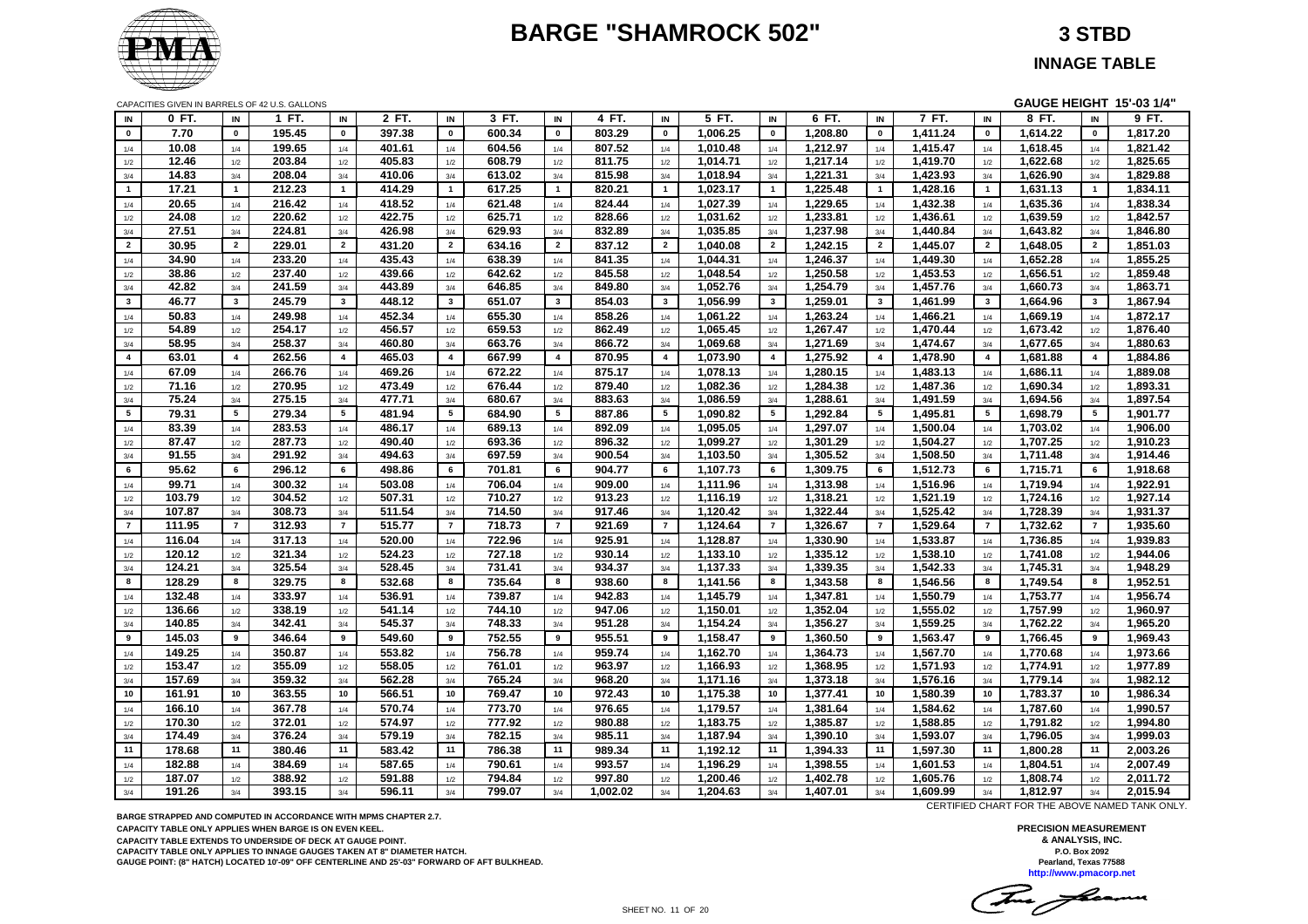#### **BARGE "SHAMROCK 502" 3 STBD**



**INNAGE TABLE**

|                |          |                         | CAPACITIES GIVEN IN BARRELS OF 42 U.S. GALLONS |                         |          |                |        |                         |        |                         |        |                         |        |                         |        |                         | GAUGE HEIGHT 15'-03 1/4" |                         |        |
|----------------|----------|-------------------------|------------------------------------------------|-------------------------|----------|----------------|--------|-------------------------|--------|-------------------------|--------|-------------------------|--------|-------------------------|--------|-------------------------|--------------------------|-------------------------|--------|
| IN             | 10 FT.   | IN                      | 11 FT.                                         | IN                      | 12 FT.   | IN             | 13 FT. | IN                      | 14 FT. | IN                      | 15 FT. | IN                      | 16 FT. | IN                      | 17 FT. | IN                      | 18 FT.                   | IN                      | 19 FT. |
| $\bullet$      | 2,020.17 | $\mathbf 0$             | 2,222.98                                       | $\bf{0}$                | 2,424.74 | $\mathbf 0$    |        | $\mathbf{0}$            |        | $\mathbf 0$             |        | $\mathbf 0$             |        | $\mathbf{0}$            |        | $\mathbf{0}$            |                          | $\mathbf 0$             |        |
| 1/4            | 2,024.40 | 1/4                     | 2,227.18                                       | 1/4                     | 2,428.95 | 1/4            |        | 1/4                     |        | 1/4                     |        | 1/4                     |        | 1/4                     |        | 1/4                     |                          | 1/4                     |        |
| 1/2            | 2,028.63 | 1/2                     | 2,231.39                                       | 1/2                     | 2,433.15 | 1/2            |        | 1/2                     |        | 1/2                     |        | 1/2                     |        | 1/2                     |        | 1/2                     |                          | 1/2                     |        |
| 3/4            | 2,032.86 | 3/4                     | 2,235.59                                       | 3/4                     | 2,437.35 | 3/4            |        | 3/4                     |        | 3/4                     |        | 3/4                     |        | 3/4                     |        | 3/4                     |                          | 3/4                     |        |
| $\mathbf{1}$   | 2,037.09 | $\overline{1}$          | 2,239.79                                       | $\overline{1}$          | 2,441.56 | $\mathbf{1}$   |        | $\mathbf{1}$            |        | $\overline{1}$          |        | 1                       |        | $\mathbf{1}$            |        | $\mathbf{1}$            |                          | $\overline{1}$          |        |
| 1/4            | 2,041.32 | 1/4                     | 2,244.00                                       | 1/4                     | 2,445.76 | 1/4            |        | 1/4                     |        | 1/4                     |        | 1/4                     |        | 1/4                     |        | 1/4                     |                          | 1/4                     |        |
| 1/2            | 2,045.55 | 1/2                     | 2,248.20                                       | 1/2                     | 2,449.96 | 1/2            |        | 1/2                     |        | 1/2                     |        | 1/2                     |        | 1/2                     |        | 1/2                     |                          | 1/2                     |        |
| 3/4            | 2,049.77 | 3/4                     | 2,252.40                                       | 3/4                     | 2,454.17 | 3/4            |        | 3/4                     |        | 3/4                     |        | 3/4                     |        | 3/4                     |        | 3/4                     |                          | 3/4                     |        |
| $\overline{2}$ | 2,054.00 | $\overline{2}$          | 2,256.61                                       | $\overline{2}$          | 2,458.37 | $\overline{2}$ |        | $\overline{2}$          |        | $\overline{2}$          |        | $\overline{2}$          |        | $\overline{2}$          |        | $\overline{2}$          |                          | $\overline{2}$          |        |
| 1/4            | 2,058.23 | 1/4                     | 2.260.81                                       | 1/4                     | 2,462.57 | 1/4            |        | 1/4                     |        | 1/4                     |        | 1/4                     |        | 1/4                     |        | 1/4                     |                          | 1/4                     |        |
| 1/2            | 2,062.46 | $1/2$                   | 2,265.01                                       | 1/2                     | 2,466.78 | 1/2            |        | 1/2                     |        | $1/2$                   |        | $1/2$                   |        | $1/2$                   |        | 1/2                     |                          | 1/2                     |        |
| 3/4            | 2,066.69 | 3/4                     | 2,269.22                                       | 3/4                     | 2,470.98 | 3/4            |        | 3/4                     |        | 3/4                     |        | 3/4                     |        | 3/4                     |        | 3/4                     |                          | 3/4                     |        |
| $\mathbf{3}$   | 2,070.92 | $\overline{\mathbf{3}}$ | 2,273.42                                       | $\overline{\mathbf{3}}$ | 2,475.18 | $\mathbf{3}$   |        | $\mathbf{3}$            |        | $\overline{\mathbf{3}}$ |        | $\overline{\mathbf{3}}$ |        | $\mathbf{3}$            |        | $\overline{\mathbf{3}}$ |                          | $\mathbf{3}$            |        |
| 1/4            | 2,075.15 | 1/4                     | 2,277.62                                       | 1/4                     | 2,479.39 | 1/4            |        | 1/4                     |        | 1/4                     |        | 1/4                     |        | 1/4                     |        | 1/4                     |                          | 1/4                     |        |
| 1/2            | 2,079.38 | 1/2                     | 2,281.83                                       | 1/2                     | 2,483.59 | 1/2            |        | 1/2                     |        | $1/2$                   |        | 1/2                     |        | $1/2$                   |        | 1/2                     |                          | 1/2                     |        |
| 3/4            | 2,083.60 | 3/4                     | 2,286.03                                       | 3/4                     | 2,487.79 | 3/4            |        | 3/4                     |        | 3/4                     |        | 3/4                     |        | 3/4                     |        | 3/4                     |                          | 3/4                     |        |
| $\overline{4}$ | 2,087.83 | $\overline{4}$          | 2,290.23                                       | $\overline{4}$          | 2,491.99 | $\overline{4}$ |        | $\overline{\mathbf{4}}$ |        | $\overline{\mathbf{4}}$ |        | $\overline{4}$          |        | $\overline{\mathbf{4}}$ |        | $\overline{\mathbf{4}}$ |                          | $\overline{\mathbf{4}}$ |        |
| 1/4            | 2,092.06 | 1/4                     | 2,294.44                                       | 1/4                     | 2,496.19 | 1/4            |        | 1/4                     |        | 1/4                     |        | 1/4                     |        | 1/4                     |        | 1/4                     |                          | 1/4                     |        |
| 1/2            | 2,096.29 | 1/2                     | 2,298.64                                       | 1/2                     | 2,500.38 | 1/2            |        | 1/2                     |        | $1/2$                   |        | $1/2$                   |        | $1/2$                   |        | 1/2                     |                          | 1/2                     |        |
| 3/4            | 2,100.52 | 3/4                     | 2,302.84                                       | 3/4                     | 2,504.57 | 3/4            |        | 3/4                     |        | 3/4                     |        | 3/4                     |        | 3/4                     |        | 3/4                     |                          | 3/4                     |        |
| 5              | 2,104.75 | 5                       | 2,307.05                                       | $5^{\circ}$             | 2,508.77 | 5              |        | 5                       |        | $5\phantom{.0}$         |        | $5^{\circ}$             |        | 5                       |        | 5                       |                          | $5\phantom{.0}$         |        |
| 1/4            | 2,108.98 | 1/4                     | 2,311.25                                       | 1/4                     | 2,512.90 | 1/4            |        | 1/4                     |        | 1/4                     |        | 1/4                     |        | 1/4                     |        | 1/4                     |                          | 1/4                     |        |
| 1/2            | 2,113.21 | $1/2$                   | 2,315.45                                       | 1/2                     | 2,517.04 | $1/2$          |        | 1/2                     |        | $1/2$                   |        | $1/2$                   |        | $1/2$                   |        | 1/2                     |                          | 1/2                     |        |
| 3/4            | 2,117.43 | 3/4                     | 2,319.66                                       | 3/4                     | 2,521.17 | 3/4            |        | 3/4                     |        | 3/4                     |        | 3/4                     |        | 3/4                     |        | 3/4                     |                          | 3/4                     |        |
| 6              | 2,121.66 | 6                       | 2,323.86                                       | 6                       | 2,525.30 | 6              |        | 6                       |        | 6                       |        | 6                       |        | 6                       |        | 6                       |                          | 6                       |        |
| 1/4            | 2,125.89 | 1/4                     | 2,328.06                                       | 1/4                     | 2,529.03 | 1/4            |        | 1/4                     |        | 1/4                     |        | 1/4                     |        | 1/4                     |        | 1/4                     |                          | 1/4                     |        |
| 1/2            | 2,130.12 | 1/2                     | 2,332.27                                       | 1/2                     | 2,532.76 | 1/2            |        | 1/2                     |        | $1/2$                   |        | 1/2                     |        | 1/2                     |        | 1/2                     |                          | 1/2                     |        |
| 3/4            | 2,134.35 | 3/4                     | 2,336.47                                       | 3/4                     | 2,536.49 | 3/4            |        | 3/4                     |        | 3/4                     |        | 3/4                     |        | 3/4                     |        | 3/4                     |                          | 3/4                     |        |
| $\overline{7}$ | 2,138.58 | $\overline{7}$          | 2.340.67                                       | $\overline{7}$          | 2.540.22 | $\overline{7}$ |        | $\overline{7}$          |        | $\overline{7}$          |        | $\overline{7}$          |        | $\overline{7}$          |        | $\overline{7}$          |                          | $\overline{7}$          |        |
| 1/4            | 2,142.81 | 1/4                     | 2,344.88                                       | 1/4                     | 2,543.36 | 1/4            |        | 1/4                     |        | $1/4$                   |        | 1/4                     |        | 1/4                     |        | $1/4$                   |                          | 1/4                     |        |
| 1/2            | 2,147.03 | 1/2                     | 2,349.08                                       | 1/2                     | 2,546.51 | 1/2            |        | 1/2                     |        | 1/2                     |        | $1/2$                   |        | $1/2$                   |        | 1/2                     |                          | 1/2                     |        |
| 3/4            | 2,151.26 | 3/4                     | 2,353.29                                       | 3/4                     | 2,549.65 | 3/4            |        | 3/4                     |        | 3/4                     |        | 3/4                     |        | 3/4                     |        | 3/4                     |                          | 3/4                     |        |
| 8              | 2,155.49 | 8                       | 2,357.49                                       | 8                       | 2,552.80 | 8              |        | 8                       |        | 8                       |        | 8                       |        | 8                       |        | 8                       |                          | 8                       |        |
| 1/4            | 2,159.72 | 1/4                     | 2,361.69                                       | 1/4                     | 2,555.34 | 1/4            |        | 1/4                     |        | 1/4                     |        | 1/4                     |        | 1/4                     |        | 1/4                     |                          | 1/4                     |        |
| $1/2$          | 2,163.95 | 1/2                     | 2,365.90                                       | 1/2                     | 2,557.88 | 1/2            |        | 1/2                     |        | 1/2                     |        | 1/2                     |        | 1/2                     |        | 1/2                     |                          | 1/2                     |        |
| 3/4            | 2,168.18 | 3/4                     | 2,370.10                                       | 3/4                     | 2,560.42 | 3/4            |        | 3/4                     |        | 3/4                     |        | 3/4                     |        | 3/4                     |        | 3/4                     |                          | 3/4                     |        |
| 9              | 2,172.41 | 9                       | 2,374.30                                       | 9                       | 2,562.97 | 9              |        | 9                       |        | 9                       |        | 9                       |        | 9                       |        | 9                       |                          | 9                       |        |
| 1/4            | 2,176.64 | 1/4                     | 2,378.51                                       | 1/4                     | 2,564.90 | $1/4$          |        | 1/4                     |        | $1/4$                   |        | 1/4                     |        | $1/4$                   |        | 1/4                     |                          | 1/4                     |        |
| 1/2            | 2,180.86 | 1/2                     | 2,382.71                                       | 1/2                     | 2,566.84 | $1/2$          |        | 1/2                     |        | $1/2$                   |        | 1/2                     |        | $1/2$                   |        | 1/2                     |                          | 1/2                     |        |
| 3/4            | 2,185.09 | 3/4                     | 2,386.91                                       | 3/4                     |          | 3/4            |        | 3/4                     |        | 3/4                     |        | 3/4                     |        | 3/4                     |        | 3/4                     |                          | 3/4                     |        |
| 10             | 2,189.32 | 10                      | 2.391.12                                       | 10                      |          | 10             |        | 10                      |        | 10                      |        | 10                      |        | 10                      |        | 10                      |                          | 10                      |        |
| $1/4$          | 2,193.53 | 1/4                     | 2,395.32                                       | $1/4$                   |          | $1/4$          |        | 1/4                     |        | $1/4$                   |        | $1/4$                   |        | $1/4$                   |        | 1/4                     |                          | 1/4                     |        |
| 1/2            | 2,197.74 | 1/2                     | 2,399.52                                       | 1/2                     |          | $1/2$          |        | 1/2                     |        | $1/2$                   |        | 1/2                     |        | $1/2$                   |        | 1/2                     |                          | 1/2                     |        |
| 3/4            | 2,201.95 | 3/4                     | 2,403.73                                       | 3/4                     |          | 3/4            |        | 3/4                     |        | 3/4                     |        | 3/4                     |        | 3/4                     |        | 3/4                     |                          | 3/4                     |        |
| 11             | 2,206.17 | 11                      | 2,407.93                                       | 11                      |          | 11             |        | 11                      |        | 11                      |        | 11                      |        | 11                      |        | 11                      |                          | 11                      |        |
| 1/4            | 2,210.37 | 1/4                     | 2,412.13                                       | 1/4                     |          | 1/4            |        | 1/4                     |        | 1/4                     |        | 1/4                     |        | 1/4                     |        | 1/4                     |                          | 1/4                     |        |
| 1/2            | 2,214.57 | 1/2                     | 2.416.34                                       | 1/2                     |          | 1/2            |        | 1/2                     |        | 1/2                     |        | 1/2                     |        | 1/2                     |        | 1/2                     |                          | 1/2                     |        |
| 3/4            | 2,218.78 | 3/4                     | 2,420.54                                       | 3/4                     |          | 3/4            |        | 3/4                     |        | 3/4                     |        | 3/4                     |        | 3/4                     |        | 3/4                     |                          | 3/4                     |        |

CERTIFIED CHART FOR THE ABOVE NAMED TANK ONLY.

**Pearland, Texas 77588 PRECISION MEASUREMENT & ANALYSIS, INC. P.O. Box 2092**

**http://www.pmacorp.net** This floams

**STRAPPED: 10/09/2015 CL CALCULATED: 10/10/2015 CL PRINTED: 10/10/2015 JS**

**CANCELS AND SUPERCEDES ALL PRIOR TO 10/2015**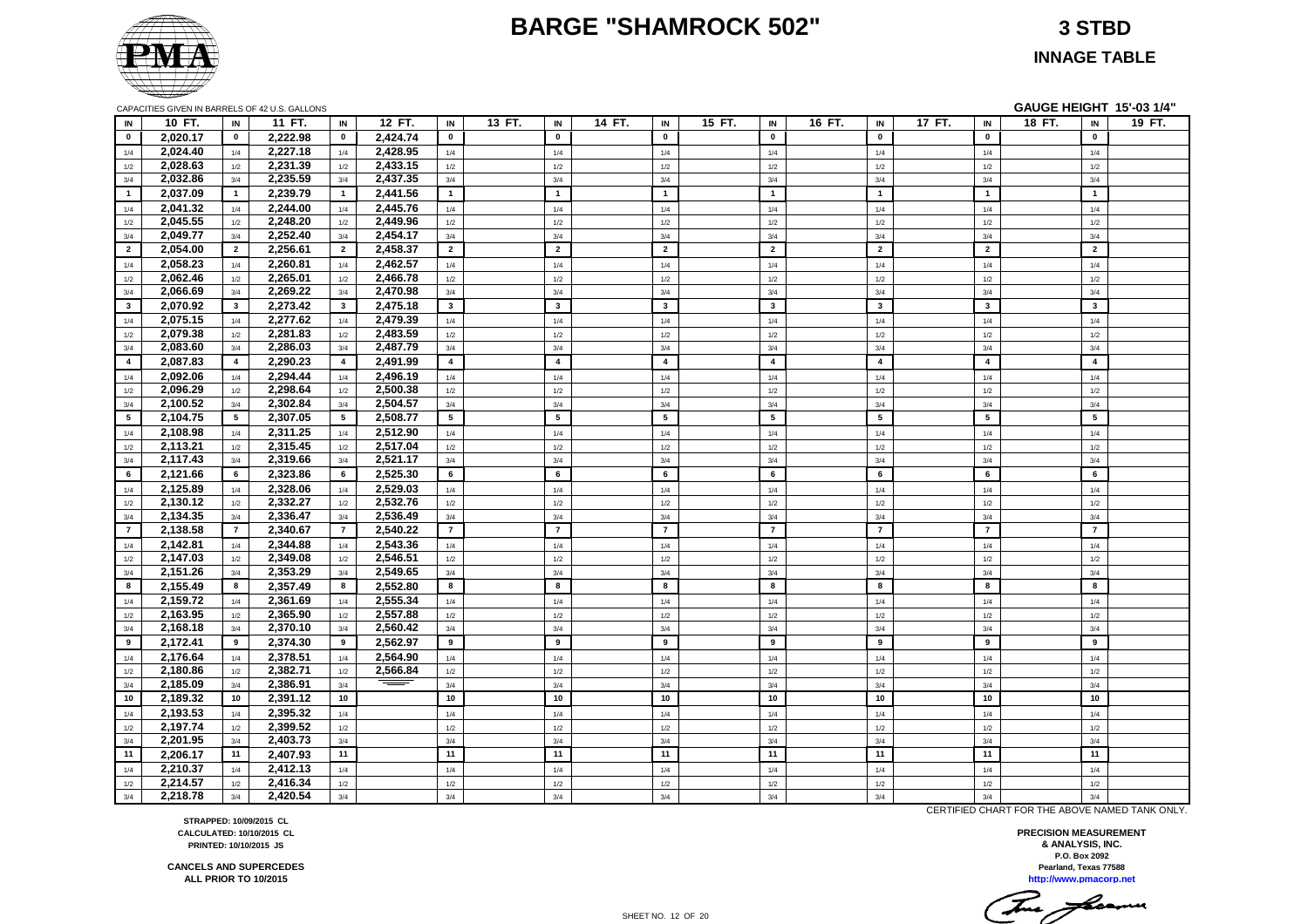# **BARGE "SHAMROCK 502" 4 PORT**



CAPACITIES GIVEN IN BARRELS OF 42 U.S. GALLONS **GAUGE HEIGHT 15'-03 1/4"**

| IN<br>$\mathbf 0$<br>8.44<br>$\pmb{0}$<br>215.10<br>$\pmb{0}$<br>430.19<br>$\mathbf 0$<br>655.17<br>$\mathbf 0$<br>880.15<br>$\mathbf 0$<br>1,105.13<br>$\pmb{\mathsf{o}}$<br>1,329.64<br>$\pmb{0}$<br>1,554.04<br>$\pmb{0}$<br>1,779.04<br>$\pmb{0}$<br>2,004.04<br>11.08<br>219.54<br>434.88<br>659.86<br>884.84<br>1,109.82<br>1,334.26<br>1,558.73<br>1,783.73<br>2,008.73<br>1/4<br>1/4<br>1/4<br>1/4<br>1/4<br>1/4<br>1/4<br>1/4<br>1/4<br>1/4<br>439.56<br>1,338.88<br>1,788.42<br>13.72<br>223.98<br>664.54<br>889.52<br>1,114.50<br>1,563.42<br>2,013.42<br>1/2<br>1/2<br>1/2<br>1/2<br>1/2<br>1/2<br>1/2<br>1/2<br>1/2<br>1/2<br>16.35<br>228.41<br>444.25<br>669.23<br>894.21<br>1,119.19<br>1,343.50<br>1,568.10<br>1,793.10<br>2,018.10<br>3/4<br>3/4<br>3/4<br>3/4<br>3/4<br>3/4<br>3/4<br>3/4<br>3/4<br>3/4<br>232.85<br>1,123.88<br>$\mathbf{1}$<br>18.99<br>$\overline{1}$<br>448.94<br>$\overline{1}$<br>673.92<br>$\overline{1}$<br>898.90<br>$\overline{1}$<br>1,348.13<br>$\mathbf{1}$<br>1,572.79<br>1,797.79<br>$\overline{1}$<br>2,022.79<br>$\mathbf{1}$<br>$\overline{1}$<br>$\overline{1}$<br>22.80<br>237.29<br>453.62<br>678.60<br>903.59<br>1,128.57<br>1,352.75<br>1,577.48<br>1,802.48<br>2,027.48<br>1/4<br>1/4<br>1/4<br>1/4<br>1/4<br>1/4<br>1/4<br>1/4<br>1/4<br>1/4<br>26.60<br>241.72<br>458.31<br>683.29<br>1,133.25<br>2,032.17<br>908.27<br>1,357.37<br>1,582.17<br>1,807.17<br>1/2<br>1/2<br>1/2<br>1/2<br>1/2<br>1/2<br>1/2<br>1/2<br>1/2<br>1/2<br>30.41<br>246.16<br>463.00<br>687.98<br>912.96<br>1,137.94<br>1,361.99<br>1,586.85<br>1,811.85<br>2,036.85<br>3/4<br>3/4<br>3/4<br>3/4<br>3/4<br>3/4<br>3/4<br>3/4<br>3/4<br>3/4<br>467.68<br>1,142.63<br>34.21<br>$\overline{2}$<br>250.60<br>$\overline{2}$<br>$\overline{2}$<br>692.67<br>$\overline{2}$<br>917.65<br>$\overline{2}$<br>1,366.61<br>$\overline{2}$<br>1,591.54<br>1,816.54<br>$\overline{2}$<br>2,041.54<br>$\overline{2}$<br>$\overline{2}$<br>$\overline{\mathbf{2}}$<br>255.03<br>472.37<br>697.35<br>922.33<br>1,147.31<br>1,596.23<br>1,821.23<br>2,046.23<br>38.60<br>1,371.28<br>1/4<br>1/4<br>1/4<br>1/4<br>1/4<br>1/4<br>1/4<br>1/4<br>1/4<br>1/4<br>2,050.92<br>42.98<br>259.47<br>477.06<br>702.04<br>927.02<br>1,152.00<br>1,375.95<br>1,600.92<br>1,825.92<br>1/2<br>1/2<br>1/2<br>1/2<br>1/2<br>1/2<br>1/2<br>1/2<br>1/2<br>1/2<br>47.37<br>263.91<br>481.75<br>706.73<br>931.71<br>1,156.69<br>1,380.62<br>1,605.60<br>1,830.60<br>2,055.60<br>3/4<br>3/4<br>3/4<br>3/4<br>3/4<br>3/4<br>3/4<br>3/4<br>3/4<br>3/4<br>$\mathbf{3}$<br>268.35<br>$\mathbf{3}$<br>$\mathbf{3}$<br>$\overline{\mathbf{3}}$<br>1,161.38<br>1,385.29<br>1,835.29<br>2,060.29<br>51.75<br>$\mathbf{3}$<br>486.43<br>711.41<br>936.39<br>$\mathbf{3}$<br>$\mathbf{3}$<br>$\mathbf{3}$<br>1,610.29<br>$\mathbf{3}$<br>$\overline{\mathbf{3}}$<br>56.25<br>272.78<br>491.12<br>1,839.98<br>2,064.98<br>716.10<br>941.08<br>1,166.06<br>1,389.98<br>1,614.98<br>1/4<br>1/4<br>1/4<br>1/4<br>1/4<br>1/4<br>1/4<br>1/4<br>1/4<br>1/4<br>60.75<br>277.22<br>720.79<br>945.77<br>1,170.75<br>1,394.67<br>1,844.67<br>2,069.67<br>495.81<br>1,619.67<br>$1/2\,$<br>1/2<br>1/2<br>1/2<br>1/2<br>1/2<br>1/2<br>1/2<br>1/2<br>1/2<br>725.48<br>1,175.44<br>1,399.35<br>1,624.35<br>1,849.35<br>2,074.35<br>65.25<br>281.66<br>500.49<br>950.46<br>3/4<br>3/4<br>3/4<br>3/4<br>3/4<br>3/4<br>3/4<br>3/4<br>3/4<br>3/4<br>69.75<br>$\overline{4}$<br>286.09<br>$\overline{\mathbf{4}}$<br>505.18<br>$\overline{4}$<br>730.16<br>$\overline{4}$<br>955.14<br>$\overline{4}$<br>1,180.12<br>1,629.04<br>1,854.04<br>2,079.04<br>$\overline{4}$<br>$\overline{4}$<br>1,404.04<br>$\overline{4}$<br>$\overline{4}$<br>$\overline{4}$<br>74.27<br>290.53<br>509.87<br>734.85<br>959.83<br>1,184.81<br>1,408.73<br>1,633.73<br>1,858.73<br>2,083.73<br>1/4<br>1/4<br>1/4<br>1/4<br>1/4<br>1/4<br>1/4<br>1/4<br>1/4<br>1/4<br>78.79<br>739.54<br>964.52<br>1,189.50<br>1,638.42<br>2,088.42<br>294.97<br>514.56<br>1,413.42<br>1,863.42<br>$1/2\,$<br>$1/2$<br>1/2<br>1/2<br>1/2<br>1/2<br>1/2<br>1/2<br>1/2<br>1/2<br>83.31<br>299.41<br>519.24<br>744.22<br>1.194.19<br>1,418.10<br>1,868.10<br>2,093.10<br>969.20<br>1,643.10<br>3/4<br>3/4<br>3/4<br>3/4<br>3/4<br>3/4<br>3/4<br>3/4<br>3/4<br>3/4<br>523.93<br>$5^{\circ}$<br>87.82<br>$5\overline{5}$<br>303.84<br>5<br>5<br>748.91<br>$5\overline{5}$<br>973.89<br>5<br>1,198.87<br>5<br>1,422.79<br>$5^{\circ}$<br>1,647.79<br>5<br>1,872.79<br>5<br>2,097.79<br>92.35<br>308.28<br>528.62<br>753.60<br>978.58<br>1,203.56<br>1,427.48<br>1,652.48<br>1,877.48<br>2,102.48<br>1/4<br>1/4<br>1/4<br>1/4<br>1/4<br>1/4<br>1/4<br>1/4<br>1/4<br>1/4<br>96.87<br>312.72<br>533.30<br>758.28<br>983.27<br>1,208.25<br>1,432.17<br>1,657.17<br>1,882.17<br>2,107.17<br>1/2<br>1/2<br>1/2<br>1/2<br>1/2<br>1/2<br>1/2<br>1/2<br>1/2<br>1/2<br>101.39<br>317.15<br>537.99<br>762.97<br>987.95<br>1,212.93<br>1,436.85<br>1,661.85<br>1,886.85<br>2,111.85<br>3/4<br>3/4<br>3/4<br>3/4<br>3/4<br>3/4<br>3/4<br>3/4<br>3/4<br>3/4<br>2,116.54<br>6<br>105.91<br>6<br>321.59<br>6<br>542.68<br>6<br>767.66<br>6<br>992.64<br>6<br>1,217.62<br>6<br>1,441.54<br>6<br>1,666.54<br>6<br>1,891.54<br>6<br>326.04<br>547.37<br>772.35<br>997.33<br>1,222.31<br>1,446.23<br>1,671.23<br>1,896.23<br>2,121.23<br>110.43<br>1/4<br>1/4<br>1/4<br>1/4<br>1/4<br>1/4<br>1/4<br>1/4<br>1/4<br>1/4<br>330.48<br>552.05<br>777.03<br>1,002.01<br>1,227.00<br>1,675.92<br>2,125.92<br>114.96<br>1,450.92<br>1,900.92<br>1/2<br>1/2<br>1/2<br>1/2<br>1/2<br>1/2<br>1/2<br>1/2<br>1/2<br>1/2<br>119.49<br>334.93<br>556.74<br>781.72<br>1,006.70<br>1,231.68<br>1,455.60<br>1,680.60<br>1,905.60<br>2,130.60<br>3/4<br>3/4<br>3/4<br>3/4<br>3/4<br>3/4<br>3/4<br>3/4<br>3/4<br>3/4<br>$\overline{7}$<br>$\overline{7}$<br>561.43<br>$\overline{7}$<br>786.41<br>$\overline{7}$<br>1,236.37<br>$\overline{7}$<br>$\overline{7}$<br>2,135.29<br>124.01<br>$\overline{7}$<br>339.37<br>1,011.39<br>$\overline{7}$<br>1,460.29<br>$\overline{7}$<br>1,685.29<br>1,910.29<br>$\overline{7}$<br>128.54<br>343.82<br>566.11<br>791.09<br>1,016.08<br>1,241.06<br>1,464.98<br>1,689.98<br>1,914.98<br>2,139.98<br>1/4<br>1/4<br>1/4<br>1/4<br>1/4<br>1/4<br>1/4<br>1/4<br>1/4<br>1/4<br>133.07<br>348.27<br>570.80<br>795.78<br>1,020.76<br>1,245.74<br>1,469.67<br>1,694.67<br>1,919.67<br>2,144.67<br>1/2<br>1/2<br>1/2<br>1/2<br>1/2<br>1/2<br>1/2<br>1/2<br>1/2<br>1/2<br>352.71<br>137.60<br>575.49<br>800.47<br>1,025.45<br>1,250.43<br>1,474.35<br>1,699.35<br>1,924.35<br>2,149.35<br>3/4<br>3/4<br>3/4<br>3/4<br>3/4<br>3/4<br>3/4<br>3/4<br>3/4<br>3/4<br>8<br>8<br>357.16<br>8<br>580.18<br>805.16<br>8<br>8<br>1,255.12<br>2,154.04<br>142.13<br>8<br>1,030.14<br>8<br>1,479.04<br>8<br>1,704.04<br>8<br>1,929.04<br>8<br>146.77<br>361.63<br>584.86<br>809.84<br>1,034.82<br>1,259.80<br>1,483.73<br>1,708.73<br>1,933.73<br>2,158.73<br>1/4<br>1/4<br>1/4<br>1/4<br>1/4<br>1/4<br>1/4<br>1/4<br>1/4<br>1/4<br>814.53<br>151.41<br>366.09<br>589.55<br>1,039.51<br>1,264.49<br>1,488.42<br>1,713.42<br>1,938.42<br>2,163.42<br>1/2<br>1/2<br>1/2<br>1/2<br>1/2<br>1/2<br>1/2<br>1/2<br>1/2<br>1/2<br>156.05<br>370.56<br>819.22<br>1,044.20<br>1,269.18<br>1,493.10<br>1,943.10<br>2,168.10<br>594.24<br>1,718.10<br>3/4<br>3/4<br>3/4<br>3/4<br>3/4<br>3/4<br>3/4<br>3/4<br>3/4<br>3/4<br>160.69<br>375.02<br>9<br>598.92<br>9<br>823.90<br>9<br>1,048.89<br>9<br>1,273.87<br>9<br>1,497.79<br>9<br>1,722.79<br>9<br>1,947.79<br>9<br>2,172.79<br>9<br>9<br>165.37<br>828.59<br>1,053.57<br>1,278.55<br>1,952.48<br>2,177.48<br>379.49<br>603.61<br>1,502.48<br>1,727.48<br>1/4<br>1/4<br>1/4<br>1/4<br>1/4<br>1/4<br>1/4<br>1/4<br>1/4<br>1/4<br>170.05<br>383.97<br>608.30<br>833.28<br>1,058.26<br>1,283.24<br>1,507.17<br>1,732.17<br>1,957.17<br>2,182.17<br>1/2<br>1/2<br>$1/2$<br>1/2<br>1/2<br>1/2<br>1/2<br>1/2<br>1/2<br>1/2<br>174.72<br>612.98<br>837.97<br>1,062.95<br>1,287.93<br>1,511.85<br>2,186.85<br>388.44<br>1,736.85<br>1,961.85<br>3/4<br>3/4<br>3/4<br>3/4<br>3/4<br>3/4<br>3/4<br>3/4<br>3/4<br>3/4<br>179.40<br>617.67<br>842.65<br>1,067.63<br>1,292.61<br>1,516.54<br>1,741.54<br>1,966.54<br>2,191.54<br>10<br>10<br>392.91<br>10<br>10<br>10<br>10<br>10<br>10<br>10<br>10<br>183.89<br>397.54<br>622.36<br>847.34<br>1,072.32<br>1,297.25<br>1,521.23<br>1,746.23<br>1,971.23<br>2,196.23<br>1/4<br>1/4<br>1/4<br>1/4<br>1/4<br>1/4<br>1/4<br>1/4<br>1/4<br>1/4<br>402.17<br>627.05<br>852.03<br>1,077.01<br>1,525.92<br>1,750.92<br>1,975.92<br>2,200.92<br>188.38<br>1,301.89<br>1/2<br>1/2<br>1/2<br>1/2<br>1/2<br>1/2<br>1/2<br>1/2<br>1/2<br>1/2<br>192.87<br>406.81<br>631.73<br>856.71<br>1,081.69<br>1,306.52<br>1,530.60<br>1,755.60<br>1,980.60<br>2,205.60<br>$3/4$<br>3/4<br>3/4<br>3/4<br>3/4<br>3/4<br>3/4<br>3/4<br>3/4<br>3/4<br>11<br>1,535.29<br>11<br>11<br>197.36<br>11<br>411.44<br>636.42<br>11<br>861.40<br>11<br>1,086.38<br>11<br>1,311.16<br>11<br>1,760.29<br>11<br>1,985.29<br>11<br>2,210.29<br>201.80<br>416.13<br>641.11<br>866.09<br>1,091.07<br>1,315.78<br>1,539.98<br>1,764.98<br>1,989.98<br>2,214.98<br>1/4<br>1/4<br>1/4<br>1/4<br>1/4<br>1/4<br>1/4<br>1/4<br>1/4<br>1/4<br>206.23<br>420.81<br>645.79<br>870.78<br>1,095.76<br>1,320.40<br>1,544.67<br>1,769.67<br>1,994.67<br>2,219.67<br>1/2<br>1/2<br>1/2<br>1/2<br>1/2<br>1/2<br>1/2<br>1/2<br>1/2<br>1/2 |     |        |     |               |        |     |        |     |          |     |          |     |                 |          |     |                 |          |
|-------------------------------------------------------------------------------------------------------------------------------------------------------------------------------------------------------------------------------------------------------------------------------------------------------------------------------------------------------------------------------------------------------------------------------------------------------------------------------------------------------------------------------------------------------------------------------------------------------------------------------------------------------------------------------------------------------------------------------------------------------------------------------------------------------------------------------------------------------------------------------------------------------------------------------------------------------------------------------------------------------------------------------------------------------------------------------------------------------------------------------------------------------------------------------------------------------------------------------------------------------------------------------------------------------------------------------------------------------------------------------------------------------------------------------------------------------------------------------------------------------------------------------------------------------------------------------------------------------------------------------------------------------------------------------------------------------------------------------------------------------------------------------------------------------------------------------------------------------------------------------------------------------------------------------------------------------------------------------------------------------------------------------------------------------------------------------------------------------------------------------------------------------------------------------------------------------------------------------------------------------------------------------------------------------------------------------------------------------------------------------------------------------------------------------------------------------------------------------------------------------------------------------------------------------------------------------------------------------------------------------------------------------------------------------------------------------------------------------------------------------------------------------------------------------------------------------------------------------------------------------------------------------------------------------------------------------------------------------------------------------------------------------------------------------------------------------------------------------------------------------------------------------------------------------------------------------------------------------------------------------------------------------------------------------------------------------------------------------------------------------------------------------------------------------------------------------------------------------------------------------------------------------------------------------------------------------------------------------------------------------------------------------------------------------------------------------------------------------------------------------------------------------------------------------------------------------------------------------------------------------------------------------------------------------------------------------------------------------------------------------------------------------------------------------------------------------------------------------------------------------------------------------------------------------------------------------------------------------------------------------------------------------------------------------------------------------------------------------------------------------------------------------------------------------------------------------------------------------------------------------------------------------------------------------------------------------------------------------------------------------------------------------------------------------------------------------------------------------------------------------------------------------------------------------------------------------------------------------------------------------------------------------------------------------------------------------------------------------------------------------------------------------------------------------------------------------------------------------------------------------------------------------------------------------------------------------------------------------------------------------------------------------------------------------------------------------------------------------------------------------------------------------------------------------------------------------------------------------------------------------------------------------------------------------------------------------------------------------------------------------------------------------------------------------------------------------------------------------------------------------------------------------------------------------------------------------------------------------------------------------------------------------------------------------------------------------------------------------------------------------------------------------------------------------------------------------------------------------------------------------------------------------------------------------------------------------------------------------------------------------------------------------------------------------------------------------------------------------------------------------------------------------------------------------------------------------------------------------------------------------------------------------------------------------------------------------------------------------------------------------------------------------------------------------------------------------------------------------------------------------------------------------------------------------------------------------------------------------------------------------------------------------------------------------------------------------------------------------------------------------------------------------------------------------------------------------------------------------------------------------------------------------------------------------------------------------------------------------------------------------------------------------------------------------------------------------------------------------------------------------------------------------------------------------------------------------------------------------------------------------------------------------------------------------------------------------------------------------------------------------------------------------------------------------------------------------------------------------------------------------------------------------------------------------------------------------------------------------------------------------------------------------------------------------------------------------------------------------------------------------------------------------------------------------------------------------------------------------------------------------------------------------------------------------------------------------------------------------------------------------------------------------------------------------------------------------------------------------------------------------------------------------------------------------------------------------------------------------------------------------------------------------------------------------------------------------------------------------------------------------------------------------------------------------------------------------------------------------------------------------------------------------------------------------------------------------------------------------------------------------------------------------------------------------------------------------------------------------------------------------------------------------------------------------------------------------------------------------------------------------------------------------------------------------------------------------------------------------------------------------------------------------------------------------------------------------------------------------------------------------------------------------------------------------------------------------------|-----|--------|-----|---------------|--------|-----|--------|-----|----------|-----|----------|-----|-----------------|----------|-----|-----------------|----------|
|                                                                                                                                                                                                                                                                                                                                                                                                                                                                                                                                                                                                                                                                                                                                                                                                                                                                                                                                                                                                                                                                                                                                                                                                                                                                                                                                                                                                                                                                                                                                                                                                                                                                                                                                                                                                                                                                                                                                                                                                                                                                                                                                                                                                                                                                                                                                                                                                                                                                                                                                                                                                                                                                                                                                                                                                                                                                                                                                                                                                                                                                                                                                                                                                                                                                                                                                                                                                                                                                                                                                                                                                                                                                                                                                                                                                                                                                                                                                                                                                                                                                                                                                                                                                                                                                                                                                                                                                                                                                                                                                                                                                                                                                                                                                                                                                                                                                                                                                                                                                                                                                                                                                                                                                                                                                                                                                                                                                                                                                                                                                                                                                                                                                                                                                                                                                                                                                                                                                                                                                                                                                                                                                                                                                                                                                                                                                                                                                                                                                                                                                                                                                                                                                                                                                                                                                                                                                                                                                                                                                                                                                                                                                                                                                                                                                                                                                                                                                                                                                                                                                                                                                                                                                                                                                                                                                                                                                                                                                                                                                                                                                                                                                                                                                                                                                                                                                                                                                                                                                                                                                                                                                                                                                                                                                                                                                                                                                                                                                                                                                                                                                                                                                                                                                                                                                                                                                                                                                                                                             | IN  | 0 FT.  | IN  | 1 FT.<br>IN   | 2 FT.  | IN  | 3 FT.  | IN  | 4 FT.    | IN  | 5 FT.    | IN  | 6 FT.           | 7 FT.    | IN  | 8 FT.<br>IN     | 9 FT.    |
|                                                                                                                                                                                                                                                                                                                                                                                                                                                                                                                                                                                                                                                                                                                                                                                                                                                                                                                                                                                                                                                                                                                                                                                                                                                                                                                                                                                                                                                                                                                                                                                                                                                                                                                                                                                                                                                                                                                                                                                                                                                                                                                                                                                                                                                                                                                                                                                                                                                                                                                                                                                                                                                                                                                                                                                                                                                                                                                                                                                                                                                                                                                                                                                                                                                                                                                                                                                                                                                                                                                                                                                                                                                                                                                                                                                                                                                                                                                                                                                                                                                                                                                                                                                                                                                                                                                                                                                                                                                                                                                                                                                                                                                                                                                                                                                                                                                                                                                                                                                                                                                                                                                                                                                                                                                                                                                                                                                                                                                                                                                                                                                                                                                                                                                                                                                                                                                                                                                                                                                                                                                                                                                                                                                                                                                                                                                                                                                                                                                                                                                                                                                                                                                                                                                                                                                                                                                                                                                                                                                                                                                                                                                                                                                                                                                                                                                                                                                                                                                                                                                                                                                                                                                                                                                                                                                                                                                                                                                                                                                                                                                                                                                                                                                                                                                                                                                                                                                                                                                                                                                                                                                                                                                                                                                                                                                                                                                                                                                                                                                                                                                                                                                                                                                                                                                                                                                                                                                                                                                             |     |        |     |               |        |     |        |     |          |     |          |     |                 |          |     |                 |          |
|                                                                                                                                                                                                                                                                                                                                                                                                                                                                                                                                                                                                                                                                                                                                                                                                                                                                                                                                                                                                                                                                                                                                                                                                                                                                                                                                                                                                                                                                                                                                                                                                                                                                                                                                                                                                                                                                                                                                                                                                                                                                                                                                                                                                                                                                                                                                                                                                                                                                                                                                                                                                                                                                                                                                                                                                                                                                                                                                                                                                                                                                                                                                                                                                                                                                                                                                                                                                                                                                                                                                                                                                                                                                                                                                                                                                                                                                                                                                                                                                                                                                                                                                                                                                                                                                                                                                                                                                                                                                                                                                                                                                                                                                                                                                                                                                                                                                                                                                                                                                                                                                                                                                                                                                                                                                                                                                                                                                                                                                                                                                                                                                                                                                                                                                                                                                                                                                                                                                                                                                                                                                                                                                                                                                                                                                                                                                                                                                                                                                                                                                                                                                                                                                                                                                                                                                                                                                                                                                                                                                                                                                                                                                                                                                                                                                                                                                                                                                                                                                                                                                                                                                                                                                                                                                                                                                                                                                                                                                                                                                                                                                                                                                                                                                                                                                                                                                                                                                                                                                                                                                                                                                                                                                                                                                                                                                                                                                                                                                                                                                                                                                                                                                                                                                                                                                                                                                                                                                                                                             |     |        |     |               |        |     |        |     |          |     |          |     |                 |          |     |                 |          |
|                                                                                                                                                                                                                                                                                                                                                                                                                                                                                                                                                                                                                                                                                                                                                                                                                                                                                                                                                                                                                                                                                                                                                                                                                                                                                                                                                                                                                                                                                                                                                                                                                                                                                                                                                                                                                                                                                                                                                                                                                                                                                                                                                                                                                                                                                                                                                                                                                                                                                                                                                                                                                                                                                                                                                                                                                                                                                                                                                                                                                                                                                                                                                                                                                                                                                                                                                                                                                                                                                                                                                                                                                                                                                                                                                                                                                                                                                                                                                                                                                                                                                                                                                                                                                                                                                                                                                                                                                                                                                                                                                                                                                                                                                                                                                                                                                                                                                                                                                                                                                                                                                                                                                                                                                                                                                                                                                                                                                                                                                                                                                                                                                                                                                                                                                                                                                                                                                                                                                                                                                                                                                                                                                                                                                                                                                                                                                                                                                                                                                                                                                                                                                                                                                                                                                                                                                                                                                                                                                                                                                                                                                                                                                                                                                                                                                                                                                                                                                                                                                                                                                                                                                                                                                                                                                                                                                                                                                                                                                                                                                                                                                                                                                                                                                                                                                                                                                                                                                                                                                                                                                                                                                                                                                                                                                                                                                                                                                                                                                                                                                                                                                                                                                                                                                                                                                                                                                                                                                                                             |     |        |     |               |        |     |        |     |          |     |          |     |                 |          |     |                 |          |
|                                                                                                                                                                                                                                                                                                                                                                                                                                                                                                                                                                                                                                                                                                                                                                                                                                                                                                                                                                                                                                                                                                                                                                                                                                                                                                                                                                                                                                                                                                                                                                                                                                                                                                                                                                                                                                                                                                                                                                                                                                                                                                                                                                                                                                                                                                                                                                                                                                                                                                                                                                                                                                                                                                                                                                                                                                                                                                                                                                                                                                                                                                                                                                                                                                                                                                                                                                                                                                                                                                                                                                                                                                                                                                                                                                                                                                                                                                                                                                                                                                                                                                                                                                                                                                                                                                                                                                                                                                                                                                                                                                                                                                                                                                                                                                                                                                                                                                                                                                                                                                                                                                                                                                                                                                                                                                                                                                                                                                                                                                                                                                                                                                                                                                                                                                                                                                                                                                                                                                                                                                                                                                                                                                                                                                                                                                                                                                                                                                                                                                                                                                                                                                                                                                                                                                                                                                                                                                                                                                                                                                                                                                                                                                                                                                                                                                                                                                                                                                                                                                                                                                                                                                                                                                                                                                                                                                                                                                                                                                                                                                                                                                                                                                                                                                                                                                                                                                                                                                                                                                                                                                                                                                                                                                                                                                                                                                                                                                                                                                                                                                                                                                                                                                                                                                                                                                                                                                                                                                                             |     |        |     |               |        |     |        |     |          |     |          |     |                 |          |     |                 |          |
|                                                                                                                                                                                                                                                                                                                                                                                                                                                                                                                                                                                                                                                                                                                                                                                                                                                                                                                                                                                                                                                                                                                                                                                                                                                                                                                                                                                                                                                                                                                                                                                                                                                                                                                                                                                                                                                                                                                                                                                                                                                                                                                                                                                                                                                                                                                                                                                                                                                                                                                                                                                                                                                                                                                                                                                                                                                                                                                                                                                                                                                                                                                                                                                                                                                                                                                                                                                                                                                                                                                                                                                                                                                                                                                                                                                                                                                                                                                                                                                                                                                                                                                                                                                                                                                                                                                                                                                                                                                                                                                                                                                                                                                                                                                                                                                                                                                                                                                                                                                                                                                                                                                                                                                                                                                                                                                                                                                                                                                                                                                                                                                                                                                                                                                                                                                                                                                                                                                                                                                                                                                                                                                                                                                                                                                                                                                                                                                                                                                                                                                                                                                                                                                                                                                                                                                                                                                                                                                                                                                                                                                                                                                                                                                                                                                                                                                                                                                                                                                                                                                                                                                                                                                                                                                                                                                                                                                                                                                                                                                                                                                                                                                                                                                                                                                                                                                                                                                                                                                                                                                                                                                                                                                                                                                                                                                                                                                                                                                                                                                                                                                                                                                                                                                                                                                                                                                                                                                                                                                             |     |        |     |               |        |     |        |     |          |     |          |     |                 |          |     |                 |          |
|                                                                                                                                                                                                                                                                                                                                                                                                                                                                                                                                                                                                                                                                                                                                                                                                                                                                                                                                                                                                                                                                                                                                                                                                                                                                                                                                                                                                                                                                                                                                                                                                                                                                                                                                                                                                                                                                                                                                                                                                                                                                                                                                                                                                                                                                                                                                                                                                                                                                                                                                                                                                                                                                                                                                                                                                                                                                                                                                                                                                                                                                                                                                                                                                                                                                                                                                                                                                                                                                                                                                                                                                                                                                                                                                                                                                                                                                                                                                                                                                                                                                                                                                                                                                                                                                                                                                                                                                                                                                                                                                                                                                                                                                                                                                                                                                                                                                                                                                                                                                                                                                                                                                                                                                                                                                                                                                                                                                                                                                                                                                                                                                                                                                                                                                                                                                                                                                                                                                                                                                                                                                                                                                                                                                                                                                                                                                                                                                                                                                                                                                                                                                                                                                                                                                                                                                                                                                                                                                                                                                                                                                                                                                                                                                                                                                                                                                                                                                                                                                                                                                                                                                                                                                                                                                                                                                                                                                                                                                                                                                                                                                                                                                                                                                                                                                                                                                                                                                                                                                                                                                                                                                                                                                                                                                                                                                                                                                                                                                                                                                                                                                                                                                                                                                                                                                                                                                                                                                                                                             |     |        |     |               |        |     |        |     |          |     |          |     |                 |          |     |                 |          |
|                                                                                                                                                                                                                                                                                                                                                                                                                                                                                                                                                                                                                                                                                                                                                                                                                                                                                                                                                                                                                                                                                                                                                                                                                                                                                                                                                                                                                                                                                                                                                                                                                                                                                                                                                                                                                                                                                                                                                                                                                                                                                                                                                                                                                                                                                                                                                                                                                                                                                                                                                                                                                                                                                                                                                                                                                                                                                                                                                                                                                                                                                                                                                                                                                                                                                                                                                                                                                                                                                                                                                                                                                                                                                                                                                                                                                                                                                                                                                                                                                                                                                                                                                                                                                                                                                                                                                                                                                                                                                                                                                                                                                                                                                                                                                                                                                                                                                                                                                                                                                                                                                                                                                                                                                                                                                                                                                                                                                                                                                                                                                                                                                                                                                                                                                                                                                                                                                                                                                                                                                                                                                                                                                                                                                                                                                                                                                                                                                                                                                                                                                                                                                                                                                                                                                                                                                                                                                                                                                                                                                                                                                                                                                                                                                                                                                                                                                                                                                                                                                                                                                                                                                                                                                                                                                                                                                                                                                                                                                                                                                                                                                                                                                                                                                                                                                                                                                                                                                                                                                                                                                                                                                                                                                                                                                                                                                                                                                                                                                                                                                                                                                                                                                                                                                                                                                                                                                                                                                                                             |     |        |     |               |        |     |        |     |          |     |          |     |                 |          |     |                 |          |
|                                                                                                                                                                                                                                                                                                                                                                                                                                                                                                                                                                                                                                                                                                                                                                                                                                                                                                                                                                                                                                                                                                                                                                                                                                                                                                                                                                                                                                                                                                                                                                                                                                                                                                                                                                                                                                                                                                                                                                                                                                                                                                                                                                                                                                                                                                                                                                                                                                                                                                                                                                                                                                                                                                                                                                                                                                                                                                                                                                                                                                                                                                                                                                                                                                                                                                                                                                                                                                                                                                                                                                                                                                                                                                                                                                                                                                                                                                                                                                                                                                                                                                                                                                                                                                                                                                                                                                                                                                                                                                                                                                                                                                                                                                                                                                                                                                                                                                                                                                                                                                                                                                                                                                                                                                                                                                                                                                                                                                                                                                                                                                                                                                                                                                                                                                                                                                                                                                                                                                                                                                                                                                                                                                                                                                                                                                                                                                                                                                                                                                                                                                                                                                                                                                                                                                                                                                                                                                                                                                                                                                                                                                                                                                                                                                                                                                                                                                                                                                                                                                                                                                                                                                                                                                                                                                                                                                                                                                                                                                                                                                                                                                                                                                                                                                                                                                                                                                                                                                                                                                                                                                                                                                                                                                                                                                                                                                                                                                                                                                                                                                                                                                                                                                                                                                                                                                                                                                                                                                                             |     |        |     |               |        |     |        |     |          |     |          |     |                 |          |     |                 |          |
|                                                                                                                                                                                                                                                                                                                                                                                                                                                                                                                                                                                                                                                                                                                                                                                                                                                                                                                                                                                                                                                                                                                                                                                                                                                                                                                                                                                                                                                                                                                                                                                                                                                                                                                                                                                                                                                                                                                                                                                                                                                                                                                                                                                                                                                                                                                                                                                                                                                                                                                                                                                                                                                                                                                                                                                                                                                                                                                                                                                                                                                                                                                                                                                                                                                                                                                                                                                                                                                                                                                                                                                                                                                                                                                                                                                                                                                                                                                                                                                                                                                                                                                                                                                                                                                                                                                                                                                                                                                                                                                                                                                                                                                                                                                                                                                                                                                                                                                                                                                                                                                                                                                                                                                                                                                                                                                                                                                                                                                                                                                                                                                                                                                                                                                                                                                                                                                                                                                                                                                                                                                                                                                                                                                                                                                                                                                                                                                                                                                                                                                                                                                                                                                                                                                                                                                                                                                                                                                                                                                                                                                                                                                                                                                                                                                                                                                                                                                                                                                                                                                                                                                                                                                                                                                                                                                                                                                                                                                                                                                                                                                                                                                                                                                                                                                                                                                                                                                                                                                                                                                                                                                                                                                                                                                                                                                                                                                                                                                                                                                                                                                                                                                                                                                                                                                                                                                                                                                                                                                             |     |        |     |               |        |     |        |     |          |     |          |     |                 |          |     |                 |          |
|                                                                                                                                                                                                                                                                                                                                                                                                                                                                                                                                                                                                                                                                                                                                                                                                                                                                                                                                                                                                                                                                                                                                                                                                                                                                                                                                                                                                                                                                                                                                                                                                                                                                                                                                                                                                                                                                                                                                                                                                                                                                                                                                                                                                                                                                                                                                                                                                                                                                                                                                                                                                                                                                                                                                                                                                                                                                                                                                                                                                                                                                                                                                                                                                                                                                                                                                                                                                                                                                                                                                                                                                                                                                                                                                                                                                                                                                                                                                                                                                                                                                                                                                                                                                                                                                                                                                                                                                                                                                                                                                                                                                                                                                                                                                                                                                                                                                                                                                                                                                                                                                                                                                                                                                                                                                                                                                                                                                                                                                                                                                                                                                                                                                                                                                                                                                                                                                                                                                                                                                                                                                                                                                                                                                                                                                                                                                                                                                                                                                                                                                                                                                                                                                                                                                                                                                                                                                                                                                                                                                                                                                                                                                                                                                                                                                                                                                                                                                                                                                                                                                                                                                                                                                                                                                                                                                                                                                                                                                                                                                                                                                                                                                                                                                                                                                                                                                                                                                                                                                                                                                                                                                                                                                                                                                                                                                                                                                                                                                                                                                                                                                                                                                                                                                                                                                                                                                                                                                                                                             |     |        |     |               |        |     |        |     |          |     |          |     |                 |          |     |                 |          |
|                                                                                                                                                                                                                                                                                                                                                                                                                                                                                                                                                                                                                                                                                                                                                                                                                                                                                                                                                                                                                                                                                                                                                                                                                                                                                                                                                                                                                                                                                                                                                                                                                                                                                                                                                                                                                                                                                                                                                                                                                                                                                                                                                                                                                                                                                                                                                                                                                                                                                                                                                                                                                                                                                                                                                                                                                                                                                                                                                                                                                                                                                                                                                                                                                                                                                                                                                                                                                                                                                                                                                                                                                                                                                                                                                                                                                                                                                                                                                                                                                                                                                                                                                                                                                                                                                                                                                                                                                                                                                                                                                                                                                                                                                                                                                                                                                                                                                                                                                                                                                                                                                                                                                                                                                                                                                                                                                                                                                                                                                                                                                                                                                                                                                                                                                                                                                                                                                                                                                                                                                                                                                                                                                                                                                                                                                                                                                                                                                                                                                                                                                                                                                                                                                                                                                                                                                                                                                                                                                                                                                                                                                                                                                                                                                                                                                                                                                                                                                                                                                                                                                                                                                                                                                                                                                                                                                                                                                                                                                                                                                                                                                                                                                                                                                                                                                                                                                                                                                                                                                                                                                                                                                                                                                                                                                                                                                                                                                                                                                                                                                                                                                                                                                                                                                                                                                                                                                                                                                                                             |     |        |     |               |        |     |        |     |          |     |          |     |                 |          |     |                 |          |
|                                                                                                                                                                                                                                                                                                                                                                                                                                                                                                                                                                                                                                                                                                                                                                                                                                                                                                                                                                                                                                                                                                                                                                                                                                                                                                                                                                                                                                                                                                                                                                                                                                                                                                                                                                                                                                                                                                                                                                                                                                                                                                                                                                                                                                                                                                                                                                                                                                                                                                                                                                                                                                                                                                                                                                                                                                                                                                                                                                                                                                                                                                                                                                                                                                                                                                                                                                                                                                                                                                                                                                                                                                                                                                                                                                                                                                                                                                                                                                                                                                                                                                                                                                                                                                                                                                                                                                                                                                                                                                                                                                                                                                                                                                                                                                                                                                                                                                                                                                                                                                                                                                                                                                                                                                                                                                                                                                                                                                                                                                                                                                                                                                                                                                                                                                                                                                                                                                                                                                                                                                                                                                                                                                                                                                                                                                                                                                                                                                                                                                                                                                                                                                                                                                                                                                                                                                                                                                                                                                                                                                                                                                                                                                                                                                                                                                                                                                                                                                                                                                                                                                                                                                                                                                                                                                                                                                                                                                                                                                                                                                                                                                                                                                                                                                                                                                                                                                                                                                                                                                                                                                                                                                                                                                                                                                                                                                                                                                                                                                                                                                                                                                                                                                                                                                                                                                                                                                                                                                                             |     |        |     |               |        |     |        |     |          |     |          |     |                 |          |     |                 |          |
|                                                                                                                                                                                                                                                                                                                                                                                                                                                                                                                                                                                                                                                                                                                                                                                                                                                                                                                                                                                                                                                                                                                                                                                                                                                                                                                                                                                                                                                                                                                                                                                                                                                                                                                                                                                                                                                                                                                                                                                                                                                                                                                                                                                                                                                                                                                                                                                                                                                                                                                                                                                                                                                                                                                                                                                                                                                                                                                                                                                                                                                                                                                                                                                                                                                                                                                                                                                                                                                                                                                                                                                                                                                                                                                                                                                                                                                                                                                                                                                                                                                                                                                                                                                                                                                                                                                                                                                                                                                                                                                                                                                                                                                                                                                                                                                                                                                                                                                                                                                                                                                                                                                                                                                                                                                                                                                                                                                                                                                                                                                                                                                                                                                                                                                                                                                                                                                                                                                                                                                                                                                                                                                                                                                                                                                                                                                                                                                                                                                                                                                                                                                                                                                                                                                                                                                                                                                                                                                                                                                                                                                                                                                                                                                                                                                                                                                                                                                                                                                                                                                                                                                                                                                                                                                                                                                                                                                                                                                                                                                                                                                                                                                                                                                                                                                                                                                                                                                                                                                                                                                                                                                                                                                                                                                                                                                                                                                                                                                                                                                                                                                                                                                                                                                                                                                                                                                                                                                                                                                             |     |        |     |               |        |     |        |     |          |     |          |     |                 |          |     |                 |          |
|                                                                                                                                                                                                                                                                                                                                                                                                                                                                                                                                                                                                                                                                                                                                                                                                                                                                                                                                                                                                                                                                                                                                                                                                                                                                                                                                                                                                                                                                                                                                                                                                                                                                                                                                                                                                                                                                                                                                                                                                                                                                                                                                                                                                                                                                                                                                                                                                                                                                                                                                                                                                                                                                                                                                                                                                                                                                                                                                                                                                                                                                                                                                                                                                                                                                                                                                                                                                                                                                                                                                                                                                                                                                                                                                                                                                                                                                                                                                                                                                                                                                                                                                                                                                                                                                                                                                                                                                                                                                                                                                                                                                                                                                                                                                                                                                                                                                                                                                                                                                                                                                                                                                                                                                                                                                                                                                                                                                                                                                                                                                                                                                                                                                                                                                                                                                                                                                                                                                                                                                                                                                                                                                                                                                                                                                                                                                                                                                                                                                                                                                                                                                                                                                                                                                                                                                                                                                                                                                                                                                                                                                                                                                                                                                                                                                                                                                                                                                                                                                                                                                                                                                                                                                                                                                                                                                                                                                                                                                                                                                                                                                                                                                                                                                                                                                                                                                                                                                                                                                                                                                                                                                                                                                                                                                                                                                                                                                                                                                                                                                                                                                                                                                                                                                                                                                                                                                                                                                                                                             |     |        |     |               |        |     |        |     |          |     |          |     |                 |          |     |                 |          |
|                                                                                                                                                                                                                                                                                                                                                                                                                                                                                                                                                                                                                                                                                                                                                                                                                                                                                                                                                                                                                                                                                                                                                                                                                                                                                                                                                                                                                                                                                                                                                                                                                                                                                                                                                                                                                                                                                                                                                                                                                                                                                                                                                                                                                                                                                                                                                                                                                                                                                                                                                                                                                                                                                                                                                                                                                                                                                                                                                                                                                                                                                                                                                                                                                                                                                                                                                                                                                                                                                                                                                                                                                                                                                                                                                                                                                                                                                                                                                                                                                                                                                                                                                                                                                                                                                                                                                                                                                                                                                                                                                                                                                                                                                                                                                                                                                                                                                                                                                                                                                                                                                                                                                                                                                                                                                                                                                                                                                                                                                                                                                                                                                                                                                                                                                                                                                                                                                                                                                                                                                                                                                                                                                                                                                                                                                                                                                                                                                                                                                                                                                                                                                                                                                                                                                                                                                                                                                                                                                                                                                                                                                                                                                                                                                                                                                                                                                                                                                                                                                                                                                                                                                                                                                                                                                                                                                                                                                                                                                                                                                                                                                                                                                                                                                                                                                                                                                                                                                                                                                                                                                                                                                                                                                                                                                                                                                                                                                                                                                                                                                                                                                                                                                                                                                                                                                                                                                                                                                                                             |     |        |     |               |        |     |        |     |          |     |          |     |                 |          |     |                 |          |
|                                                                                                                                                                                                                                                                                                                                                                                                                                                                                                                                                                                                                                                                                                                                                                                                                                                                                                                                                                                                                                                                                                                                                                                                                                                                                                                                                                                                                                                                                                                                                                                                                                                                                                                                                                                                                                                                                                                                                                                                                                                                                                                                                                                                                                                                                                                                                                                                                                                                                                                                                                                                                                                                                                                                                                                                                                                                                                                                                                                                                                                                                                                                                                                                                                                                                                                                                                                                                                                                                                                                                                                                                                                                                                                                                                                                                                                                                                                                                                                                                                                                                                                                                                                                                                                                                                                                                                                                                                                                                                                                                                                                                                                                                                                                                                                                                                                                                                                                                                                                                                                                                                                                                                                                                                                                                                                                                                                                                                                                                                                                                                                                                                                                                                                                                                                                                                                                                                                                                                                                                                                                                                                                                                                                                                                                                                                                                                                                                                                                                                                                                                                                                                                                                                                                                                                                                                                                                                                                                                                                                                                                                                                                                                                                                                                                                                                                                                                                                                                                                                                                                                                                                                                                                                                                                                                                                                                                                                                                                                                                                                                                                                                                                                                                                                                                                                                                                                                                                                                                                                                                                                                                                                                                                                                                                                                                                                                                                                                                                                                                                                                                                                                                                                                                                                                                                                                                                                                                                                                             |     |        |     |               |        |     |        |     |          |     |          |     |                 |          |     |                 |          |
|                                                                                                                                                                                                                                                                                                                                                                                                                                                                                                                                                                                                                                                                                                                                                                                                                                                                                                                                                                                                                                                                                                                                                                                                                                                                                                                                                                                                                                                                                                                                                                                                                                                                                                                                                                                                                                                                                                                                                                                                                                                                                                                                                                                                                                                                                                                                                                                                                                                                                                                                                                                                                                                                                                                                                                                                                                                                                                                                                                                                                                                                                                                                                                                                                                                                                                                                                                                                                                                                                                                                                                                                                                                                                                                                                                                                                                                                                                                                                                                                                                                                                                                                                                                                                                                                                                                                                                                                                                                                                                                                                                                                                                                                                                                                                                                                                                                                                                                                                                                                                                                                                                                                                                                                                                                                                                                                                                                                                                                                                                                                                                                                                                                                                                                                                                                                                                                                                                                                                                                                                                                                                                                                                                                                                                                                                                                                                                                                                                                                                                                                                                                                                                                                                                                                                                                                                                                                                                                                                                                                                                                                                                                                                                                                                                                                                                                                                                                                                                                                                                                                                                                                                                                                                                                                                                                                                                                                                                                                                                                                                                                                                                                                                                                                                                                                                                                                                                                                                                                                                                                                                                                                                                                                                                                                                                                                                                                                                                                                                                                                                                                                                                                                                                                                                                                                                                                                                                                                                                                             |     |        |     |               |        |     |        |     |          |     |          |     |                 |          |     |                 |          |
|                                                                                                                                                                                                                                                                                                                                                                                                                                                                                                                                                                                                                                                                                                                                                                                                                                                                                                                                                                                                                                                                                                                                                                                                                                                                                                                                                                                                                                                                                                                                                                                                                                                                                                                                                                                                                                                                                                                                                                                                                                                                                                                                                                                                                                                                                                                                                                                                                                                                                                                                                                                                                                                                                                                                                                                                                                                                                                                                                                                                                                                                                                                                                                                                                                                                                                                                                                                                                                                                                                                                                                                                                                                                                                                                                                                                                                                                                                                                                                                                                                                                                                                                                                                                                                                                                                                                                                                                                                                                                                                                                                                                                                                                                                                                                                                                                                                                                                                                                                                                                                                                                                                                                                                                                                                                                                                                                                                                                                                                                                                                                                                                                                                                                                                                                                                                                                                                                                                                                                                                                                                                                                                                                                                                                                                                                                                                                                                                                                                                                                                                                                                                                                                                                                                                                                                                                                                                                                                                                                                                                                                                                                                                                                                                                                                                                                                                                                                                                                                                                                                                                                                                                                                                                                                                                                                                                                                                                                                                                                                                                                                                                                                                                                                                                                                                                                                                                                                                                                                                                                                                                                                                                                                                                                                                                                                                                                                                                                                                                                                                                                                                                                                                                                                                                                                                                                                                                                                                                                                             |     |        |     |               |        |     |        |     |          |     |          |     |                 |          |     |                 |          |
|                                                                                                                                                                                                                                                                                                                                                                                                                                                                                                                                                                                                                                                                                                                                                                                                                                                                                                                                                                                                                                                                                                                                                                                                                                                                                                                                                                                                                                                                                                                                                                                                                                                                                                                                                                                                                                                                                                                                                                                                                                                                                                                                                                                                                                                                                                                                                                                                                                                                                                                                                                                                                                                                                                                                                                                                                                                                                                                                                                                                                                                                                                                                                                                                                                                                                                                                                                                                                                                                                                                                                                                                                                                                                                                                                                                                                                                                                                                                                                                                                                                                                                                                                                                                                                                                                                                                                                                                                                                                                                                                                                                                                                                                                                                                                                                                                                                                                                                                                                                                                                                                                                                                                                                                                                                                                                                                                                                                                                                                                                                                                                                                                                                                                                                                                                                                                                                                                                                                                                                                                                                                                                                                                                                                                                                                                                                                                                                                                                                                                                                                                                                                                                                                                                                                                                                                                                                                                                                                                                                                                                                                                                                                                                                                                                                                                                                                                                                                                                                                                                                                                                                                                                                                                                                                                                                                                                                                                                                                                                                                                                                                                                                                                                                                                                                                                                                                                                                                                                                                                                                                                                                                                                                                                                                                                                                                                                                                                                                                                                                                                                                                                                                                                                                                                                                                                                                                                                                                                                                             |     |        |     |               |        |     |        |     |          |     |          |     |                 |          |     |                 |          |
|                                                                                                                                                                                                                                                                                                                                                                                                                                                                                                                                                                                                                                                                                                                                                                                                                                                                                                                                                                                                                                                                                                                                                                                                                                                                                                                                                                                                                                                                                                                                                                                                                                                                                                                                                                                                                                                                                                                                                                                                                                                                                                                                                                                                                                                                                                                                                                                                                                                                                                                                                                                                                                                                                                                                                                                                                                                                                                                                                                                                                                                                                                                                                                                                                                                                                                                                                                                                                                                                                                                                                                                                                                                                                                                                                                                                                                                                                                                                                                                                                                                                                                                                                                                                                                                                                                                                                                                                                                                                                                                                                                                                                                                                                                                                                                                                                                                                                                                                                                                                                                                                                                                                                                                                                                                                                                                                                                                                                                                                                                                                                                                                                                                                                                                                                                                                                                                                                                                                                                                                                                                                                                                                                                                                                                                                                                                                                                                                                                                                                                                                                                                                                                                                                                                                                                                                                                                                                                                                                                                                                                                                                                                                                                                                                                                                                                                                                                                                                                                                                                                                                                                                                                                                                                                                                                                                                                                                                                                                                                                                                                                                                                                                                                                                                                                                                                                                                                                                                                                                                                                                                                                                                                                                                                                                                                                                                                                                                                                                                                                                                                                                                                                                                                                                                                                                                                                                                                                                                                                             |     |        |     |               |        |     |        |     |          |     |          |     |                 |          |     |                 |          |
|                                                                                                                                                                                                                                                                                                                                                                                                                                                                                                                                                                                                                                                                                                                                                                                                                                                                                                                                                                                                                                                                                                                                                                                                                                                                                                                                                                                                                                                                                                                                                                                                                                                                                                                                                                                                                                                                                                                                                                                                                                                                                                                                                                                                                                                                                                                                                                                                                                                                                                                                                                                                                                                                                                                                                                                                                                                                                                                                                                                                                                                                                                                                                                                                                                                                                                                                                                                                                                                                                                                                                                                                                                                                                                                                                                                                                                                                                                                                                                                                                                                                                                                                                                                                                                                                                                                                                                                                                                                                                                                                                                                                                                                                                                                                                                                                                                                                                                                                                                                                                                                                                                                                                                                                                                                                                                                                                                                                                                                                                                                                                                                                                                                                                                                                                                                                                                                                                                                                                                                                                                                                                                                                                                                                                                                                                                                                                                                                                                                                                                                                                                                                                                                                                                                                                                                                                                                                                                                                                                                                                                                                                                                                                                                                                                                                                                                                                                                                                                                                                                                                                                                                                                                                                                                                                                                                                                                                                                                                                                                                                                                                                                                                                                                                                                                                                                                                                                                                                                                                                                                                                                                                                                                                                                                                                                                                                                                                                                                                                                                                                                                                                                                                                                                                                                                                                                                                                                                                                                                             |     |        |     |               |        |     |        |     |          |     |          |     |                 |          |     |                 |          |
|                                                                                                                                                                                                                                                                                                                                                                                                                                                                                                                                                                                                                                                                                                                                                                                                                                                                                                                                                                                                                                                                                                                                                                                                                                                                                                                                                                                                                                                                                                                                                                                                                                                                                                                                                                                                                                                                                                                                                                                                                                                                                                                                                                                                                                                                                                                                                                                                                                                                                                                                                                                                                                                                                                                                                                                                                                                                                                                                                                                                                                                                                                                                                                                                                                                                                                                                                                                                                                                                                                                                                                                                                                                                                                                                                                                                                                                                                                                                                                                                                                                                                                                                                                                                                                                                                                                                                                                                                                                                                                                                                                                                                                                                                                                                                                                                                                                                                                                                                                                                                                                                                                                                                                                                                                                                                                                                                                                                                                                                                                                                                                                                                                                                                                                                                                                                                                                                                                                                                                                                                                                                                                                                                                                                                                                                                                                                                                                                                                                                                                                                                                                                                                                                                                                                                                                                                                                                                                                                                                                                                                                                                                                                                                                                                                                                                                                                                                                                                                                                                                                                                                                                                                                                                                                                                                                                                                                                                                                                                                                                                                                                                                                                                                                                                                                                                                                                                                                                                                                                                                                                                                                                                                                                                                                                                                                                                                                                                                                                                                                                                                                                                                                                                                                                                                                                                                                                                                                                                                                             |     |        |     |               |        |     |        |     |          |     |          |     |                 |          |     |                 |          |
|                                                                                                                                                                                                                                                                                                                                                                                                                                                                                                                                                                                                                                                                                                                                                                                                                                                                                                                                                                                                                                                                                                                                                                                                                                                                                                                                                                                                                                                                                                                                                                                                                                                                                                                                                                                                                                                                                                                                                                                                                                                                                                                                                                                                                                                                                                                                                                                                                                                                                                                                                                                                                                                                                                                                                                                                                                                                                                                                                                                                                                                                                                                                                                                                                                                                                                                                                                                                                                                                                                                                                                                                                                                                                                                                                                                                                                                                                                                                                                                                                                                                                                                                                                                                                                                                                                                                                                                                                                                                                                                                                                                                                                                                                                                                                                                                                                                                                                                                                                                                                                                                                                                                                                                                                                                                                                                                                                                                                                                                                                                                                                                                                                                                                                                                                                                                                                                                                                                                                                                                                                                                                                                                                                                                                                                                                                                                                                                                                                                                                                                                                                                                                                                                                                                                                                                                                                                                                                                                                                                                                                                                                                                                                                                                                                                                                                                                                                                                                                                                                                                                                                                                                                                                                                                                                                                                                                                                                                                                                                                                                                                                                                                                                                                                                                                                                                                                                                                                                                                                                                                                                                                                                                                                                                                                                                                                                                                                                                                                                                                                                                                                                                                                                                                                                                                                                                                                                                                                                                                             |     |        |     |               |        |     |        |     |          |     |          |     |                 |          |     |                 |          |
|                                                                                                                                                                                                                                                                                                                                                                                                                                                                                                                                                                                                                                                                                                                                                                                                                                                                                                                                                                                                                                                                                                                                                                                                                                                                                                                                                                                                                                                                                                                                                                                                                                                                                                                                                                                                                                                                                                                                                                                                                                                                                                                                                                                                                                                                                                                                                                                                                                                                                                                                                                                                                                                                                                                                                                                                                                                                                                                                                                                                                                                                                                                                                                                                                                                                                                                                                                                                                                                                                                                                                                                                                                                                                                                                                                                                                                                                                                                                                                                                                                                                                                                                                                                                                                                                                                                                                                                                                                                                                                                                                                                                                                                                                                                                                                                                                                                                                                                                                                                                                                                                                                                                                                                                                                                                                                                                                                                                                                                                                                                                                                                                                                                                                                                                                                                                                                                                                                                                                                                                                                                                                                                                                                                                                                                                                                                                                                                                                                                                                                                                                                                                                                                                                                                                                                                                                                                                                                                                                                                                                                                                                                                                                                                                                                                                                                                                                                                                                                                                                                                                                                                                                                                                                                                                                                                                                                                                                                                                                                                                                                                                                                                                                                                                                                                                                                                                                                                                                                                                                                                                                                                                                                                                                                                                                                                                                                                                                                                                                                                                                                                                                                                                                                                                                                                                                                                                                                                                                                                             |     |        |     |               |        |     |        |     |          |     |          |     |                 |          |     |                 |          |
|                                                                                                                                                                                                                                                                                                                                                                                                                                                                                                                                                                                                                                                                                                                                                                                                                                                                                                                                                                                                                                                                                                                                                                                                                                                                                                                                                                                                                                                                                                                                                                                                                                                                                                                                                                                                                                                                                                                                                                                                                                                                                                                                                                                                                                                                                                                                                                                                                                                                                                                                                                                                                                                                                                                                                                                                                                                                                                                                                                                                                                                                                                                                                                                                                                                                                                                                                                                                                                                                                                                                                                                                                                                                                                                                                                                                                                                                                                                                                                                                                                                                                                                                                                                                                                                                                                                                                                                                                                                                                                                                                                                                                                                                                                                                                                                                                                                                                                                                                                                                                                                                                                                                                                                                                                                                                                                                                                                                                                                                                                                                                                                                                                                                                                                                                                                                                                                                                                                                                                                                                                                                                                                                                                                                                                                                                                                                                                                                                                                                                                                                                                                                                                                                                                                                                                                                                                                                                                                                                                                                                                                                                                                                                                                                                                                                                                                                                                                                                                                                                                                                                                                                                                                                                                                                                                                                                                                                                                                                                                                                                                                                                                                                                                                                                                                                                                                                                                                                                                                                                                                                                                                                                                                                                                                                                                                                                                                                                                                                                                                                                                                                                                                                                                                                                                                                                                                                                                                                                                                             |     |        |     |               |        |     |        |     |          |     |          |     |                 |          |     |                 |          |
|                                                                                                                                                                                                                                                                                                                                                                                                                                                                                                                                                                                                                                                                                                                                                                                                                                                                                                                                                                                                                                                                                                                                                                                                                                                                                                                                                                                                                                                                                                                                                                                                                                                                                                                                                                                                                                                                                                                                                                                                                                                                                                                                                                                                                                                                                                                                                                                                                                                                                                                                                                                                                                                                                                                                                                                                                                                                                                                                                                                                                                                                                                                                                                                                                                                                                                                                                                                                                                                                                                                                                                                                                                                                                                                                                                                                                                                                                                                                                                                                                                                                                                                                                                                                                                                                                                                                                                                                                                                                                                                                                                                                                                                                                                                                                                                                                                                                                                                                                                                                                                                                                                                                                                                                                                                                                                                                                                                                                                                                                                                                                                                                                                                                                                                                                                                                                                                                                                                                                                                                                                                                                                                                                                                                                                                                                                                                                                                                                                                                                                                                                                                                                                                                                                                                                                                                                                                                                                                                                                                                                                                                                                                                                                                                                                                                                                                                                                                                                                                                                                                                                                                                                                                                                                                                                                                                                                                                                                                                                                                                                                                                                                                                                                                                                                                                                                                                                                                                                                                                                                                                                                                                                                                                                                                                                                                                                                                                                                                                                                                                                                                                                                                                                                                                                                                                                                                                                                                                                                                             |     |        |     |               |        |     |        |     |          |     |          |     |                 |          |     |                 |          |
|                                                                                                                                                                                                                                                                                                                                                                                                                                                                                                                                                                                                                                                                                                                                                                                                                                                                                                                                                                                                                                                                                                                                                                                                                                                                                                                                                                                                                                                                                                                                                                                                                                                                                                                                                                                                                                                                                                                                                                                                                                                                                                                                                                                                                                                                                                                                                                                                                                                                                                                                                                                                                                                                                                                                                                                                                                                                                                                                                                                                                                                                                                                                                                                                                                                                                                                                                                                                                                                                                                                                                                                                                                                                                                                                                                                                                                                                                                                                                                                                                                                                                                                                                                                                                                                                                                                                                                                                                                                                                                                                                                                                                                                                                                                                                                                                                                                                                                                                                                                                                                                                                                                                                                                                                                                                                                                                                                                                                                                                                                                                                                                                                                                                                                                                                                                                                                                                                                                                                                                                                                                                                                                                                                                                                                                                                                                                                                                                                                                                                                                                                                                                                                                                                                                                                                                                                                                                                                                                                                                                                                                                                                                                                                                                                                                                                                                                                                                                                                                                                                                                                                                                                                                                                                                                                                                                                                                                                                                                                                                                                                                                                                                                                                                                                                                                                                                                                                                                                                                                                                                                                                                                                                                                                                                                                                                                                                                                                                                                                                                                                                                                                                                                                                                                                                                                                                                                                                                                                                                             |     |        |     |               |        |     |        |     |          |     |          |     |                 |          |     |                 |          |
|                                                                                                                                                                                                                                                                                                                                                                                                                                                                                                                                                                                                                                                                                                                                                                                                                                                                                                                                                                                                                                                                                                                                                                                                                                                                                                                                                                                                                                                                                                                                                                                                                                                                                                                                                                                                                                                                                                                                                                                                                                                                                                                                                                                                                                                                                                                                                                                                                                                                                                                                                                                                                                                                                                                                                                                                                                                                                                                                                                                                                                                                                                                                                                                                                                                                                                                                                                                                                                                                                                                                                                                                                                                                                                                                                                                                                                                                                                                                                                                                                                                                                                                                                                                                                                                                                                                                                                                                                                                                                                                                                                                                                                                                                                                                                                                                                                                                                                                                                                                                                                                                                                                                                                                                                                                                                                                                                                                                                                                                                                                                                                                                                                                                                                                                                                                                                                                                                                                                                                                                                                                                                                                                                                                                                                                                                                                                                                                                                                                                                                                                                                                                                                                                                                                                                                                                                                                                                                                                                                                                                                                                                                                                                                                                                                                                                                                                                                                                                                                                                                                                                                                                                                                                                                                                                                                                                                                                                                                                                                                                                                                                                                                                                                                                                                                                                                                                                                                                                                                                                                                                                                                                                                                                                                                                                                                                                                                                                                                                                                                                                                                                                                                                                                                                                                                                                                                                                                                                                                                             |     |        |     |               |        |     |        |     |          |     |          |     |                 |          |     |                 |          |
|                                                                                                                                                                                                                                                                                                                                                                                                                                                                                                                                                                                                                                                                                                                                                                                                                                                                                                                                                                                                                                                                                                                                                                                                                                                                                                                                                                                                                                                                                                                                                                                                                                                                                                                                                                                                                                                                                                                                                                                                                                                                                                                                                                                                                                                                                                                                                                                                                                                                                                                                                                                                                                                                                                                                                                                                                                                                                                                                                                                                                                                                                                                                                                                                                                                                                                                                                                                                                                                                                                                                                                                                                                                                                                                                                                                                                                                                                                                                                                                                                                                                                                                                                                                                                                                                                                                                                                                                                                                                                                                                                                                                                                                                                                                                                                                                                                                                                                                                                                                                                                                                                                                                                                                                                                                                                                                                                                                                                                                                                                                                                                                                                                                                                                                                                                                                                                                                                                                                                                                                                                                                                                                                                                                                                                                                                                                                                                                                                                                                                                                                                                                                                                                                                                                                                                                                                                                                                                                                                                                                                                                                                                                                                                                                                                                                                                                                                                                                                                                                                                                                                                                                                                                                                                                                                                                                                                                                                                                                                                                                                                                                                                                                                                                                                                                                                                                                                                                                                                                                                                                                                                                                                                                                                                                                                                                                                                                                                                                                                                                                                                                                                                                                                                                                                                                                                                                                                                                                                                                             |     |        |     |               |        |     |        |     |          |     |          |     |                 |          |     |                 |          |
|                                                                                                                                                                                                                                                                                                                                                                                                                                                                                                                                                                                                                                                                                                                                                                                                                                                                                                                                                                                                                                                                                                                                                                                                                                                                                                                                                                                                                                                                                                                                                                                                                                                                                                                                                                                                                                                                                                                                                                                                                                                                                                                                                                                                                                                                                                                                                                                                                                                                                                                                                                                                                                                                                                                                                                                                                                                                                                                                                                                                                                                                                                                                                                                                                                                                                                                                                                                                                                                                                                                                                                                                                                                                                                                                                                                                                                                                                                                                                                                                                                                                                                                                                                                                                                                                                                                                                                                                                                                                                                                                                                                                                                                                                                                                                                                                                                                                                                                                                                                                                                                                                                                                                                                                                                                                                                                                                                                                                                                                                                                                                                                                                                                                                                                                                                                                                                                                                                                                                                                                                                                                                                                                                                                                                                                                                                                                                                                                                                                                                                                                                                                                                                                                                                                                                                                                                                                                                                                                                                                                                                                                                                                                                                                                                                                                                                                                                                                                                                                                                                                                                                                                                                                                                                                                                                                                                                                                                                                                                                                                                                                                                                                                                                                                                                                                                                                                                                                                                                                                                                                                                                                                                                                                                                                                                                                                                                                                                                                                                                                                                                                                                                                                                                                                                                                                                                                                                                                                                                                             |     |        |     |               |        |     |        |     |          |     |          |     |                 |          |     |                 |          |
|                                                                                                                                                                                                                                                                                                                                                                                                                                                                                                                                                                                                                                                                                                                                                                                                                                                                                                                                                                                                                                                                                                                                                                                                                                                                                                                                                                                                                                                                                                                                                                                                                                                                                                                                                                                                                                                                                                                                                                                                                                                                                                                                                                                                                                                                                                                                                                                                                                                                                                                                                                                                                                                                                                                                                                                                                                                                                                                                                                                                                                                                                                                                                                                                                                                                                                                                                                                                                                                                                                                                                                                                                                                                                                                                                                                                                                                                                                                                                                                                                                                                                                                                                                                                                                                                                                                                                                                                                                                                                                                                                                                                                                                                                                                                                                                                                                                                                                                                                                                                                                                                                                                                                                                                                                                                                                                                                                                                                                                                                                                                                                                                                                                                                                                                                                                                                                                                                                                                                                                                                                                                                                                                                                                                                                                                                                                                                                                                                                                                                                                                                                                                                                                                                                                                                                                                                                                                                                                                                                                                                                                                                                                                                                                                                                                                                                                                                                                                                                                                                                                                                                                                                                                                                                                                                                                                                                                                                                                                                                                                                                                                                                                                                                                                                                                                                                                                                                                                                                                                                                                                                                                                                                                                                                                                                                                                                                                                                                                                                                                                                                                                                                                                                                                                                                                                                                                                                                                                                                                             |     |        |     |               |        |     |        |     |          |     |          |     |                 |          |     |                 |          |
|                                                                                                                                                                                                                                                                                                                                                                                                                                                                                                                                                                                                                                                                                                                                                                                                                                                                                                                                                                                                                                                                                                                                                                                                                                                                                                                                                                                                                                                                                                                                                                                                                                                                                                                                                                                                                                                                                                                                                                                                                                                                                                                                                                                                                                                                                                                                                                                                                                                                                                                                                                                                                                                                                                                                                                                                                                                                                                                                                                                                                                                                                                                                                                                                                                                                                                                                                                                                                                                                                                                                                                                                                                                                                                                                                                                                                                                                                                                                                                                                                                                                                                                                                                                                                                                                                                                                                                                                                                                                                                                                                                                                                                                                                                                                                                                                                                                                                                                                                                                                                                                                                                                                                                                                                                                                                                                                                                                                                                                                                                                                                                                                                                                                                                                                                                                                                                                                                                                                                                                                                                                                                                                                                                                                                                                                                                                                                                                                                                                                                                                                                                                                                                                                                                                                                                                                                                                                                                                                                                                                                                                                                                                                                                                                                                                                                                                                                                                                                                                                                                                                                                                                                                                                                                                                                                                                                                                                                                                                                                                                                                                                                                                                                                                                                                                                                                                                                                                                                                                                                                                                                                                                                                                                                                                                                                                                                                                                                                                                                                                                                                                                                                                                                                                                                                                                                                                                                                                                                                                             |     |        |     |               |        |     |        |     |          |     |          |     |                 |          |     |                 |          |
|                                                                                                                                                                                                                                                                                                                                                                                                                                                                                                                                                                                                                                                                                                                                                                                                                                                                                                                                                                                                                                                                                                                                                                                                                                                                                                                                                                                                                                                                                                                                                                                                                                                                                                                                                                                                                                                                                                                                                                                                                                                                                                                                                                                                                                                                                                                                                                                                                                                                                                                                                                                                                                                                                                                                                                                                                                                                                                                                                                                                                                                                                                                                                                                                                                                                                                                                                                                                                                                                                                                                                                                                                                                                                                                                                                                                                                                                                                                                                                                                                                                                                                                                                                                                                                                                                                                                                                                                                                                                                                                                                                                                                                                                                                                                                                                                                                                                                                                                                                                                                                                                                                                                                                                                                                                                                                                                                                                                                                                                                                                                                                                                                                                                                                                                                                                                                                                                                                                                                                                                                                                                                                                                                                                                                                                                                                                                                                                                                                                                                                                                                                                                                                                                                                                                                                                                                                                                                                                                                                                                                                                                                                                                                                                                                                                                                                                                                                                                                                                                                                                                                                                                                                                                                                                                                                                                                                                                                                                                                                                                                                                                                                                                                                                                                                                                                                                                                                                                                                                                                                                                                                                                                                                                                                                                                                                                                                                                                                                                                                                                                                                                                                                                                                                                                                                                                                                                                                                                                                                             |     |        |     |               |        |     |        |     |          |     |          |     |                 |          |     |                 |          |
|                                                                                                                                                                                                                                                                                                                                                                                                                                                                                                                                                                                                                                                                                                                                                                                                                                                                                                                                                                                                                                                                                                                                                                                                                                                                                                                                                                                                                                                                                                                                                                                                                                                                                                                                                                                                                                                                                                                                                                                                                                                                                                                                                                                                                                                                                                                                                                                                                                                                                                                                                                                                                                                                                                                                                                                                                                                                                                                                                                                                                                                                                                                                                                                                                                                                                                                                                                                                                                                                                                                                                                                                                                                                                                                                                                                                                                                                                                                                                                                                                                                                                                                                                                                                                                                                                                                                                                                                                                                                                                                                                                                                                                                                                                                                                                                                                                                                                                                                                                                                                                                                                                                                                                                                                                                                                                                                                                                                                                                                                                                                                                                                                                                                                                                                                                                                                                                                                                                                                                                                                                                                                                                                                                                                                                                                                                                                                                                                                                                                                                                                                                                                                                                                                                                                                                                                                                                                                                                                                                                                                                                                                                                                                                                                                                                                                                                                                                                                                                                                                                                                                                                                                                                                                                                                                                                                                                                                                                                                                                                                                                                                                                                                                                                                                                                                                                                                                                                                                                                                                                                                                                                                                                                                                                                                                                                                                                                                                                                                                                                                                                                                                                                                                                                                                                                                                                                                                                                                                                                             |     |        |     |               |        |     |        |     |          |     |          |     |                 |          |     |                 |          |
|                                                                                                                                                                                                                                                                                                                                                                                                                                                                                                                                                                                                                                                                                                                                                                                                                                                                                                                                                                                                                                                                                                                                                                                                                                                                                                                                                                                                                                                                                                                                                                                                                                                                                                                                                                                                                                                                                                                                                                                                                                                                                                                                                                                                                                                                                                                                                                                                                                                                                                                                                                                                                                                                                                                                                                                                                                                                                                                                                                                                                                                                                                                                                                                                                                                                                                                                                                                                                                                                                                                                                                                                                                                                                                                                                                                                                                                                                                                                                                                                                                                                                                                                                                                                                                                                                                                                                                                                                                                                                                                                                                                                                                                                                                                                                                                                                                                                                                                                                                                                                                                                                                                                                                                                                                                                                                                                                                                                                                                                                                                                                                                                                                                                                                                                                                                                                                                                                                                                                                                                                                                                                                                                                                                                                                                                                                                                                                                                                                                                                                                                                                                                                                                                                                                                                                                                                                                                                                                                                                                                                                                                                                                                                                                                                                                                                                                                                                                                                                                                                                                                                                                                                                                                                                                                                                                                                                                                                                                                                                                                                                                                                                                                                                                                                                                                                                                                                                                                                                                                                                                                                                                                                                                                                                                                                                                                                                                                                                                                                                                                                                                                                                                                                                                                                                                                                                                                                                                                                                                             |     |        |     |               |        |     |        |     |          |     |          |     |                 |          |     |                 |          |
|                                                                                                                                                                                                                                                                                                                                                                                                                                                                                                                                                                                                                                                                                                                                                                                                                                                                                                                                                                                                                                                                                                                                                                                                                                                                                                                                                                                                                                                                                                                                                                                                                                                                                                                                                                                                                                                                                                                                                                                                                                                                                                                                                                                                                                                                                                                                                                                                                                                                                                                                                                                                                                                                                                                                                                                                                                                                                                                                                                                                                                                                                                                                                                                                                                                                                                                                                                                                                                                                                                                                                                                                                                                                                                                                                                                                                                                                                                                                                                                                                                                                                                                                                                                                                                                                                                                                                                                                                                                                                                                                                                                                                                                                                                                                                                                                                                                                                                                                                                                                                                                                                                                                                                                                                                                                                                                                                                                                                                                                                                                                                                                                                                                                                                                                                                                                                                                                                                                                                                                                                                                                                                                                                                                                                                                                                                                                                                                                                                                                                                                                                                                                                                                                                                                                                                                                                                                                                                                                                                                                                                                                                                                                                                                                                                                                                                                                                                                                                                                                                                                                                                                                                                                                                                                                                                                                                                                                                                                                                                                                                                                                                                                                                                                                                                                                                                                                                                                                                                                                                                                                                                                                                                                                                                                                                                                                                                                                                                                                                                                                                                                                                                                                                                                                                                                                                                                                                                                                                                                             |     |        |     |               |        |     |        |     |          |     |          |     |                 |          |     |                 |          |
|                                                                                                                                                                                                                                                                                                                                                                                                                                                                                                                                                                                                                                                                                                                                                                                                                                                                                                                                                                                                                                                                                                                                                                                                                                                                                                                                                                                                                                                                                                                                                                                                                                                                                                                                                                                                                                                                                                                                                                                                                                                                                                                                                                                                                                                                                                                                                                                                                                                                                                                                                                                                                                                                                                                                                                                                                                                                                                                                                                                                                                                                                                                                                                                                                                                                                                                                                                                                                                                                                                                                                                                                                                                                                                                                                                                                                                                                                                                                                                                                                                                                                                                                                                                                                                                                                                                                                                                                                                                                                                                                                                                                                                                                                                                                                                                                                                                                                                                                                                                                                                                                                                                                                                                                                                                                                                                                                                                                                                                                                                                                                                                                                                                                                                                                                                                                                                                                                                                                                                                                                                                                                                                                                                                                                                                                                                                                                                                                                                                                                                                                                                                                                                                                                                                                                                                                                                                                                                                                                                                                                                                                                                                                                                                                                                                                                                                                                                                                                                                                                                                                                                                                                                                                                                                                                                                                                                                                                                                                                                                                                                                                                                                                                                                                                                                                                                                                                                                                                                                                                                                                                                                                                                                                                                                                                                                                                                                                                                                                                                                                                                                                                                                                                                                                                                                                                                                                                                                                                                                             |     |        |     |               |        |     |        |     |          |     |          |     |                 |          |     |                 |          |
|                                                                                                                                                                                                                                                                                                                                                                                                                                                                                                                                                                                                                                                                                                                                                                                                                                                                                                                                                                                                                                                                                                                                                                                                                                                                                                                                                                                                                                                                                                                                                                                                                                                                                                                                                                                                                                                                                                                                                                                                                                                                                                                                                                                                                                                                                                                                                                                                                                                                                                                                                                                                                                                                                                                                                                                                                                                                                                                                                                                                                                                                                                                                                                                                                                                                                                                                                                                                                                                                                                                                                                                                                                                                                                                                                                                                                                                                                                                                                                                                                                                                                                                                                                                                                                                                                                                                                                                                                                                                                                                                                                                                                                                                                                                                                                                                                                                                                                                                                                                                                                                                                                                                                                                                                                                                                                                                                                                                                                                                                                                                                                                                                                                                                                                                                                                                                                                                                                                                                                                                                                                                                                                                                                                                                                                                                                                                                                                                                                                                                                                                                                                                                                                                                                                                                                                                                                                                                                                                                                                                                                                                                                                                                                                                                                                                                                                                                                                                                                                                                                                                                                                                                                                                                                                                                                                                                                                                                                                                                                                                                                                                                                                                                                                                                                                                                                                                                                                                                                                                                                                                                                                                                                                                                                                                                                                                                                                                                                                                                                                                                                                                                                                                                                                                                                                                                                                                                                                                                                                             |     |        |     |               |        |     |        |     |          |     |          |     |                 |          |     |                 |          |
|                                                                                                                                                                                                                                                                                                                                                                                                                                                                                                                                                                                                                                                                                                                                                                                                                                                                                                                                                                                                                                                                                                                                                                                                                                                                                                                                                                                                                                                                                                                                                                                                                                                                                                                                                                                                                                                                                                                                                                                                                                                                                                                                                                                                                                                                                                                                                                                                                                                                                                                                                                                                                                                                                                                                                                                                                                                                                                                                                                                                                                                                                                                                                                                                                                                                                                                                                                                                                                                                                                                                                                                                                                                                                                                                                                                                                                                                                                                                                                                                                                                                                                                                                                                                                                                                                                                                                                                                                                                                                                                                                                                                                                                                                                                                                                                                                                                                                                                                                                                                                                                                                                                                                                                                                                                                                                                                                                                                                                                                                                                                                                                                                                                                                                                                                                                                                                                                                                                                                                                                                                                                                                                                                                                                                                                                                                                                                                                                                                                                                                                                                                                                                                                                                                                                                                                                                                                                                                                                                                                                                                                                                                                                                                                                                                                                                                                                                                                                                                                                                                                                                                                                                                                                                                                                                                                                                                                                                                                                                                                                                                                                                                                                                                                                                                                                                                                                                                                                                                                                                                                                                                                                                                                                                                                                                                                                                                                                                                                                                                                                                                                                                                                                                                                                                                                                                                                                                                                                                                                             |     |        |     |               |        |     |        |     |          |     |          |     |                 |          |     |                 |          |
|                                                                                                                                                                                                                                                                                                                                                                                                                                                                                                                                                                                                                                                                                                                                                                                                                                                                                                                                                                                                                                                                                                                                                                                                                                                                                                                                                                                                                                                                                                                                                                                                                                                                                                                                                                                                                                                                                                                                                                                                                                                                                                                                                                                                                                                                                                                                                                                                                                                                                                                                                                                                                                                                                                                                                                                                                                                                                                                                                                                                                                                                                                                                                                                                                                                                                                                                                                                                                                                                                                                                                                                                                                                                                                                                                                                                                                                                                                                                                                                                                                                                                                                                                                                                                                                                                                                                                                                                                                                                                                                                                                                                                                                                                                                                                                                                                                                                                                                                                                                                                                                                                                                                                                                                                                                                                                                                                                                                                                                                                                                                                                                                                                                                                                                                                                                                                                                                                                                                                                                                                                                                                                                                                                                                                                                                                                                                                                                                                                                                                                                                                                                                                                                                                                                                                                                                                                                                                                                                                                                                                                                                                                                                                                                                                                                                                                                                                                                                                                                                                                                                                                                                                                                                                                                                                                                                                                                                                                                                                                                                                                                                                                                                                                                                                                                                                                                                                                                                                                                                                                                                                                                                                                                                                                                                                                                                                                                                                                                                                                                                                                                                                                                                                                                                                                                                                                                                                                                                                                                             |     |        |     |               |        |     |        |     |          |     |          |     |                 |          |     |                 |          |
|                                                                                                                                                                                                                                                                                                                                                                                                                                                                                                                                                                                                                                                                                                                                                                                                                                                                                                                                                                                                                                                                                                                                                                                                                                                                                                                                                                                                                                                                                                                                                                                                                                                                                                                                                                                                                                                                                                                                                                                                                                                                                                                                                                                                                                                                                                                                                                                                                                                                                                                                                                                                                                                                                                                                                                                                                                                                                                                                                                                                                                                                                                                                                                                                                                                                                                                                                                                                                                                                                                                                                                                                                                                                                                                                                                                                                                                                                                                                                                                                                                                                                                                                                                                                                                                                                                                                                                                                                                                                                                                                                                                                                                                                                                                                                                                                                                                                                                                                                                                                                                                                                                                                                                                                                                                                                                                                                                                                                                                                                                                                                                                                                                                                                                                                                                                                                                                                                                                                                                                                                                                                                                                                                                                                                                                                                                                                                                                                                                                                                                                                                                                                                                                                                                                                                                                                                                                                                                                                                                                                                                                                                                                                                                                                                                                                                                                                                                                                                                                                                                                                                                                                                                                                                                                                                                                                                                                                                                                                                                                                                                                                                                                                                                                                                                                                                                                                                                                                                                                                                                                                                                                                                                                                                                                                                                                                                                                                                                                                                                                                                                                                                                                                                                                                                                                                                                                                                                                                                                                             |     |        |     |               |        |     |        |     |          |     |          |     |                 |          |     |                 |          |
|                                                                                                                                                                                                                                                                                                                                                                                                                                                                                                                                                                                                                                                                                                                                                                                                                                                                                                                                                                                                                                                                                                                                                                                                                                                                                                                                                                                                                                                                                                                                                                                                                                                                                                                                                                                                                                                                                                                                                                                                                                                                                                                                                                                                                                                                                                                                                                                                                                                                                                                                                                                                                                                                                                                                                                                                                                                                                                                                                                                                                                                                                                                                                                                                                                                                                                                                                                                                                                                                                                                                                                                                                                                                                                                                                                                                                                                                                                                                                                                                                                                                                                                                                                                                                                                                                                                                                                                                                                                                                                                                                                                                                                                                                                                                                                                                                                                                                                                                                                                                                                                                                                                                                                                                                                                                                                                                                                                                                                                                                                                                                                                                                                                                                                                                                                                                                                                                                                                                                                                                                                                                                                                                                                                                                                                                                                                                                                                                                                                                                                                                                                                                                                                                                                                                                                                                                                                                                                                                                                                                                                                                                                                                                                                                                                                                                                                                                                                                                                                                                                                                                                                                                                                                                                                                                                                                                                                                                                                                                                                                                                                                                                                                                                                                                                                                                                                                                                                                                                                                                                                                                                                                                                                                                                                                                                                                                                                                                                                                                                                                                                                                                                                                                                                                                                                                                                                                                                                                                                                             |     |        |     |               |        |     |        |     |          |     |          |     |                 |          |     |                 |          |
|                                                                                                                                                                                                                                                                                                                                                                                                                                                                                                                                                                                                                                                                                                                                                                                                                                                                                                                                                                                                                                                                                                                                                                                                                                                                                                                                                                                                                                                                                                                                                                                                                                                                                                                                                                                                                                                                                                                                                                                                                                                                                                                                                                                                                                                                                                                                                                                                                                                                                                                                                                                                                                                                                                                                                                                                                                                                                                                                                                                                                                                                                                                                                                                                                                                                                                                                                                                                                                                                                                                                                                                                                                                                                                                                                                                                                                                                                                                                                                                                                                                                                                                                                                                                                                                                                                                                                                                                                                                                                                                                                                                                                                                                                                                                                                                                                                                                                                                                                                                                                                                                                                                                                                                                                                                                                                                                                                                                                                                                                                                                                                                                                                                                                                                                                                                                                                                                                                                                                                                                                                                                                                                                                                                                                                                                                                                                                                                                                                                                                                                                                                                                                                                                                                                                                                                                                                                                                                                                                                                                                                                                                                                                                                                                                                                                                                                                                                                                                                                                                                                                                                                                                                                                                                                                                                                                                                                                                                                                                                                                                                                                                                                                                                                                                                                                                                                                                                                                                                                                                                                                                                                                                                                                                                                                                                                                                                                                                                                                                                                                                                                                                                                                                                                                                                                                                                                                                                                                                                                             |     |        |     |               |        |     |        |     |          |     |          |     |                 |          |     |                 |          |
|                                                                                                                                                                                                                                                                                                                                                                                                                                                                                                                                                                                                                                                                                                                                                                                                                                                                                                                                                                                                                                                                                                                                                                                                                                                                                                                                                                                                                                                                                                                                                                                                                                                                                                                                                                                                                                                                                                                                                                                                                                                                                                                                                                                                                                                                                                                                                                                                                                                                                                                                                                                                                                                                                                                                                                                                                                                                                                                                                                                                                                                                                                                                                                                                                                                                                                                                                                                                                                                                                                                                                                                                                                                                                                                                                                                                                                                                                                                                                                                                                                                                                                                                                                                                                                                                                                                                                                                                                                                                                                                                                                                                                                                                                                                                                                                                                                                                                                                                                                                                                                                                                                                                                                                                                                                                                                                                                                                                                                                                                                                                                                                                                                                                                                                                                                                                                                                                                                                                                                                                                                                                                                                                                                                                                                                                                                                                                                                                                                                                                                                                                                                                                                                                                                                                                                                                                                                                                                                                                                                                                                                                                                                                                                                                                                                                                                                                                                                                                                                                                                                                                                                                                                                                                                                                                                                                                                                                                                                                                                                                                                                                                                                                                                                                                                                                                                                                                                                                                                                                                                                                                                                                                                                                                                                                                                                                                                                                                                                                                                                                                                                                                                                                                                                                                                                                                                                                                                                                                                                             |     |        |     |               |        |     |        |     |          |     |          |     |                 |          |     |                 |          |
|                                                                                                                                                                                                                                                                                                                                                                                                                                                                                                                                                                                                                                                                                                                                                                                                                                                                                                                                                                                                                                                                                                                                                                                                                                                                                                                                                                                                                                                                                                                                                                                                                                                                                                                                                                                                                                                                                                                                                                                                                                                                                                                                                                                                                                                                                                                                                                                                                                                                                                                                                                                                                                                                                                                                                                                                                                                                                                                                                                                                                                                                                                                                                                                                                                                                                                                                                                                                                                                                                                                                                                                                                                                                                                                                                                                                                                                                                                                                                                                                                                                                                                                                                                                                                                                                                                                                                                                                                                                                                                                                                                                                                                                                                                                                                                                                                                                                                                                                                                                                                                                                                                                                                                                                                                                                                                                                                                                                                                                                                                                                                                                                                                                                                                                                                                                                                                                                                                                                                                                                                                                                                                                                                                                                                                                                                                                                                                                                                                                                                                                                                                                                                                                                                                                                                                                                                                                                                                                                                                                                                                                                                                                                                                                                                                                                                                                                                                                                                                                                                                                                                                                                                                                                                                                                                                                                                                                                                                                                                                                                                                                                                                                                                                                                                                                                                                                                                                                                                                                                                                                                                                                                                                                                                                                                                                                                                                                                                                                                                                                                                                                                                                                                                                                                                                                                                                                                                                                                                                                             |     |        |     |               |        |     |        |     |          |     |          |     |                 |          |     |                 |          |
|                                                                                                                                                                                                                                                                                                                                                                                                                                                                                                                                                                                                                                                                                                                                                                                                                                                                                                                                                                                                                                                                                                                                                                                                                                                                                                                                                                                                                                                                                                                                                                                                                                                                                                                                                                                                                                                                                                                                                                                                                                                                                                                                                                                                                                                                                                                                                                                                                                                                                                                                                                                                                                                                                                                                                                                                                                                                                                                                                                                                                                                                                                                                                                                                                                                                                                                                                                                                                                                                                                                                                                                                                                                                                                                                                                                                                                                                                                                                                                                                                                                                                                                                                                                                                                                                                                                                                                                                                                                                                                                                                                                                                                                                                                                                                                                                                                                                                                                                                                                                                                                                                                                                                                                                                                                                                                                                                                                                                                                                                                                                                                                                                                                                                                                                                                                                                                                                                                                                                                                                                                                                                                                                                                                                                                                                                                                                                                                                                                                                                                                                                                                                                                                                                                                                                                                                                                                                                                                                                                                                                                                                                                                                                                                                                                                                                                                                                                                                                                                                                                                                                                                                                                                                                                                                                                                                                                                                                                                                                                                                                                                                                                                                                                                                                                                                                                                                                                                                                                                                                                                                                                                                                                                                                                                                                                                                                                                                                                                                                                                                                                                                                                                                                                                                                                                                                                                                                                                                                                                             |     |        |     |               |        |     |        |     |          |     |          |     |                 |          |     |                 |          |
|                                                                                                                                                                                                                                                                                                                                                                                                                                                                                                                                                                                                                                                                                                                                                                                                                                                                                                                                                                                                                                                                                                                                                                                                                                                                                                                                                                                                                                                                                                                                                                                                                                                                                                                                                                                                                                                                                                                                                                                                                                                                                                                                                                                                                                                                                                                                                                                                                                                                                                                                                                                                                                                                                                                                                                                                                                                                                                                                                                                                                                                                                                                                                                                                                                                                                                                                                                                                                                                                                                                                                                                                                                                                                                                                                                                                                                                                                                                                                                                                                                                                                                                                                                                                                                                                                                                                                                                                                                                                                                                                                                                                                                                                                                                                                                                                                                                                                                                                                                                                                                                                                                                                                                                                                                                                                                                                                                                                                                                                                                                                                                                                                                                                                                                                                                                                                                                                                                                                                                                                                                                                                                                                                                                                                                                                                                                                                                                                                                                                                                                                                                                                                                                                                                                                                                                                                                                                                                                                                                                                                                                                                                                                                                                                                                                                                                                                                                                                                                                                                                                                                                                                                                                                                                                                                                                                                                                                                                                                                                                                                                                                                                                                                                                                                                                                                                                                                                                                                                                                                                                                                                                                                                                                                                                                                                                                                                                                                                                                                                                                                                                                                                                                                                                                                                                                                                                                                                                                                                                             |     |        |     |               |        |     |        |     |          |     |          |     |                 |          |     |                 |          |
|                                                                                                                                                                                                                                                                                                                                                                                                                                                                                                                                                                                                                                                                                                                                                                                                                                                                                                                                                                                                                                                                                                                                                                                                                                                                                                                                                                                                                                                                                                                                                                                                                                                                                                                                                                                                                                                                                                                                                                                                                                                                                                                                                                                                                                                                                                                                                                                                                                                                                                                                                                                                                                                                                                                                                                                                                                                                                                                                                                                                                                                                                                                                                                                                                                                                                                                                                                                                                                                                                                                                                                                                                                                                                                                                                                                                                                                                                                                                                                                                                                                                                                                                                                                                                                                                                                                                                                                                                                                                                                                                                                                                                                                                                                                                                                                                                                                                                                                                                                                                                                                                                                                                                                                                                                                                                                                                                                                                                                                                                                                                                                                                                                                                                                                                                                                                                                                                                                                                                                                                                                                                                                                                                                                                                                                                                                                                                                                                                                                                                                                                                                                                                                                                                                                                                                                                                                                                                                                                                                                                                                                                                                                                                                                                                                                                                                                                                                                                                                                                                                                                                                                                                                                                                                                                                                                                                                                                                                                                                                                                                                                                                                                                                                                                                                                                                                                                                                                                                                                                                                                                                                                                                                                                                                                                                                                                                                                                                                                                                                                                                                                                                                                                                                                                                                                                                                                                                                                                                                                             |     |        |     |               |        |     |        |     |          |     |          |     |                 |          |     |                 |          |
|                                                                                                                                                                                                                                                                                                                                                                                                                                                                                                                                                                                                                                                                                                                                                                                                                                                                                                                                                                                                                                                                                                                                                                                                                                                                                                                                                                                                                                                                                                                                                                                                                                                                                                                                                                                                                                                                                                                                                                                                                                                                                                                                                                                                                                                                                                                                                                                                                                                                                                                                                                                                                                                                                                                                                                                                                                                                                                                                                                                                                                                                                                                                                                                                                                                                                                                                                                                                                                                                                                                                                                                                                                                                                                                                                                                                                                                                                                                                                                                                                                                                                                                                                                                                                                                                                                                                                                                                                                                                                                                                                                                                                                                                                                                                                                                                                                                                                                                                                                                                                                                                                                                                                                                                                                                                                                                                                                                                                                                                                                                                                                                                                                                                                                                                                                                                                                                                                                                                                                                                                                                                                                                                                                                                                                                                                                                                                                                                                                                                                                                                                                                                                                                                                                                                                                                                                                                                                                                                                                                                                                                                                                                                                                                                                                                                                                                                                                                                                                                                                                                                                                                                                                                                                                                                                                                                                                                                                                                                                                                                                                                                                                                                                                                                                                                                                                                                                                                                                                                                                                                                                                                                                                                                                                                                                                                                                                                                                                                                                                                                                                                                                                                                                                                                                                                                                                                                                                                                                                                             | 3/4 | 210.67 | 3/4 | 425.50<br>3/4 | 650.48 | 3/4 | 875.46 | 3/4 | 1,100.44 | 3/4 | 1,325.02 | 3/4 | 1,549.35<br>3/4 | 1,774.35 | 3/4 | 1,999.35<br>3/4 | 2,224.35 |

**BARGE STRAPPED AND COMPUTED IN ACCORDANCE WITH MPMS CHAPTER 2.7.**

**CAPACITY TABLE ONLY APPLIES WHEN BARGE IS ON EVEN KEEL.**

**CAPACITY TABLE EXTENDS TO UNDERSIDE OF DECK AT GAUGE POINT.**

**CAPACITY TABLE ONLY APPLIES TO INNAGE GAUGES TAKEN AT 8" DIAMETER HATCH.**

**GAUGE POINT: (8" HATCH) LOCATED 10'-09" OFF CENTERLINE AND 26'-09" FORWARD OF AFT BULKHEAD.**

CERTIFIED CHART FOR THE ABOVE NAMED TANK ONLY.

Tue flamm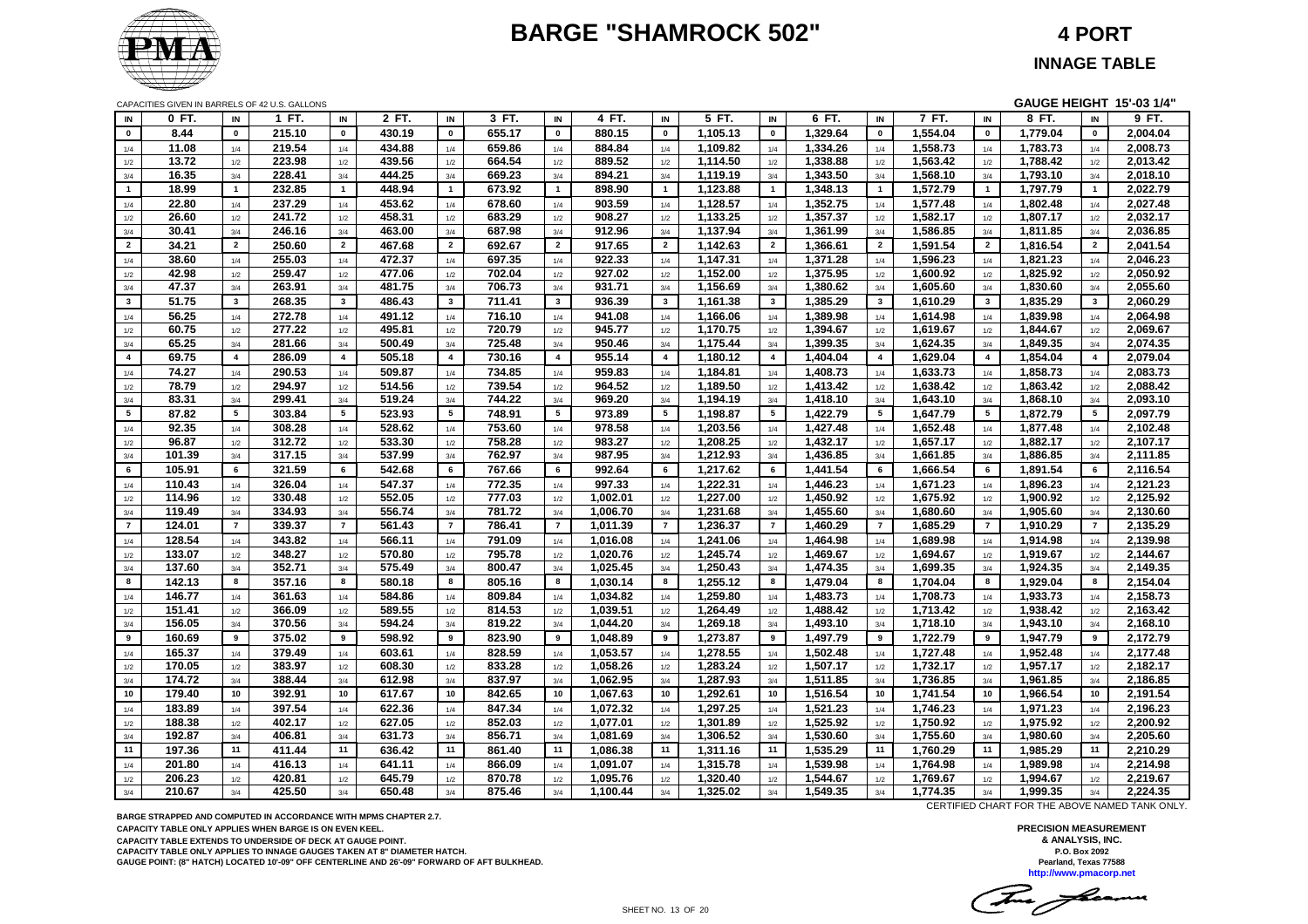#### **BARGE "SHAMROCK 502" 4 PORT**



**INNAGE TABLE**

|                |          |                | CAPACITIES GIVEN IN BARRELS OF 42 U.S. GALLONS |                |          |                |        |                |        |                         |                         |                         |                         | GAUGE HEIGHT 15'-03 1/4" |        |
|----------------|----------|----------------|------------------------------------------------|----------------|----------|----------------|--------|----------------|--------|-------------------------|-------------------------|-------------------------|-------------------------|--------------------------|--------|
| IN             | 10 FT.   | IN             | 11 FT.                                         | IN             | 12 FT.   | IN             | 13 FT. | IN             | 14 FT. | IN                      | 15 FT.<br>IN            | 16 FT.<br>IN            | 17 FT.<br>IN            | 18 FT.<br>IN             | 19 FT. |
| $\mathbf{0}$   | 2,229.04 | $\mathbf 0$    | 2,453.86                                       | $\mathbf 0$    | 2,677.64 | $\mathbf 0$    |        | $\mathbf 0$    |        | $\mathbf 0$             | $\mathbf 0$             | $\mathbf 0$             | $\mathbf 0$             | $\mathbf 0$              |        |
| 1/4            | 2,233.73 | 1/4            | 2,458.52                                       | 1/4            | 2,682.30 | 1/4            |        | 1/4            |        | 1/4                     | 1/4                     | 1/4                     | 1/4                     | 1/4                      |        |
| 1/2            | 2,238.42 | 1/2            | 2,463.18                                       | 1/2            | 2,686.96 | 1/2            |        | 1/2            |        | 1/2                     | 1/2                     | 1/2                     | 1/2                     | 1/2                      |        |
| 3/4            | 2,243.10 | 3/4            | 2,467.85                                       | 3/4            | 2,691.63 | 3/4            |        | 3/4            |        | 3/4                     | 3/4                     | 3/4                     | 3/4                     | 3/4                      |        |
| $\blacksquare$ | 2,247.79 | $\overline{1}$ | 2,472.51                                       | $\overline{1}$ | 2,696.29 | $\overline{1}$ |        | $\overline{1}$ |        | $\overline{1}$          | $\mathbf{1}$            | $\overline{1}$          | $\mathbf{1}$            | $\overline{1}$           |        |
| 1/4            | 2,252.48 | 1/4            | 2,477.17                                       | 1/4            | 2,700.95 | 1/4            |        | 1/4            |        | 1/4                     | 1/4                     | 1/4                     | 1/4                     | 1/4                      |        |
| 1/2            | 2,257.17 | 1/2            | 2,481.83                                       | 1/2            | 2,705.61 | 1/2            |        | 1/2            |        | 1/2                     | 1/2                     | 1/2                     | 1/2                     | 1/2                      |        |
| 3/4            | 2,261.85 | 3/4            | 2,486.49                                       | 3/4            | 2,710.27 | 3/4            |        | 3/4            |        | 3/4                     | 3/4                     | 3/4                     | 3/4                     | 3/4                      |        |
| $\overline{2}$ | 2,266.54 | $\overline{2}$ | 2,491.16                                       | $\overline{2}$ | 2,714.94 | $\overline{2}$ |        | $\overline{2}$ |        | $\overline{2}$          | $\overline{2}$          | $\overline{2}$          | $\overline{2}$          | $\overline{2}$           |        |
| 1/4            | 2,271.23 | 1/4            | 2,495.82                                       | 1/4            | 2,719.60 | 1/4            |        | 1/4            |        | 1/4                     | 1/4                     | 1/4                     | 1/4                     | 1/4                      |        |
| 1/2            | 2,275.92 | 1/2            | 2,500.48                                       | 1/2            | 2,724.26 | 1/2            |        | 1/2            |        | 1/2                     | 1/2                     | 1/2                     | 1/2                     | 1/2                      |        |
| 3/4            | 2,280.60 | 3/4            | 2,505.14                                       | 3/4            | 2,728.92 | 3/4            |        | 3/4            |        | 3/4                     | 3/4                     | 3/4                     | 3/4                     | 3/4                      |        |
| $\mathbf{3}$   | 2.285.29 | $\mathbf{3}$   | 2,509.80                                       | $\mathbf{3}$   | 2,733.58 | $\mathbf{3}$   |        | $\mathbf{3}$   |        | $\overline{\mathbf{3}}$ | $\mathbf{3}$            | $\overline{\mathbf{3}}$ | $\overline{\mathbf{3}}$ | $\overline{\mathbf{3}}$  |        |
| 1/4            | 2,289.98 | 1/4            | 2,514.47                                       | 1/4            | 2,738.25 | 1/4            |        | 1/4            |        | 1/4                     | 1/4                     | 1/4                     | 1/4                     | 1/4                      |        |
| 1/2            | 2,294.67 | 1/2            | 2,519.13                                       | $1/2$          | 2,742.91 | 1/2            |        | $1/2$          |        | $1/2$                   | $1/2$                   | 1/2                     | $1/2$                   | $1/2$                    |        |
| 3/4            | 2,299.35 | 3/4            | 2,523.79                                       | 3/4            | 2,747.57 | 3/4            |        | 3/4            |        | 3/4                     | 3/4                     | 3/4                     | 3/4                     | $3/4$                    |        |
| $\overline{4}$ | 2,304.04 | $\overline{4}$ | 2,528.45                                       | $\overline{4}$ | 2,752.23 | $\overline{4}$ |        | $\overline{4}$ |        | $\overline{\mathbf{4}}$ | $\overline{\mathbf{4}}$ | $\overline{\mathbf{4}}$ | $\overline{4}$          | $\overline{4}$           |        |
| 1/4            | 2,308.73 | 1/4            | 2,533.11                                       | 1/4            | 2,756.88 | 1/4            |        | 1/4            |        | 1/4                     | 1/4                     | 1/4                     | 1/4                     | 1/4                      |        |
| 1/2            | 2,313.42 | 1/2            | 2,537.78                                       | 1/2            | 2,761.53 | 1/2            |        | 1/2            |        | 1/2                     | 1/2                     | 1/2                     | 1/2                     | 1/2                      |        |
| 3/4            | 2,318.10 | 3/4            | 2,542.44                                       | 3/4            | 2,766.18 | 3/4            |        | 3/4            |        | 3/4                     | 3/4                     | 3/4                     | 3/4                     | 3/4                      |        |
| 5              | 2,322.79 | 5              | 2,547.10                                       | 5              | 2,770.84 | 5              |        | 5              |        | $5\phantom{.0}$         | $5\phantom{.0}$         | 5                       | 5                       | 5                        |        |
| 1/4            | 2,327.48 | 1/4            | 2,551.76                                       | 1/4            | 2,775.42 | 1/4            |        | 1/4            |        | 1/4                     | 1/4                     | 1/4                     | 1/4                     | 1/4                      |        |
| 1/2            | 2,332.17 | 1/2            | 2,556.43                                       | 1/2            | 2,780.01 | 1/2            |        | 1/2            |        | 1/2                     | 1/2                     | 1/2                     | 1/2                     | 1/2                      |        |
| 3/4            | 2,336.85 | 3/4            | 2,561.09                                       | 3/4            | 2,784.59 | 3/4            |        | 3/4            |        | 3/4                     | 3/4                     | 3/4                     | 3/4                     | 3/4                      |        |
| 6              | 2,341.54 | 6              | 2,565.75                                       | 6              | 2,789.18 | 6              |        | 6              |        | 6                       | 6                       | 6                       | 6                       | 6                        |        |
| 1/4            | 2,346.23 | 1/4            | 2,570.41                                       | 1/4            | 2,793.31 | 1/4            |        | 1/4            |        | 1/4                     | 1/4                     | 1/4                     | 1/4                     | 1/4                      |        |
| 1/2            | 2,350.92 | 1/2            | 2,575.07                                       | 1/2            | 2,797.45 | 1/2            |        | 1/2            |        | 1/2                     | 1/2                     | 1/2                     | 1/2                     | 1/2                      |        |
| 3/4            | 2,355.60 | 3/4            | 2,579.74                                       | 3/4            | 2,801.58 | 3/4            |        | 3/4            |        | 3/4                     | 3/4                     | 3/4                     | 3/4                     | 3/4                      |        |
| $\overline{7}$ | 2,360.29 | $\overline{7}$ | 2,584.40                                       | $\overline{7}$ | 2,805.72 | $\overline{7}$ |        | $\overline{7}$ |        | $\overline{7}$          | $\overline{7}$          | $\overline{7}$          | $\overline{7}$          | $\overline{7}$           |        |
| 1/4            | 2,364.98 | 1/4            | 2,589.06                                       | 1/4            | 2,809.21 | 1/4            |        | 1/4            |        | 1/4                     | 1/4                     | 1/4                     | 1/4                     | 1/4                      |        |
| 1/2            | 2.369.67 | 1/2            | 2,593.72                                       | 1/2            | 2.812.70 | 1/2            |        | 1/2            |        | 1/2                     | 1/2                     | 1/2                     | 1/2                     | 1/2                      |        |
| 3/4            | 2,374.35 | 3/4            | 2,598.38                                       | 3/4            | 2,816.19 | 3/4            |        | 3/4            |        | 3/4                     | 3/4                     | 3/4                     | 3/4                     | 3/4                      |        |
| 8              | 2,379.04 | 8              | 2,603.05                                       | 8              | 2,819.68 | 8              |        | 8              |        | 8                       | 8                       | 8                       | 8                       | 8                        |        |
| 1/4            | 2,383.73 | 1/4            | 2,607.71                                       | 1/4            | 2,822.50 | 1/4            |        | 1/4            |        | 1/4                     | 1/4                     | 1/4                     | 1/4                     | 1/4                      |        |
| 1/2            | 2,388.42 | 1/2            | 2,612.37                                       | 1/2            | 2,825.32 | 1/2            |        | 1/2            |        | 1/2                     | 1/2                     | 1/2                     | 1/2                     | 1/2                      |        |
| 3/4            | 2,393.10 | 3/4            | 2,617.03                                       | 3/4            | 2,828.14 | 3/4            |        | 3/4            |        | 3/4                     | 3/4                     | 3/4                     | 3/4                     | 3/4                      |        |
| 9              | 2,397.79 | 9              | 2,621.69                                       | 9              | 2,830.96 | 9              |        | 9              |        | 9                       | 9                       | 9                       | 9                       | 9                        |        |
| 1/4            | 2,402.48 | 1/4            | 2,626.36                                       | 1/4            | 2,833.11 | 1/4            |        | 1/4            |        | 1/4                     | 1/4                     | 1/4                     | 1/4                     | 1/4                      |        |
| 1/2            | 2,407.17 | 1/2            | 2,631.02                                       | 1/2            | 2,835.26 | 1/2            |        | 1/2            |        | 1/2                     | 1/2                     | 1/2                     | 1/2                     | 1/2                      |        |
| 3/4            | 2,411.85 | 3/4            | 2,635.68                                       | 3/4            |          | 3/4            |        | 3/4            |        | 3/4                     | 3/4                     | 3/4                     | 3/4                     | 3/4                      |        |
| 10             | 2,416.54 | 10             | 2,640.34                                       | 10             |          | 10             |        | 10             |        | 10                      | 10                      | 10                      | 10                      | 10                       |        |
| 1/4            | 2,421.21 | 1/4            | 2,645.00                                       | 1/4            |          | 1/4            |        | 1/4            |        | 1/4                     | 1/4                     | 1/4                     | 1/4                     | 1/4                      |        |
| 1/2            | 2,425.88 | 1/2            | 2,649.67                                       | 1/2            |          | 1/2            |        | 1/2            |        | 1/2                     | 1/2                     | 1/2                     | 1/2                     | 1/2                      |        |
| 3/4            | 2,430.54 | 3/4            | 2,654.33                                       | 3/4            |          | 3/4            |        | 3/4            |        | 3/4                     | 3/4                     | 3/4                     | 3/4                     | 3/4                      |        |
| 11             | 2,435.21 | 11             | 2.658.99                                       | 11             |          | 11             |        | 11             |        | 11                      | 11                      | 11                      | 11                      | 11                       |        |
| 1/4            | 2.439.87 | 1/4            | 2,663.65                                       | 1/4            |          | 1/4            |        | 1/4            |        | 1/4                     | 1/4                     | 1/4                     | 1/4                     | 1/4                      |        |
| 1/2            | 2.444.53 | 1/2            | 2.668.32                                       | 1/2            |          | 1/2            |        | 1/2            |        | 1/2                     | 1/2                     | 1/2                     | 1/2                     | 1/2                      |        |
| 3/4            | 2,449.20 | 3/4            | 2,672.98                                       | 3/4            |          | 3/4            |        | 3/4            |        | 3/4                     | 3/4                     | 3/4                     | 3/4                     | 3/4                      |        |

CERTIFIED CHART FOR THE ABOVE NAMED TANK ONLY.

**Pearland, Texas 77588 PRECISION MEASUREMENT & ANALYSIS, INC. P.O. Box 2092**

**http://www.pmacorp.net**

This freeman

**STRAPPED: 10/09/2015 CL CALCULATED: 10/10/2015 CL PRINTED: 10/10/2015 JS**

**CANCELS AND SUPERCEDES ALL PRIOR TO 10/2015**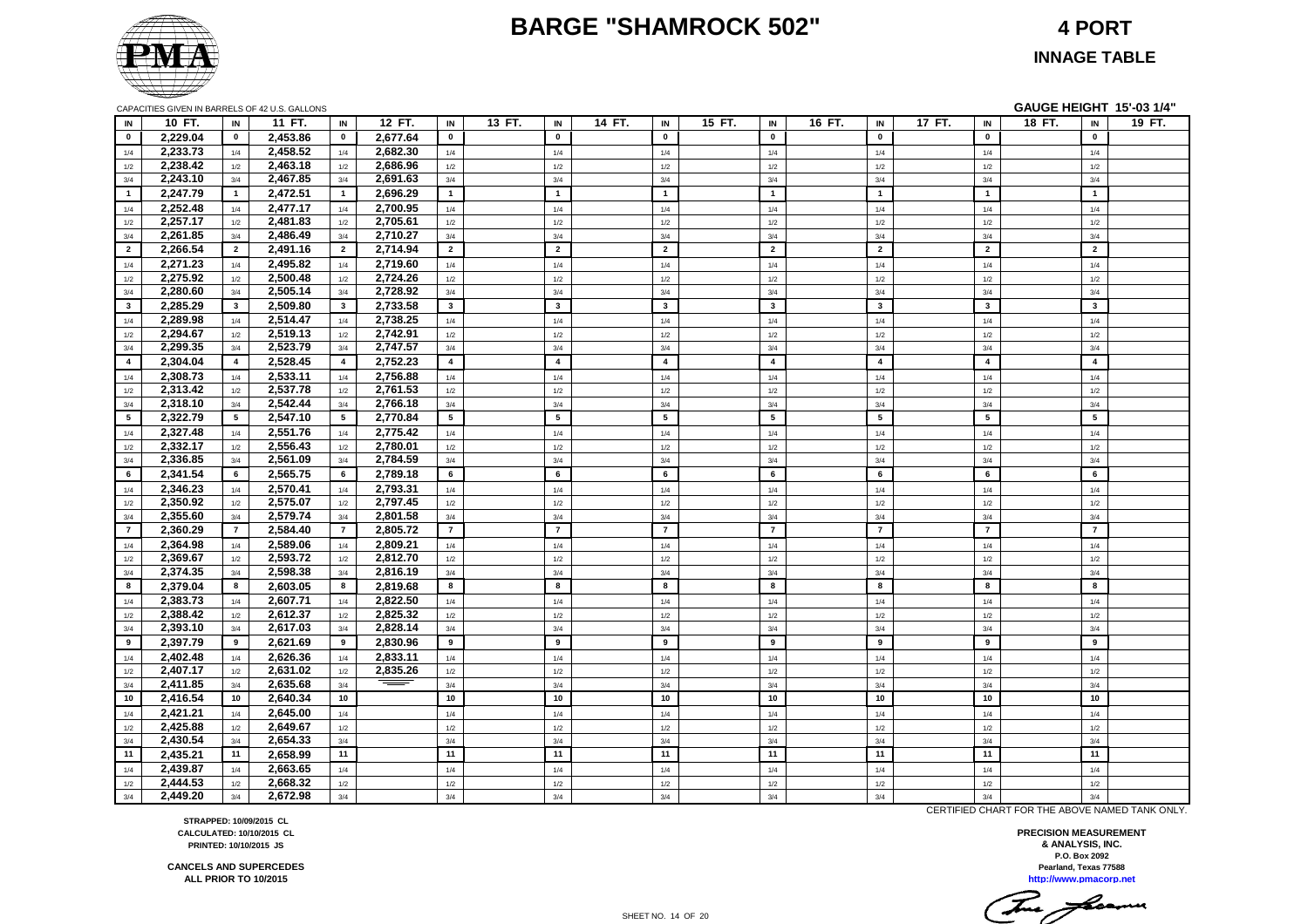# **BARGE "SHAMROCK 502" 4 STBD**



**INNAGE TABLE**

CAPACITIES GIVEN IN BARRELS OF 42 U.S. GALLONS **GAUGE HEIGHT 15'-02 1/2"**

| IN             | 0 FT.  | IN                      | 1 FT.  | IN                      | 2 FT.  | IN                      | 3 FT.  | IN                      | 4 FT.    | IN                      | 5 FT.    | IN                      | 6 FT.    | IN                      | 7 FT.    | IN                      | 8 FT.    | IN             | $9$ FT.  |
|----------------|--------|-------------------------|--------|-------------------------|--------|-------------------------|--------|-------------------------|----------|-------------------------|----------|-------------------------|----------|-------------------------|----------|-------------------------|----------|----------------|----------|
| $\mathbf 0$    | 8.45   | $\mathbf 0$             | 216.89 | $\mathbf 0$             | 441.13 | $\mathbf 0$             | 666.39 | $\pmb{0}$               | 891.65   | $\mathbf 0$             | 1,116.92 | $\pmb{0}$               | 1,341.73 | $\pmb{0}$               | 1,566.41 | $\pmb{0}$               | 1,791.69 | $\pmb{0}$      | 2,016.98 |
| 1/4            | 11.09  | 1/4                     | 221.55 | 1/4                     | 445.82 | 1/4                     | 671.08 | 1/4                     | 896.35   | 1/4                     | 1,121.61 | 1/4                     | 1,346.35 | 1/4                     | 1,571.10 | 1/4                     | 1,796.39 | 1/4            | 2,021.67 |
| 1/2            | 13.73  | 1/2                     | 226.21 | 1/2                     | 450.51 | 1/2                     | 675.78 | 1/2                     | 901.04   | 1/2                     | 1,126.30 | 1/2                     | 1,350.98 | 1/2                     | 1,575.80 | 1/2                     | 1,801.08 | 1/2            | 2,026.36 |
| 3/4            | 16.37  | 3/4                     | 230.87 | 3/4                     | 455.20 | 3/4                     | 680.47 | 3/4                     | 905.73   | 3/4                     | 1,131.00 | 3/4                     | 1,355.61 | 3/4                     | 1,580.49 | 3/4                     | 1,805.77 | 3/4            | 2,031.06 |
| $\mathbf{1}$   | 19.01  | $\mathbf{1}$            | 235.53 | $\overline{1}$          | 459.90 | $\overline{1}$          | 685.16 | $\overline{1}$          | 910.43   | $\overline{1}$          | 1,135.69 | $\mathbf{1}$            | 1,360.23 | $\overline{1}$          | 1,585.18 | $\overline{1}$          | 1,810.47 | $\mathbf{1}$   | 2,035.75 |
| 1/4            | 22.82  | 1/4                     | 240.19 | 1/4                     | 464.59 | 1/4                     | 689.85 | 1/4                     | 915.12   | 1/4                     | 1,140.38 | 1/4                     | 1,364.86 | 1/4                     | 1,589.88 | 1/4                     | 1,815.16 | 1/4            | 2,040.44 |
| 1/2            | 26.64  | 1/2                     | 244.85 | 1/2                     | 469.28 | 1/2                     | 694.55 | 1/2                     | 919.81   | 1/2                     | 1,145.08 | 1/2                     | 1,369.49 | 1/2                     | 1,594.57 | 1/2                     | 1,819.85 | 1/2            | 2,045.14 |
| 3/4            | 30.45  | 3/4                     | 249.51 | $3/4$                   | 473.98 | 3/4                     | 699.24 | 3/4                     | 924.50   | 3/4                     | 1,149.77 | 3/4                     | 1,374.12 | 3/4                     | 1,599.27 | 3/4                     | 1,824.55 | 3/4            | 2,049.83 |
| $\overline{2}$ | 34.26  | $\overline{2}$          | 254.17 | $\overline{2}$          | 478.67 | $\overline{2}$          | 703.93 | $\overline{2}$          | 929.20   | $\overline{2}$          | 1,154.46 | $\overline{2}$          | 1,378.74 | $\overline{2}$          | 1,603.96 | $\overline{2}$          | 1,829.24 | $\overline{2}$ | 2,054.52 |
| 1/4            | 38.65  | 1/4                     | 258.83 | 1/4                     | 483.36 | 1/4                     | 708.63 | 1/4                     | 933.89   | 1/4                     | 1,159.15 | 1/4                     | 1,383.42 | 1/4                     | 1,608.65 | 1/4                     | 1,833.94 | 1/4            | 2,059.22 |
| 1/2            | 43.04  | 1/2                     | 263.49 | 1/2                     | 488.06 | 1/2                     | 713.32 | $1/2$                   | 938.58   | 1/2                     | 1,163.85 | $1/2$                   | 1,388.10 | 1/2                     | 1,613.35 | $1/2$                   | 1,838.63 | $1/2$          | 2,063.91 |
| 3/4            | 47.43  | 3/4                     | 268.15 | 3/4                     | 492.75 | 3/4                     | 718.01 | 3/4                     | 943.28   | 3/4                     | 1,168.54 | 3/4                     | 1,392.77 | 3/4                     | 1,618.04 | 3/4                     | 1,843.32 | 3/4            | 2,068.61 |
| 3              | 51.82  | $\mathbf{3}$            | 272.80 | $\mathbf{3}$            | 497.44 | $\overline{\mathbf{3}}$ | 722.71 | $\overline{\mathbf{3}}$ | 947.97   | $\overline{\mathbf{3}}$ | 1,173.23 | $\overline{\mathbf{3}}$ | 1,397.45 | $\overline{\mathbf{3}}$ | 1,622.73 | $\overline{\mathbf{3}}$ | 1,848.02 | $\mathbf{3}$   | 2,073.30 |
| 1/4            | 56.33  | 1/4                     | 277.46 | 1/4                     | 502.13 | 1/4                     | 727.40 | 1/4                     | 952.66   | 1/4                     | 1,177.93 | 1/4                     | 1,402.14 | 1/4                     | 1,627.43 | 1/4                     | 1,852.71 | 1/4            | 2,077.99 |
| 1/2            | 60.83  | 1/2                     | 282.12 | 1/2                     | 506.83 | 1/2                     | 732.09 | 1/2                     | 957.36   | 1/2                     | 1,182.62 | 1/2                     | 1,406.84 | 1/2                     | 1,632.12 | 1/2                     | 1,857.40 | 1/2            | 2,082.69 |
| 3/4            | 65.34  | 3/4                     | 286.78 | 3/4                     | 511.52 | 3/4                     | 736.78 | 3/4                     | 962.05   | 3/4                     | 1,187.31 | 3/4                     | 1,411.53 | 3/4                     | 1,636.81 | 3/4                     | 1,862.10 | 3/4            | 2,087.38 |
| $\overline{4}$ | 69.84  | $\overline{\mathbf{4}}$ | 291.44 | $\overline{\mathbf{4}}$ | 516.21 | $\overline{4}$          | 741.48 | $\overline{\mathbf{4}}$ | 966.74   | $\overline{\mathbf{4}}$ | 1,192.01 | $\overline{\mathbf{4}}$ | 1,416.22 | $\overline{4}$          | 1,641.51 | $\overline{\mathbf{4}}$ | 1,866.79 | $\overline{4}$ | 2,092.07 |
| 1/4            | 74.37  | 1/4                     | 296.10 | 1/4                     | 520.91 | 1/4                     | 746.17 | 1/4                     | 971.43   | 1/4                     | 1,196.70 | 1/4                     | 1,420.92 | 1/4                     | 1,646.20 | 1/4                     | 1,871.48 | 1/4            | 2,096.77 |
| 1/2            | 78.89  | 1/2                     | 300.76 | 1/2                     | 525.60 | 1/2                     | 750.86 | 1/2                     | 976.13   | 1/2                     | 1,201.39 | 1/2                     | 1,425.61 | 1/2                     | 1,650.89 | 1/2                     | 1,876.18 | 1/2            | 2,101.46 |
| 3/4            | 83.41  | 3/4                     | 305.42 | 3/4                     | 530.29 | 3/4                     | 755.56 | 3/4                     | 980.82   | 3/4                     | 1,206.08 | 3/4                     | 1,430.30 | 3/4                     | 1,655.59 | 3/4                     | 1,880.87 | 3/4            | 2,106.15 |
| $5^{\circ}$    | 87.94  | 5                       | 310.08 | $5\phantom{.0}$         | 534.99 | 5                       | 760.25 | $5\overline{5}$         | 985.51   | 5                       | 1,210.78 | 5                       | 1,435.00 | 5                       | 1,660.28 | 5                       | 1,885.56 | $5^{\circ}$    | 2,110.85 |
| 1/4            | 92.46  | 1/4                     | 314.74 | 1/4                     | 539.68 | 1/4                     | 764.94 | 1/4                     | 990.21   | 1/4                     | 1,215.47 | 1/4                     | 1,439.69 | 1/4                     | 1,664.97 | 1/4                     | 1,890.26 | 1/4            | 2,115.54 |
| 1/2            | 96.99  | 1/2                     | 319.40 | 1/2                     | 544.37 | 1/2                     | 769.64 | 1/2                     | 994.90   | 1/2                     | 1,220.16 | 1/2                     | 1,444.38 | 1/2                     | 1,669.67 | 1/2                     | 1,894.95 | 1/2            | 2,120.23 |
| 3/4            | 101.52 | 3/4                     | 324.06 | 3/4                     | 549.06 | 3/4                     | 774.33 | 3/4                     | 999.59   | 3/4                     | 1,224.86 | 3/4                     | 1,449.08 | 3/4                     | 1,674.36 | 3/4                     | 1,899.64 | 3/4            | 2,124.93 |
| 6              | 106.05 | 6                       | 328.71 | 6                       | 553.76 | 6                       | 779.02 | 6                       | 1,004.29 | 6                       | 1,229.55 | 6                       | 1,453.77 | 6                       | 1,679.05 | 6                       | 1,904.34 | 6              | 2,129.62 |
| 1/4            | 110.58 | 1/4                     | 333.38 | 1/4                     | 558.45 | 1/4                     | 783.71 | 1/4                     | 1,008.98 | 1/4                     | 1,234.24 | 1/4                     | 1,458.46 | 1/4                     | 1,683.75 | 1/4                     | 1,909.03 | 1/4            | 2,134.31 |
| 1/2            | 115.11 | 1/2                     | 338.05 | 1/2                     | 563.14 | 1/2                     | 788.41 | 1/2                     | 1,013.67 | 1/2                     | 1,238.94 | 1/2                     | 1,463.16 | 1/2                     | 1,688.44 | 1/2                     | 1,913.72 | 1/2            | 2,139.01 |
| 3/4            | 119.64 | 3/4                     | 342.72 | 3/4                     | 567.84 | 3/4                     | 793.10 | 3/4                     | 1,018.36 | 3/4                     | 1,243.63 | 3/4                     | 1,467.85 | 3/4                     | 1,693.13 | 3/4                     | 1,918.42 | 3/4            | 2,143.70 |
| $\overline{7}$ | 124.17 | $\overline{7}$          | 347.38 | $\overline{7}$          | 572.53 | $\overline{7}$          | 797.79 | $\overline{7}$          | 1,023.06 | $\overline{7}$          | 1,248.32 | $\overline{7}$          | 1,472.54 | $\overline{7}$          | 1,697.83 | $\overline{7}$          | 1,923.11 | $\overline{7}$ | 2,148.39 |
| 1/4            | 128.71 | 1/4                     | 352.05 | 1/4                     | 577.22 | 1/4                     | 802.49 | 1/4                     | 1,027.75 | 1/4                     | 1,253.01 | 1/4                     | 1,477.24 | 1/4                     | 1,702.52 | 1/4                     | 1,927.80 | 1/4            | 2,153.09 |
| 1/2            | 133.24 | 1/2                     | 356.72 | 1/2                     | 581.92 | 1/2                     | 807.18 | 1/2                     | 1,032.44 | 1/2                     | 1,257.71 | 1/2                     | 1,481.93 | 1/2                     | 1,707.21 | 1/2                     | 1,932.50 | 1/2            | 2,157.78 |
| 3/4            | 137.78 | 3/4                     | 361.39 | 3/4                     | 586.61 | 3/4                     | 811.87 | 3/4                     | 1,037.14 | 3/4                     | 1,262.40 | 3/4                     | 1,486.62 | 3/4                     | 1,711.91 | 3/4                     | 1,937.19 | 3/4            | 2,162.47 |
| 8              | 142.31 | 8                       | 366.06 | 8                       | 591.30 | 8                       | 816.57 | 8                       | 1,041.83 | 8                       | 1,267.09 | 8                       | 1,491.32 | 8                       | 1,716.60 | 8                       | 1,941.88 | 8              | 2,167.17 |
| 1/4            | 146.96 | 1/4                     | 370.75 | 1/4                     | 595.99 | 1/4                     | 821.26 | 1/4                     | 1,046.52 | 1/4                     | 1,271.79 | 1/4                     | 1,496.01 | 1/4                     | 1,721.29 | 1/4                     | 1,946.58 | 1/4            | 2,171.86 |
| 1/2            | 151.61 | 1/2                     | 375.43 | 1/2                     | 600.69 | 1/2                     | 825.95 | 1/2                     | 1,051.22 | 1/2                     | 1,276.48 | 1/2                     | 1,500.70 | 1/2                     | 1,725.99 | 1/2                     | 1,951.27 | 1/2            | 2,176.55 |
| 3/4            | 156.25 | 3/4                     | 380.12 | 3/4                     | 605.38 | 3/4                     | 830.64 | 3/4                     | 1,055.91 | 3/4                     | 1,281.17 | 3/4                     | 1,505.40 | 3/4                     | 1,730.68 | 3/4                     | 1,955.96 | 3/4            | 2,181.25 |
| 9              | 160.90 | 9                       | 384.81 | 9                       | 610.07 | 9                       | 835.34 | 9                       | 1,060.60 | 9                       | 1,285.87 | 9                       | 1,510.09 | 9                       | 1,735.37 | 9                       | 1,960.66 | 9              | 2,185.94 |
| 1/4            | 165.58 | 1/4                     | 389.50 | 1/4                     | 614.77 | 1/4                     | 840.03 | 1/4                     | 1,065.29 | 1/4                     | 1,290.56 | 1/4                     | 1,514.78 | 1/4                     | 1,740.07 | $1/4\,$                 | 1,965.35 | 1/4            | 2,190.63 |
| 1/2            | 170.27 | 1/2                     | 394.20 | 1/2                     | 619.46 | 1/2                     | 844.72 | 1/2                     | 1,069.99 | 1/2                     | 1,295.25 | 1/2                     | 1,519.48 | 1/2                     | 1,744.76 | 1/2                     | 1,970.04 | 1/2            | 2,195.33 |
| 3/4            | 174.95 | 3/4                     | 398.89 | 3/4                     | 624.15 | 3/4                     | 849.42 | 3/4                     | 1,074.68 | 3/4                     | 1,299.94 | 3/4                     | 1,524.17 | 3/4                     | 1,749.45 | 3/4                     | 1,974.74 | 3/4            | 2,200.02 |
| 10             | 179.63 | 10                      | 403.58 | 10                      | 628.85 | 10                      | 854.11 | 10                      | 1,079.37 | 10                      | 1,304.64 | 10                      | 1,528.86 | 10                      | 1,754.15 | 10                      | 1,979.43 | 10             | 2,204.71 |
| 1/4            | 184.29 | 1/4                     | 408.27 | 1/4                     | 633.54 | 1/4                     | 858.80 | 1/4                     | 1,084.07 | 1/4                     | 1,309.28 | 1/4                     | 1,533.56 | 1/4                     | 1,758.84 | 1/4                     | 1,984.12 | 1/4            | 2,209.41 |
| 1/2            | 188.95 | 1/2                     | 412.97 | 1/2                     | 638.23 | 1/2                     | 863.50 | 1/2                     | 1,088.76 | 1/2                     | 1,313.93 | 1/2                     | 1,538.25 | 1/2                     | 1,763.53 | 1/2                     | 1,988.82 | 1/2            | 2,214.10 |
| $3/4$          | 193.61 | 3/4                     | 417.66 | 3/4                     | 642.92 | 3/4                     | 868.19 | 3/4                     | 1,093.45 | 3/4                     | 1,318.57 | 3/4                     | 1,542.94 | 3/4                     | 1,768.23 | 3/4                     | 1,993.51 | 3/4            | 2,218.79 |
| 11             | 198.27 | 11                      | 422.35 | 11                      | 647.62 | 11                      | 872.88 | 11                      | 1,098.15 | 11                      | 1,323.22 | 11                      | 1,547.64 | 11                      | 1,772.92 | 11                      | 1,998.20 | 11             | 2,223.49 |
| 1/4            | 202.92 | 1/4                     | 427.05 | 1/4                     | 652.31 | 1/4                     | 877.57 | 1/4                     | 1,102.84 | 1/4                     | 1,327.85 | 1/4                     | 1,552.33 | 1/4                     | 1,777.61 | 1/4                     | 2,002.90 | 1/4            | 2,228.18 |
| 1/2            | 207.58 | 1/2                     | 431.74 | 1/2                     | 657.00 | 1/2                     | 882.27 | 1/2                     | 1,107.53 | 1/2                     | 1,332.47 | 1/2                     | 1,557.02 | 1/2                     | 1,782.31 | 1/2                     | 2,007.59 | 1/2            | 2,232.87 |
| 3/4            | 212.24 | 3/4                     | 436.43 | 3/4                     | 661.70 | 3/4                     | 886.96 | 3/4                     | 1,112.22 | 3/4                     | 1,337.10 | 3/4                     | 1,561.72 | 3/4                     | 1,787.00 | 3/4                     | 2,012.28 | 3/4            | 2,237.57 |

**BARGE STRAPPED AND COMPUTED IN ACCORDANCE WITH MPMS CHAPTER 2.7.**

**CAPACITY TABLE ONLY APPLIES WHEN BARGE IS ON EVEN KEEL.**

**CAPACITY TABLE EXTENDS TO UNDERSIDE OF DECK AT GAUGE POINT.**

**CAPACITY TABLE ONLY APPLIES TO INNAGE GAUGES TAKEN AT 8" DIAMETER HATCH.**

**GAUGE POINT: (8" HATCH) LOCATED 10'-09" OFF CENTERLINE AND 26'-09" FORWARD OF AFT BULKHEAD.**

CERTIFIED CHART FOR THE ABOVE NAMED TANK ONLY.

Tue Jean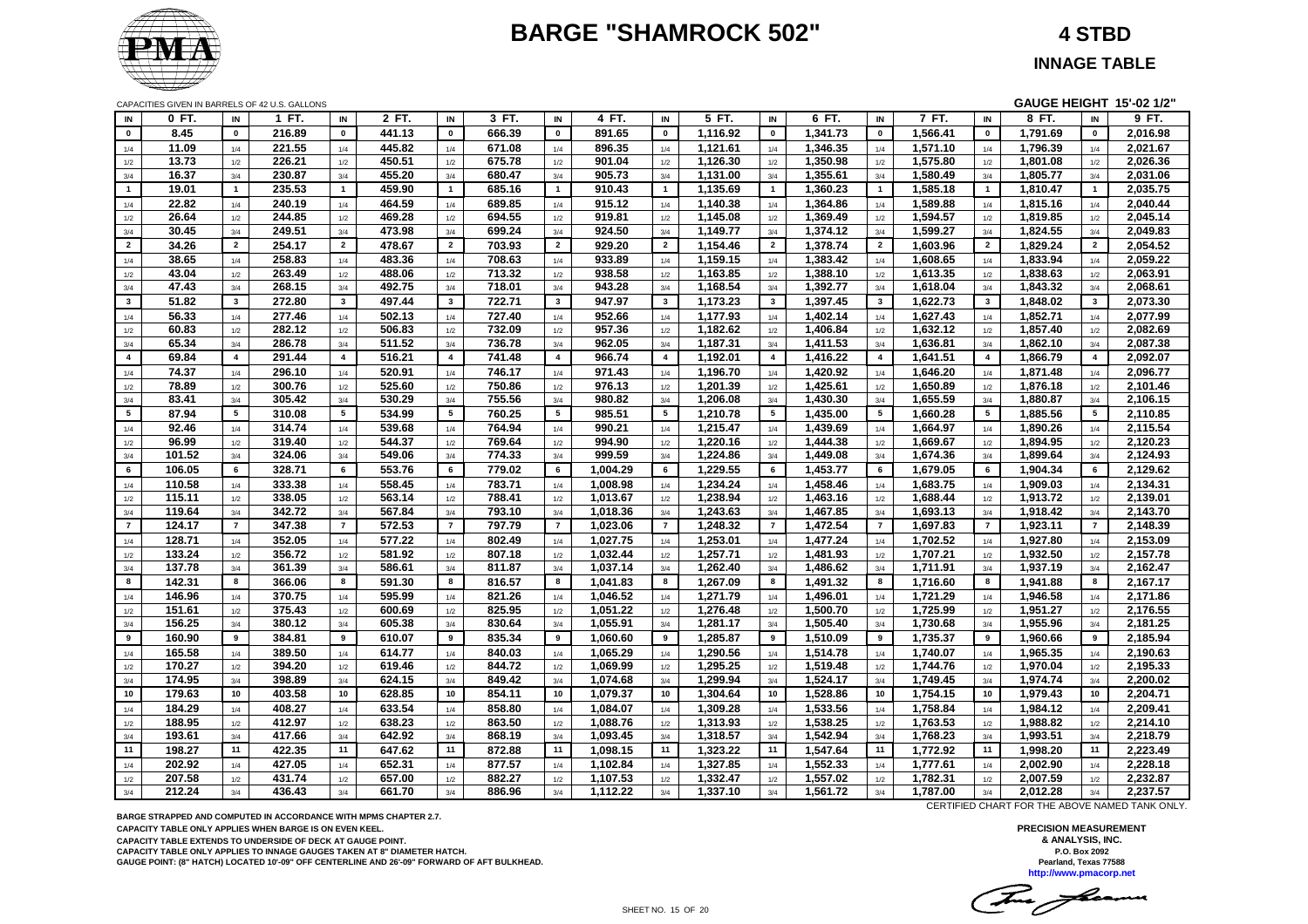#### **BARGE "SHAMROCK 502" 4 STBD**

#### **INNAGE TABLE**

|                         |                      |                 | <b>ON ACTILO OIVEN IN DAILILLO OF 42 0.0. OALLONG</b> |                |                      |                 |                         |        |                |                         |                         |                         | -------------  | v=     |
|-------------------------|----------------------|-----------------|-------------------------------------------------------|----------------|----------------------|-----------------|-------------------------|--------|----------------|-------------------------|-------------------------|-------------------------|----------------|--------|
| IN                      | 10 FT.               | IN              | 11 FT.                                                | IN             | 12 FT.               | IN              | 13 FT.<br>IN            | 14 FT. | IN             | 15 FT.<br>IN            | 16 FT.<br>IN            | 17 FT.<br>IN            | 18 FT.<br>IN   | 19 FT. |
| $\mathbf{0}$            | 2,242.26             | $\mathbf{0}$    | 2,467.38                                              | $\mathbf 0$    | 2,691.45             | $\mathbf{0}$    | $\mathbf{0}$            |        | $\mathbf 0$    | $\mathbf 0$             | $\mathbf 0$             | $\mathbf 0$             | $\mathbf 0$    |        |
| 1/4                     | 2,246.95             | 1/4             | 2,472.05                                              | 1/4            | 2,696.12             | 1/4             | 1/4                     |        | 1/4            | 1/4                     | 1/4                     | 1/4                     | 1/4            |        |
| 1/2                     | 2,251.65             | 1/2             | 2,476.71                                              | 1/2            | 2,700.78             | 1/2             | 1/2                     |        | $1/2$          | $1/2$                   | 1/2                     | $1/2$                   | $1/2$          |        |
| 3/4                     | 2,256.34             | 3/4             | 2,481.38                                              | 3/4            | 2,705.45             | 3/4             | 3/4                     |        | 3/4            | 3/4                     | 3/4                     | 3/4                     | 3/4            |        |
| $\overline{1}$          | 2,261.03             | $\mathbf{1}$    | 2,486.05                                              | $\overline{1}$ | 2,710.12             | 1               | $\mathbf{1}$            |        | $\mathbf{1}$   | $\mathbf{1}$            | $\mathbf{1}$            | $\overline{1}$          | $\mathbf{1}$   |        |
| 1/4                     | 2,265.73             | 1/4             | 2,490.72                                              | 1/4            | 2,714.79             | 1/4             | 1/4                     |        | 1/4            | 1/4                     | 1/4                     | 1/4                     | 1/4            |        |
|                         | 2,270.42             |                 | 2,495.39                                              |                | 2,719.46             |                 |                         |        |                |                         | 1/2                     |                         |                |        |
| 1/2<br>3/4              | 2,275.11             | 1/2<br>3/4      | 2,500.05                                              | 1/2<br>3/4     | 2,724.12             | 1/2<br>3/4      | 1/2<br>3/4              |        | $1/2$<br>3/4   | $1/2$<br>3/4            | 3/4                     | $1/2$<br>3/4            | $1/2$<br>3/4   |        |
|                         |                      | $\overline{2}$  |                                                       | $\overline{2}$ |                      | $\overline{2}$  | $\overline{2}$          |        | $\overline{2}$ | $\overline{2}$          | $\overline{2}$          | $\overline{2}$          | $\overline{2}$ |        |
| $\overline{2}$          | 2,279.81             |                 | 2,504.72                                              |                | 2,728.79             |                 |                         |        |                |                         |                         |                         |                |        |
| 1/4                     | 2,284.50             | 1/4             | 2,509.39                                              | 1/4            | 2,733.46             | 1/4             | 1/4                     |        | 1/4            | 1/4                     | 1/4                     | 1/4                     | 1/4            |        |
| 1/2                     | 2,289.19             | 1/2             | 2,514.06                                              | 1/2            | 2,738.13             | 1/2             | 1/2                     |        | $1/2$          | $1/2$                   | 1/2                     | $1/2$                   | $1/2$          |        |
| 3/4                     | 2,293.89             | 3/4             | 2,518.73                                              | 3/4            | 2,742.80             | 3/4             | 3/4                     |        | 3/4            | 3/4                     | 3/4                     | 3/4                     | 3/4            |        |
| $\overline{\mathbf{3}}$ | 2,298.58             | $3^{\circ}$     | 2,523.40                                              | $\mathbf{3}$   | 2,747.46             | $\mathbf{3}$    | $\overline{\mathbf{3}}$ |        | $\mathbf{3}$   | $\overline{\mathbf{3}}$ | $\mathbf{3}$            | $\overline{\mathbf{3}}$ | $\mathbf{3}$   |        |
| 1/4                     | 2,303.28             | 1/4             | 2,528.06                                              | 1/4            | 2,752.13             | 1/4             | 1/4                     |        | 1/4            | 1/4                     | 1/4                     | 1/4                     | 1/4            |        |
| 1/2                     | 2,307.97             | 1/2             | 2,532.73                                              | 1/2            | 2,756.80             | 1/2             | 1/2                     |        | 1/2            | 1/2                     | 1/2                     | 1/2                     | 1/2            |        |
| 3/4                     | 2,312.66             | 3/4             | 2,537.40                                              | 3/4            | 2,761.47             | 3/4             | 3/4                     |        | 3/4            | 3/4                     | 3/4                     | 3/4                     | 3/4            |        |
| $\overline{4}$          | 2,317.36             | $\overline{4}$  | 2,542.07                                              | $\overline{4}$ | 2,766.13             | $\overline{4}$  | $\overline{\mathbf{4}}$ |        | $\overline{4}$ | $\overline{4}$          | $\overline{\mathbf{4}}$ | $\overline{4}$          | $\overline{4}$ |        |
| 1/4                     | 2,322.05             | 1/4             | 2,546.74                                              | 1/4            | 2,770.79             | 1/4             | 1/4                     |        | 1/4            | 1/4                     | 1/4                     | 1/4                     | 1/4            |        |
| 1/2                     | 2,326.74             | 1/2             | 2,551.40                                              | 1/2            | 2,775.45             | 1/2             | 1/2                     |        | 1/2            | 1/2                     | 1/2                     | 1/2                     | 1/2            |        |
| 3/4                     | 2,331.44             | 3/4             | 2,556.07                                              | 3/4            | 2,780.11             | 3/4             | 3/4                     |        | 3/4            | 3/4                     | 3/4                     | 3/4                     | 3/4            |        |
| 5                       | 2,336.13             | $5\overline{ }$ | 2,560.74                                              | 5              | 2,784.77             | $5\overline{5}$ | 5                       |        | 5              | 5                       | 5                       | 5                       | 5              |        |
| 1/4                     | 2,340.82             | 1/4             | 2,565.41                                              | 1/4            | 2,789.36             | 1/4             | 1/4                     |        | 1/4            | 1/4                     | 1/4                     | 1/4                     | 1/4            |        |
| 1/2                     | 2,345.52             | 1/2             | 2,570.08                                              | 1/2            | 2,793.95             | 1/2             | 1/2                     |        | 1/2            | 1/2                     | 1/2                     | 1/2                     | 1/2            |        |
| 3/4                     | 2,350.21             | 3/4             | 2,574.74                                              | 3/4            | 2,798.54             | 3/4             | 3/4                     |        | 3/4            | 3/4                     | 3/4                     | 3/4                     | 3/4            |        |
| 6                       | 2,354.90             | 6               | 2,579.41                                              | 6              | 2,803.13             | 6               | 6                       |        | 6              | 6                       | 6                       | 6                       | 6              |        |
| 1/4                     | 2,359.60             | 1/4             | 2,584.08                                              | 1/4            | 2,807.27             | 1/4             | 1/4                     |        | 1/4            | 1/4                     | 1/4                     | 1/4                     | 1/4            |        |
| 1/2                     | 2,364.29             | 1/2             | 2,588.75                                              | 1/2            | 2,811.41             | 1/2             | $1/2$                   |        | 1/2            | 1/2                     | 1/2                     | 1/2                     | 1/2            |        |
| 3/4                     | 2,368.98             | 3/4             | 2,593.42                                              | 3/4            | 2,815.55             | 3/4             | 3/4                     |        | 3/4            | 3/4                     | 3/4                     | 3/4                     | 3/4            |        |
| $\overline{7}$          | 2,373.68             | $\overline{7}$  | 2,598.08                                              | $\overline{7}$ | 2,819.69             | $\overline{7}$  | $\overline{7}$          |        | $\overline{7}$ | $\overline{7}$          | $\overline{7}$          | $\overline{7}$          | $\overline{7}$ |        |
| 1/4                     | 2,378.37             | 1/4             | 2,602.75                                              | 1/4            | 2,823.19             | 1/4             | 1/4                     |        | 1/4            | 1/4                     | 1/4                     | 1/4                     | 1/4            |        |
| 1/2                     | 2,383.06             | 1/2             | 2,607.42                                              | 1/2            | 2,826.68             | 1/2             | 1/2                     |        | 1/2            | 1/2                     | 1/2                     | 1/2                     | 1/2            |        |
| 3/4                     | 2,387.76             | 3/4             | 2,612.09                                              | 3/4            | 2,830.17             | 3/4             | 3/4                     |        | 3/4            | 3/4                     | 3/4                     | 3/4                     | 3/4            |        |
| 8                       | 2,392.45             | 8               | 2,616.76                                              | 8              | 2,833.67             | 8               | 8                       |        | 8              | 8                       | 8                       | 8                       | 8              |        |
|                         |                      |                 |                                                       |                |                      |                 |                         |        |                |                         |                         |                         |                |        |
| 1/4                     | 2,397.14<br>2,401.84 | 1/4             | 2,621.43<br>2,626.09                                  | 1/4            | 2,836.49<br>2,839.32 | 1/4             | 1/4                     |        | $1/4$          | 1/4                     | 1/4                     | $1/4$                   | 1/4            |        |
| 1/2                     |                      | 1/2             |                                                       | 1/2            |                      | 1/2             | 1/2                     |        | 1/2            | 1/2                     | 1/2                     | 1/2                     | $1/2$          |        |
| 3/4                     | 2,406.53             | 3/4             | 2,630.76                                              | 3/4            | 2,842.14             | 3/4<br>9        | 3/4<br>9                |        | 3/4<br>9       | 3/4<br>9                | 3/4<br>9                | 3/4<br>9                | 3/4<br>9       |        |
| 9                       | 2,411.22             | 9               | 2,635.43                                              | 9              | 2,844.96             |                 |                         |        |                |                         |                         |                         |                |        |
| 1/4                     | 2,415.92             | 1/4             | 2,640.10                                              | 1/4            | 2,847.12             | 1/4             | 1/4                     |        | 1/4            | 1/4                     | 1/4                     | 1/4                     | 1/4            |        |
| 1/2                     | 2,420.61             | 1/2             | 2,644.77                                              | 1/2            | 2,849.27             | $1/2$           | $1/2$                   |        | $1/2$          | 1/2                     | 1/2                     | $1/2$                   | $1/2$          |        |
| 3/4                     | 2,425.30             | 3/4             | 2,649.43                                              | 3/4            | ==                   | 3/4             | 3/4                     |        | 3/4            | 3/4                     | 3/4                     | 3/4                     | 3/4            |        |
| 10                      | 2,430.00             | 10              | 2,654.10                                              | 10             |                      | 10              | 10                      |        | 10             | 10                      | 10                      | 10                      | 10             |        |
| 1/4                     | 2,434.67             | 1/4             | 2,658.77                                              | 1/4            |                      | 1/4             | 1/4                     |        | 1/4            | 1/4                     | 1/4                     | 1/4                     | 1/4            |        |
| 1/2                     | 2,439.35             | 1/2             | 2,663.44                                              | 1/2            |                      | 1/2             | 1/2                     |        | 1/2            | 1/2                     | 1/2                     | 1/2                     | 1/2            |        |
| 3/4                     | 2,444.03             | 3/4             | 2,668.11                                              | 3/4            |                      | 3/4             | 3/4                     |        | 3/4            | 3/4                     | 3/4                     | 3/4                     | 3/4            |        |
| 11                      | 2,448.71             | 11              | 2,672.77                                              | 11             |                      | 11              | 11                      |        | 11             | 11                      | 11                      | 11                      | 11             |        |
| 1/4                     | 2,453.37             | 1/4             | 2,677.44                                              | 1/4            |                      | 1/4             | 1/4                     |        | 1/4            | 1/4                     | 1/4                     | 1/4                     | 1/4            |        |
| 1/2                     | 2,458.04             | 1/2             | 2,682.11                                              | 1/2            |                      | 1/2             | 1/2                     |        | 1/2            | 1/2                     | 1/2                     | 1/2                     | 1/2            |        |
| 3/4                     | 2,462.71             | 3/4             | 2,686.78                                              | 3/4            |                      | 3/4             | 3/4                     |        | 3/4            | 3/4                     | 3/4                     | 3/4                     | 3/4            |        |

CAPACITIES GIVEN IN BARRELS OF 42 U.S. GALLONS **GAUGE HEIGHT 15'-02 1/2"**

**STRAPPED: 10/09/2015 CL CALCULATED: 10/10/2015 CL PRINTED: 10/10/2015 JS**

**CANCELS AND SUPERCEDES ALL PRIOR TO 10/2015**

CERTIFIED CHART FOR THE ABOVE NAMED TANK ONLY.

This freemen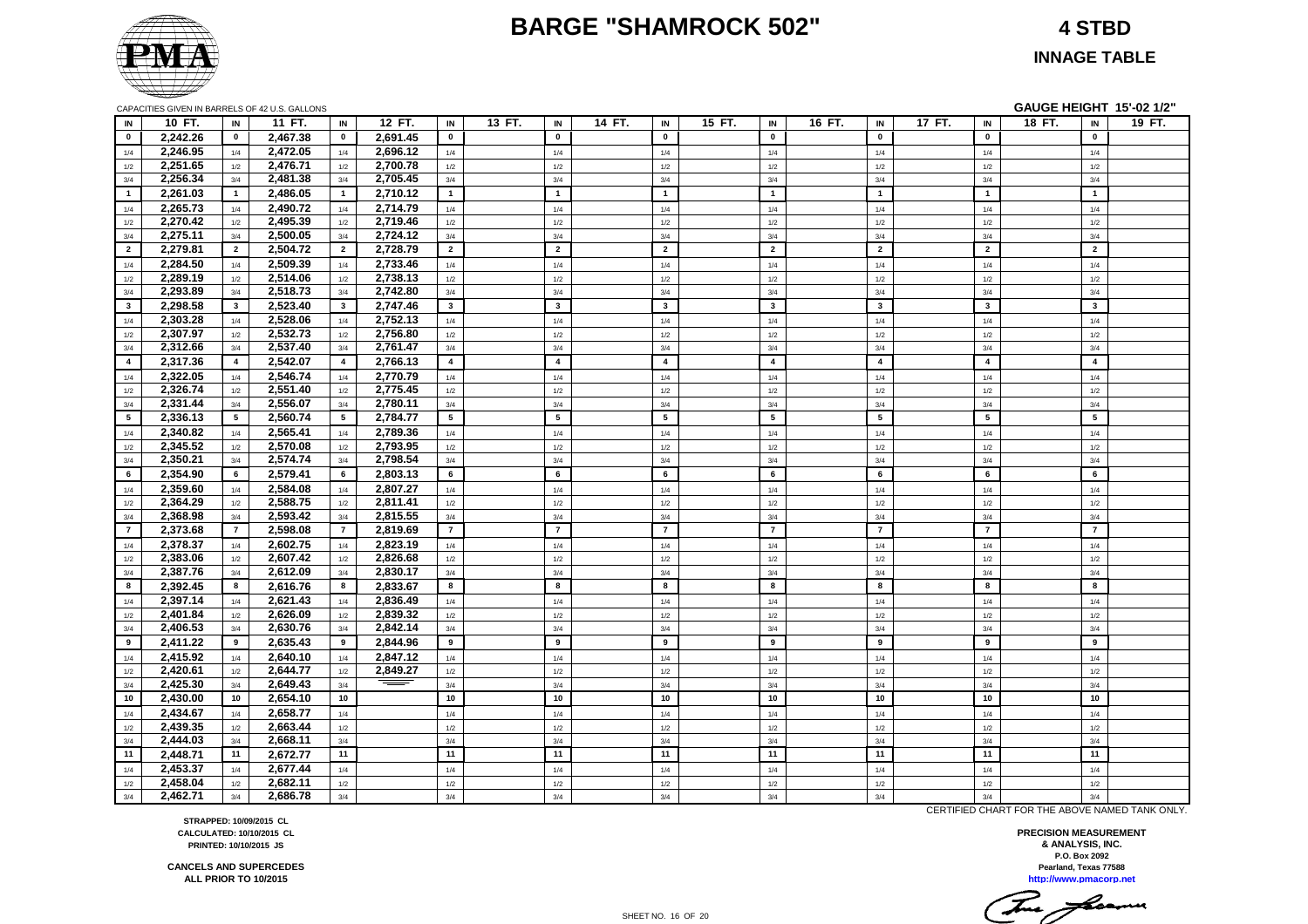# **BARGE "SHAMROCK 502" 5 PORT**



**INNAGE TABLE**

CAPACITIES GIVEN IN BARRELS OF 42 U.S. GALLONS **GAUGE HEIGHT 15'-02 1/4"**

| IN              | 0 FT.  | IN              | 1 FT.  | IN             | 2 FT.  | IN                      | 3 FT.  | IN             | 4 FT.    | IN                      | 5 FT.    | IN                      | 6 FT.    | IN                      | 7 FT.    | IN                      | 8 FT.    | IN                      | 9 FT.    |
|-----------------|--------|-----------------|--------|----------------|--------|-------------------------|--------|----------------|----------|-------------------------|----------|-------------------------|----------|-------------------------|----------|-------------------------|----------|-------------------------|----------|
| $\mathbf 0$     | 8.21   | $\mathbf 0$     | 198.47 | $\mathbf 0$    | 412.43 | $\mathbf 0$             | 635.06 | $\mathbf 0$    | 857.69   | $\mathbf 0$             | 1,080.32 | $\mathbf 0$             | 1,302.05 | $\mathbf 0$             | 1,524.13 | $\mathbf 0$             | 1,746.76 | $\mathbf 0$             | 1,969.39 |
| 1/4             | 8.60   | 1/4             | 202.87 | 1/4            | 417.07 | 1/4                     | 639.70 | 1/4            | 862.33   | 1/4                     | 1,084.96 | 1/4                     | 1,306.60 | 1/4                     | 1,528.77 | 1/4                     | 1,751.40 | 1/4                     | 1,974.03 |
| 1/2             | 8.99   | 1/2             | 207.27 | 1/2            | 421.71 | 1/2                     | 644.34 | 1/2            | 866.97   | 1/2                     | 1,089.59 | 1/2                     | 1,311.14 | 1/2                     | 1,533.41 | 1/2                     | 1,756.04 | 1/2                     | 1,978.67 |
| 3/4             | 9.38   | 3/4             | 211.67 | 3/4            | 426.35 | 3/4                     | 648.97 | 3/4            | 871.60   | 3/4                     | 1,094.23 | 3/4                     | 1,315.69 | 3/4                     | 1,538.05 | 3/4                     | 1,760.68 | 3/4                     | 1,983.31 |
| 1               | 9.77   | $\mathbf{1}$    | 216.07 | $\overline{1}$ | 430.98 | $\overline{1}$          | 653.61 | $\overline{1}$ | 876.24   | $\overline{1}$          | 1,098.87 | $\mathbf{1}$            | 1,320.24 | $\mathbf{1}$            | 1,542.69 | $\overline{\mathbf{1}}$ | 1,765.32 | $\overline{1}$          | 1,987.94 |
| 1/4             | 12.47  | 1/4             | 220.47 | 1/4            | 435.62 | 1/4                     | 658.25 | 1/4            | 880.88   | 1/4                     | 1,103.51 | 1/4                     | 1,324.83 | 1/4                     | 1,547.32 | 1/4                     | 1,769.95 | 1/4                     | 1,992.58 |
| 1/2             | 15.18  | 1/2             | 224.87 | 1/2            | 440.26 | 1/2                     | 662.89 | 1/2            | 885.52   | 1/2                     | 1,108.15 | 1/2                     | 1,329.42 | 1/2                     | 1,551.96 | 1/2                     | 1,774.59 | 1/2                     | 1,997.22 |
| 3/4             | 17.88  | 3/4             | 229.27 | 3/4            | 444.90 | 3/4                     | 667.53 | 3/4            | 890.16   | 3/4                     | 1,112.78 | 3/4                     | 1,334.02 | 3/4                     | 1,556.60 | 3/4                     | 1,779.23 | 3/4                     | 2,001.86 |
| $\overline{2}$  | 20.58  | $\overline{2}$  | 233.67 | $\overline{2}$ | 449.54 | $\overline{2}$          | 672.16 | $\overline{2}$ | 894.79   | $\overline{2}$          | 1,117.42 | $\overline{2}$          | 1,338.61 | $\overline{2}$          | 1,561.24 | $\overline{2}$          | 1,783.87 | $\overline{2}$          | 2,006.50 |
| 1/4             | 24.64  | 1/4             | 238.07 | 1/4            | 454.17 | 1/4                     | 676.80 | 1/4            | 899.43   | 1/4                     | 1,122.06 | 1/4                     | 1,343.25 | 1/4                     | 1,565.88 | 1/4                     | 1,788.51 | 1/4                     | 2,011.13 |
| 1/2             | 28.71  | 1/2             | 242.47 | 1/2            | 458.81 | 1/2                     | 681.44 | 1/2            | 904.07   | 1/2                     | 1,126.70 | 1/2                     | 1,347.89 | 1/2                     | 1,570.52 | 1/2                     | 1,793.14 | 1/2                     | 2,015.77 |
| 3/4             | 32.77  | 3/4             | 246.87 | 3/4            | 463.45 | 3/4                     | 686.08 | 3/4            | 908.71   | 3/4                     | 1,131.34 | 3/4                     | 1,352.52 | 3/4                     | 1,575.15 | 3/4                     | 1,797.78 | 3/4                     | 2,020.41 |
| $3^{\circ}$     | 36.83  | 3               | 251.28 | $\mathbf{3}$   | 468.09 | $\mathbf{3}$            | 690.72 | $\mathbf{3}$   | 913.35   | $\overline{\mathbf{3}}$ | 1,135.97 | $\overline{\mathbf{3}}$ | 1,357.16 | $\mathbf{3}$            | 1,579.79 | $\mathbf{3}$            | 1,802.42 | $\overline{\mathbf{3}}$ | 2,025.05 |
| 1/4             | 41.30  | 1/4             | 255.68 | 1/4            | 472.73 | 1/4                     | 695.36 | 1/4            | 917.98   | 1/4                     | 1,140.61 | 1/4                     | 1,361.80 | 1/4                     | 1,584.43 | 1/4                     | 1,807.06 | 1/4                     | 2,029.69 |
| 1/2             | 45.77  | 1/2             | 260.08 | 1/2            | 477.36 | 1/2                     | 699.99 | 1/2            | 922.62   | 1/2                     | 1,145.25 | 1/2                     | 1,366.44 | 1/2                     | 1,589.07 | 1/2                     | 1,811.70 | 1/2                     | 2,034.33 |
| 3/4             | 50.24  | 3/4             | 264.48 | 3/4            | 482.00 | 3/4                     | 704.63 | 3/4            | 927.26   | 3/4                     | 1,149.89 | 3/4                     | 1,371.08 | 3/4                     | 1,593.71 | 3/4                     | 1,816.33 | 3/4                     | 2,038.96 |
| $\overline{4}$  | 54.71  | $\overline{4}$  | 268.88 | $\overline{4}$ | 486.64 | $\overline{\mathbf{4}}$ | 709.27 | $\overline{4}$ | 931.90   | $\overline{\mathbf{4}}$ | 1,154.53 | $\overline{\mathbf{4}}$ | 1,375.72 | $\overline{\mathbf{4}}$ | 1,598.34 | $\overline{4}$          | 1,820.97 | $\overline{4}$          | 2,043.60 |
| 1/4             | 59.18  | 1/4             | 273.28 | 1/4            | 491.28 | 1/4                     | 713.91 | 1/4            | 936.54   | 1/4                     | 1,159.17 | 1/4                     | 1,380.35 | 1/4                     | 1,602.98 | 1/4                     | 1,825.61 | 1/4                     | 2,048.24 |
| 1/2             | 63.66  | 1/2             | 277.68 | 1/2            | 495.92 | 1/2                     | 718.55 | 1/2            | 941.17   | 1/2                     | 1,163.80 | 1/2                     | 1,384.99 | 1/2                     | 1,607.62 | 1/2                     | 1,830.25 | 1/2                     | 2,052.88 |
| 3/4             | 68.14  | 3/4             | 282.08 | 3/4            | 500.56 | 3/4                     | 723.18 | 3/4            | 945.81   | 3/4                     | 1,168.44 | 3/4                     | 1,389.63 | 3/4                     | 1,612.26 | 3/4                     | 1,834.89 | 3/4                     | 2,057.52 |
| $5\overline{5}$ | 72.61  | $5\phantom{.0}$ | 286.48 | 5              | 505.19 | 5                       | 727.82 | 5              | 950.45   | 5                       | 1,173.08 | 5                       | 1,394.27 | $5\phantom{.0}$         | 1,616.90 | 5                       | 1,839.53 | 5                       | 2,062.15 |
| 1/4             | 77.09  | 1/4             | 290.89 | 1/4            | 509.83 | 1/4                     | 732.46 | 1/4            | 955.09   | 1/4                     | 1,177.72 | 1/4                     | 1,398.91 | 1/4                     | 1,621.53 | 1/4                     | 1,844.16 | 1/4                     | 2,066.79 |
| 1/2             | 81.57  | 1/2             | 295.29 | 1/2            | 514.47 | 1/2                     | 737.10 | 1/2            | 959.73   | 1/2                     | 1,182.36 | 1/2                     | 1,403.54 | 1/2                     | 1,626.17 | 1/2                     | 1,848.80 | 1/2                     | 2,071.43 |
| 3/4             | 86.05  | 3/4             | 299.70 | 3/4            | 519.11 | 3/4                     | 741.74 | 3/4            | 964.37   | 3/4                     | 1,186.99 | 3/4                     | 1,408.18 | 3/4                     | 1,630.81 | 3/4                     | 1,853.44 | 3/4                     | 2,076.07 |
| 6               | 90.53  | 6               | 304.11 | 6              | 523.75 | 6                       | 746.37 | 6              | 969.00   | 6                       | 1,191.63 | 6                       | 1,412.82 | 6                       | 1,635.45 | 6                       | 1,858.08 | 6                       | 2,080.71 |
| 1/4             | 95.02  | 1/4             | 308.52 | 1/4            | 528.38 | 1/4                     | 751.01 | 1/4            | 973.64   | 1/4                     | 1.196.27 | 1/4                     | 1,417.46 | 1/4                     | 1,640.09 | 1/4                     | 1,862.72 | 1/4                     | 2,085.34 |
| 1/2             | 99.50  | 1/2             | 312.93 | 1/2            | 533.02 | 1/2                     | 755.65 | 1/2            | 978.28   | 1/2                     | 1,200.91 | 1/2                     | 1,422.10 | 1/2                     | 1,644.73 | 1/2                     | 1,867.35 | 1/2                     | 2,089.98 |
| 3/4             | 103.98 | 3/4             | 317.34 | 3/4            | 537.66 | 3/4                     | 760.29 | 3/4            | 982.92   | 3/4                     | 1,205.55 | 3/4                     | 1,426.73 | 3/4                     | 1,649.36 | 3/4                     | 1,871.99 | 3/4                     | 2,094.62 |
| $\overline{7}$  | 108.47 | $\overline{7}$  | 321.75 | $\overline{7}$ | 542.30 | $\overline{7}$          | 764.93 | $\overline{7}$ | 987.56   | $\overline{7}$          | 1,210.18 | $\overline{7}$          | 1,431.37 | $\overline{7}$          | 1,654.00 | $\overline{7}$          | 1,876.63 | $\overline{7}$          | 2,099.26 |
| 1/4             | 113.03 | 1/4             | 326.17 | 1/4            | 546.94 | 1/4                     | 769.57 | 1/4            | 992.19   | 1/4                     | 1,214.82 | 1/4                     | 1,436.01 | 1/4                     | 1,658.64 | 1/4                     | 1,881.27 | 1/4                     | 2,103.90 |
| 1/2             | 117.59 | 1/2             | 330.60 | 1/2            | 551.57 | 1/2                     | 774.20 | 1/2            | 996.83   | 1/2                     | 1,219.46 | $1/2$                   | 1,440.65 | 1/2                     | 1,663.28 | $1/2\,$                 | 1,885.91 | 1/2                     | 2,108.54 |
| 3/4             | 122.14 | 3/4             | 335.02 | 3/4            | 556.21 | 3/4                     | 778.84 | 3/4            | 1.001.47 | 3/4                     | 1,224.10 | 3/4                     | 1,445.29 | 3/4                     | 1,667.92 | 3/4                     | 1,890.54 | 3/4                     | 2,113.17 |
| 8               | 126.70 | 8               | 339.44 | 8              | 560.85 | 8                       | 783.48 | 8              | 1,006.11 | 8                       | 1,228.74 | 8                       | 1,449.92 | 8                       | 1,672.55 | 8                       | 1,895.18 | 8                       | 2,117.81 |
| 1/4             | 131.33 | 1/4             | 343.88 | 1/4            | 565.49 | 1/4                     | 788.12 | 1/4            | 1,010.75 | 1/4                     | 1,233.38 | 1/4                     | 1,454.56 | 1/4                     | 1,677.19 | 1/4                     | 1,899.82 | 1/4                     | 2,122.45 |
| 1/2             | 135.97 | 1/2             | 348.31 | 1/2            | 570.13 | 1/2                     | 792.76 | 1/2            | 1,015.38 | 1/2                     | 1,238.01 | 1/2                     | 1,459.20 | 1/2                     | 1,681.83 | 1/2                     | 1,904.46 | 1/2                     | 2,127.09 |
| 3/4             | 140.60 | 3/4             | 352.75 | 3/4            | 574.76 | 3/4                     | 797.39 | 3/4            | 1,020.02 | 3/4                     | 1,242.65 | 3/4                     | 1,463.84 | 3/4                     | 1,686.47 | 3/4                     | 1,909.10 | 3/4                     | 2,131.73 |
| 9               | 145.23 | 9               | 357.18 | 9              | 579.40 | 9                       | 802.03 | 9              | 1,024.66 | 9                       | 1,247.29 | 9                       | 1,468.48 | 9                       | 1,691.11 | 9                       | 1,913.73 | 9                       | 2,136.36 |
| 1/4             | 149.74 | 1/4             | 361.72 | 1/4            | 584.04 | 1/4                     | 806.67 | 1/4            | 1,029.30 | 1/4                     | 1,251.88 | $1/4$                   | 1,473.12 | 1/4                     | 1,695.74 | 1/4                     | 1,918.37 | 1/4                     | 2,141.00 |
| 1/2             | 154.25 | 1/2             | 366.25 | 1/2            | 588.68 | 1/2                     | 811.31 | 1/2            | 1,033.94 | 1/2                     | 1,256.48 | 1/2                     | 1,477.75 | 1/2                     | 1,700.38 | 1/2                     | 1,923.01 | 1/2                     | 2,145.64 |
| 3/4             | 158.77 | 3/4             | 370.79 | 3/4            | 593.32 | 3/4                     | 815.95 | 3/4            | 1,038.57 | 3/4                     | 1,261.07 | 3/4                     | 1,482.39 | 3/4                     | 1,705.02 | 3/4                     | 1,927.65 | 3/4                     | 2,150.28 |
| 10              | 163.28 | 10              | 375.33 | 10             | 597.96 | 10                      | 820.58 | 10             | 1,043.21 | 10                      | 1,265.67 | 10                      | 1,487.03 | 10                      | 1,709.66 | 10                      | 1,932.29 | 10                      | 2,154.92 |
| 1/4             | 167.67 | 1/4             | 379.96 | 1/4            | 602.59 | 1/4                     | 825.22 | 1/4            | 1,047.85 | 1/4                     | 1,270.21 | 1/4                     | 1,491.67 | 1/4                     | 1,714.30 | 1/4                     | 1,936.93 | 1/4                     | 2,159.55 |
| 1/2             | 172.07 | 1/2             | 384.60 | 1/2            | 607.23 | 1/2                     | 829.86 | 1/2            | 1,052.49 | 1/2                     | 1,274.76 | 1/2                     | 1,496.31 | 1/2                     | 1,718.93 | 1/2                     | 1,941.56 | 1/2                     | 2,164.19 |
| $3/4$           | 176.47 | 3/4             | 389.24 | 3/4            | 611.87 | 3/4                     | 834.50 | 3/4            | 1,057.13 | 3/4                     | 1,279.31 | 3/4                     | 1,500.94 | 3/4                     | 1,723.57 | 3/4                     | 1,946.20 | 3/4                     | 2,168.83 |
| 11              | 180.86 | 11              | 393.88 | 11             | 616.51 | 11                      | 839.14 | 11             | 1,061.77 | 11                      | 1,283.86 | 11                      | 1,505.58 | 11                      | 1,728.21 | 11                      | 1,950.84 | 11                      | 2,173.47 |
| 1/4             | 185.26 | 1/4             | 398.52 | 1/4            | 621.15 | 1/4                     | 843.77 | 1/4            | 1,066.40 | 1/4                     | 1,288.40 | 1/4                     | 1,510.22 | 1/4                     | 1,732.85 | 1/4                     | 1,955.48 | 1/4                     | 2,178.11 |
| 1/2             | 189.66 | 1/2             | 403.16 | 1/2            | 625.78 | 1/2                     | 848.41 | 1/2            | 1,071.04 | 1/2                     | 1,292.95 | 1/2                     | 1,514.86 | 1/2                     | 1,737.49 | 1/2                     | 1,960.12 | 1/2                     | 2,182.74 |
| 3/4             | 194.06 | 3/4             | 407.79 | 3/4            | 630.42 | 3/4                     | 853.05 | 3/4            | 1,075.68 | 3/4                     | 1,297.50 | 3/4                     | 1,519.50 | 3/4                     | 1,742.13 | 3/4                     | 1,964.75 | 3/4                     | 2,187.38 |

**BARGE STRAPPED AND COMPUTED IN ACCORDANCE WITH MPMS CHAPTER 2.7.**

**CAPACITY TABLE ONLY APPLIES WHEN BARGE IS ON EVEN KEEL.**

**CAPACITY TABLE EXTENDS TO UNDERSIDE OF DECK AT GAUGE POINT.**

**CAPACITY TABLE ONLY APPLIES TO INNAGE GAUGES TAKEN AT 8" DIAMETER HATCH.**

**GAUGE POINT: (8" HATCH) LOCATED 10'-09" OFF CENTERLINE AND 27'-09" FORWARD OF AFT BULKHEAD.**

CERTIFIED CHART FOR THE ABOVE NAMED TANK ONLY.

Tue Jean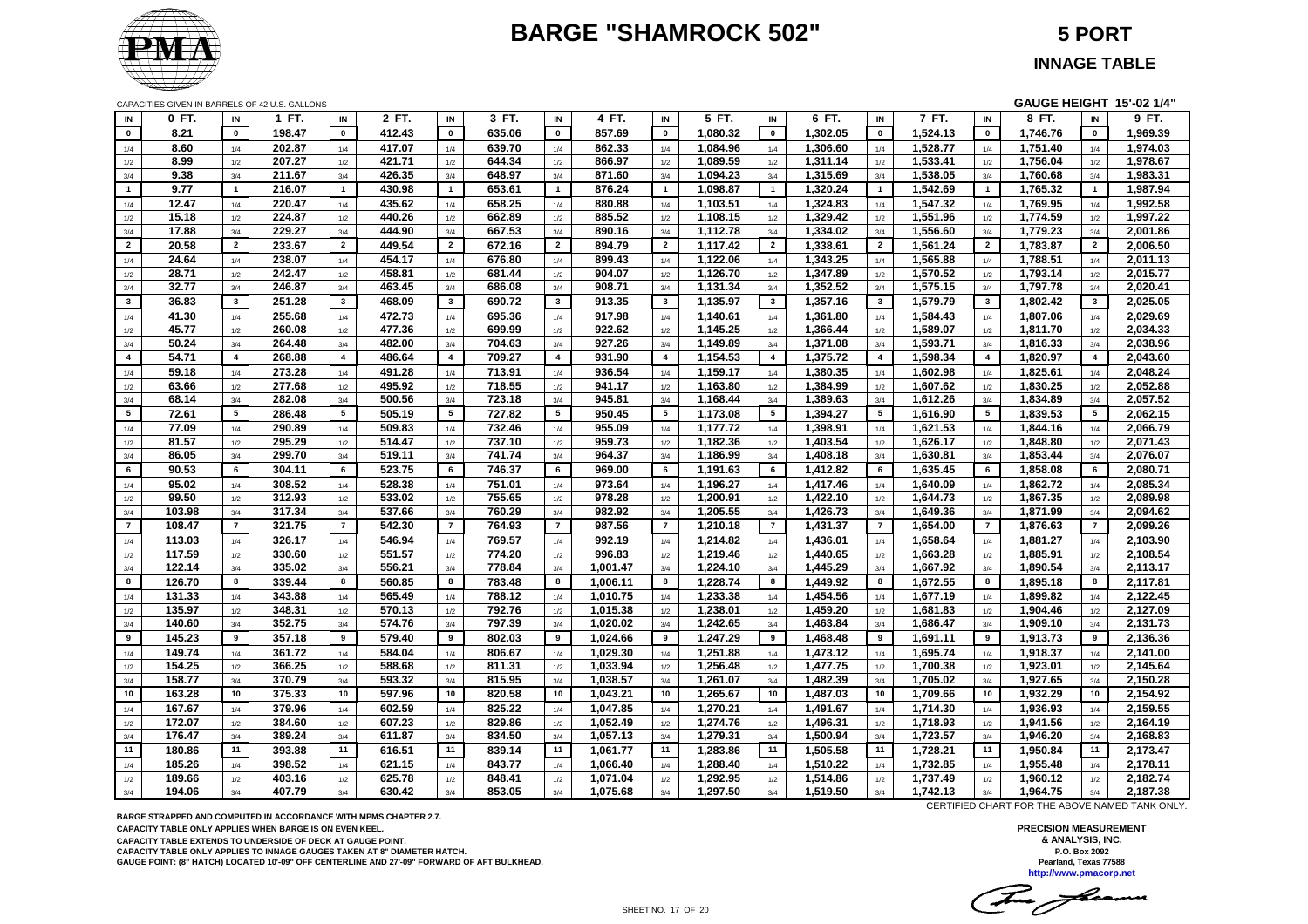#### **BARGE "SHAMROCK 502" 5 PORT**



**INNAGE TABLE**

| IN             | 10 FT.   | IN              | 11 FT.   | IN                      | 12 FT.   | IN             | 13 FT. | IN                      | 14 FT. | IN                      | 15 FT. | IN             | 16 FT. | IN             | 17 FT. | IN             | 18 FT. | IN                      | 19 FT. |
|----------------|----------|-----------------|----------|-------------------------|----------|----------------|--------|-------------------------|--------|-------------------------|--------|----------------|--------|----------------|--------|----------------|--------|-------------------------|--------|
| $\mathbf 0$    | 2,192.02 | $\mathbf 0$     | 2,414.40 | $\mathbf{0}$            | 2,635.82 | $\mathbf 0$    |        | $\mathbf 0$             |        | $\mathbf 0$             |        | $\mathbf{0}$   |        | $\mathbf{0}$   |        | $\mathbf 0$    |        | $\mathbf 0$             |        |
| 1/4            | 2,196.66 | 1/4             | 2,419.01 | 1/4                     | 2,640.43 | 1/4            |        | 1/4                     |        | 1/4                     |        | 1/4            |        | 1/4            |        | 1/4            |        | 1/4                     |        |
| 1/2            | 2,201.30 | 1/2             | 2,423.63 | $1/2$                   | 2,645.04 | 1/2            |        | $1/2$                   |        | 1/2                     |        | 1/2            |        | $1/2$          |        | 1/2            |        | 1/2                     |        |
| 3/4            | 2,205.94 | 3/4             | 2,428.24 | 3/4                     | 2,649.65 | 3/4            |        | 3/4                     |        | 3/4                     |        | 3/4            |        | 3/4            |        | 3/4            |        | 3/4                     |        |
| $\overline{1}$ | 2,210.57 | $\mathbf{1}$    | 2,432.85 | $\overline{1}$          | 2,654.27 | $\overline{1}$ |        | $\mathbf{1}$            |        | $\overline{1}$          |        | $\mathbf{1}$   |        | $\overline{1}$ |        | $\mathbf{1}$   |        | $\mathbf{1}$            |        |
| 1/4            | 2,215.21 | 1/4             | 2,437.47 | 1/4                     | 2,658.88 | 1/4            |        | 1/4                     |        | 1/4                     |        | 1/4            |        | 1/4            |        | 1/4            |        | 1/4                     |        |
| 1/2            | 2,219.85 | 1/2             | 2,442.08 | 1/2                     | 2,663.49 | 1/2            |        | 1/2                     |        | 1/2                     |        | 1/2            |        | 1/2            |        | 1/2            |        | 1/2                     |        |
| 3/4            | 2,224.49 | 3/4             | 2,446.69 | 3/4                     | 2,668.11 | 3/4            |        | 3/4                     |        | 3/4                     |        | 3/4            |        | 3/4            |        | 3/4            |        | 3/4                     |        |
| $\overline{2}$ | 2,229.13 | $\overline{2}$  | 2,451.30 | $\overline{2}$          | 2,672.72 | $\overline{2}$ |        | $\overline{2}$          |        | $\overline{2}$          |        | $\overline{2}$ |        | $\overline{2}$ |        | $\overline{2}$ |        | $\overline{2}$          |        |
| 1/4            | 2,233.76 | 1/4             | 2,455.92 | 1/4                     | 2,677.33 | 1/4            |        | 1/4                     |        | 1/4                     |        | 1/4            |        | 1/4            |        | 1/4            |        | 1/4                     |        |
| 1/2            | 2,238.40 | 1/2             | 2,460.53 | 1/2                     | 2,681.94 | 1/2            |        | 1/2                     |        | 1/2                     |        | 1/2            |        | 1/2            |        | 1/2            |        | 1/2                     |        |
| 3/4            | 2,243.04 | 3/4             | 2,465.14 | 3/4                     | 2,686.55 | 3/4            |        | 3/4                     |        | $3/4\,$                 |        | 3/4            |        | 3/4            |        | 3/4            |        | 3/4                     |        |
| $\mathbf{3}$   | 2,247.68 | $3^{\circ}$     | 2,469.76 | $\mathbf{3}$            | 2,691.17 | $\mathbf{3}$   |        | $\mathbf{3}$            |        | $\overline{\mathbf{3}}$ |        | $\mathbf{3}$   |        | $\mathbf{3}$   |        | $\mathbf{3}$   |        | $\overline{\mathbf{3}}$ |        |
| 1/4            | 2,252.32 | 1/4             | 2,474.37 | 1/4                     | 2,695.77 | 1/4            |        | $1/4$                   |        | 1/4                     |        | 1/4            |        | 1/4            |        | 1/4            |        | $1/4$                   |        |
| 1/2            | 2,256.95 | 1/2             | 2,478.98 | 1/2                     | 2,700.38 | 1/2            |        | 1/2                     |        | 1/2                     |        | $1/2$          |        | 1/2            |        | 1/2            |        | 1/2                     |        |
| 3/4            | 2,261.59 | 3/4             | 2,483.59 | 3/4                     | 2,704.98 | 3/4            |        | 3/4                     |        | 3/4                     |        | 3/4            |        | 3/4            |        | 3/4            |        | 3/4                     |        |
| $\overline{4}$ | 2,266.23 | $\overline{4}$  | 2,488.21 | $\overline{\mathbf{4}}$ | 2,709.59 | $\overline{4}$ |        | $\overline{\mathbf{4}}$ |        | $\overline{4}$          |        | $\overline{4}$ |        | $\overline{4}$ |        | $\overline{4}$ |        | $\overline{\mathbf{4}}$ |        |
| 1/4            | 2,270.87 | 1/4             | 2,492.82 | 1/4                     | 2,714.15 | 1/4            |        | 1/4                     |        | 1/4                     |        | 1/4            |        | 1/4            |        | 1/4            |        | 1/4                     |        |
| 1/2            | 2,275.51 | 1/2             | 2,497.43 | 1/2                     | 2,718.70 | 1/2            |        | 1/2                     |        | 1/2                     |        | 1/2            |        | 1/2            |        | 1/2            |        | 1/2                     |        |
| 3/4            | 2,280.14 | 3/4             | 2,502.05 | 3/4                     | 2,723.26 | 3/4            |        | 3/4                     |        | 3/4                     |        | 3/4            |        | 3/4            |        | 3/4            |        | 3/4                     |        |
| 5              | 2,284.78 | $5\overline{ }$ | 2,506.66 | $5\phantom{.0}$         | 2,727.82 | 5              |        | $5\phantom{.0}$         |        | 5                       |        | $5\phantom{a}$ |        | 5              |        | 5              |        | $5\phantom{.0}$         |        |
| 1/4            | 2,289.42 | 1/4             | 2,511.27 | 1/4                     | 2,732.05 | 1/4            |        | 1/4                     |        | 1/4                     |        | 1/4            |        | 1/4            |        | 1/4            |        | 1/4                     |        |
| 1/2            | 2,294.06 | 1/2             | 2,515.88 | $1/2$                   | 2,736.28 | 1/2            |        | 1/2                     |        | $1/2$                   |        | $1/2$          |        | 1/2            |        | 1/2            |        | 1/2                     |        |
| 3/4            | 2,298.70 | 3/4             | 2,520.50 | 3/4                     | 2,740.51 | 3/4            |        | 3/4                     |        | 3/4                     |        | 3/4            |        | 3/4            |        | 3/4            |        | 3/4                     |        |
| 6              | 2,303.34 | 6               | 2,525.11 | 6                       | 2,744.74 | 6              |        | 6                       |        | 6                       |        | 6              |        | 6              |        | 6              |        | 6                       |        |
| 1/4            | 2,307.97 | 1/4             | 2,529.72 | 1/4                     | 2,748.36 | 1/4            |        | 1/4                     |        | 1/4                     |        | 1/4            |        | 1/4            |        | 1/4            |        | 1/4                     |        |
| 1/2            | 2,312.61 | 1/2             | 2,534.33 | 1/2                     | 2,751.97 | 1/2            |        | $1/2$                   |        | $1/2$                   |        | 1/2            |        | $1/2$          |        | 1/2            |        | $1/2$                   |        |
| 3/4            | 2,317.25 | 3/4             | 2,538.95 | 3/4                     | 2,755.59 | 3/4            |        | 3/4                     |        | 3/4                     |        | 3/4            |        | 3/4            |        | 3/4            |        | 3/4                     |        |
| $\overline{7}$ | 2,321.89 | $\overline{7}$  | 2,543.56 | $\overline{7}$          | 2,759.21 | $\overline{7}$ |        | $\overline{7}$          |        | $\overline{7}$          |        | $\overline{7}$ |        | $\overline{7}$ |        | $\overline{7}$ |        | $\overline{7}$          |        |
| 1/4            | 2,326.53 | 1/4             | 2,548.17 | 1/4                     | 2,762.16 | 1/4            |        | 1/4                     |        | 1/4                     |        | 1/4            |        | 1/4            |        | 1/4            |        | 1/4                     |        |
| 1/2            | 2,331.16 | 1/2             | 2,552.79 | 1/2                     | 2,765.11 | 1/2            |        | 1/2                     |        | $1/2$                   |        | 1/2            |        | 1/2            |        | 1/2            |        | 1/2                     |        |
| 3/4            | 2,335.80 | 3/4             | 2,557.40 | 3/4                     | 2,768.06 | 3/4            |        | 3/4                     |        | 3/4                     |        | 3/4            |        | 3/4            |        | 3/4            |        | 3/4                     |        |
| 8              | 2,340.44 | 8               | 2,562.01 | 8                       | 2,771.01 | 8              |        | 8                       |        | 8                       |        | 8              |        | 8              |        | 8              |        | 8                       |        |
| 1/4            | 2,345.08 | 1/4             | 2,566.62 | 1/4                     | 2,773.29 | 1/4            |        | 1/4                     |        | 1/4                     |        | 1/4            |        | 1/4            |        | 1/4            |        | 1/4                     |        |
| 1/2            | 2,349.72 | 1/2             | 2,571.24 | 1/2                     | 2,775.58 | 1/2            |        | 1/2                     |        | 1/2                     |        | 1/2            |        | 1/2            |        | 1/2            |        | 1/2                     |        |
| 3/4            | 2,354.35 | 3/4             | 2,575.85 | 3/4                     | 2,777.87 | 3/4            |        | 3/4                     |        | 3/4                     |        | 3/4            |        | 3/4            |        | 3/4            |        | 3/4                     |        |
| 9              | 2,358.99 | 9               | 2,580.46 | 9                       |          | 9              |        | 9                       |        | 9                       |        | 9              |        | 9              |        | 9              |        | 9                       |        |
| 1/4            | 2,363.62 | 1/4             | 2,585.08 | 1/4                     |          | 1/4            |        | 1/4                     |        | 1/4                     |        | 1/4            |        | 1/4            |        | 1/4            |        | 1/4                     |        |
| 1/2            | 2,368.25 | 1/2             | 2,589.69 | 1/2                     |          | 1/2            |        | 1/2                     |        | 1/2                     |        | 1/2            |        | 1/2            |        | 1/2            |        | 1/2                     |        |
| 3/4            | 2,372.87 | 3/4             | 2,594.30 | 3/4                     |          | 3/4            |        | 3/4                     |        | 3/4                     |        | 3/4            |        | 3/4            |        | 3/4            |        | 3/4                     |        |
| 10             | 2,377.50 | 10              | 2,598.91 | 10                      |          | 10             |        | 10                      |        | 10                      |        | 10             |        | 10             |        | 10             |        | 10 <sup>1</sup>         |        |
| 1/4            | 2,382.11 | 1/4             | 2,603.53 | $1/4$                   |          | 1/4            |        | 1/4                     |        | 1/4                     |        | 1/4            |        | $1/4$          |        | 1/4            |        | $1/4$                   |        |
| 1/2            | 2,386.73 | 1/2             | 2,608.14 | 1/2                     |          | 1/2            |        | 1/2                     |        | 1/2                     |        | 1/2            |        | 1/2            |        | 1/2            |        | 1/2                     |        |
| 3/4            | 2,391.34 | 3/4             | 2,612.75 | 3/4                     |          | 3/4            |        | 3/4                     |        | 3/4                     |        | 3/4            |        | 3/4            |        | 3/4            |        | 3/4                     |        |
| 11             | 2,395.95 | 11              | 2,617.37 | 11                      |          | 11             |        | 11                      |        | 11                      |        | 11             |        | 11             |        | 11             |        | 11                      |        |
| 1/4            | 2,400.56 | 1/4             | 2,621.98 | 1/4                     |          | 1/4            |        | 1/4                     |        | $1/4$                   |        | 1/4            |        | 1/4            |        | 1/4            |        | 1/4                     |        |
| 1/2            | 2,405.18 | 1/2             | 2,626.59 | 1/2                     |          | 1/2            |        | 1/2                     |        | 1/2                     |        | 1/2            |        | 1/2            |        | 1/2            |        | 1/2                     |        |
| 3/4            | 2,409.79 | 3/4             | 2,631.20 | 3/4                     |          | 3/4            |        | 3/4                     |        | 3/4                     |        | 3/4            |        | 3/4            |        | 3/4            |        | 3/4                     |        |

CERTIFIED CHART FOR THE ABOVE NAMED TANK ONLY.

**Pearland, Texas 77588 PRECISION MEASUREMENT & ANALYSIS, INC. P.O. Box 2092**

**http://www.pmacorp.net**

This freemen

**STRAPPED: 10/09/2015 CL CALCULATED: 10/10/2015 CL PRINTED: 10/10/2015 JS**

**CANCELS AND SUPERCEDES ALL PRIOR TO 10/2015**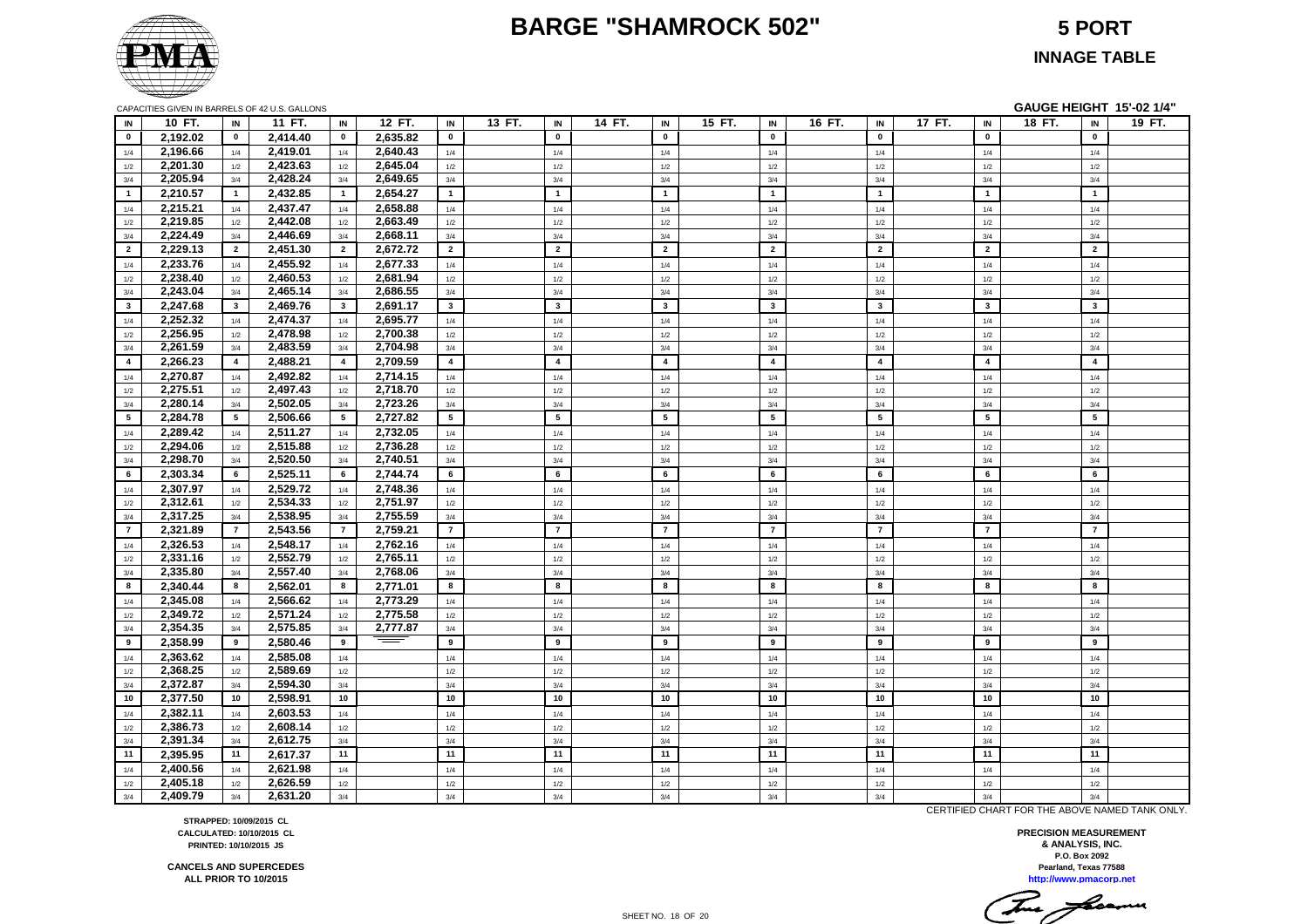# **BARGE "SHAMROCK 502" 5 STBD**



CAPACITIES GIVEN IN BARRELS OF 42 U.S. GALLONS **GAUGE HEIGHT 15'-02 1/4"**

| 8.22<br>198.54<br>412.57<br>635.27<br>857.97<br>1,302.46<br>1,524.62<br>$\pmb{\mathsf{o}}$<br>1,747.32<br>$\mathbf 0$<br>$\mathbf 0$<br>$\mathbf 0$<br>$\mathbf 0$<br>$\mathbf 0$<br>1,080.67<br>$\mathbf 0$<br>$\mathbf 0$<br>$\mathbf 0$<br>$\mathbf 0$<br>202.94<br>417.21<br>639.91<br>862.61<br>1,085.31<br>1,307.01<br>1,529.26<br>1,751.96<br>8.61<br>1/4<br>1/4<br>1/4<br>1/4<br>1/4<br>1/4<br>1/4<br>1/4<br>1/4<br>1/4<br>9.00<br>207.34<br>421.85<br>644.55<br>867.25<br>1,089.95<br>1,311.56<br>1,533.90<br>1,756.60<br>1/2<br>1/2<br>1/2<br>1/2<br>1/2<br>1/2<br>1/2<br>1/2<br>1/2<br>1/2<br>426.49<br>9.39<br>211.74<br>649.19<br>871.89<br>1,094.59<br>1,316.11<br>1,538.54<br>1,761.24<br>3/4<br>3/4<br>3/4<br>3/4<br>3/4<br>3/4<br>3/4<br>3/4<br>3/4<br>3/4<br>9.78<br>216.15<br>431.13<br>653.83<br>$\overline{1}$<br>876.53<br>1,099.23<br>1,320.66<br>1,543.18<br>$\mathbf{1}$<br>1,765.88<br>$\mathbf{1}$<br>$\mathbf{1}$<br>$\mathbf{1}$<br>$\mathbf{1}$<br>$\overline{1}$<br>$\overline{1}$<br>$\mathbf{1}$<br>$\overline{1}$<br>220.55<br>435.77<br>658.47<br>1,103.87<br>1,325.25<br>1,547.82<br>12.48<br>881.17<br>1,770.52<br>1/4<br>1/4<br>1/4<br>1/4<br>1/4<br>1/4<br>1/4<br>1/4<br>1/4<br>1/4<br>224.95<br>1,329.85<br>1,775.16<br>15.19<br>440.41<br>663.11<br>885.81<br>1,108.51<br>1,552.46<br>1/2<br>1/2<br>1/2<br>1/2<br>1/2<br>$1/2$<br>1/2<br>1/2<br>1/2<br>1/2<br>229.35<br>445.05<br>17.89<br>667.75<br>890.45<br>1,113.15<br>1,334.44<br>1,557.10<br>1,779.80<br>3/4<br>3/4<br>3/4<br>3/4<br>3/4<br>3/4<br>3/4<br>3/4<br>3/4<br>3/4<br>20.60<br>233.75<br>$\overline{2}$<br>449.69<br>672.39<br>$\overline{2}$<br>895.09<br>1,117.79<br>1,339.04<br>1,561.74<br>$\overline{2}$<br>1,784.44<br>$\overline{2}$<br>$\overline{2}$<br>$\overline{2}$<br>$\overline{2}$<br>$\overline{2}$<br>$\overline{2}$<br>$\overline{2}$<br>454.33<br>1,122.43<br>24.66<br>238.16<br>677.03<br>899.73<br>1,343.67<br>1,566.38<br>1,789.08<br>1/4<br>1/4<br>1/4<br>1/4<br>1/4<br>1/4<br>1/4<br>1/4<br>1/4<br>1/4<br>242.56<br>28.72<br>458.97<br>681.67<br>904.37<br>1,127.07<br>1,348.31<br>1,571.02<br>1,793.72<br>1/2<br>1/2<br>1/2<br>1/2<br>1/2<br>1/2<br>1/2<br>1/2<br>1/2<br>1/2<br>1,352.95<br>32.79<br>246.96<br>463.61<br>686.31<br>909.01<br>1,131.71<br>1,575.65<br>1,798.36<br>3/4<br>3/4<br>3/4<br>3/4<br>3/4<br>3/4<br>3/4<br>3/4<br>3/4<br>3/4<br>$\overline{\mathbf{3}}$<br>1,357.59<br>$3^{\circ}$<br>36.85<br>$\mathbf{3}$<br>251.36<br>$\mathbf{3}$<br>468.25<br>$\mathbf{3}$<br>690.95<br>913.65<br>$\overline{\mathbf{3}}$<br>1,136.35<br>$\overline{\mathbf{3}}$<br>$\overline{\mathbf{3}}$<br>1,580.29<br>$\mathbf{3}$<br>1,803.00<br>$\mathbf{3}$<br>41.32<br>255.77<br>472.89<br>695.59<br>918.29<br>1,140.99<br>1,362.23<br>1,584.93<br>1,807.63<br>1/4<br>1/4<br>1/4<br>1/4<br>1/4<br>1/4<br>1/4<br>1/4<br>1/4<br>1/4<br>477.53<br>922.93<br>1,145.63<br>1,366.87<br>1,589.57<br>45.79<br>260.17<br>700.23<br>1,812.27<br>$1/2\,$<br>1/2<br>1/2<br>$1/2$<br>1/2<br>$1/2$<br>1/2<br>$1/2\,$<br>1/2<br>1/2<br>50.26<br>264.57<br>482.17<br>704.87<br>927.57<br>1,150.27<br>1,371.51<br>1,594.21<br>1,816.91<br>3/4<br>3/4<br>3/4<br>3/4<br>3/4<br>3/4<br>3/4<br>3/4<br>3/4<br>3/4<br>486.81<br>$\overline{4}$<br>1,154.91<br>1,376.15<br>$\overline{4}$<br>$\overline{4}$<br>54.73<br>$\overline{4}$<br>268.97<br>$\overline{4}$<br>$\overline{a}$<br>709.51<br>932.21<br>$\overline{\mathbf{4}}$<br>$\overline{4}$<br>$\overline{a}$<br>1,598.85<br>1,821.55<br>$\overline{4}$ | 9 FT.                |
|---------------------------------------------------------------------------------------------------------------------------------------------------------------------------------------------------------------------------------------------------------------------------------------------------------------------------------------------------------------------------------------------------------------------------------------------------------------------------------------------------------------------------------------------------------------------------------------------------------------------------------------------------------------------------------------------------------------------------------------------------------------------------------------------------------------------------------------------------------------------------------------------------------------------------------------------------------------------------------------------------------------------------------------------------------------------------------------------------------------------------------------------------------------------------------------------------------------------------------------------------------------------------------------------------------------------------------------------------------------------------------------------------------------------------------------------------------------------------------------------------------------------------------------------------------------------------------------------------------------------------------------------------------------------------------------------------------------------------------------------------------------------------------------------------------------------------------------------------------------------------------------------------------------------------------------------------------------------------------------------------------------------------------------------------------------------------------------------------------------------------------------------------------------------------------------------------------------------------------------------------------------------------------------------------------------------------------------------------------------------------------------------------------------------------------------------------------------------------------------------------------------------------------------------------------------------------------------------------------------------------------------------------------------------------------------------------------------------------------------------------------------------------------------------------------------------------------------------------------------------------------------------------------------------------------------------------------------------------------------------------------------------------------------------------------------------------------------------------------------------------------------------------------------------------------------------------------------------------------------------------------------------------------------------------------------------------------------------------------------------------------------------------------------------------------------------------------------------------------------------------------------------------------|----------------------|
|                                                                                                                                                                                                                                                                                                                                                                                                                                                                                                                                                                                                                                                                                                                                                                                                                                                                                                                                                                                                                                                                                                                                                                                                                                                                                                                                                                                                                                                                                                                                                                                                                                                                                                                                                                                                                                                                                                                                                                                                                                                                                                                                                                                                                                                                                                                                                                                                                                                                                                                                                                                                                                                                                                                                                                                                                                                                                                                                                                                                                                                                                                                                                                                                                                                                                                                                                                                                                                                                                                                                 | 1,970.02             |
|                                                                                                                                                                                                                                                                                                                                                                                                                                                                                                                                                                                                                                                                                                                                                                                                                                                                                                                                                                                                                                                                                                                                                                                                                                                                                                                                                                                                                                                                                                                                                                                                                                                                                                                                                                                                                                                                                                                                                                                                                                                                                                                                                                                                                                                                                                                                                                                                                                                                                                                                                                                                                                                                                                                                                                                                                                                                                                                                                                                                                                                                                                                                                                                                                                                                                                                                                                                                                                                                                                                                 | 1,974.66             |
|                                                                                                                                                                                                                                                                                                                                                                                                                                                                                                                                                                                                                                                                                                                                                                                                                                                                                                                                                                                                                                                                                                                                                                                                                                                                                                                                                                                                                                                                                                                                                                                                                                                                                                                                                                                                                                                                                                                                                                                                                                                                                                                                                                                                                                                                                                                                                                                                                                                                                                                                                                                                                                                                                                                                                                                                                                                                                                                                                                                                                                                                                                                                                                                                                                                                                                                                                                                                                                                                                                                                 | 1,979.30             |
|                                                                                                                                                                                                                                                                                                                                                                                                                                                                                                                                                                                                                                                                                                                                                                                                                                                                                                                                                                                                                                                                                                                                                                                                                                                                                                                                                                                                                                                                                                                                                                                                                                                                                                                                                                                                                                                                                                                                                                                                                                                                                                                                                                                                                                                                                                                                                                                                                                                                                                                                                                                                                                                                                                                                                                                                                                                                                                                                                                                                                                                                                                                                                                                                                                                                                                                                                                                                                                                                                                                                 | 1,983.94             |
|                                                                                                                                                                                                                                                                                                                                                                                                                                                                                                                                                                                                                                                                                                                                                                                                                                                                                                                                                                                                                                                                                                                                                                                                                                                                                                                                                                                                                                                                                                                                                                                                                                                                                                                                                                                                                                                                                                                                                                                                                                                                                                                                                                                                                                                                                                                                                                                                                                                                                                                                                                                                                                                                                                                                                                                                                                                                                                                                                                                                                                                                                                                                                                                                                                                                                                                                                                                                                                                                                                                                 | 1,988.58             |
|                                                                                                                                                                                                                                                                                                                                                                                                                                                                                                                                                                                                                                                                                                                                                                                                                                                                                                                                                                                                                                                                                                                                                                                                                                                                                                                                                                                                                                                                                                                                                                                                                                                                                                                                                                                                                                                                                                                                                                                                                                                                                                                                                                                                                                                                                                                                                                                                                                                                                                                                                                                                                                                                                                                                                                                                                                                                                                                                                                                                                                                                                                                                                                                                                                                                                                                                                                                                                                                                                                                                 | 1,993.22             |
|                                                                                                                                                                                                                                                                                                                                                                                                                                                                                                                                                                                                                                                                                                                                                                                                                                                                                                                                                                                                                                                                                                                                                                                                                                                                                                                                                                                                                                                                                                                                                                                                                                                                                                                                                                                                                                                                                                                                                                                                                                                                                                                                                                                                                                                                                                                                                                                                                                                                                                                                                                                                                                                                                                                                                                                                                                                                                                                                                                                                                                                                                                                                                                                                                                                                                                                                                                                                                                                                                                                                 | 1,997.86             |
|                                                                                                                                                                                                                                                                                                                                                                                                                                                                                                                                                                                                                                                                                                                                                                                                                                                                                                                                                                                                                                                                                                                                                                                                                                                                                                                                                                                                                                                                                                                                                                                                                                                                                                                                                                                                                                                                                                                                                                                                                                                                                                                                                                                                                                                                                                                                                                                                                                                                                                                                                                                                                                                                                                                                                                                                                                                                                                                                                                                                                                                                                                                                                                                                                                                                                                                                                                                                                                                                                                                                 | 2,002.50             |
|                                                                                                                                                                                                                                                                                                                                                                                                                                                                                                                                                                                                                                                                                                                                                                                                                                                                                                                                                                                                                                                                                                                                                                                                                                                                                                                                                                                                                                                                                                                                                                                                                                                                                                                                                                                                                                                                                                                                                                                                                                                                                                                                                                                                                                                                                                                                                                                                                                                                                                                                                                                                                                                                                                                                                                                                                                                                                                                                                                                                                                                                                                                                                                                                                                                                                                                                                                                                                                                                                                                                 | 2,007.14             |
|                                                                                                                                                                                                                                                                                                                                                                                                                                                                                                                                                                                                                                                                                                                                                                                                                                                                                                                                                                                                                                                                                                                                                                                                                                                                                                                                                                                                                                                                                                                                                                                                                                                                                                                                                                                                                                                                                                                                                                                                                                                                                                                                                                                                                                                                                                                                                                                                                                                                                                                                                                                                                                                                                                                                                                                                                                                                                                                                                                                                                                                                                                                                                                                                                                                                                                                                                                                                                                                                                                                                 | 2,011.78             |
|                                                                                                                                                                                                                                                                                                                                                                                                                                                                                                                                                                                                                                                                                                                                                                                                                                                                                                                                                                                                                                                                                                                                                                                                                                                                                                                                                                                                                                                                                                                                                                                                                                                                                                                                                                                                                                                                                                                                                                                                                                                                                                                                                                                                                                                                                                                                                                                                                                                                                                                                                                                                                                                                                                                                                                                                                                                                                                                                                                                                                                                                                                                                                                                                                                                                                                                                                                                                                                                                                                                                 | 2,016.42             |
|                                                                                                                                                                                                                                                                                                                                                                                                                                                                                                                                                                                                                                                                                                                                                                                                                                                                                                                                                                                                                                                                                                                                                                                                                                                                                                                                                                                                                                                                                                                                                                                                                                                                                                                                                                                                                                                                                                                                                                                                                                                                                                                                                                                                                                                                                                                                                                                                                                                                                                                                                                                                                                                                                                                                                                                                                                                                                                                                                                                                                                                                                                                                                                                                                                                                                                                                                                                                                                                                                                                                 | 2,021.06             |
|                                                                                                                                                                                                                                                                                                                                                                                                                                                                                                                                                                                                                                                                                                                                                                                                                                                                                                                                                                                                                                                                                                                                                                                                                                                                                                                                                                                                                                                                                                                                                                                                                                                                                                                                                                                                                                                                                                                                                                                                                                                                                                                                                                                                                                                                                                                                                                                                                                                                                                                                                                                                                                                                                                                                                                                                                                                                                                                                                                                                                                                                                                                                                                                                                                                                                                                                                                                                                                                                                                                                 | 2,025.70             |
|                                                                                                                                                                                                                                                                                                                                                                                                                                                                                                                                                                                                                                                                                                                                                                                                                                                                                                                                                                                                                                                                                                                                                                                                                                                                                                                                                                                                                                                                                                                                                                                                                                                                                                                                                                                                                                                                                                                                                                                                                                                                                                                                                                                                                                                                                                                                                                                                                                                                                                                                                                                                                                                                                                                                                                                                                                                                                                                                                                                                                                                                                                                                                                                                                                                                                                                                                                                                                                                                                                                                 | 2,030.34             |
|                                                                                                                                                                                                                                                                                                                                                                                                                                                                                                                                                                                                                                                                                                                                                                                                                                                                                                                                                                                                                                                                                                                                                                                                                                                                                                                                                                                                                                                                                                                                                                                                                                                                                                                                                                                                                                                                                                                                                                                                                                                                                                                                                                                                                                                                                                                                                                                                                                                                                                                                                                                                                                                                                                                                                                                                                                                                                                                                                                                                                                                                                                                                                                                                                                                                                                                                                                                                                                                                                                                                 | 2,034.98             |
|                                                                                                                                                                                                                                                                                                                                                                                                                                                                                                                                                                                                                                                                                                                                                                                                                                                                                                                                                                                                                                                                                                                                                                                                                                                                                                                                                                                                                                                                                                                                                                                                                                                                                                                                                                                                                                                                                                                                                                                                                                                                                                                                                                                                                                                                                                                                                                                                                                                                                                                                                                                                                                                                                                                                                                                                                                                                                                                                                                                                                                                                                                                                                                                                                                                                                                                                                                                                                                                                                                                                 | 2,039.61             |
|                                                                                                                                                                                                                                                                                                                                                                                                                                                                                                                                                                                                                                                                                                                                                                                                                                                                                                                                                                                                                                                                                                                                                                                                                                                                                                                                                                                                                                                                                                                                                                                                                                                                                                                                                                                                                                                                                                                                                                                                                                                                                                                                                                                                                                                                                                                                                                                                                                                                                                                                                                                                                                                                                                                                                                                                                                                                                                                                                                                                                                                                                                                                                                                                                                                                                                                                                                                                                                                                                                                                 | 2,044.25             |
| 59.21<br>273.37<br>491.44<br>714.15<br>936.85<br>1,159.55<br>1,380.79<br>1,603.49<br>1,826.19<br>1/4<br>1/4<br>1/4<br>1/4<br>1/4<br>1/4<br>1/4<br>1/4<br>1/4<br>1/4                                                                                                                                                                                                                                                                                                                                                                                                                                                                                                                                                                                                                                                                                                                                                                                                                                                                                                                                                                                                                                                                                                                                                                                                                                                                                                                                                                                                                                                                                                                                                                                                                                                                                                                                                                                                                                                                                                                                                                                                                                                                                                                                                                                                                                                                                                                                                                                                                                                                                                                                                                                                                                                                                                                                                                                                                                                                                                                                                                                                                                                                                                                                                                                                                                                                                                                                                             | 2,048.89             |
| 718.79<br>63.69<br>277.78<br>496.08<br>941.49<br>1,164.19<br>1,385.43<br>1,608.13<br>1,830.83<br>1/2<br>1/2<br>1/2<br>1/2<br>1/2<br>1/2<br>1/2<br>1/2<br>1/2<br>1/2                                                                                                                                                                                                                                                                                                                                                                                                                                                                                                                                                                                                                                                                                                                                                                                                                                                                                                                                                                                                                                                                                                                                                                                                                                                                                                                                                                                                                                                                                                                                                                                                                                                                                                                                                                                                                                                                                                                                                                                                                                                                                                                                                                                                                                                                                                                                                                                                                                                                                                                                                                                                                                                                                                                                                                                                                                                                                                                                                                                                                                                                                                                                                                                                                                                                                                                                                             | 2,053.53             |
| 723.42<br>1,390.07<br>1,835.47<br>68.17<br>282.18<br>500.72<br>946.13<br>1,168.83<br>1,612.77<br>3/4<br>3/4<br>3/4<br>3/4<br>3/4<br>3/4<br>3/4<br>3/4<br>3/4<br>3/4                                                                                                                                                                                                                                                                                                                                                                                                                                                                                                                                                                                                                                                                                                                                                                                                                                                                                                                                                                                                                                                                                                                                                                                                                                                                                                                                                                                                                                                                                                                                                                                                                                                                                                                                                                                                                                                                                                                                                                                                                                                                                                                                                                                                                                                                                                                                                                                                                                                                                                                                                                                                                                                                                                                                                                                                                                                                                                                                                                                                                                                                                                                                                                                                                                                                                                                                                             | 2,058.17             |
| 505.36<br>72.65<br>5<br>286.58<br>$5\phantom{.0}$<br>728.06<br>5<br>950.77<br>5<br>1,173.47<br>1,394.71<br>5<br>1,617.41<br>5<br>$5\phantom{.0}$<br>$5\overline{5}$<br>5<br>5<br>1,840.11                                                                                                                                                                                                                                                                                                                                                                                                                                                                                                                                                                                                                                                                                                                                                                                                                                                                                                                                                                                                                                                                                                                                                                                                                                                                                                                                                                                                                                                                                                                                                                                                                                                                                                                                                                                                                                                                                                                                                                                                                                                                                                                                                                                                                                                                                                                                                                                                                                                                                                                                                                                                                                                                                                                                                                                                                                                                                                                                                                                                                                                                                                                                                                                                                                                                                                                                       | 2,062.81             |
| 77.13<br>290.99<br>510.00<br>732.70<br>1,178.11<br>1.399.35<br>1.622.05<br>1,844.75<br>955.40<br>1/4<br>1/4<br>1/4<br>1/4<br>1/4<br>1/4<br>1/4<br>1/4<br>1/4<br>1/4                                                                                                                                                                                                                                                                                                                                                                                                                                                                                                                                                                                                                                                                                                                                                                                                                                                                                                                                                                                                                                                                                                                                                                                                                                                                                                                                                                                                                                                                                                                                                                                                                                                                                                                                                                                                                                                                                                                                                                                                                                                                                                                                                                                                                                                                                                                                                                                                                                                                                                                                                                                                                                                                                                                                                                                                                                                                                                                                                                                                                                                                                                                                                                                                                                                                                                                                                             | 2,067.45             |
| 81.61<br>295.40<br>514.64<br>737.34<br>960.04<br>1,182.75<br>1,403.99<br>1,626.69<br>1,849.39<br>1/2<br>1/2<br>1/2<br>1/2<br>1/2<br>1/2<br>1/2<br>1/2<br>1/2<br>1/2                                                                                                                                                                                                                                                                                                                                                                                                                                                                                                                                                                                                                                                                                                                                                                                                                                                                                                                                                                                                                                                                                                                                                                                                                                                                                                                                                                                                                                                                                                                                                                                                                                                                                                                                                                                                                                                                                                                                                                                                                                                                                                                                                                                                                                                                                                                                                                                                                                                                                                                                                                                                                                                                                                                                                                                                                                                                                                                                                                                                                                                                                                                                                                                                                                                                                                                                                             | 2,072.09             |
| 299.80<br>519.28<br>741.98<br>1,187.38<br>1,408.63<br>1,854.03<br>86.09<br>964.68<br>1,631.33<br>3/4<br>3/4<br>3/4<br>3/4<br>3/4<br>3/4<br>3/4<br>3/4<br>3/4<br>3/4                                                                                                                                                                                                                                                                                                                                                                                                                                                                                                                                                                                                                                                                                                                                                                                                                                                                                                                                                                                                                                                                                                                                                                                                                                                                                                                                                                                                                                                                                                                                                                                                                                                                                                                                                                                                                                                                                                                                                                                                                                                                                                                                                                                                                                                                                                                                                                                                                                                                                                                                                                                                                                                                                                                                                                                                                                                                                                                                                                                                                                                                                                                                                                                                                                                                                                                                                             | 2,076.73             |
| 6<br>304.21<br>6<br>523.92<br>6<br>1,192.02<br>6<br>6<br>90.57<br>6<br>6<br>746.62<br>969.32<br>6<br>6<br>1,413.27<br>6<br>1,635.97<br>1,858.67                                                                                                                                                                                                                                                                                                                                                                                                                                                                                                                                                                                                                                                                                                                                                                                                                                                                                                                                                                                                                                                                                                                                                                                                                                                                                                                                                                                                                                                                                                                                                                                                                                                                                                                                                                                                                                                                                                                                                                                                                                                                                                                                                                                                                                                                                                                                                                                                                                                                                                                                                                                                                                                                                                                                                                                                                                                                                                                                                                                                                                                                                                                                                                                                                                                                                                                                                                                 | 2,081.37             |
| 95.06<br>308.62<br>528.56<br>751.26<br>973.96<br>1,196.66<br>1,417.91<br>1,640.61<br>1,863.31<br>1/4<br>1/4<br>1/4<br>1/4<br>1/4<br>1/4<br>1/4<br>1/4<br>1/4<br>1/4                                                                                                                                                                                                                                                                                                                                                                                                                                                                                                                                                                                                                                                                                                                                                                                                                                                                                                                                                                                                                                                                                                                                                                                                                                                                                                                                                                                                                                                                                                                                                                                                                                                                                                                                                                                                                                                                                                                                                                                                                                                                                                                                                                                                                                                                                                                                                                                                                                                                                                                                                                                                                                                                                                                                                                                                                                                                                                                                                                                                                                                                                                                                                                                                                                                                                                                                                             | 2,086.01             |
| 99.54<br>313.04<br>533.20<br>755.90<br>978.60<br>1,201.30<br>1,422.55<br>1,645.25<br>1,867.95<br>1/2<br>1/2<br>1/2<br>1/2<br>1/2<br>1/2<br>1/2<br>1/2<br>1/2<br>1/2                                                                                                                                                                                                                                                                                                                                                                                                                                                                                                                                                                                                                                                                                                                                                                                                                                                                                                                                                                                                                                                                                                                                                                                                                                                                                                                                                                                                                                                                                                                                                                                                                                                                                                                                                                                                                                                                                                                                                                                                                                                                                                                                                                                                                                                                                                                                                                                                                                                                                                                                                                                                                                                                                                                                                                                                                                                                                                                                                                                                                                                                                                                                                                                                                                                                                                                                                             | 2,090.65             |
| 537.84<br>760.54<br>983.24<br>1,205.94<br>1,427.19<br>1,649.89<br>1,872.59<br>104.03<br>317.45<br>3/4<br>3/4<br>3/4<br>3/4<br>3/4<br>3/4<br>3/4<br>3/4<br>3/4<br>3/4                                                                                                                                                                                                                                                                                                                                                                                                                                                                                                                                                                                                                                                                                                                                                                                                                                                                                                                                                                                                                                                                                                                                                                                                                                                                                                                                                                                                                                                                                                                                                                                                                                                                                                                                                                                                                                                                                                                                                                                                                                                                                                                                                                                                                                                                                                                                                                                                                                                                                                                                                                                                                                                                                                                                                                                                                                                                                                                                                                                                                                                                                                                                                                                                                                                                                                                                                            | 2,095.29             |
| 108.51<br>$\overline{7}$<br>321.86<br>$\overline{7}$<br>542.48<br>$\overline{7}$<br>765.18<br>$\overline{7}$<br>987.88<br>$\overline{7}$<br>1,210.58<br>1,431.83<br>$\overline{7}$<br>1,654.53<br>$\overline{7}$<br>1,877.23<br>$\overline{7}$<br>$\overline{7}$<br>$\overline{7}$                                                                                                                                                                                                                                                                                                                                                                                                                                                                                                                                                                                                                                                                                                                                                                                                                                                                                                                                                                                                                                                                                                                                                                                                                                                                                                                                                                                                                                                                                                                                                                                                                                                                                                                                                                                                                                                                                                                                                                                                                                                                                                                                                                                                                                                                                                                                                                                                                                                                                                                                                                                                                                                                                                                                                                                                                                                                                                                                                                                                                                                                                                                                                                                                                                              | 2,099.93             |
| 326.29<br>547.12<br>769.82<br>992.52<br>1,215.22<br>1,436.47<br>1,881.87<br>113.07<br>1,659.17<br>1/4<br>1/4<br>1/4<br>1/4<br>1/4<br>1/4<br>1/4<br>1/4<br>1/4<br>1/4                                                                                                                                                                                                                                                                                                                                                                                                                                                                                                                                                                                                                                                                                                                                                                                                                                                                                                                                                                                                                                                                                                                                                                                                                                                                                                                                                                                                                                                                                                                                                                                                                                                                                                                                                                                                                                                                                                                                                                                                                                                                                                                                                                                                                                                                                                                                                                                                                                                                                                                                                                                                                                                                                                                                                                                                                                                                                                                                                                                                                                                                                                                                                                                                                                                                                                                                                            | 2,104.57             |
| 117.63<br>330.71<br>551.76<br>774.46<br>997.16<br>1,219.86<br>1,441.11<br>1,886.51<br>1,663.81<br>1/2<br>1/2<br>$1/2$<br>1/2<br>1/2<br>1/2<br>1/2<br>1/2<br>1/2<br>1/2                                                                                                                                                                                                                                                                                                                                                                                                                                                                                                                                                                                                                                                                                                                                                                                                                                                                                                                                                                                                                                                                                                                                                                                                                                                                                                                                                                                                                                                                                                                                                                                                                                                                                                                                                                                                                                                                                                                                                                                                                                                                                                                                                                                                                                                                                                                                                                                                                                                                                                                                                                                                                                                                                                                                                                                                                                                                                                                                                                                                                                                                                                                                                                                                                                                                                                                                                          | 2,109.21             |
| 122.19<br>335.13<br>556.40<br>779.10<br>1.001.80<br>1,224.50<br>1,445.75<br>1,668.45<br>1,891.15<br>3/4<br>3/4<br>3/4<br>3/4<br>3/4<br>3/4<br>3/4<br>3/4<br>3/4<br>3/4<br>8<br>8<br>8<br>8<br>8<br>8<br>8                                                                                                                                                                                                                                                                                                                                                                                                                                                                                                                                                                                                                                                                                                                                                                                                                                                                                                                                                                                                                                                                                                                                                                                                                                                                                                                                                                                                                                                                                                                                                                                                                                                                                                                                                                                                                                                                                                                                                                                                                                                                                                                                                                                                                                                                                                                                                                                                                                                                                                                                                                                                                                                                                                                                                                                                                                                                                                                                                                                                                                                                                                                                                                                                                                                                                                                       | 2,113.85             |
| 339.56<br>561.04<br>783.74<br>126.75<br>8<br>8<br>1,006.44<br>1,229.14<br>1,450.39<br>1,673.09<br>1,895.79<br>8                                                                                                                                                                                                                                                                                                                                                                                                                                                                                                                                                                                                                                                                                                                                                                                                                                                                                                                                                                                                                                                                                                                                                                                                                                                                                                                                                                                                                                                                                                                                                                                                                                                                                                                                                                                                                                                                                                                                                                                                                                                                                                                                                                                                                                                                                                                                                                                                                                                                                                                                                                                                                                                                                                                                                                                                                                                                                                                                                                                                                                                                                                                                                                                                                                                                                                                                                                                                                 | 2,118.49             |
| 1,233.78<br>1,455.03<br>131.38<br>344.00<br>565.68<br>788.38<br>1,011.08<br>1,677.73<br>1,900.43<br>1/4<br>1/4<br>1/4<br>1/4<br>1/4<br>1/4<br>1/4<br>1/4<br>1/4<br>1/4                                                                                                                                                                                                                                                                                                                                                                                                                                                                                                                                                                                                                                                                                                                                                                                                                                                                                                                                                                                                                                                                                                                                                                                                                                                                                                                                                                                                                                                                                                                                                                                                                                                                                                                                                                                                                                                                                                                                                                                                                                                                                                                                                                                                                                                                                                                                                                                                                                                                                                                                                                                                                                                                                                                                                                                                                                                                                                                                                                                                                                                                                                                                                                                                                                                                                                                                                          | 2,123.13             |
| 348.43<br>570.32<br>793.02<br>1,015.72<br>1,238.42<br>1,459.66<br>1,682.37<br>136.02<br>1,905.07<br>1/2<br>1/2<br>1/2<br>1/2<br>1/2<br>1/2<br>1/2<br>1/2<br>1/2<br>1/2<br>140.65<br>352.87<br>574.96<br>797.66<br>1,020.36<br>1,243.06<br>1,464.30<br>1,687.01<br>1,909.71<br>3/4<br>3/4<br>3/4<br>3/4<br>3/4<br>3/4<br>3/4<br>3/4<br>3/4<br>3/4                                                                                                                                                                                                                                                                                                                                                                                                                                                                                                                                                                                                                                                                                                                                                                                                                                                                                                                                                                                                                                                                                                                                                                                                                                                                                                                                                                                                                                                                                                                                                                                                                                                                                                                                                                                                                                                                                                                                                                                                                                                                                                                                                                                                                                                                                                                                                                                                                                                                                                                                                                                                                                                                                                                                                                                                                                                                                                                                                                                                                                                                                                                                                                                | 2,127.77<br>2,132.41 |
| 357.30<br>579.60<br>802.30<br>1,247.70<br>9<br>145.29<br>9<br>9<br>9<br>9<br>9<br>9<br>9<br>9<br>9                                                                                                                                                                                                                                                                                                                                                                                                                                                                                                                                                                                                                                                                                                                                                                                                                                                                                                                                                                                                                                                                                                                                                                                                                                                                                                                                                                                                                                                                                                                                                                                                                                                                                                                                                                                                                                                                                                                                                                                                                                                                                                                                                                                                                                                                                                                                                                                                                                                                                                                                                                                                                                                                                                                                                                                                                                                                                                                                                                                                                                                                                                                                                                                                                                                                                                                                                                                                                              | 2,137.05             |
| 1,025.00<br>1,468.94<br>1,691.64<br>1,914.35<br>1,252.29<br>149.80<br>361.84<br>584.24                                                                                                                                                                                                                                                                                                                                                                                                                                                                                                                                                                                                                                                                                                                                                                                                                                                                                                                                                                                                                                                                                                                                                                                                                                                                                                                                                                                                                                                                                                                                                                                                                                                                                                                                                                                                                                                                                                                                                                                                                                                                                                                                                                                                                                                                                                                                                                                                                                                                                                                                                                                                                                                                                                                                                                                                                                                                                                                                                                                                                                                                                                                                                                                                                                                                                                                                                                                                                                          |                      |
| 806.94<br>1,029.64<br>1,473.58<br>1,696.28<br>1,918.99<br>1/4<br>1/4<br>1/4<br>1/4<br>1/4<br>1/4<br>1/4<br>1/4<br>1/4<br>1/4<br>366.38<br>588.88<br>811.58<br>1,034.28<br>1,256.88<br>1,478.22<br>1,923.62<br>154.31<br>1,700.92                                                                                                                                                                                                                                                                                                                                                                                                                                                                                                                                                                                                                                                                                                                                                                                                                                                                                                                                                                                                                                                                                                                                                                                                                                                                                                                                                                                                                                                                                                                                                                                                                                                                                                                                                                                                                                                                                                                                                                                                                                                                                                                                                                                                                                                                                                                                                                                                                                                                                                                                                                                                                                                                                                                                                                                                                                                                                                                                                                                                                                                                                                                                                                                                                                                                                                | 2,141.69<br>2,146.33 |
| 1/2<br>1/2<br>1/2<br>1/2<br>1/2<br>1/2<br>1/2<br>1/2<br>1/2<br>1/2<br>158.82<br>370.92<br>593.52<br>816.22<br>1,038.92<br>1,261.48<br>1,482.86<br>1,705.56<br>1,928.26<br>3/4<br>3/4<br>3/4<br>3/4<br>3/4<br>3/4<br>3/4<br>3/4<br>3/4<br>3/4                                                                                                                                                                                                                                                                                                                                                                                                                                                                                                                                                                                                                                                                                                                                                                                                                                                                                                                                                                                                                                                                                                                                                                                                                                                                                                                                                                                                                                                                                                                                                                                                                                                                                                                                                                                                                                                                                                                                                                                                                                                                                                                                                                                                                                                                                                                                                                                                                                                                                                                                                                                                                                                                                                                                                                                                                                                                                                                                                                                                                                                                                                                                                                                                                                                                                    | 2,150.97             |
| 1,487.50<br>163.34<br>375.45<br>10<br>598.16<br>820.86<br>10<br>1,043.56<br>1,266.07<br>1,710.20<br>10<br>1,932.90<br>10<br>10<br>10<br>10<br>10<br>10<br>10                                                                                                                                                                                                                                                                                                                                                                                                                                                                                                                                                                                                                                                                                                                                                                                                                                                                                                                                                                                                                                                                                                                                                                                                                                                                                                                                                                                                                                                                                                                                                                                                                                                                                                                                                                                                                                                                                                                                                                                                                                                                                                                                                                                                                                                                                                                                                                                                                                                                                                                                                                                                                                                                                                                                                                                                                                                                                                                                                                                                                                                                                                                                                                                                                                                                                                                                                                    | 2,155.60             |
|                                                                                                                                                                                                                                                                                                                                                                                                                                                                                                                                                                                                                                                                                                                                                                                                                                                                                                                                                                                                                                                                                                                                                                                                                                                                                                                                                                                                                                                                                                                                                                                                                                                                                                                                                                                                                                                                                                                                                                                                                                                                                                                                                                                                                                                                                                                                                                                                                                                                                                                                                                                                                                                                                                                                                                                                                                                                                                                                                                                                                                                                                                                                                                                                                                                                                                                                                                                                                                                                                                                                 |                      |
| 167.74<br>380.09<br>602.80<br>825.50<br>1,048.20<br>1,270.62<br>1,492.14<br>1,714.84<br>1,937.54<br>1/4<br>1/4<br>1/4<br>1/4<br>1/4<br>1/4<br>1/4<br>1/4<br>1/4<br>1/4<br>172.13<br>384.73<br>607.43<br>830.14<br>1,052.84<br>1,275.17<br>1,496.78<br>1,719.48<br>1,942.18<br>1/2<br>1/2<br>1/2<br>1/2<br>1/2                                                                                                                                                                                                                                                                                                                                                                                                                                                                                                                                                                                                                                                                                                                                                                                                                                                                                                                                                                                                                                                                                                                                                                                                                                                                                                                                                                                                                                                                                                                                                                                                                                                                                                                                                                                                                                                                                                                                                                                                                                                                                                                                                                                                                                                                                                                                                                                                                                                                                                                                                                                                                                                                                                                                                                                                                                                                                                                                                                                                                                                                                                                                                                                                                   | 2,160.24<br>2,164.88 |
| 1/2<br>1/2<br>1/2<br>1/2<br>1/2<br>176.53<br>389.37<br>612.07<br>834.78<br>1,057.48<br>1,279.72<br>1,501.42<br>1,724.12<br>1,946.82<br>$3/4$<br>3/4<br>3/4<br>3/4<br>3/4<br>3/4<br>3/4<br>3/4<br>3/4<br>3/4                                                                                                                                                                                                                                                                                                                                                                                                                                                                                                                                                                                                                                                                                                                                                                                                                                                                                                                                                                                                                                                                                                                                                                                                                                                                                                                                                                                                                                                                                                                                                                                                                                                                                                                                                                                                                                                                                                                                                                                                                                                                                                                                                                                                                                                                                                                                                                                                                                                                                                                                                                                                                                                                                                                                                                                                                                                                                                                                                                                                                                                                                                                                                                                                                                                                                                                     | 2,169.52             |
| 11<br>11<br>11<br>11<br>180.93<br>11<br>394.01<br>11<br>616.71<br>11<br>839.41<br>1,062.12<br>11<br>1,284.26<br>11<br>1,506.06<br>11<br>1,728.76<br>1,951.46                                                                                                                                                                                                                                                                                                                                                                                                                                                                                                                                                                                                                                                                                                                                                                                                                                                                                                                                                                                                                                                                                                                                                                                                                                                                                                                                                                                                                                                                                                                                                                                                                                                                                                                                                                                                                                                                                                                                                                                                                                                                                                                                                                                                                                                                                                                                                                                                                                                                                                                                                                                                                                                                                                                                                                                                                                                                                                                                                                                                                                                                                                                                                                                                                                                                                                                                                                    | 2,174.16             |
| 185.33<br>621.35<br>398.65<br>844.05<br>1,066.76<br>1,288.81<br>1,510.70<br>1,733.40<br>1,956.10<br>1/4<br>1/4<br>1/4<br>1/4<br>1/4<br>1/4<br>1/4<br>1/4<br>1/4<br>1/4                                                                                                                                                                                                                                                                                                                                                                                                                                                                                                                                                                                                                                                                                                                                                                                                                                                                                                                                                                                                                                                                                                                                                                                                                                                                                                                                                                                                                                                                                                                                                                                                                                                                                                                                                                                                                                                                                                                                                                                                                                                                                                                                                                                                                                                                                                                                                                                                                                                                                                                                                                                                                                                                                                                                                                                                                                                                                                                                                                                                                                                                                                                                                                                                                                                                                                                                                          |                      |
| 625.99<br>189.73<br>403.29<br>848.69<br>1,071.39<br>1,293.36<br>1,515.34<br>1,738.04<br>1,960.74<br>1/2<br>1/2<br>1/2<br>1/2<br>1/2<br>1/2<br>1/2<br>1/2<br>1/2<br>1/2                                                                                                                                                                                                                                                                                                                                                                                                                                                                                                                                                                                                                                                                                                                                                                                                                                                                                                                                                                                                                                                                                                                                                                                                                                                                                                                                                                                                                                                                                                                                                                                                                                                                                                                                                                                                                                                                                                                                                                                                                                                                                                                                                                                                                                                                                                                                                                                                                                                                                                                                                                                                                                                                                                                                                                                                                                                                                                                                                                                                                                                                                                                                                                                                                                                                                                                                                          |                      |
| 194.13<br>407.93<br>630.63<br>853.33<br>1,076.03<br>1,297.91<br>1,519.98<br>1,742.68<br>1,965.38<br>3/4<br>3/4<br>3/4<br>3/4<br>3/4<br>3/4<br>3/4<br>3/4<br>3/4<br>3/4                                                                                                                                                                                                                                                                                                                                                                                                                                                                                                                                                                                                                                                                                                                                                                                                                                                                                                                                                                                                                                                                                                                                                                                                                                                                                                                                                                                                                                                                                                                                                                                                                                                                                                                                                                                                                                                                                                                                                                                                                                                                                                                                                                                                                                                                                                                                                                                                                                                                                                                                                                                                                                                                                                                                                                                                                                                                                                                                                                                                                                                                                                                                                                                                                                                                                                                                                          | 2,178.80<br>2,183.44 |

**BARGE STRAPPED AND COMPUTED IN ACCORDANCE WITH MPMS CHAPTER 2.7.**

**CAPACITY TABLE ONLY APPLIES WHEN BARGE IS ON EVEN KEEL.**

**CAPACITY TABLE EXTENDS TO UNDERSIDE OF DECK AT GAUGE POINT.**

**CAPACITY TABLE ONLY APPLIES TO INNAGE GAUGES TAKEN AT 8" DIAMETER HATCH.**

**GAUGE POINT: (8" HATCH) LOCATED 10'-09" OFF CENTERLINE AND 27'-09" FORWARD OF AFT BULKHEAD.**

CERTIFIED CHART FOR THE ABOVE NAMED TANK ONLY.

Tue Jean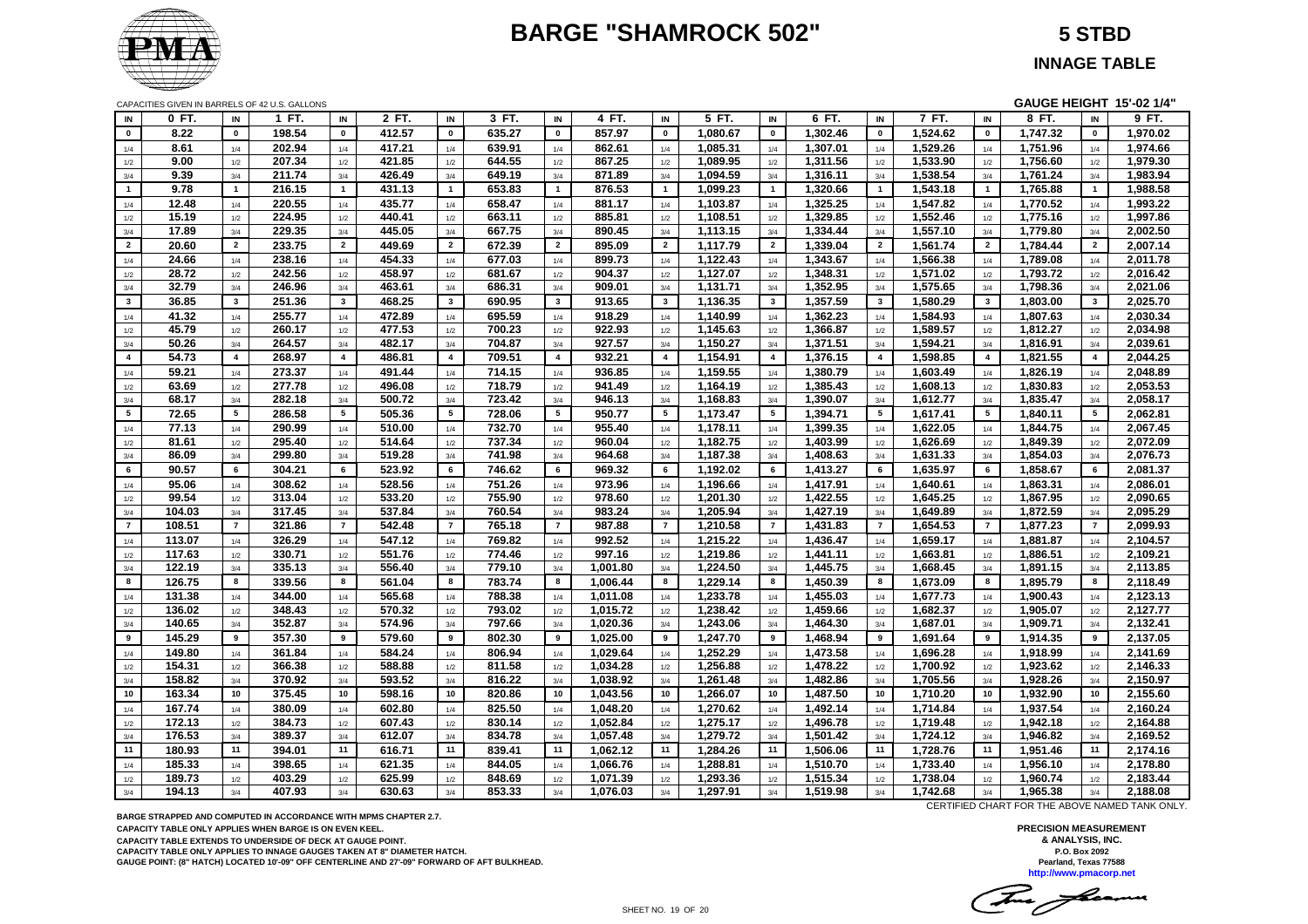#### **BARGE "SHAMROCK 502" 5 STBD**

**INNAGE TABLE**

|                         | CAPACITIES GIVEN IN BARRELS OF 42 U.S. GALLONS |                 |          |                         |          |                         |        |                         |        |                         |        |                         |        |                |        |                         | GAUGE HEIGHT 15'-02 1/4" |                |        |
|-------------------------|------------------------------------------------|-----------------|----------|-------------------------|----------|-------------------------|--------|-------------------------|--------|-------------------------|--------|-------------------------|--------|----------------|--------|-------------------------|--------------------------|----------------|--------|
| IN                      | 10 FT.                                         | IN              | 11 FT.   | IN                      | 12 FT.   | IN                      | 13 FT. | IN                      | 14 FT. | IN                      | 15 FT. | IN                      | 16 FT. | IN             | 17 FT. | IN                      | 18 FT.                   | IN             | 19 FT. |
| $\mathbf{0}$            | 2,192.72                                       | $\mathbf{0}$    | 2,415.16 | $\mathbf 0$             | 2,636.64 | $\mathbf 0$             |        | $\mathbf 0$             |        | $\mathbf 0$             |        | $\mathbf{0}$            |        | $\mathbf{0}$   |        | $\mathbf 0$             |                          | $\mathbf 0$    |        |
| 1/4                     | 2,197.36                                       | 1/4             | 2,419.77 | 1/4                     | 2,641.25 | 1/4                     |        | 1/4                     |        | 1/4                     |        | 1/4                     |        | 1/4            |        | 1/4                     |                          | 1/4            |        |
| 1/2                     | 2,202.00                                       | 1/2             | 2,424.39 | 1/2                     | 2,645.87 | 1/2                     |        | 1/2                     |        | 1/2                     |        | 1/2                     |        | 1/2            |        | 1/2                     |                          | 1/2            |        |
| 3/4                     | 2,206.64                                       | 3/4             | 2,429.00 | 3/4                     | 2,650.48 | 3/4                     |        | 3/4                     |        | 3/4                     |        | 3/4                     |        | 3/4            |        | 3/4                     |                          | 3/4            |        |
| $\blacksquare$          | 2,211.28                                       | $\overline{1}$  | 2,433.61 | $\overline{1}$          | 2,655.10 | $\mathbf{1}$            |        | $\overline{1}$          |        | $\mathbf{1}$            |        | $\overline{1}$          |        | $\overline{1}$ |        | $\overline{1}$          |                          | $\overline{1}$ |        |
| 1/4                     | 2,215.92                                       | 1/4             | 2,438.23 | 1/4                     | 2,659.71 | 1/4                     |        | 1/4                     |        | 1/4                     |        | 1/4                     |        | 1/4            |        | 1/4                     |                          | 1/4            |        |
| 1/2                     | 2,220.56                                       | 1/2             | 2,442.84 | 1/2                     | 2,664.32 | 1/2                     |        | 1/2                     |        | 1/2                     |        | 1/2                     |        | 1/2            |        | 1/2                     |                          | 1/2            |        |
| 3/4                     | 2,225.20                                       | 3/4             | 2,447.46 | 3/4                     | 2,668.94 | 3/4                     |        | 3/4                     |        | 3/4                     |        | 3/4                     |        | 3/4            |        | 3/4                     |                          | 3/4            |        |
| $\overline{\mathbf{2}}$ | 2,229.84                                       | $\overline{2}$  | 2,452.07 | $\overline{2}$          | 2,673.55 | $\overline{2}$          |        | $\overline{2}$          |        | $\overline{2}$          |        | $\overline{2}$          |        | $\overline{2}$ |        | $\overline{2}$          |                          | $\overline{2}$ |        |
| 1/4                     | 2,234.48                                       | 1/4             | 2,456.69 | 1/4                     | 2,678.17 | 1/4                     |        | 1/4                     |        | 1/4                     |        | 1/4                     |        | 1/4            |        | 1/4                     |                          | 1/4            |        |
| 1/2                     | 2,239.12                                       | 1/2             | 2,461.30 | 1/2                     | 2,682.78 | 1/2                     |        | 1/2                     |        | 1/2                     |        | 1/2                     |        | 1/2            |        | 1/2                     |                          | 1/2            |        |
| 3/4                     | 2,243.76                                       | 3/4             | 2,465.91 | 3/4                     | 2,687.39 | 3/4                     |        | 3/4                     |        | 3/4                     |        | 3/4                     |        | 3/4            |        | 3/4                     |                          | 3/4            |        |
| $\mathbf{3}$            | 2,248.40                                       | $\mathbf{3}$    | 2,470.53 | $\overline{\mathbf{3}}$ | 2,692.01 | $\overline{\mathbf{3}}$ |        | $\overline{\mathbf{3}}$ |        | $\overline{\mathbf{3}}$ |        | $\overline{\mathbf{3}}$ |        | $\mathbf{3}$   |        | $\overline{\mathbf{3}}$ |                          | $\mathbf{3}$   |        |
| 1/4                     | 2,253.04                                       | 1/4             | 2,475.14 | 1/4                     | 2,696.61 | 1/4                     |        | 1/4                     |        | 1/4                     |        | 1/4                     |        | 1/4            |        | 1/4                     |                          | 1/4            |        |
| 1/2                     | 2,257.68                                       | 1/2             | 2,479.76 | $1/2$                   | 2,701.22 | 1/2                     |        | $1/2$                   |        | 1/2                     |        | 1/2                     |        | 1/2            |        | 1/2                     |                          | 1/2            |        |
| 3/4                     | 2,262.32                                       | 3/4             | 2,484.37 | 3/4                     | 2,705.83 | 3/4                     |        | 3/4                     |        | 3/4                     |        | 3/4                     |        | 3/4            |        | 3/4                     |                          | 3/4            |        |
| $\overline{4}$          | 2,266.96                                       | $\overline{4}$  | 2,488.98 | $\overline{4}$          | 2,710.43 | $\overline{4}$          |        | $\overline{4}$          |        | $\overline{4}$          |        | $\overline{\mathbf{4}}$ |        | $\overline{4}$ |        | $\overline{4}$          |                          | $\overline{4}$ |        |
| 1/4                     | 2,271.59                                       | 1/4             | 2,493.60 | 1/4                     | 2,714.99 | 1/4                     |        | 1/4                     |        | 1/4                     |        | 1/4                     |        | 1/4            |        | 1/4                     |                          | 1/4            |        |
| 1/2                     | 2,276.23                                       | 1/2             | 2,498.21 | 1/2                     | 2,719.55 | 1/2                     |        | 1/2                     |        | 1/2                     |        | 1/2                     |        | 1/2            |        | 1/2                     |                          | 1/2            |        |
| 3/4                     | 2,280.87                                       | 3/4             | 2,502.83 | 3/4                     | 2,724.11 | 3/4                     |        | 3/4                     |        | 3/4                     |        | 3/4                     |        | 3/4            |        | 3/4                     |                          | 3/4            |        |
| 5                       | 2,285.51                                       | $5\overline{5}$ | 2,507.44 | $5\phantom{1}$          | 2,728.67 | $5\overline{5}$         |        | $5\phantom{.0}$         |        | 5                       |        | 5                       |        | 5              |        | 5                       |                          | 5              |        |
| 1/4                     | 2,290.15                                       | 1/4             | 2,512.06 | 1/4                     | 2,732.90 | 1/4                     |        | 1/4                     |        | 1/4                     |        | 1/4                     |        | 1/4            |        | 1/4                     |                          | 1/4            |        |
| 1/2                     | 2,294.79                                       | 1/2             | 2,516.67 | 1/2                     | 2,737.14 | 1/2                     |        | 1/2                     |        | 1/2                     |        | 1/2                     |        | 1/2            |        | 1/2                     |                          | 1/2            |        |
| 3/4                     | 2,299.43                                       | 3/4             | 2,521.28 | 3/4                     | 2,741.37 | 3/4                     |        | 3/4                     |        | 3/4                     |        | 3/4                     |        | 3/4            |        | 3/4                     |                          | 3/4            |        |
| 6                       | 2,304.07                                       | 6               | 2,525.90 | 6                       | 2,745.60 | 6                       |        | 6                       |        | 6                       |        | 6                       |        | 6              |        | 6                       |                          | 6              |        |
| 1/4                     | 2,308.71                                       | 1/4             | 2,530.51 | 1/4                     | 2,749.22 | 1/4                     |        | 1/4                     |        | 1/4                     |        | 1/4                     |        | 1/4            |        | 1/4                     |                          | 1/4            |        |
| 1/2                     | 2,313.35                                       | 1/2             | 2,535.13 | 1/2                     | 2,752.83 | 1/2                     |        | 1/2                     |        | 1/2                     |        | 1/2                     |        | 1/2            |        | 1/2                     |                          | 1/2            |        |
| 3/4                     | 2,317.99                                       | 3/4             | 2,539.74 | 3/4                     | 2,756.45 | 3/4                     |        | 3/4                     |        | 3/4                     |        | 3/4                     |        | 3/4            |        | 3/4                     |                          | 3/4            |        |
| $\overline{7}$          | 2,322.63                                       | $\overline{7}$  | 2,544.36 | $\overline{7}$          | 2,760.07 | $\overline{7}$          |        | $\overline{7}$          |        | $\overline{7}$          |        | $\overline{7}$          |        | $\overline{7}$ |        | $\overline{7}$          |                          | $\overline{7}$ |        |
| 1/4                     | 2,327.27                                       | 1/4             | 2,548.97 | 1/4                     | 2,763.02 | 1/4                     |        | 1/4                     |        | 1/4                     |        | 1/4                     |        | 1/4            |        | 1/4                     |                          | 1/4            |        |
| 1/2                     | 2,331.91                                       | 1/2             | 2,553.58 | 1/2                     | 2,765.97 | 1/2                     |        | 1/2                     |        | 1/2                     |        | 1/2                     |        | 1/2            |        | 1/2                     |                          | 1/2            |        |
| 3/4                     | 2,336.55                                       | 3/4             | 2,558.20 | 3/4                     | 2,768.92 | 3/4                     |        | 3/4                     |        | 3/4                     |        | 3/4                     |        | 3/4            |        | 3/4                     |                          | 3/4            |        |
| 8                       | 2,341.19                                       | 8               | 2,562.81 | 8                       | 2,771.87 | 8                       |        | 8                       |        | 8                       |        | 8                       |        | 8              |        | 8                       |                          | 8              |        |
| 1/4                     | 2,345.83                                       | 1/4             | 2,567.43 | 1/4                     | 2,774.16 | 1/4                     |        | 1/4                     |        | 1/4                     |        | 1/4                     |        | 1/4            |        | 1/4                     |                          | 1/4            |        |
| 1/2                     | 2,350.47                                       | 1/2             | 2,572.04 | 1/2                     | 2,776.45 | 1/2                     |        | 1/2                     |        | 1/2                     |        | 1/2                     |        | 1/2            |        | 1/2                     |                          | 1/2            |        |
| 3/4                     | 2,355.11                                       | 3/4             | 2,576.65 | 3/4                     | 2,778.73 | 3/4                     |        | 3/4                     |        | 3/4                     |        | 3/4                     |        | 3/4            |        | 3/4                     |                          | 3/4            |        |
| 9                       | 2,359.75                                       | 9               | 2,581.27 | 9                       |          | 9                       |        | 9                       |        | 9                       |        | 9                       |        | 9              |        | 9                       |                          | 9              |        |
| 1/4                     | 2,364.37                                       | 1/4             | 2,585.88 | 1/4                     |          | 1/4                     |        | 1/4                     |        | 1/4                     |        | 1/4                     |        | 1/4            |        | 1/4                     |                          | 1/4            |        |
| 1/2                     | 2,369.00                                       | 1/2             | 2,590.50 | 1/2                     |          | 1/2                     |        | 1/2                     |        | 1/2                     |        | 1/2                     |        | 1/2            |        | 1/2                     |                          | 1/2            |        |
| 3/4                     | 2,373.62                                       | 3/4             | 2,595.11 | 3/4                     |          | 3/4                     |        | 3/4                     |        | 3/4                     |        | 3/4                     |        | 3/4            |        | 3/4                     |                          | 3/4            |        |
| 10                      | 2,378.24                                       | 10              | 2,599.73 | 10                      |          | 10                      |        | 10                      |        | 10                      |        | 10                      |        | 10             |        | 10                      |                          | 10             |        |
| 1/4                     | 2,382.86                                       | 1/4             | 2,604.34 | 1/4                     |          | 1/4                     |        | 1/4                     |        | 1/4                     |        | 1/4                     |        | 1/4            |        | 1/4                     |                          | 1/4            |        |
| 1/2                     | 2,387.47                                       | 1/2             | 2,608.95 | 1/2                     |          | 1/2                     |        | 1/2                     |        | 1/2                     |        | 1/2                     |        | 1/2            |        | 1/2                     |                          | 1/2            |        |
| 3/4                     | 2,392.09                                       | 3/4             | 2,613.57 | 3/4                     |          | 3/4                     |        | 3/4                     |        | 3/4                     |        | 3/4                     |        | 3/4            |        | 3/4                     |                          | 3/4            |        |
| 11                      | 2.396.70                                       | 11              | 2,618.18 | 11                      |          | 11                      |        | 11                      |        | 11                      |        | 11                      |        | 11             |        | 11                      |                          | 11             |        |
| 1/4                     | 2.401.31                                       | 1/4             | 2,622.80 | 1/4                     |          | 1/4                     |        | 1/4                     |        | 1/4                     |        | 1/4                     |        | 1/4            |        | 1/4                     |                          | 1/4            |        |
| 1/2                     | 2.405.93                                       | 1/2             | 2.627.41 | 1/2                     |          | 1/2                     |        | 1/2                     |        | 1/2                     |        | 1/2                     |        | 1/2            |        | 1/2                     |                          | 1/2            |        |
| 3/4                     | 2,410.54                                       | 3/4             | 2.632.02 | 3/4                     |          | 3/4                     |        | 3/4                     |        | 3/4                     |        | 3/4                     |        | 3/4            |        | 3/4                     |                          | 3/4            |        |

CERTIFIED CHART FOR THE ABOVE NAMED TANK ONLY.

**http://www.pmacorp.net Pearland, Texas 77588 PRECISION MEASUREMENT & ANALYSIS, INC. P.O. Box 2092**

This frame

**STRAPPED: 10/09/2015 CL CALCULATED: 10/10/2015 CL PRINTED: 10/10/2015 JS**

**CANCELS AND SUPERCEDES ALL PRIOR TO 10/2015**

SHEET NO. 20 OF 20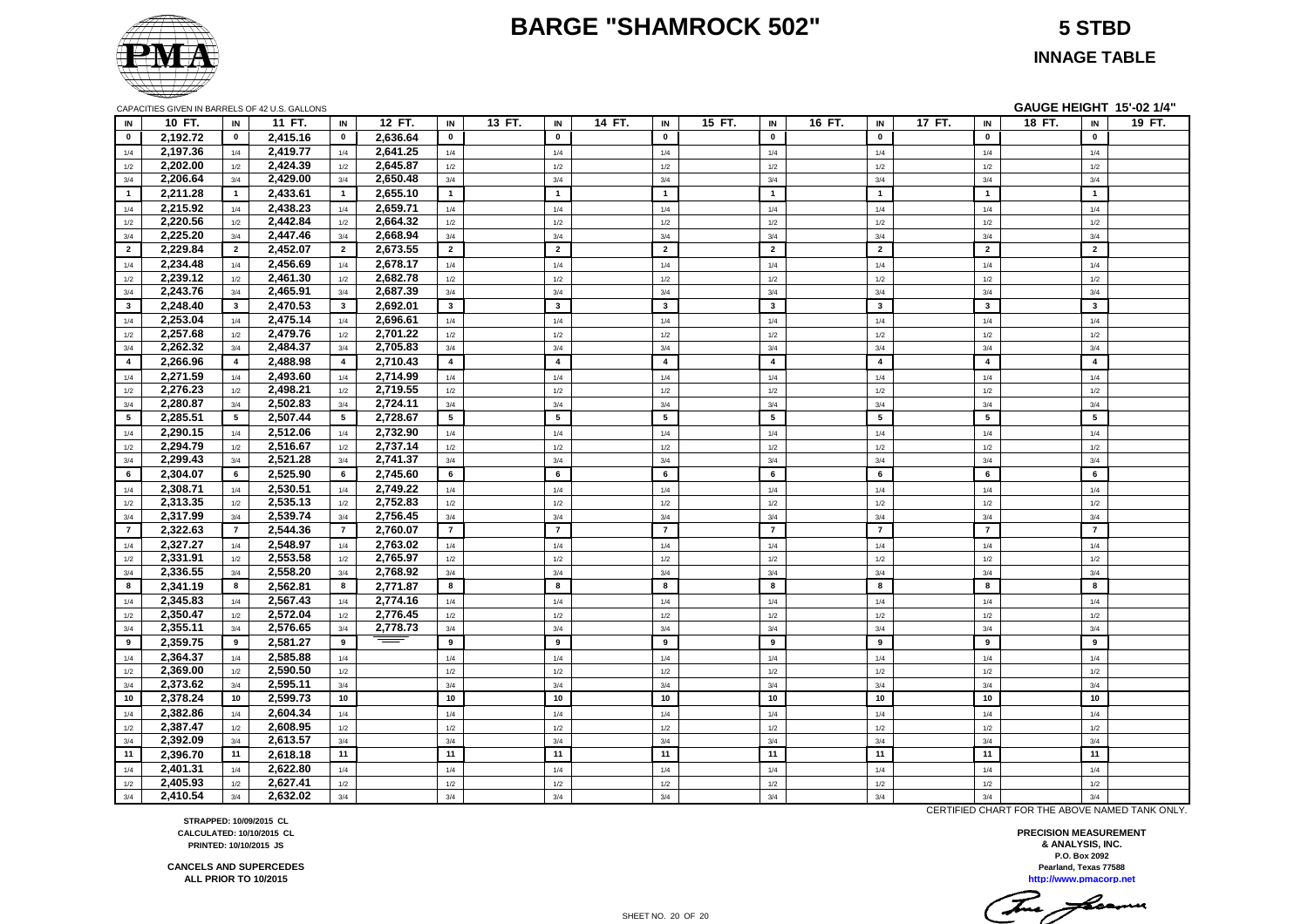#### **BARGE "SHAMROCK 502" LARGE FUEL TANK**



**INNAGE TABLE**

CAPACITIES GIVEN IN WHOLE GALLONS

| IN              | 0 FT.          | IN              | 1 FT. | IN              | 2 FT. | IN              | 3 FT. | IN                      | 4 FT. | IN             | 5 FT.    | IN              | 6 FT.<br>IN             | 7 FT. | IN                      | 8 FT. | IN             | 9 FT. |
|-----------------|----------------|-----------------|-------|-----------------|-------|-----------------|-------|-------------------------|-------|----------------|----------|-----------------|-------------------------|-------|-------------------------|-------|----------------|-------|
| $\mathbf{0}$    | $\bf{0}$       | $\mathbf 0$     | 330   | $\mathbf 0$     | 872   | $\mathbf 0$     | 1,478 | $\mathbf 0$             | 2,062 | $\mathbf{0}$   | 2,520    | $\mathbf 0$     | $\mathbf{0}$            |       | $\mathbf 0$             |       | $\mathbf 0$    |       |
| 1/4             | $\overline{2}$ | 1/4             | 340   | 1/4             | 884   | 1/4             | 1,491 | 1/4                     | 2,073 | 1/4            | 2,527    | $1/4$           | 1/4                     |       | 1/4                     |       | 1/4            |       |
| 1/2             | $\overline{4}$ | 1/2             | 350   | 1/2             | 896   | 1/2             | 1,504 | 1/2                     | 2,084 | 1/2            | 2,533    | 1/2             | 1/2                     |       | 1/2                     |       | 1/2            |       |
| 3/4             | 6              | 3/4             | 360   | 3/4             | 909   | 3/4             | 1,516 | 3/4                     | 2,096 | 3/4            | 2,540    | 3/4             | 3/4                     |       | 3/4                     |       | 3/4            |       |
| $\mathbf{1}$    | 8              | $\mathbf{1}$    | 370   | $\mathbf{1}$    | 921   | $\mathbf{1}$    | 1,529 | $\mathbf{1}$            | 2,107 | $\overline{1}$ | 2,547    | $\overline{1}$  | $\overline{1}$          |       | $\overline{1}$          |       | $\mathbf{1}$   |       |
| 1/4             | 12             | 1/4             | 380   | $1/4$           | 933   | 1/4             | 1,542 | 1/4                     | 2,118 | 1/4            | 2,553    | 1/4             | 1/4                     |       | 1/4                     |       | 1/4            |       |
| 1/2             | 16             | 1/2             | 390   | 1/2             | 946   | 1/2             | 1,554 | 1/2                     | 2,129 | 1/2            | 2,559    | 1/2             | 1/2                     |       | 1/2                     |       | 1/2            |       |
| 3/4             | 20             | $3/4$           | 401   | $3/4$           | 958   | 3/4             | 1,567 | 3/4                     | 2,140 | 3/4            | 2,565    | 3/4             | 3/4                     |       | 3/4                     |       | $3/4$          |       |
| $\overline{2}$  | 24             | $\overline{2}$  | 411   | $\overline{2}$  | 971   | $\overline{2}$  | 1,580 | $\overline{2}$          | 2,151 | $\overline{2}$ | 2,571    | $\overline{2}$  | $\overline{2}$          |       | $\overline{2}$          |       | $\overline{2}$ |       |
| 1/4             | 28             | 1/4             | 422   | 1/4             | 983   | 1/4             | 1,592 | 1/4                     | 2,161 | 1/4            | 2,577    | 1/4             | 1/4                     |       | 1/4                     |       | 1/4            |       |
| 1/2             | 33             | 1/2             | 432   | 1/2             | 996   | 1/2             | 1,605 | 1/2                     | 2,172 | 1/2            | 2.582    | 1/2             | 1/2                     |       | 1/2                     |       | 1/2            |       |
| 3/4             | 38             | 3/4             | 443   | 3/4             | 1,008 | 3/4             | 1,617 | 3/4                     | 2,183 | 3/4            | 2,587    | 3/4             | 3/4                     |       | 3/4                     |       | 3/4            |       |
| $\mathbf{3}$    | 43             | $\mathbf{3}$    | 453   | $\mathbf{3}$    | 1,021 | $\mathbf{3}$    | 1,630 | 3 <sup>1</sup>          | 2,194 | $\mathbf{3}$   | 2,593    | $\mathbf{3}$    | $\overline{\mathbf{3}}$ |       | $\overline{\mathbf{3}}$ |       | $\mathbf{3}$   |       |
| 1/4             | 49             | 1/4             | 464   | 1/4             | 1,033 | 1/4             | 1,642 | 1/4                     | 2,204 | 1/4            | 2,597    | 1/4             | 1/4                     |       | 1/4                     |       | 1/4            |       |
| 1/2             | 55             | 1/2             | 475   | 1/2             | 1,046 | 1/2             | 1,655 | 1/2                     | 2,214 | 1/2            | 2,602    | $1/2\,$         | 1/2                     |       | 1/2                     |       | 1/2            |       |
| 3/4             | 60             | 3/4             | 486   | 3/4             | 1,059 | 3/4             | 1,667 | 3/4                     | 2,225 | 3/4            | 2,606    | 3/4             | 3/4                     |       | 3/4                     |       | 3/4            |       |
| $\overline{4}$  | 66             | $\overline{4}$  | 497   | $\overline{4}$  | 1,071 | $\overline{4}$  | 1,680 | $\overline{\mathbf{4}}$ | 2,235 | $\overline{4}$ | 2,610    | $\overline{4}$  | $\overline{4}$          |       | $\overline{4}$          |       | $\overline{4}$ |       |
| 1/4             | 72             | 1/4             | 508   | 1/4             | 1,084 | 1/4             | 1,692 | 1/4                     | 2,246 | 1/4            | 2,613    | $1/4$           | 1/4                     |       | 1/4                     |       | 1/4            |       |
| 1/2             | 79             | 1/2             | 519   | 1/2             | 1,097 | 1/2             | 1,705 | 1/2                     | 2,256 | 1/2            | 2,616    | $1/2\,$         | 1/2                     |       | 1/2                     |       | 1/2            |       |
| 3/4             | 85             | 3/4             | 530   | 3/4             | 1,109 | 3/4             | 1,717 | 3/4                     | 2,266 | 3/4            | 2,620    | 3/4             | 3/4                     |       | 3/4                     |       | 3/4            |       |
| $5\phantom{.0}$ | 92             | $5\phantom{.0}$ | 541   | $5\phantom{.0}$ | 1,122 | $5\overline{5}$ | 1,729 | $5\phantom{a}$          | 2,276 | 5              | 2,623    | $5\phantom{.0}$ | 5                       |       | 5                       |       | 5              |       |
| 1/4             | 99             | 1/4             | 552   | 1/4             | 1,135 | 1/4             | 1,742 | 1/4                     | 2,286 | 1/4            | 2,624    | 1/4             | 1/4                     |       | 1/4                     |       | 1/4            |       |
| 1/2             | 106            | 1/2             | 564   | 1/2             | 1,147 | 1/2             | 1,754 | 1/2                     | 2,296 | 1/2            | 2,626    | $1/2\,$         | 1/2                     |       | 1/2                     |       | 1/2            |       |
| 3/4             | 113            | 3/4             | 575   | $3/4$           | 1,160 | 3/4             | 1,766 | 3/4                     | 2,306 | $3/4$          | $\equiv$ | 3/4             | 3/4                     |       | 3/4                     |       | 3/4            |       |
| 6               | 120            | 6               | 586   | 6               | 1,173 | 6               | 1,779 | 6                       | 2,316 | 6              |          | 6               | 6                       |       | 6                       |       | 6              |       |
| 1/4             | 128            | 1/4             | 598   | 1/4             | 1,185 | 1/4             | 1,791 | 1/4                     | 2,325 | 1/4            |          | 1/4             | 1/4                     |       | 1/4                     |       | 1/4            |       |
| $1/2\,$         | 135            | 1/2             | 609   | 1/2             | 1,198 | $1/2$           | 1,803 | 1/2                     | 2,335 | $1/2\,$        |          | 1/2             | 1/2                     |       | $1/2$                   |       | 1/2            |       |
| 3/4             | 143            | 3/4             | 621   | 3/4             | 1,211 | 3/4             | 1,815 | 3/4                     | 2,344 | 3/4            |          | 3/4             | 3/4                     |       | 3/4                     |       | 3/4            |       |
| $\overline{7}$  | 151            | $\overline{7}$  | 632   | $\overline{7}$  | 1,224 | $\overline{7}$  | 1,827 | $\overline{7}$          | 2,354 | $\overline{7}$ |          | $\overline{7}$  | $\overline{7}$          |       | $\overline{7}$          |       | $\overline{7}$ |       |
| 1/4             | 159            | 1/4             | 644   | 1/4             | 1,236 | 1/4             | 1,839 | 1/4                     | 2,363 | 1/4            |          | 1/4             | 1/4                     |       | 1/4                     |       | 1/4            |       |
| 1/2             | 167            | 1/2             | 656   | 1/2             | 1,249 | 1/2             | 1,851 | 1/2                     | 2,372 | 1/2            |          | 1/2             | 1/2                     |       | 1/2                     |       | 1/2            |       |
| 3/4             | 175            | 3/4             | 667   | 3/4             | 1,262 | 3/4             | 1,863 | 3/4                     | 2,381 | 3/4            |          | 3/4             | 3/4                     |       | 3/4                     |       | 3/4            |       |
| 8               | 183            | 8               | 679   | 8               | 1,275 | 8               | 1,876 | 8                       | 2,390 | 8              |          | 8               | 8                       |       | 8                       |       | 8              |       |
| 1/4             | 192            | 1/4             | 691   | 1/4             | 1,287 | 1/4             | 1,887 | $1/4$                   | 2,399 | 1/4            |          | 1/4             | 1/4                     |       | 1/4                     |       | 1/4            |       |
| 1/2             | 200            | 1/2             | 703   | 1/2             | 1,300 | 1/2             | 1,899 | 1/2                     | 2,408 | 1/2            |          | 1/2             | 1/2                     |       | 1/2                     |       | 1/2            |       |
| 3/4             | 209            | 3/4             | 714   | 3/4             | 1,313 | 3/4             | 1,911 | 3/4                     | 2,417 | 3/4            |          | 3/4             | 3/4                     |       | 3/4                     |       | 3/4            |       |
| 9               | 217            | 9               | 726   | 9               | 1,326 | 9               | 1,923 | 9                       | 2,426 | 9              |          | 9               | 9                       |       | 9                       |       | 9              |       |
| 1/4             | 226            | 1/4             | 738   | 1/4             | 1,338 | 1/4             | 1,935 | 1/4                     | 2,434 | 1/4            |          | 1/4             | 1/4                     |       | 1/4                     |       | 1/4            |       |
| 1/2             | 235            | 1/2             | 750   | $1/2\,$         | 1,351 | 1/2             | 1,947 | 1/2                     | 2,442 | $1/2\,$        |          | $1/2$           | 1/2                     |       | 1/2                     |       | 1/2            |       |
| 3/4             | 244            | 3/4             | 762   | $3/4$           | 1,364 | 3/4             | 1,958 | 3/4                     | 2,451 | 3/4            |          | 3/4             | 3/4                     |       | 3/4                     |       | 3/4            |       |
| 10              | 253            | 10              | 774   | 10              | 1,377 | 10              | 1,970 | 10                      | 2,459 | 10             |          | 10              | 10                      |       | 10                      |       | 10             |       |
| 1/4             | 263            | 1/4             | 786   | $1/4$           | 1,389 | 1/4             | 1,982 | $1/4$                   | 2,467 | $1/4$          |          | 1/4             | 1/4                     |       | $1/4$                   |       | 1/4            |       |
| $1/2\,$         | 272            | 1/2             | 798   | 1/2             | 1,402 | 1/2             | 1,993 | 1/2                     | 2,475 | $1/2\,$        |          | 1/2             | 1/2                     |       | 1/2                     |       | 1/2            |       |
| 3/4             | 281            | 3/4             | 811   | 3/4             | 1,415 | 3/4             | 2,005 | 3/4                     | 2,483 | 3/4            |          | 3/4             | 3/4                     |       | 3/4                     |       | 3/4            |       |
| 11              | 291            | 11              | 823   | 11              | 1,428 | 11              | 2,016 | 11                      | 2,491 | 11             |          | 11              | 11                      |       | 11                      |       | 11             |       |
| 1/4             | 301            | 1/4             | 835   | 1/4             | 1,440 | 1/4             | 2,028 | 1/4                     | 2,498 | 1/4            |          | 1/4             | 1/4                     |       | 1/4                     |       | 1/4            |       |
| 1/2             | 310            | 1/2             | 847   | 1/2             | 1,453 | 1/2             | 2,039 | 1/2                     | 2,505 | 1/2            |          | 1/2             | 1/2                     |       | 1/2                     |       | 1/2            |       |
| 3/4             | 320            | 3/4             | 859   | 3/4             | 1,466 | 3/4             | 2,051 | 3/4                     | 2,513 | $3/4$          |          | 3/4             | 3/4                     |       | $3/4$                   |       | 3/4            |       |

**BARGE STRAPPED AND COMPUTED IN ACCORDANCE WITH MPMS CHAPTER 2.7. CAPACITY TABLE ONLY APPLIES WHEN BARGE IS ON EVEN KEEL. CAPACITY TABLE EXTENDS TO EXTREME HEIGHT OF TANK AT GAUGE POINT. CAPACITY TABLE ONLY APPLIES TO INNAGE GAUGES TAKEN AT 8" DIAMETER HATCH**

**STRAPPED: 10/09/2015 CL CALCULATED: 10/09/2015 CL PRINTED: 10/10/2015 JS**

**Pearland, Texas 77588 PRECISION MEASUREMENT & ANALYSIS, INC. P.O. Box 2092**

**ALL PRIOR TO 10/2015 http://www.pmacorp.net CANCELS AND SUPERCEDES**

The flowers

CERTIFIED CHART FOR THE ABOVE NAMED TANK ONLY.